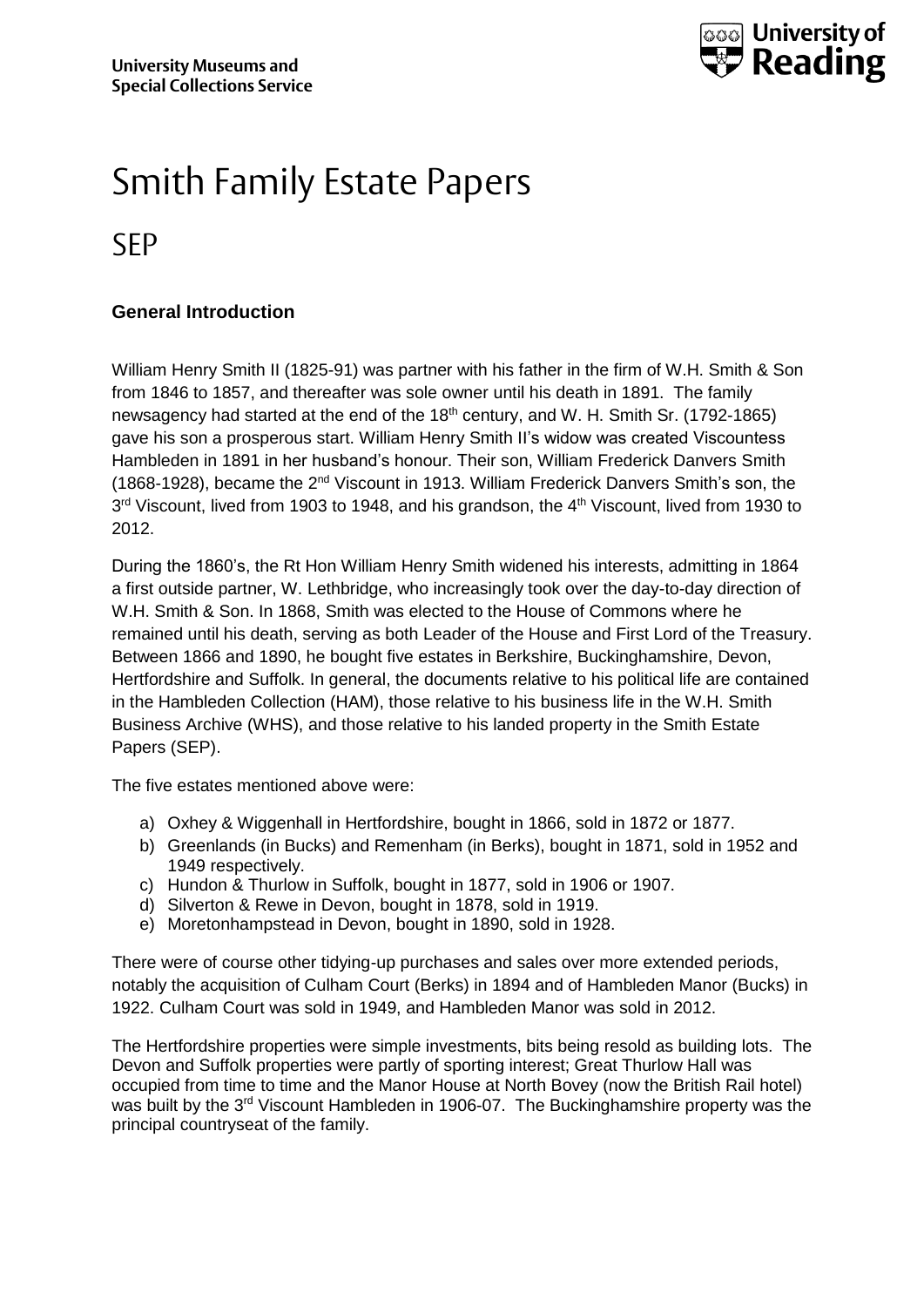

William Henry Smith II and his descendants were advised on property matters by a number of firms and individuals:

| a) | Solicitors:<br>(London)                 | Rogerson & Ford up to 1873 becoming<br>Harvey, Oliver & Capron in 1881<br>Harvey & Capron in 1885<br>Harvey & Speed in 1893<br>Harvey & Varley in 1900 |
|----|-----------------------------------------|--------------------------------------------------------------------------------------------------------------------------------------------------------|
|    |                                         | Bircham & Co from 1901                                                                                                                                 |
| b) | Land Agents:<br>(Country)               | Messrs J & H Drew, Exeter for land in Devon<br>Sedgwick & Son, Watford for land elsewhere                                                              |
| C) | <b>Private Secretaries:</b><br>(London) | J M Pattison from 1880<br>A E J Legge/H Sharpe<br>E Knollys<br><b>G</b> Kirk                                                                           |
| d) | Private Agent:<br>(Yewden)              | W F Holt Beever                                                                                                                                        |

It would appear that the deeds were kept mainly in the townhouse at 3 Grosvenor Place from 1880 to 1930 (but see WHS A.302 (1901)), possibly also at 31 Belgrave Square after 1930. Later, they were held by Bircham & Co at 46 Parliament Street. When that firm moved to 1 Dean Farrar Street in 1969 most of the present accumulation was passed to the British Records Association. It was there listed briefly under No 1633 and then transferred to W.H. Smith & Son Ltd in 1971. A final series covering the William Henry Smith II's Settled Estates as a whole were added to these papers. This series, mainly trustee correspondence, was transferred from the strong room of the Company Secretary of W.H. Smith & Son Ltd in 1976. The entire archive was transferred to the University of Reading in 2011 and given the reference "SEP".

The Collection covers the years 1498-1960. It includes documents from many centuries prior to the acquisition of the estates by the Smith family, and comprise of title deeds, manorial documents including Court Rolls, surveys, inventories, terriers, wills, contracts, certificates, plans, maps and memoranda.

The collection covers 121 boxes and is divided into eight sub-fonds:

| $\left( \begin{matrix} 1 \end{matrix} \right)$ | SEP BER/1 - BER/10   | <b>Berkshire Properties</b>                 |
|------------------------------------------------|----------------------|---------------------------------------------|
| 2)                                             | SEP BUC/1 - BUC/29   | <b>Buckinghamshire Properties</b>           |
| 3)                                             | SEP DEV/1 - DEV/29   | Devon, Moretonhampstead Estate              |
|                                                | SEP DEV/51 - DEV/72  | Devon, Silverton & Rewe Estate              |
|                                                | SEP DEV/91           | Devon, Terrier of both estates              |
| 4)                                             | SEP HER/1 - HER/34   | <b>Hertfordshire Properties</b>             |
| 5)                                             | SEP SUF1 - SUF/46    | <b>Suffolk Properties</b>                   |
| 6)                                             | SEP VAR/1 - VAR/10   | Misc Properties (Middlesex, Oxon, Somerset) |
| $\left( 7\right)$                              | SEP XCT/1 - XCT/195  | Settled Estates generally                   |
| 8)                                             | SEP SA/1 - SEP SA/43 | <b>Additional Estate Papers</b>             |
|                                                |                      |                                             |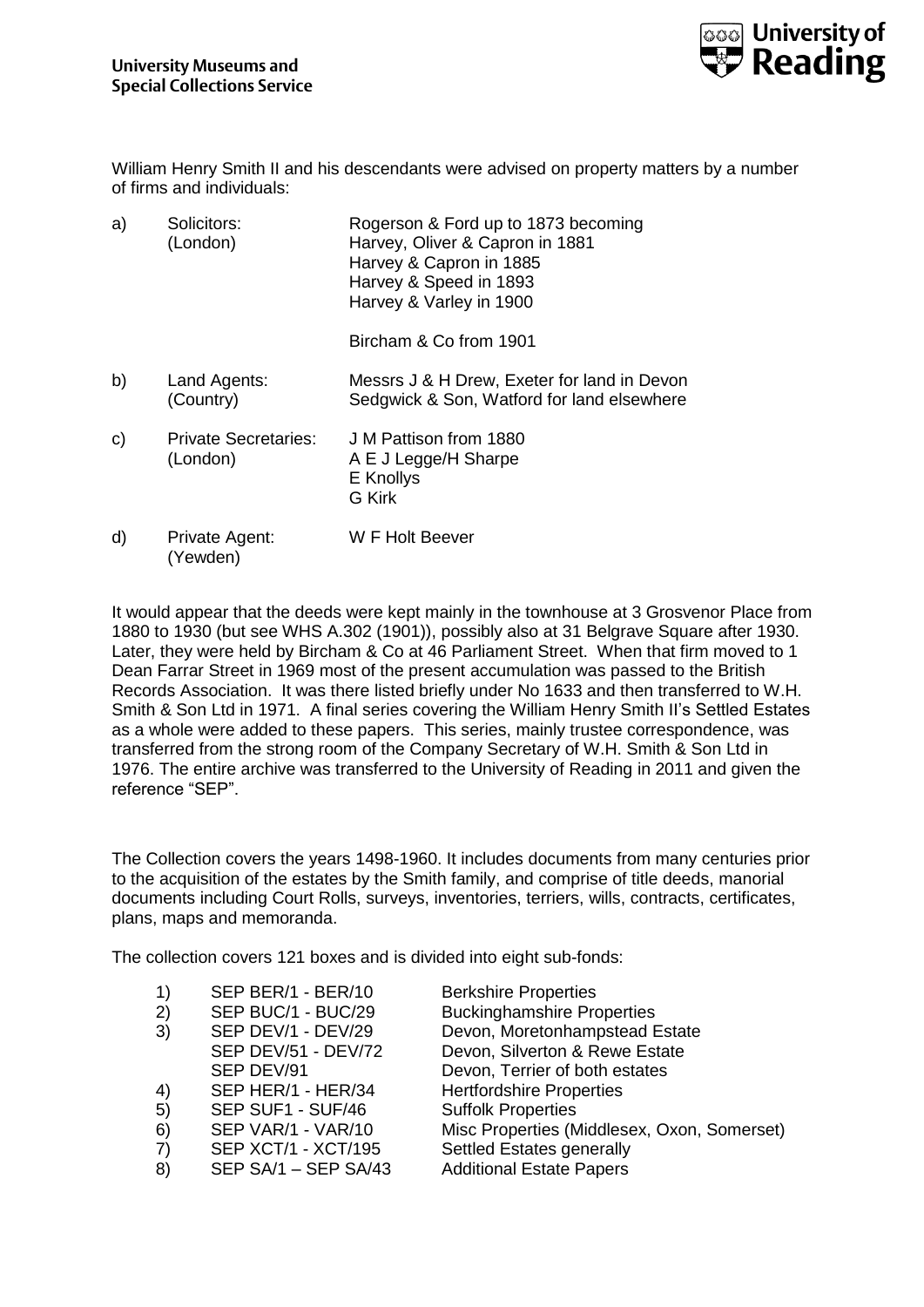

# Smith Estate Papers - Berkshire SEP BER/1-10

### REMENHAM AND CULHAM COURT ESTATES

#### **Introduction**

W H Smith bought the Remenham Estate from Sir D C Marjoribanks Bt in 1871; it was complementary to the Greenlands Estate on the other bank of the Thames in Buckinghamshire which became the principal country seat of the family. Various other nearby purchases were later made to protect the privacy of Greenlands, notably the Culham Court Estate of approx 591 acres in 1895. The extent of the Berkshire properties in 1883 was approx 527 acres.

The documents listed date from 1558 to 1949 but fall mainly in the 17<sup>th</sup>, 18<sup>th</sup> and 19<sup>th</sup> centuries. With the exception of SEP BER/2 and SEP BER/3, none of the Berkshire deeds received from Sir D C Marjoribanks is present. All the land has now passed out of the possession of the Smith family.

The estates lay within the parishes of Hurley, Remenham and Wargrave. The deeds numbered SEP BER/4/7-9 concern farms in Ilmere parish, Buckinghamshire. Two manors are involved (Culham or Kilham, and Remenham), but there are no manorial documents as such (only extracts). A manuscript addition to the Greenlands/Remenham Schedule (SEP BUC/1) notes that the minutes of Remenham Manor Courts held between 1783 and 1836 were given to W H Smith by W D Mackenzie on 19 May 1884.

The manor and estate of Remenham came into the hands of the Sandys family through the marriage of Sir William Sandys (1<sup>st</sup> Baron, 1523) to Margery, niece and heir of Sir Reynold Bray. It then descended to their son, Thomas,  $2^{nd}$  Baron Sandys, and his grandson, William, 3rd Baron Sandys. The latter conveyed it in 1612/13 to Sir Richard Lovelace, 1<sup>st</sup> Baron Lovelace of Hurley, and it then passed on his death in 1634 to his son, John, 2<sup>nd</sup> Baron Lovelace (d.1670) and his son John, 3<sup>rd</sup> Baron Lovelace (d.1693). The latter's executor was Sir Henry Johnson who sold to Sir William Whitelock in 1695. The descent thereafter through E Sherwood to G Cooper in 1792, through C Easton to S Freeman in 1773, and from Sir D C Marjoribanks to W H Smith in 1871 is imperfectly traced.

The manor and estate of Culham were sold in 1616 by Sir Henry Neville to Margaret White who settled it on her daughter, Margaret, wife of Richard Lovelace who became 1<sup>st</sup> Baron Lovelace of Hurley in 1627; at this time Lady Elizabeth Periam appears to have had occupation for life. It remained in the Lovelace family for much of the remainder of the  $17<sup>th</sup>$  century until sold to R Stevens in 1679. Towards the end of the 18<sup>th</sup> century, R Mitchell acquired the property and built the mansion. His daughter and co-heir, Charlotte, married in 1792 the Hon Frederick West; she died in 1795 and he in 1852. Their only child was Miss Charlotte Louisa West who died in 1869. In 1668, part of the estate was sold to W Vidler and H Micklem who conveyed a portion to J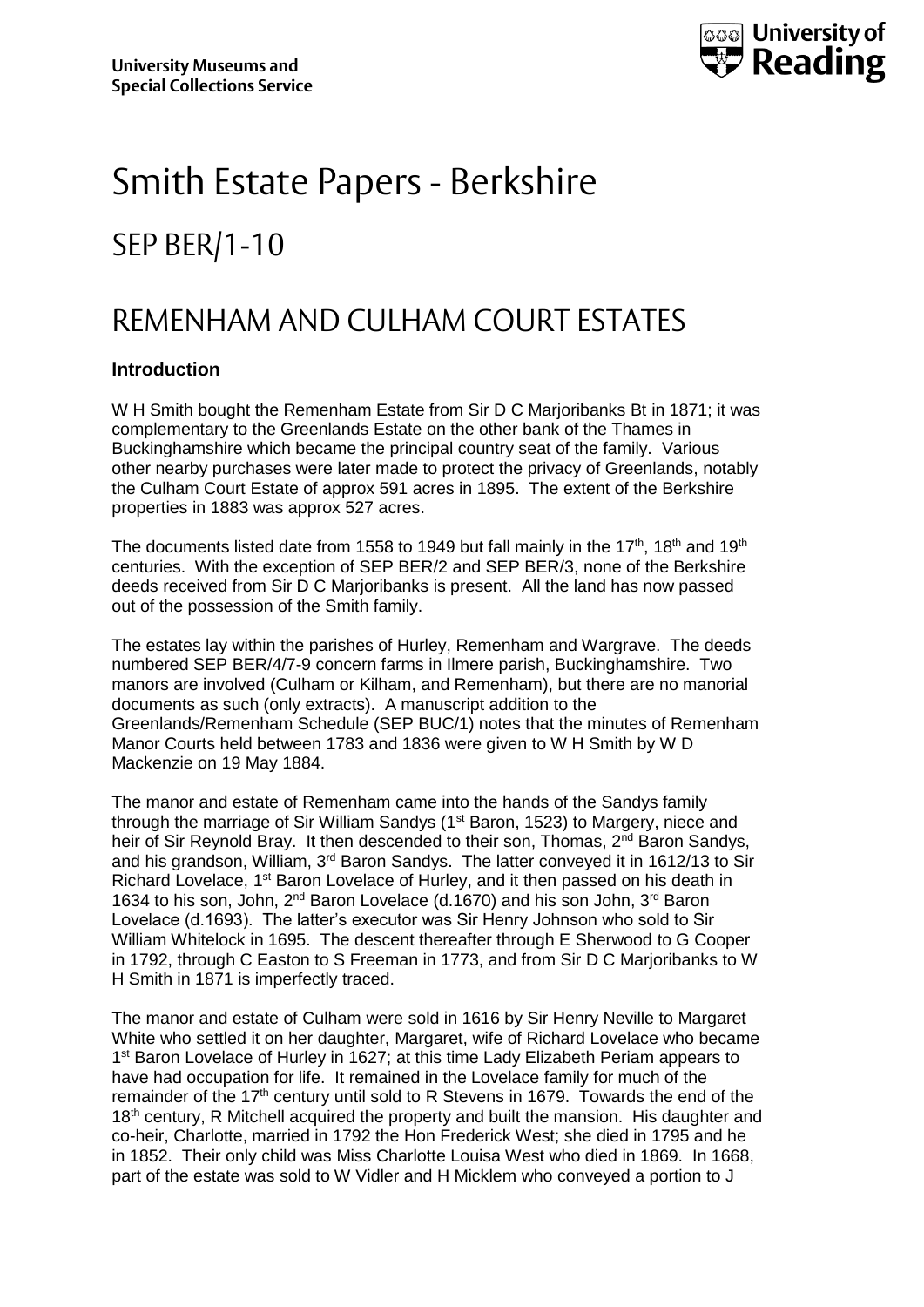

Noble of Park Place, but the mansion and most of the land to the latter's son-in-law, W N Diggle. The Hon W F D Smith bought this from him in 1895, and the executors of his son, the 3rd Viscount Hambleden, later sold the property to N Duce in 1949.

- **SEP BER** Berkshire (Remenham and Culham Court) Estate Papers 1558 - 1949
- **SEP BER 1** Culham Court Estate (inc. Aston Hall) ex W N Diggle: 1618-1895 (N & O)
- **SEP BER 1/1** Release & marriage settlement, Hon F West & C Mitchell 28 Aug 1793
- **SEP BER 1/2** Appointment, Hon F West to Miss C L West 25 Mar 1830
- **SEP BER 1/3** Surrender of mortgages, J Eastwich & another to Hon F West and Miss C L West 26 May 1830
- **SEP BER 1/4** Lease, E F Maitland to Hon F & Miss C L West 29 Feb 1832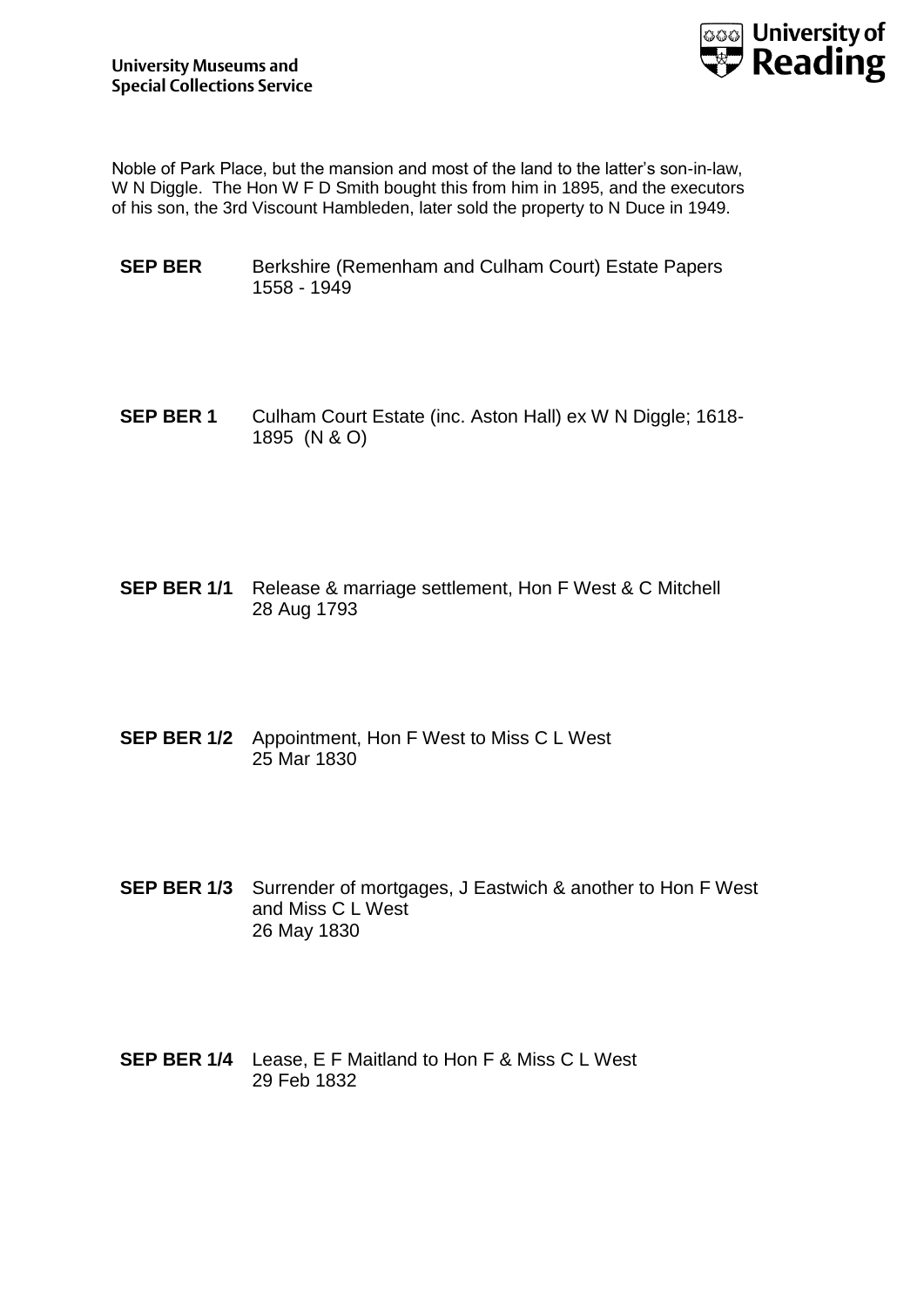

- **SEP BER 1/5** Release, E F Maitland to Hon F & Miss C L West 1 Mar 1832
- **SEP BER 1/6** Mortgage, Hon F & Miss C L West to E Williams 2 May 1850
- **SEP BER 1/7** Rough plan of estate Wednesday, November 02, 1904
- **SEP BER 1/8** Lease, 16 Dec, Dame E Peryam to R Lovelace 16 Jac 1
- **SEP BER 1/9** Specification & proposal for building Culham Court c1770
- **SEP BER 1/10** 1799 Act of Parliament for inclosure in Remenham 39 Geo 3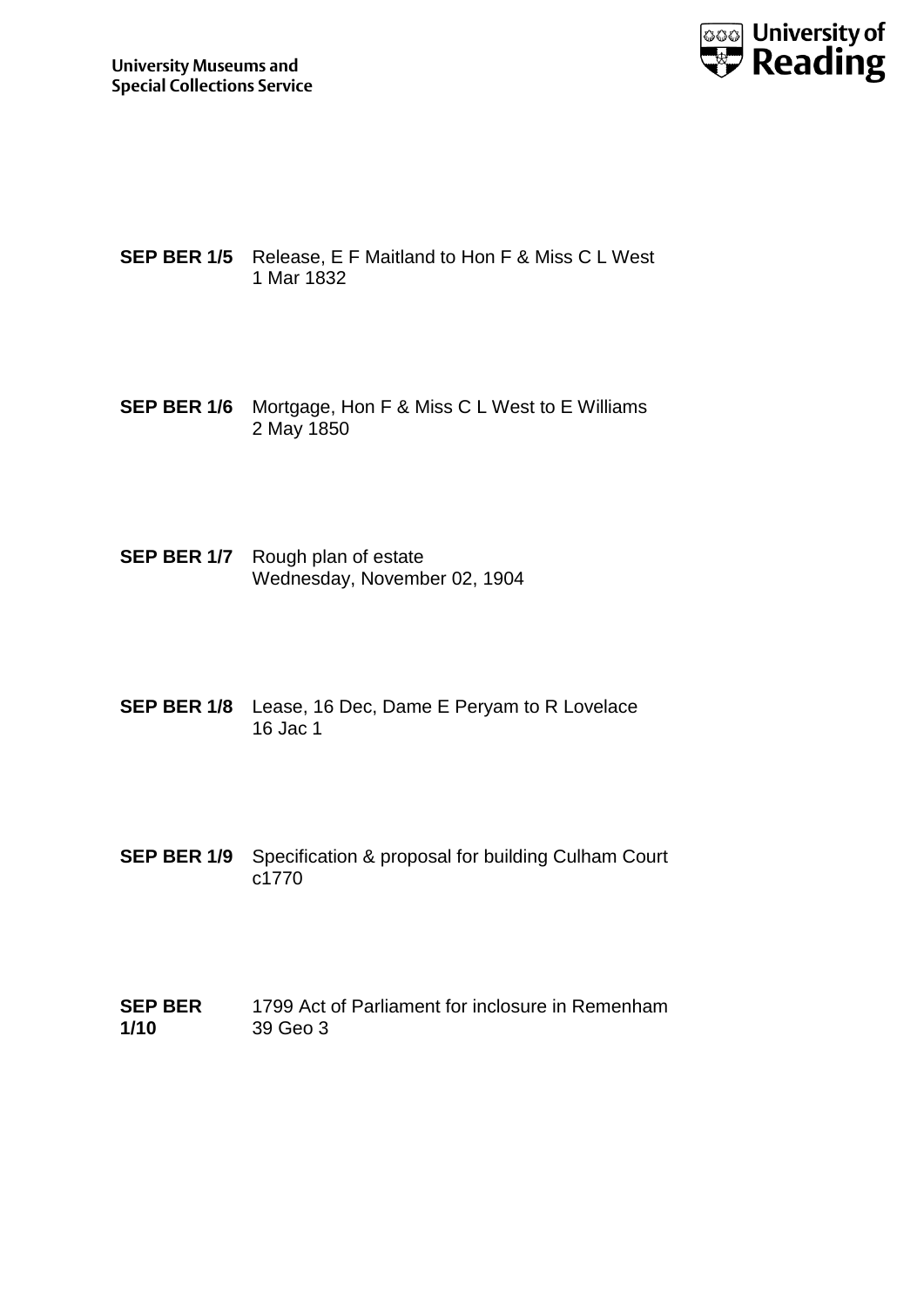

**SEP BER 1/11** Extracts from Remenham Inclosure Award

**SEP BER 1/12** Surrenders or admittances (9ff) (Culham Manor) 1760-1779

**SEP BER 1/13** Plan of estate (missing, see SEP BER/1/40) Sunday, January 15, 1905

**SEP BER 1/14** Conveyance, Miss C L West & another to W Vidler & H Micklem 28 Mar 1868

- **SEP BER 1/15** Conveyance of a moiety, W Vidler to H Micklem 24 Jun 1869
- **SEP BER 1/16** Lease of Aston Hall, H Micklem to A Whitelaw 9 Dec 1876
- **SEP BER 1/17** Counrterpart lease of Aston Hall, H Micklem to A Whitelaw 9 Dec 1876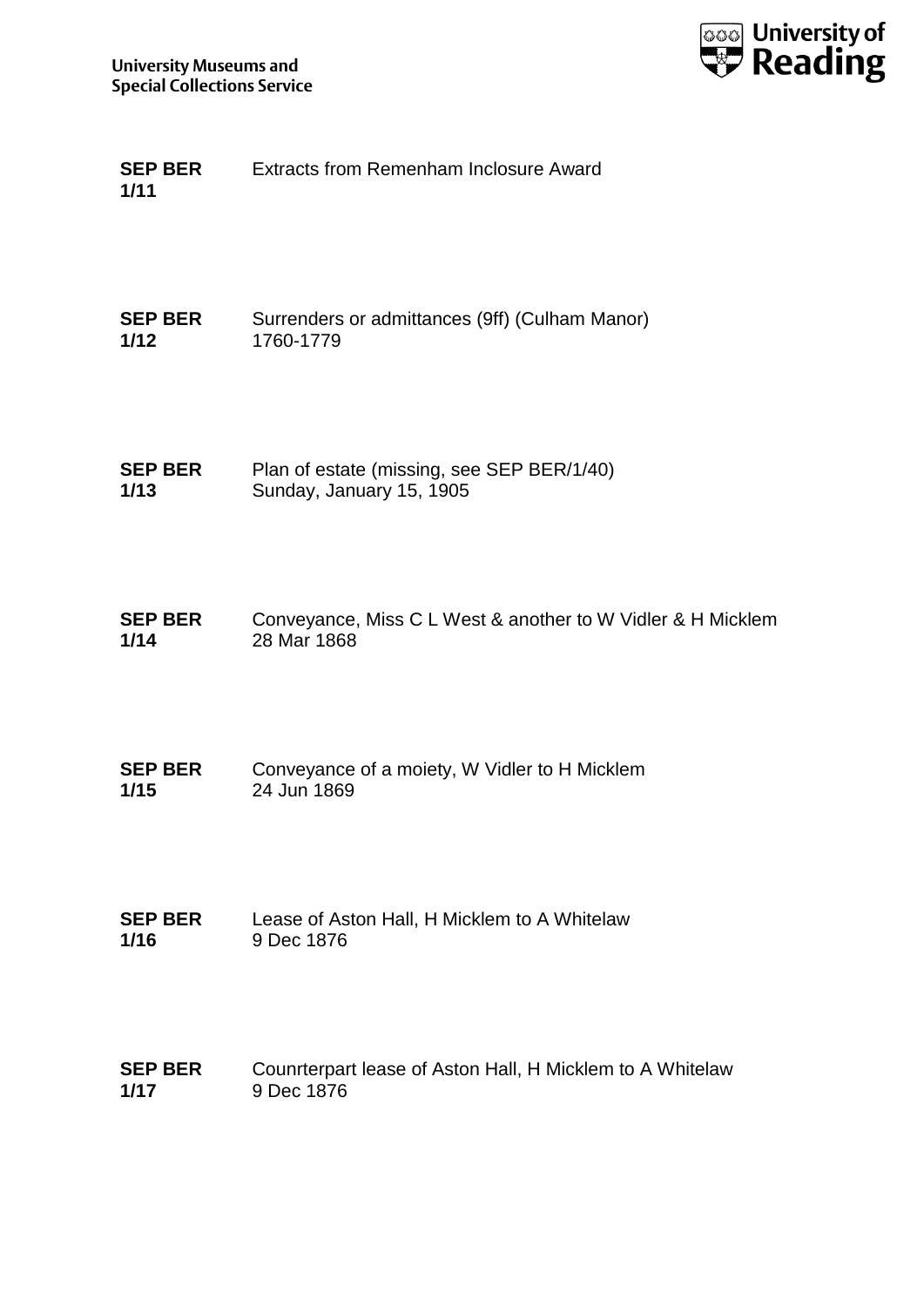

**SEP BER 1/18** Mortgage, H Micklem to Capt E Micklem 18 Jul 1872

**SEP BER 1/19** Licence to net, Thames Conservators to H Micklem 29 Apr 1872

**SEP BER 1/20** Mortgage, H Micklem to L Micklem 1 Nov 1882

**SEP BER 1/21** Conveyance, E Micklem & others to W N Diggle 29 Sep 1884

**SEP BER 1/22** Lease (handed over 1949, see SEP BER/10/7) 29 Sep 1884

**SEP BER 1/23** Supplemental deed by W N Diggle 29 Sep 1884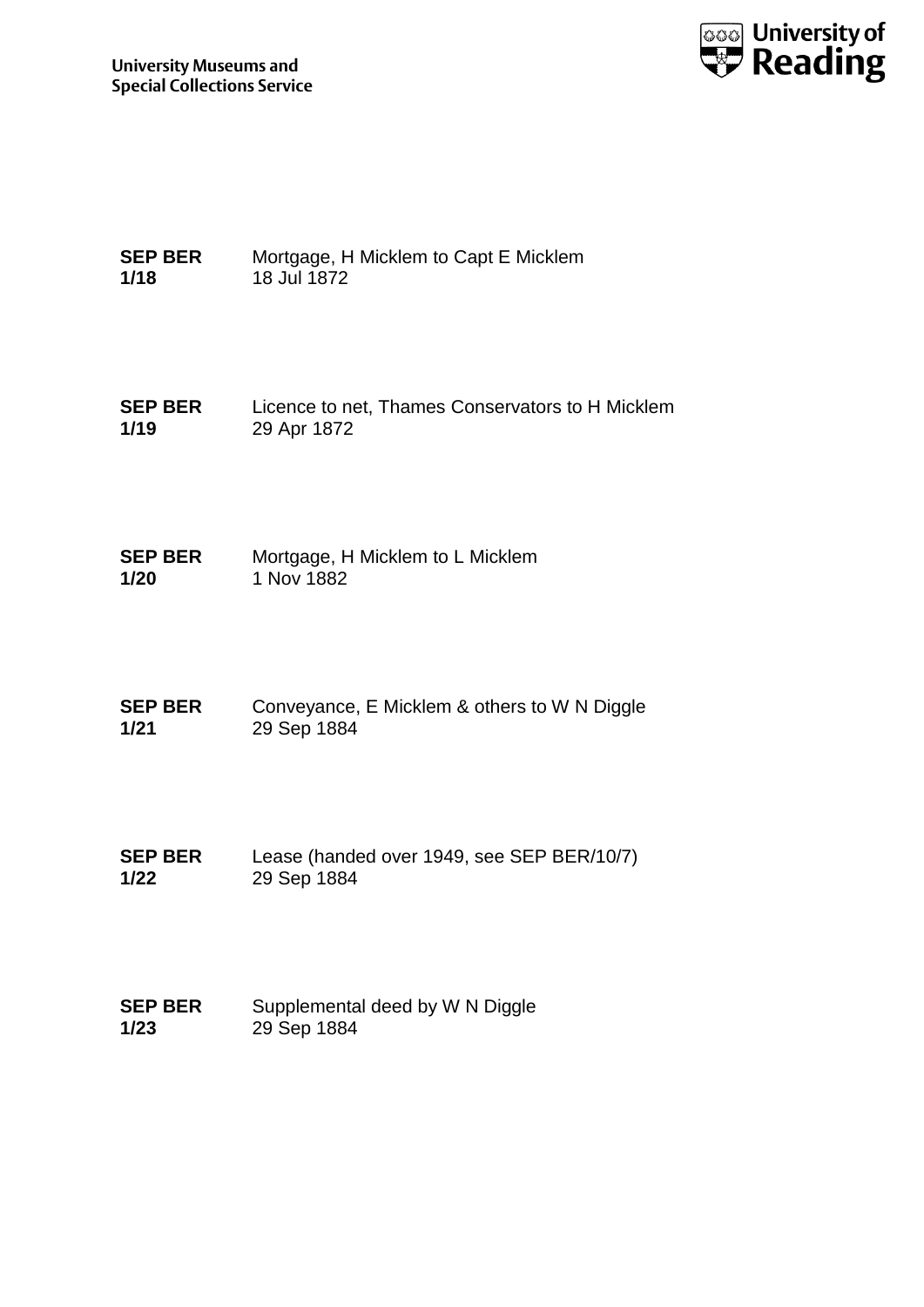

**SEP BER 1/24** Mortgage, W N Diggle to A C H Owen 29 Sep 1884

**SEP BER 1/25** Mortgage, W N Diggle to T Humphreys 29 Sep 1884

**SEP BER 1/26** Mortgage, W N Diggle to Hon H C Plunkett 11 Dec 1891

**SEP BER 1/27** Counterpart lease (missing, see SEP BER/1/40) 28 Jul 1890

**SEP BER 1/28** Assignment of above lease, A Whitelaw to J L Hawkins 17 Jun 1887

**SEP BER 1/29** Consent to assignment of Aston Hall, W N Diggle to A Whitelaw 31 May 1887

**SEP BER 1/30** Lease of two cottages, W N Diggle to J L Hawkins 24 Jun 1887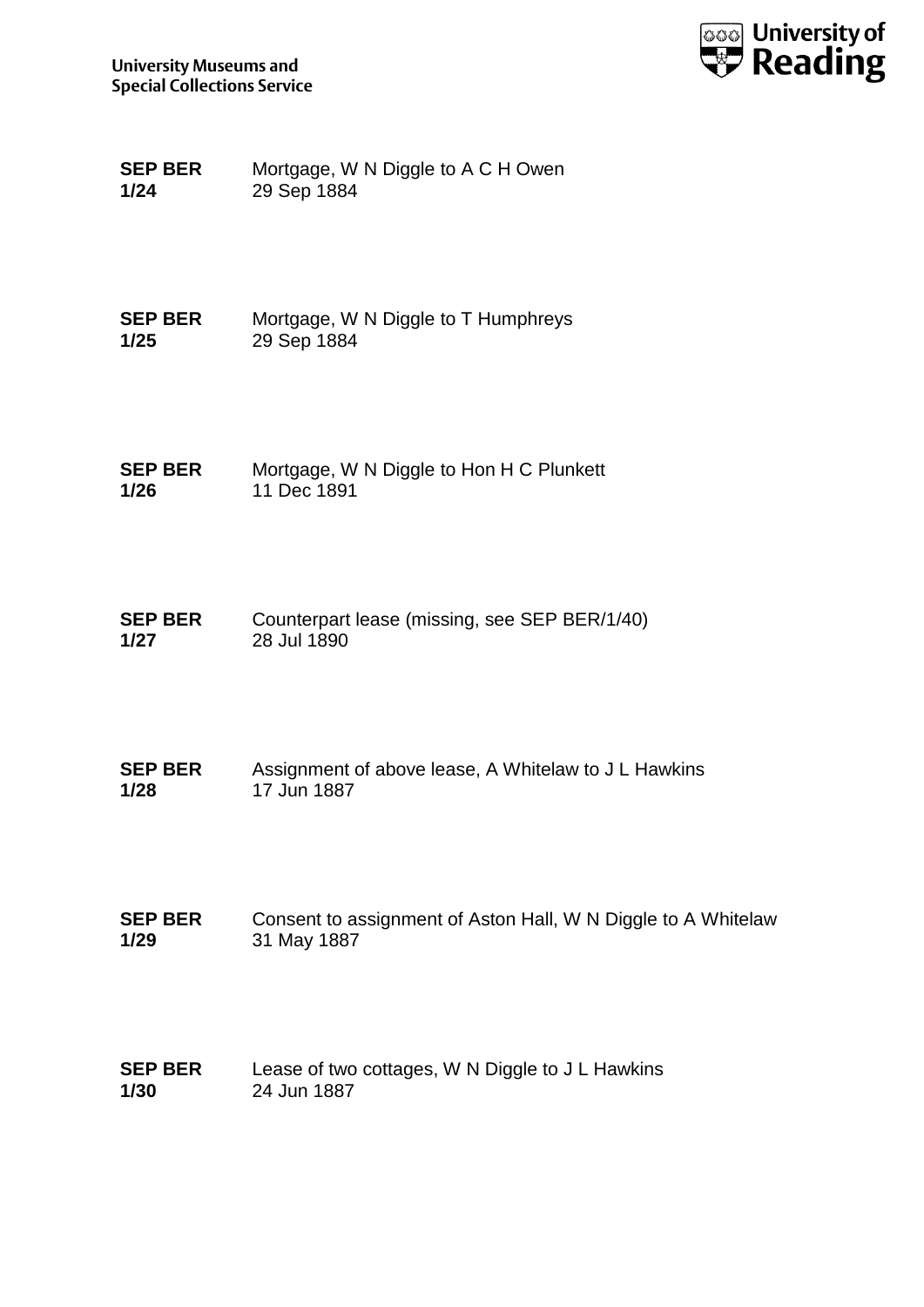

| <b>SEP BER</b> | Counterpart lease of two cottages, W N Diggle to J L Hawkins |
|----------------|--------------------------------------------------------------|
| 1/31           | 24 Jun 1887                                                  |

- **SEP BER 1/32** Assignment of Aston Hall, J L Hawkins to Capt W C Gordon 1 Dec 1892
- **SEP BER 1/33** Surrender of leases, Capt W C Gordon to W N Diggle 13 Feb 1893
- **SEP BER 1/34** Lease (missing, see SEP BER/1/40) 14 Feb 1893
- **SEP BER 1/35** Agreement for sale & purchase (missing) 5 Oct 1894
- **SEP BER 1/36** Conveyance (handed over 1949, see SEP BER/10/7) 28 Sep 1895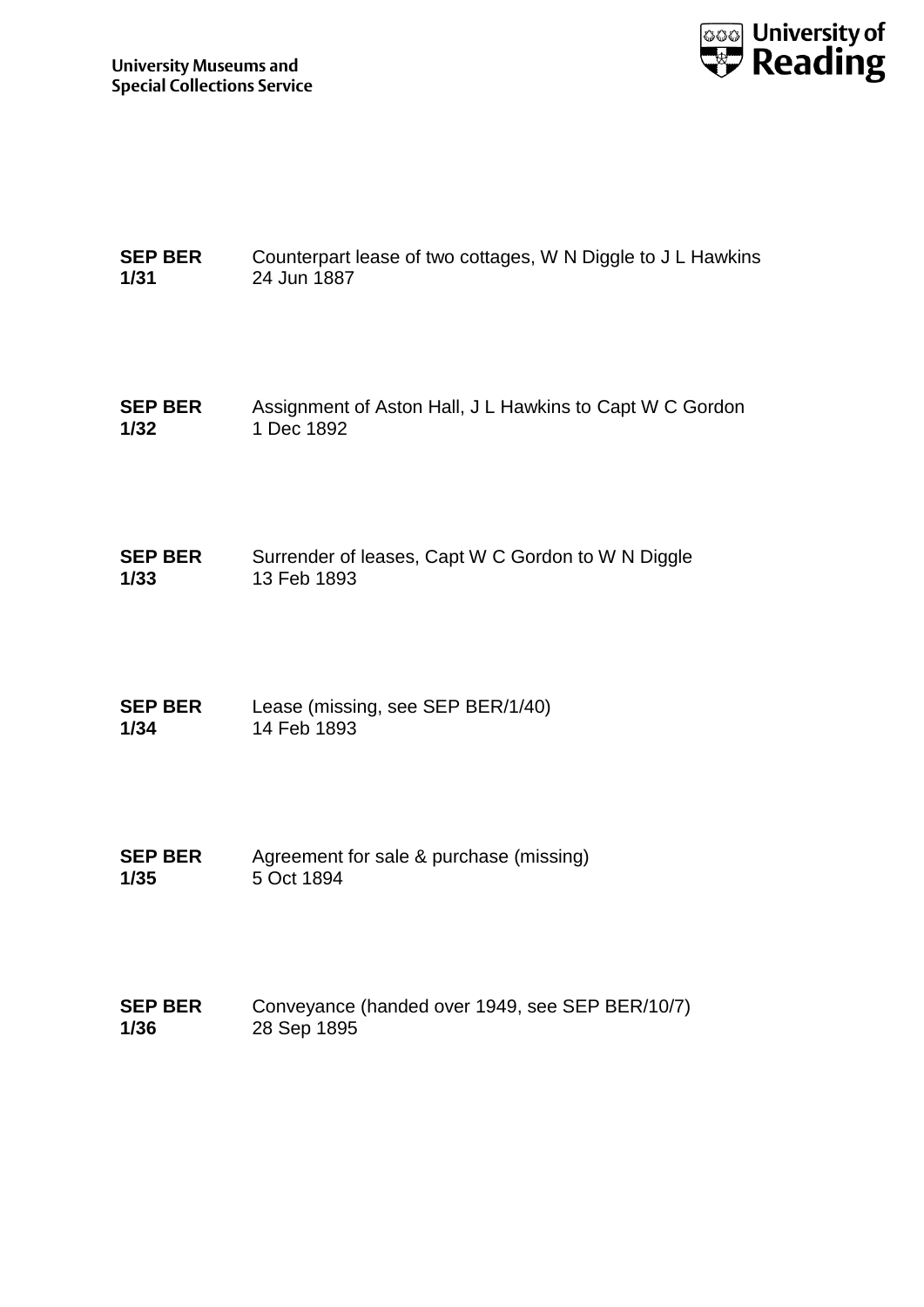

**SEP BER 1/37** Land Registry search certificate 28 Sep 1895

**SEP BER 1/38** Central Office search certificate 30 Sep 1895

**SEP BER 1/39** Particulars of sale Thursday, February 23, 1905

**SEP BER 1/40** Letter re SEP BER/1/13, 27 & 34 21 Oct 1895

**SEP BER 2** Remenham Manor etc; 1558-1792

SEP BER/2/1-29 is one of the bundles 'not abstracted' under Abstract 7 in the Schedule for the Greenlands & Remenham Estates (SEP BUC/1)

- **SEP BER 2/1** Recovery, A Sawry v Dean & Mackreth 41 Eliz
- **SEP BER 2/2** 20 Jun, Assignment, J Pyford to H Barker & others 1 Car 1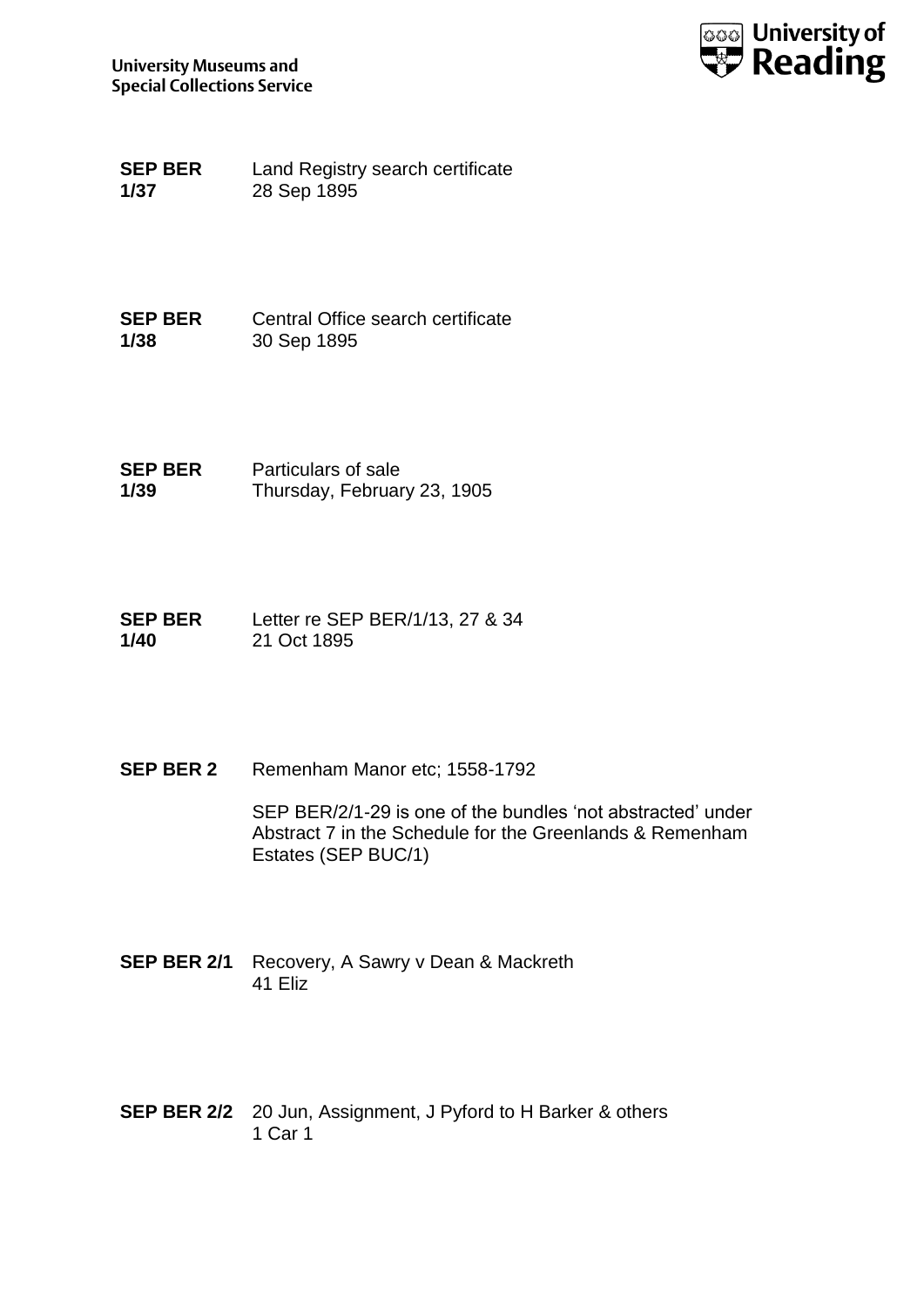

- **SEP BER 2/3** 8 Jun, Settlement, Lady Periam & Sir R Lovelace 13 Jac 1
- **SEP BER 2/4** 15 Feb, Bargain & sale, W Sandys to Sir R Lovelace 10 Jac 1
- **SEP BER 2/5** 22 Dec, Feoffment from N Woolley of a mortgage 13 Jac 1
- **SEP BER 2/6** Release, Lady E Sandys to Sir R Lovelace 31 May 1614
- **SEP BER 2/7** 19 Feb, Bond, W Sandys to Sir R Lovelace 10 Jac 1
- **SEP BER 2/8** Assignment, Sir R Lovelace to J Barker & others 12 Jun 1618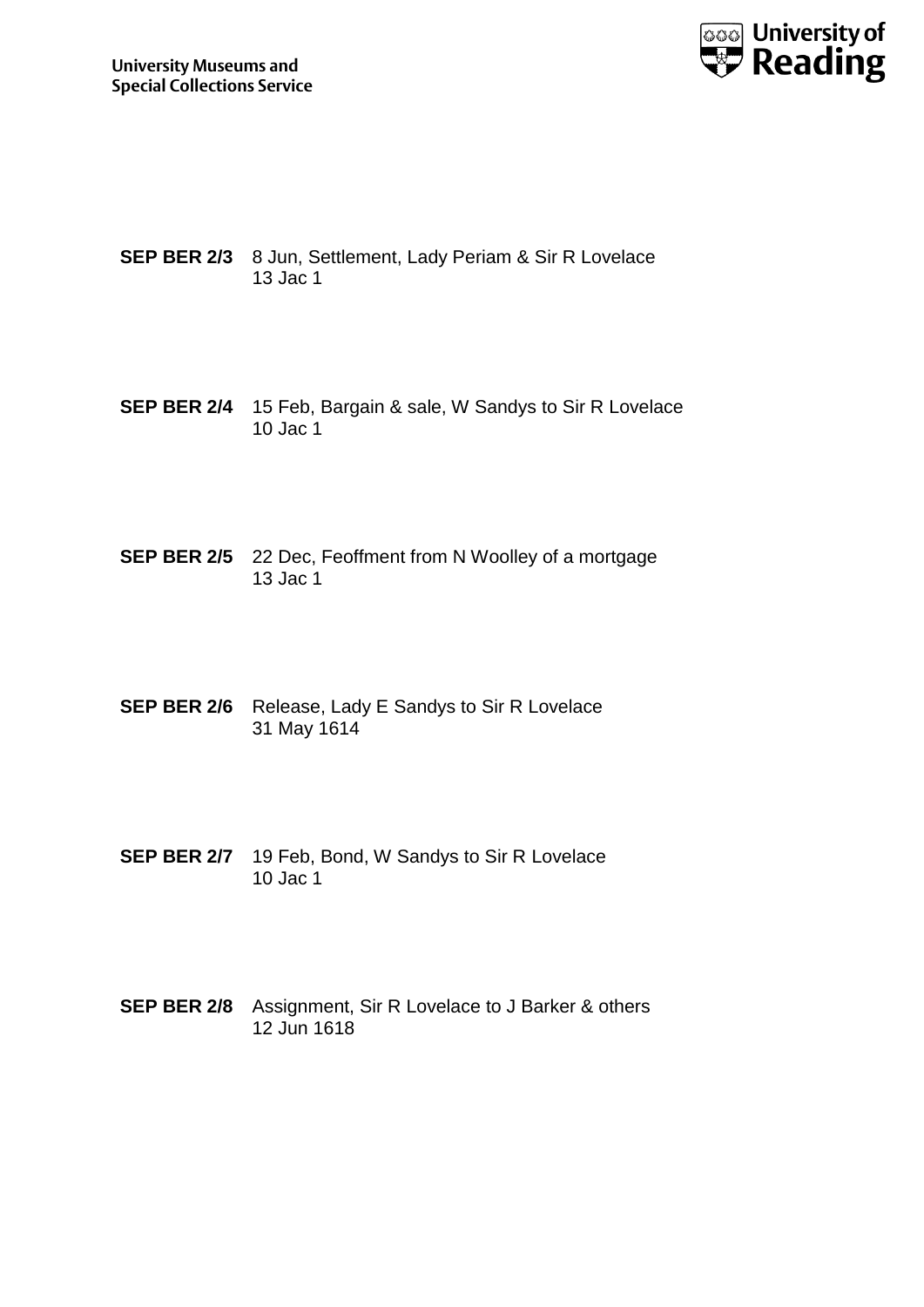

| <b>SEP BER 2/9</b> 1 Jun, Bargain & sale, Lord Sandys to W Deane |
|------------------------------------------------------------------|
| 41 Eliz                                                          |

| <b>SEP BER</b> | 9 Jun, Recovery against Sir R Lovelace |
|----------------|----------------------------------------|
| 2/10           | 11 Jac 1                               |

- **SEP BER 2/11** 20 Oct, Bargain & sale, J Gardner to Sir R Lovelace 15 Jac 1
- **SEP BER 2/12** Assignment, W Whitelocke to C Whitelocke (2) 30 Apr 1678
- **SEP BER 2/13** 12 Feb, Bargain & sale, W Sandys to Sir R Lovelace (enc, quittance & bond of W Sandys)  $10$  Jac 1
- **SEP BER 2/14** 13 Apr, Recovery against W Dobson & another 6 Jac 1
- **SEP BER 2/15** 19 Apr, Settlement on marriage, Sir R Lovelace with M **Dodworth** 6 Jac 1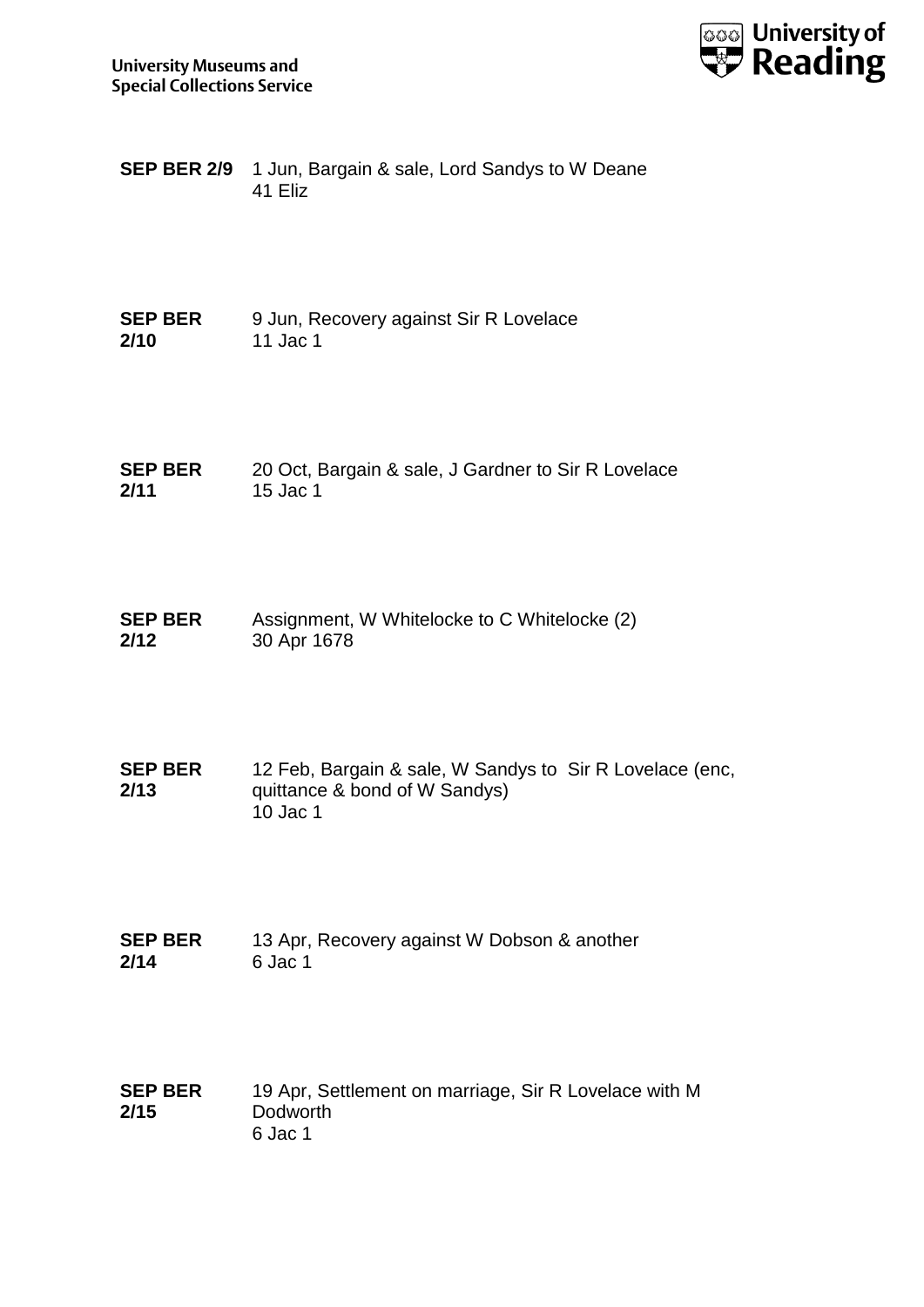

#### **SEP BER 2/16** Release, J Kent & others to Sir W Whitelocke & others (Remenham Farm) Saturday, June 26, 1965

**SEP BER 2/17** Unsigned bargain & sale, Ld Lovelace to T Siderfine Monday, August 01, 1904

**SEP BER 2/18** Counterpart release, W Whitelocke to C Mattingly (enc. three other deeds) 2 Jan 1701

- **SEP BER 2/19** 13 May, Recovery, Lord Sandys to W Dobson 6 Jac 1
- **SEP BER 2/20** 6 deeds 'Evidences for the lease of lands at Henley Bridge' Wednesday, April 06, 1904

| <b>SEP BER</b> | 25 Jun, Exemplification |
|----------------|-------------------------|
| 2/21           | 8 Car 1                 |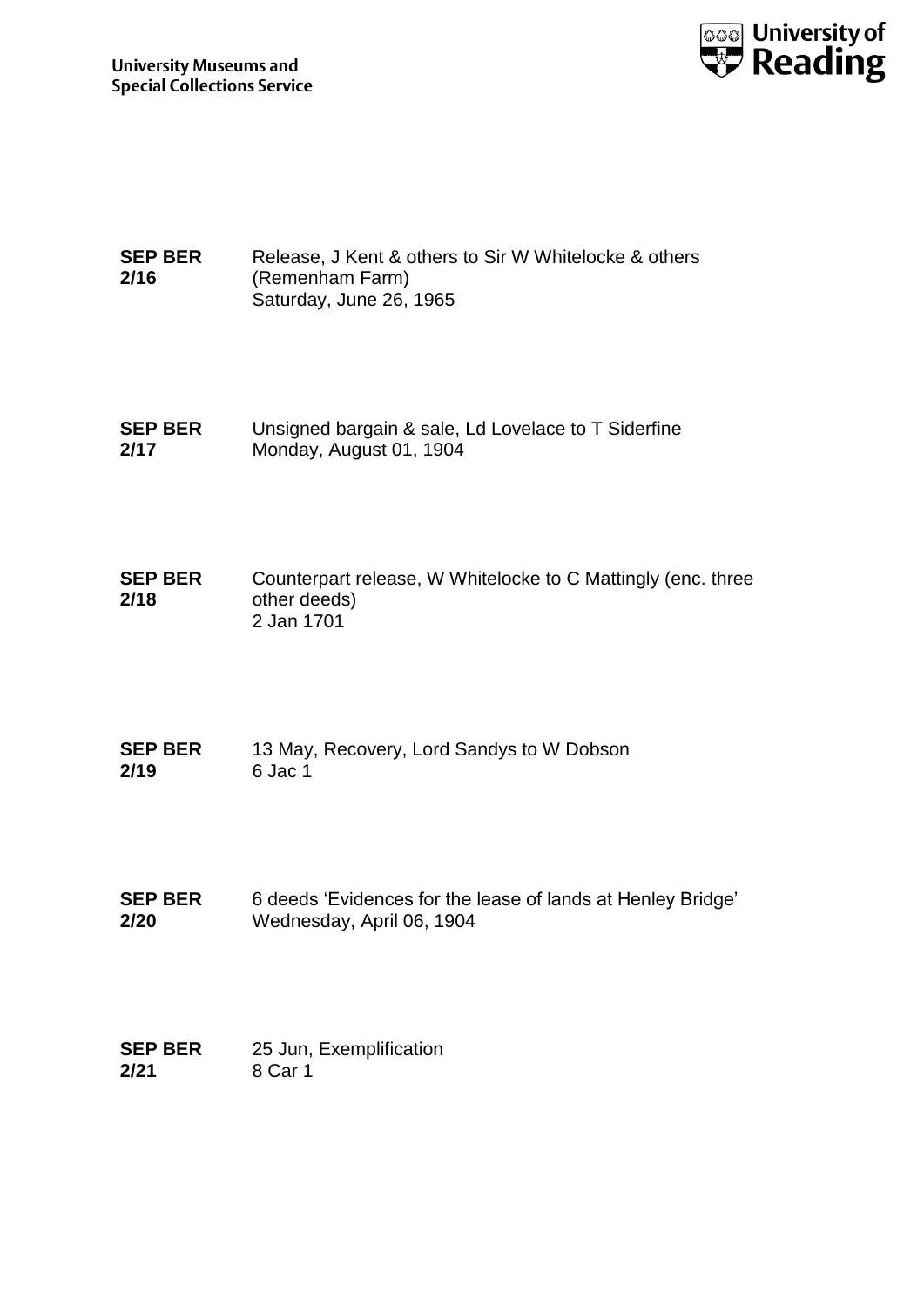

| <b>SEP BER</b> | Release, Sir H Johnson to Sir W Whitelock & others |
|----------------|----------------------------------------------------|
| 2/22           | 8 Jun 1695                                         |

**SEP BER 2/23** Counterpart release, E Sherwood to G Cooper 24 Aug 1728

**SEP BER 2/24** Lease, E Sherwood to G Cooper 21 Nov 1792

**SEP BER 2/25** Release, E Sherwood to G Cooper 22 Nov 1792

**SEP BER 2/26** Counterpart release, E Sherwood to G Cooper 22 Nov 1792

**SEP BER 2/27** Abstract of title, Manor of Remenham; 1 Jun 45 Eliz – 27 Car 2 (some of the deeds are present above) n.d.

**SEP BER 2/28** Abstract of title, Nicholas Woolley; 22 Dec 13 Jac 1 – 2 May 30 Car 2 (some of the deeds are present above) n.d.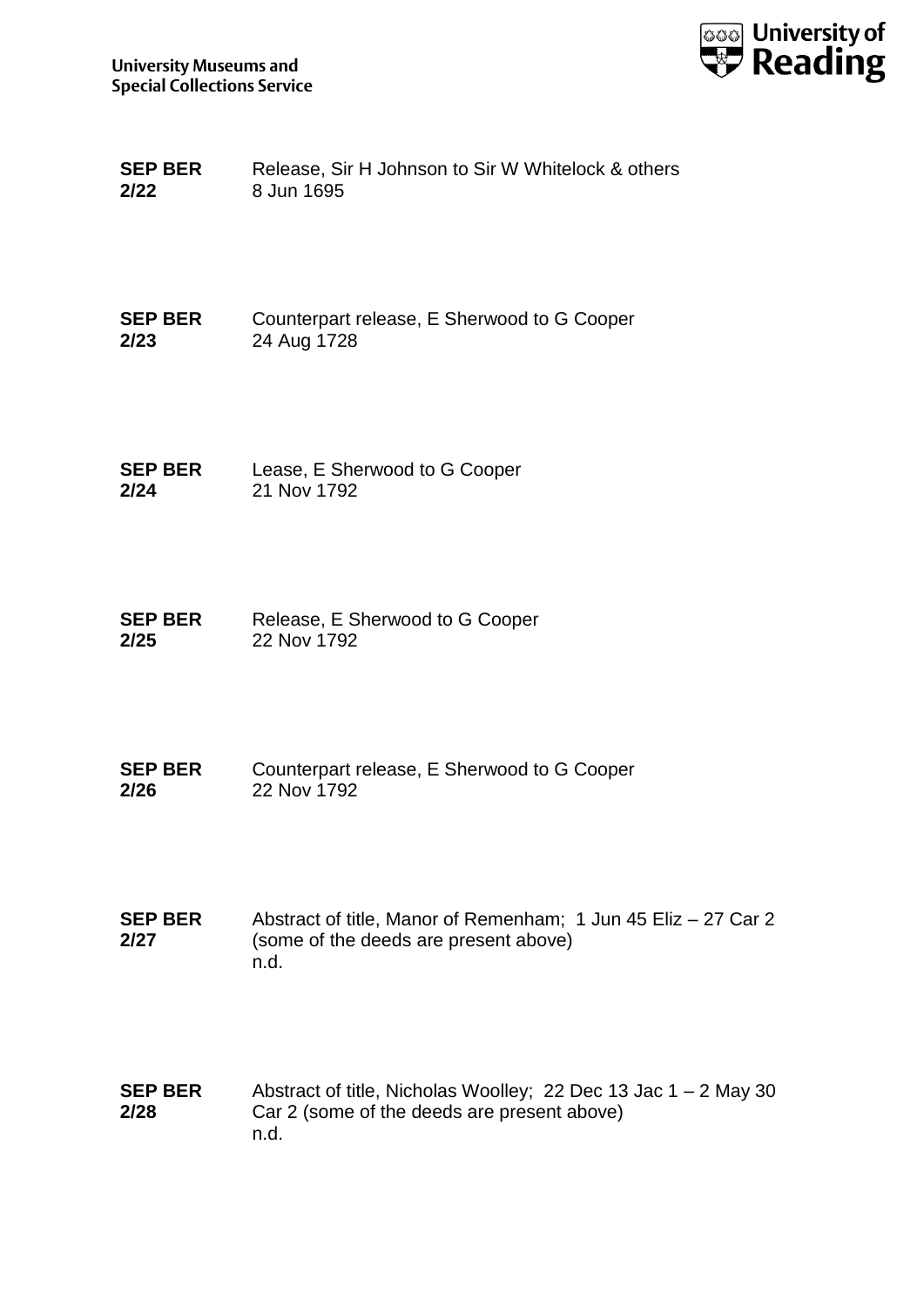

**SEP BER 2/29** Schedule of extracted deeds (ie SEP BER/2/4, 6, 10, 14 & 19) 19 C n.d.

- **SEP BER 3** Remenham 1618-1770 ('as to Messauge and Land in Remenham purchased by Sambrook Freeman Esq in 1773 from Charles Easton Esq & Wife; March 1833')
- **SEP BER 3/1** 4 Jun, Feoffment, G Hull & J Gardiner to J Newman 15 Jac 1
- **SEP BER 3/2** 29 Nov release, G Hull & J Gardiner to J Newman 19 Jac 1

**SEP BER 3/3** Fine

**SEP BER 3/4** Bond, J Doyley to T Newman Friday, June 10, 1904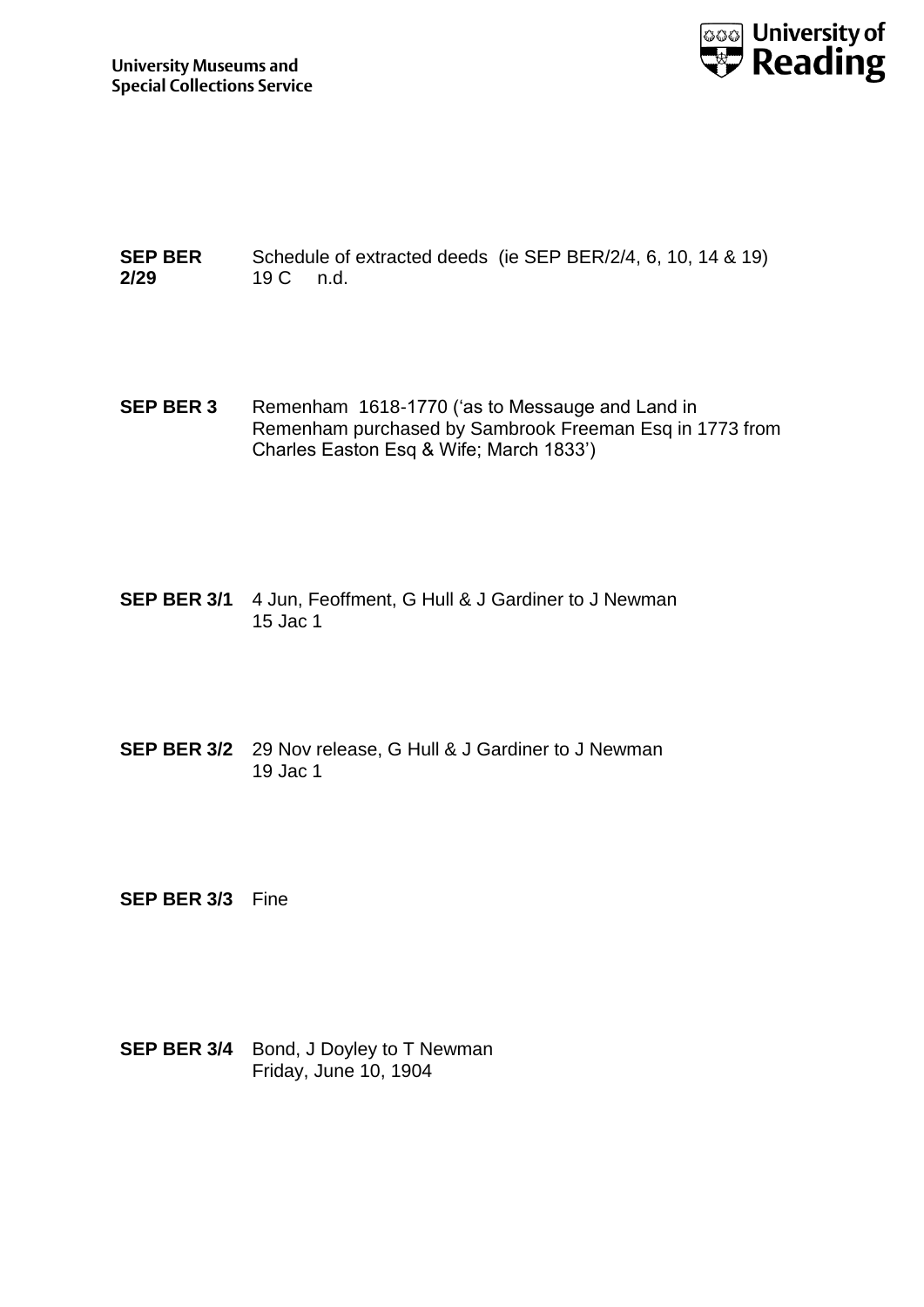

- **SEP BER 3/5** Feoffment, T Newman & Wife to N Wade 1 Mar 1648
- **SEP BER 3/6** Legacy quittance, Miss S Newman 5 Mar 1648
- **SEP BER 3/7** Declaration, J Needler to T Newman 20 Jan 1649
- **SEP BER 3/8** Bargain & sale, T Newman to T Joyner 17 Dec 1660
- **SEP BER 3/9** Bargain & sale, T Joyner to C Joyner 2 Feb 1660
- **SEP BER 3/10** Bargain & sale, T Joyner to V Joyner 17 Feb 1680
- **SEP BER 3/11** C Joyner v T Joyner, response 7 Mar 1681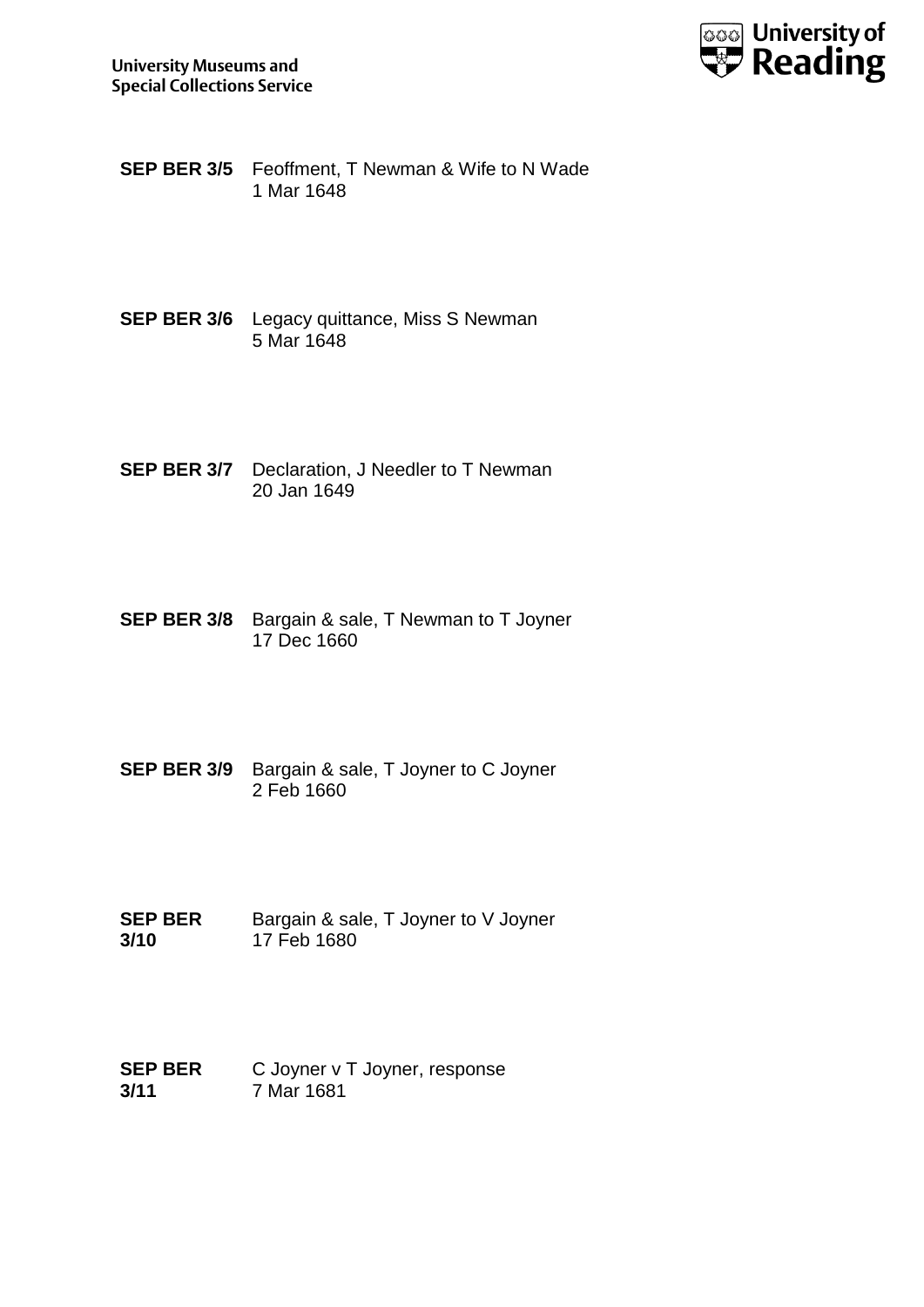

**SEP BER 3/12** C Joyner v T Joyner, response n.d.

**SEP BER 3/13** Copy-will of V Joyner 17 Feb 1681

**SEP BER 3/14** Articles of agreement to purchase, T Joyner to F Piggot 24 May 1683

**SEP BER 3/15** Feoffment, T Joyner to F Piggot (enc. bond) 29 Jun 1683

**SEP BER 3/16** Grant, F Piggot to N Arnold (son-in-law) 7 Jan 1699

**SEP BER 3/17** Grant, F Piggot to N Arnold (son-in-law) 10 Apr 1704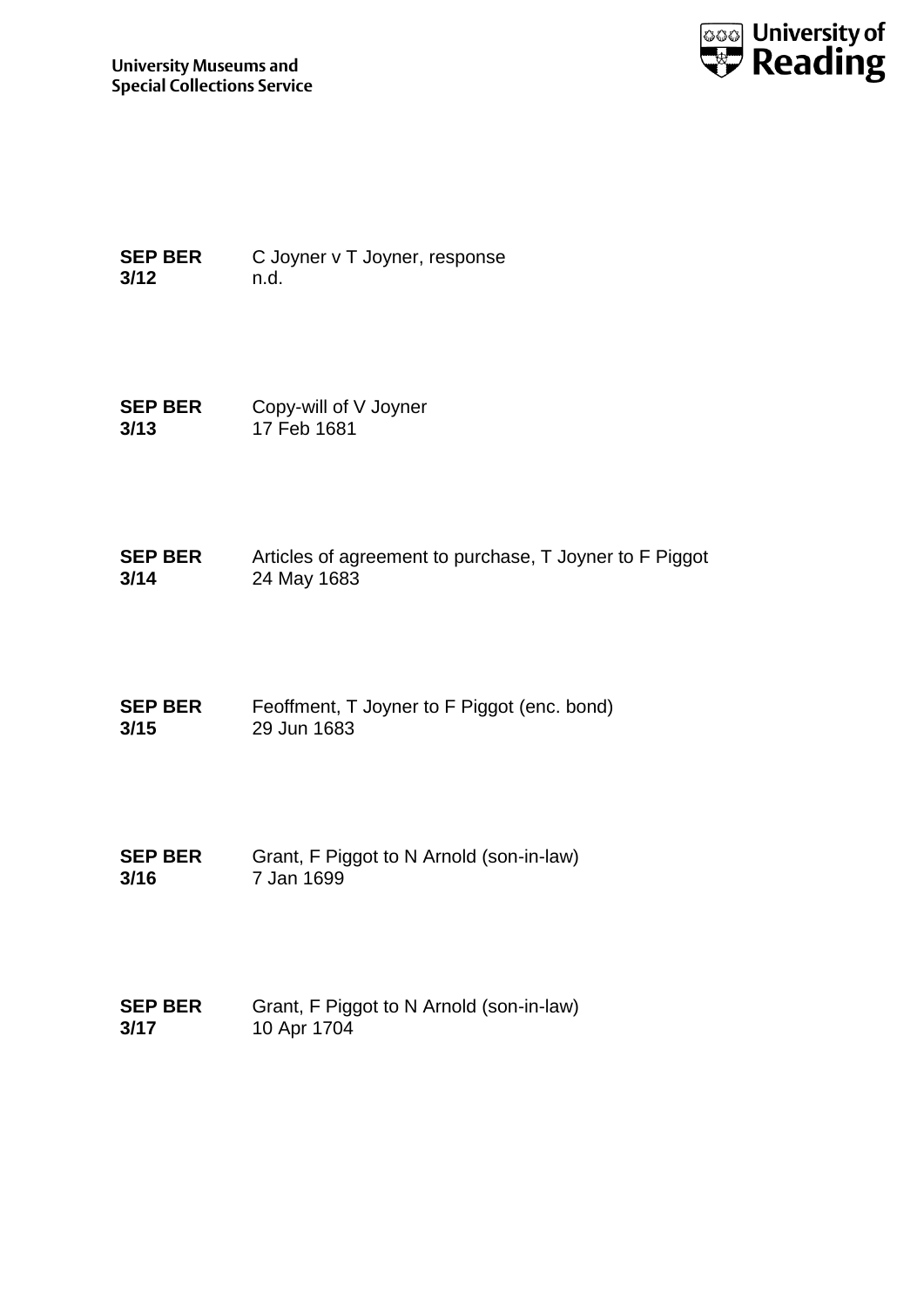

| <b>SEP BER</b> | Mortgage, N Arnold to Jane Parslaw (enc. bond) |
|----------------|------------------------------------------------|
| 3/18           | 24 Jun 1704                                    |

| <b>SEP BER</b> | Lease, F Piggott & N Arnold to T Scott & H Ball (enc.) |
|----------------|--------------------------------------------------------|
| 3/19           | 19 Mar 1704                                            |

- **SEP BER 3/20** Release, F Piggott & N Arnold to T Scott & H Ball 20 Mar 1704
- **SEP BER 3/21** Assignment, Jane Parslaw 21 Mar 1704
- **SEP BER 3/22** Lease, T Scott to M Rockall 20 Mar 1734
- **SEP BER 3/23** Settlement, Mrs Scott to C Easton 13 Mar 1738
- **SEP BER 3/24** Abstract of title mentioning 1-2, 5, 8-10, 18-21 & 23 above n.d.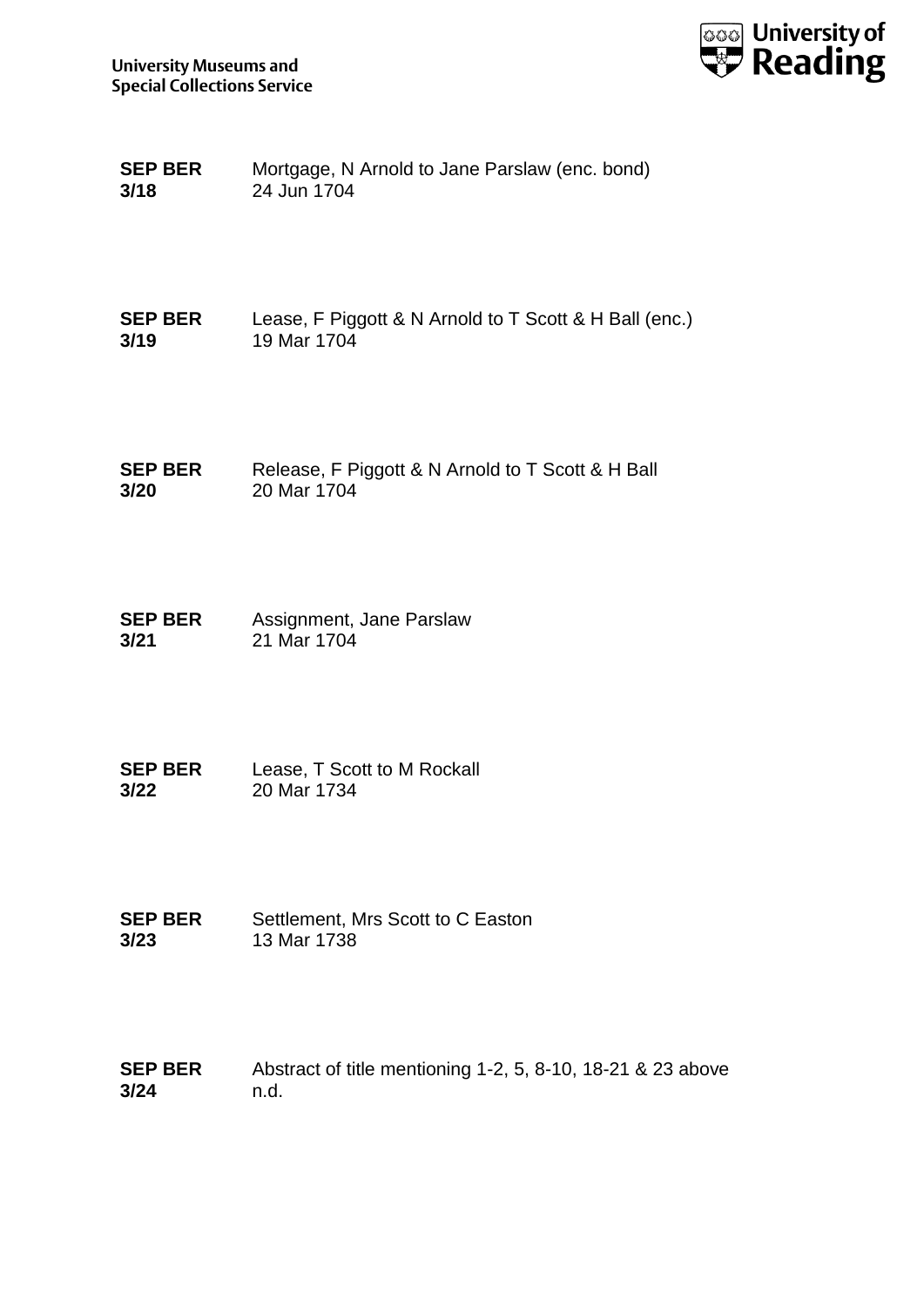

**SEP BER 3/25** Lease, T Scott & Wife to W Trendall 15 Jun 1705

**SEP BER 3/26** Counterpart lease, T Scott to M Rockall 10 Aug 1722

**SEP BER 3/27** Counterpart lease, C Easton to Mrs Rockall 3 Dec 1742

**SEP BER 3/28** Statement, T Richardson to Mrs Rockall 18 Jul 1770

**SEP BER 3/29** Three misc. receipts etc 1649 & 1663

**SEP BER 4** Remenham, Aston Farm; 1675-1802 (7-9 are in Ilmere, Buckinghamshire)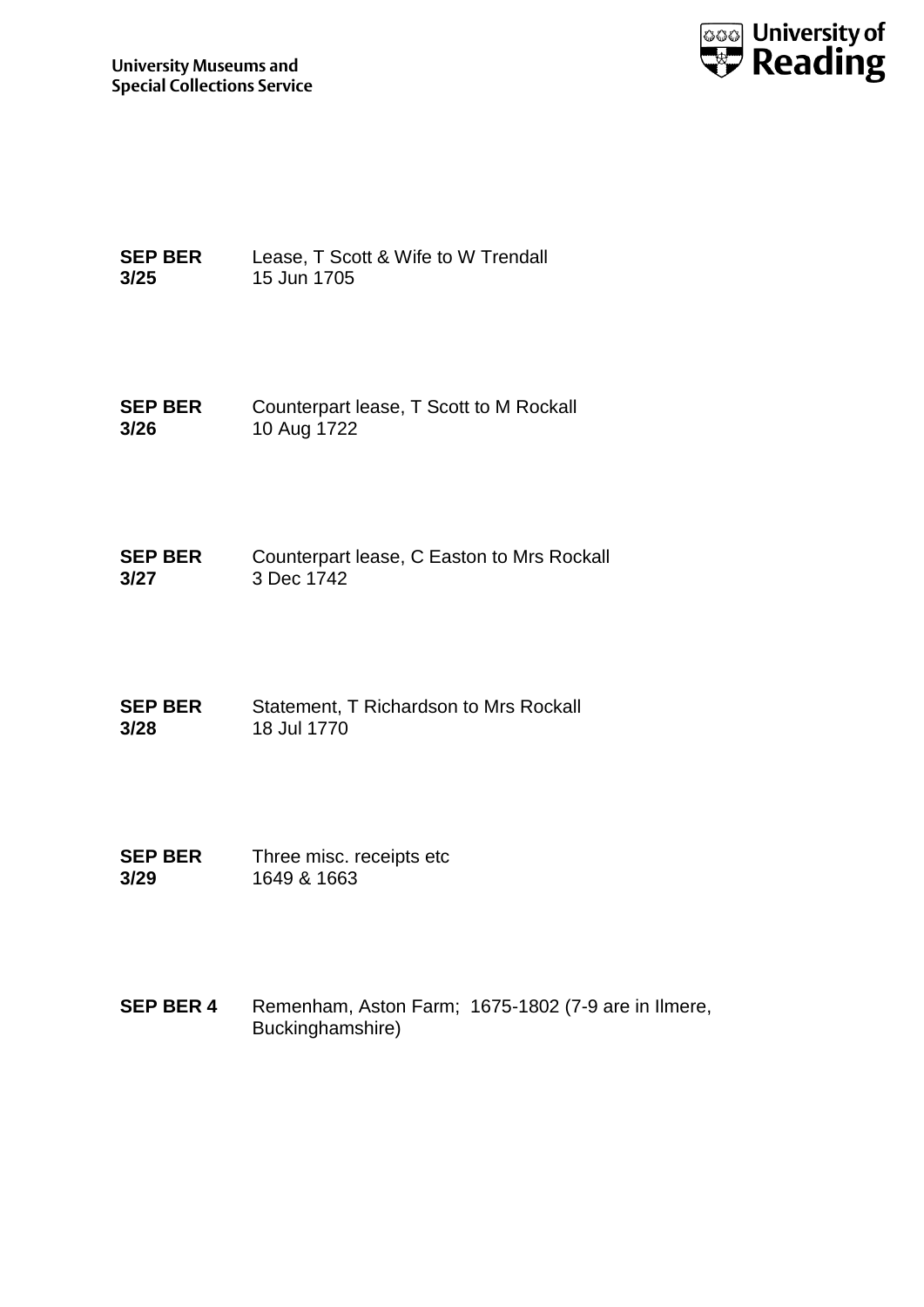

- **SEP BER 4/1** Feoffment, W Hester to S Toovey 18 Aug 1675
- **SEP BER 4/2** Feoffment, S Toovey to R Moore 10 Nov 1675
- **SEP BER 4/3** Attested copy-probate of R Moore 22 Feb 1691
- **SEP BER 4/4** Mortgage, P Moore to C Farer 6 Jan 1746
- **SEP BER 4/5** Counterpart lease, E Frewen to Messrs Barnett 11 Dec 1780
- **SEP BER 4/6** Counterpart lease, Ld Chesterfield to J Darvill (Darvill's Farm) 15 Jul 1796
- **SEP BER 4/7** Counterpart lease, Ld Chesterfield to J Kingham (Middle Farm) 15 Jul 1796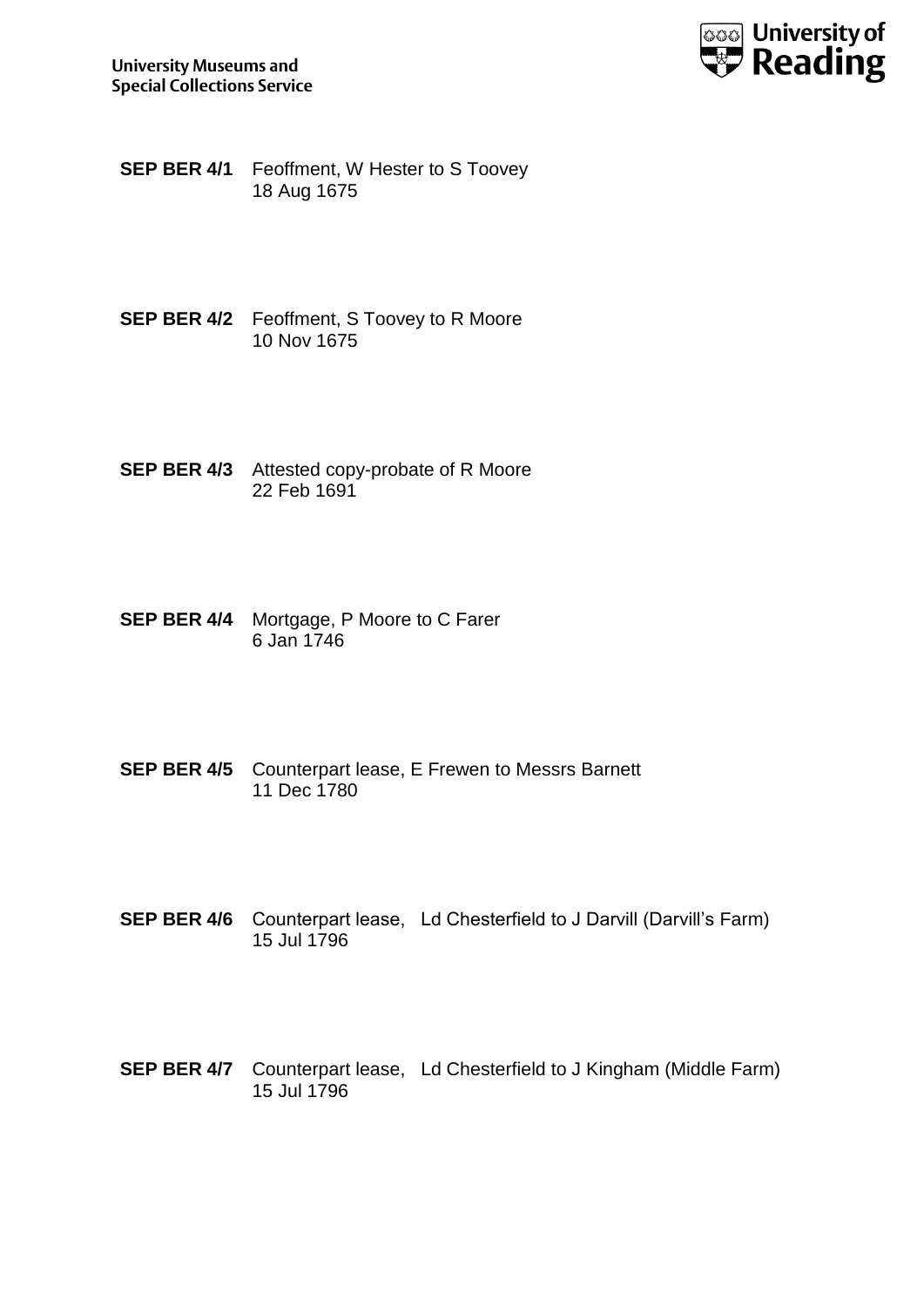

- **SEP BER 4/8** Counterpart lease, Ld Chesterfield to J Kingham (Lower Farm) 15 Jul 1796
- **SEP BER 4/9** Counterpart lease, Ld Chesterfield to J Gom (Coal Harbour Farm) 15 Jul 1796

**SEP BER 4/10** Counterpart lease, J Moore to T Barnett 1 Mar 1802

**SEP BER 4/11** Counterpart lease, E Frewen to J Barnett Jnr. 1 Mar 1802

- **SEP BER 5** Remenham, Aston Farm ex S Frewen; 1800-87 (K)
- **SEP BER 5/1** Schedule of deeds, Nos 1-33 SEP BER 4/1-11 28 Jul 1887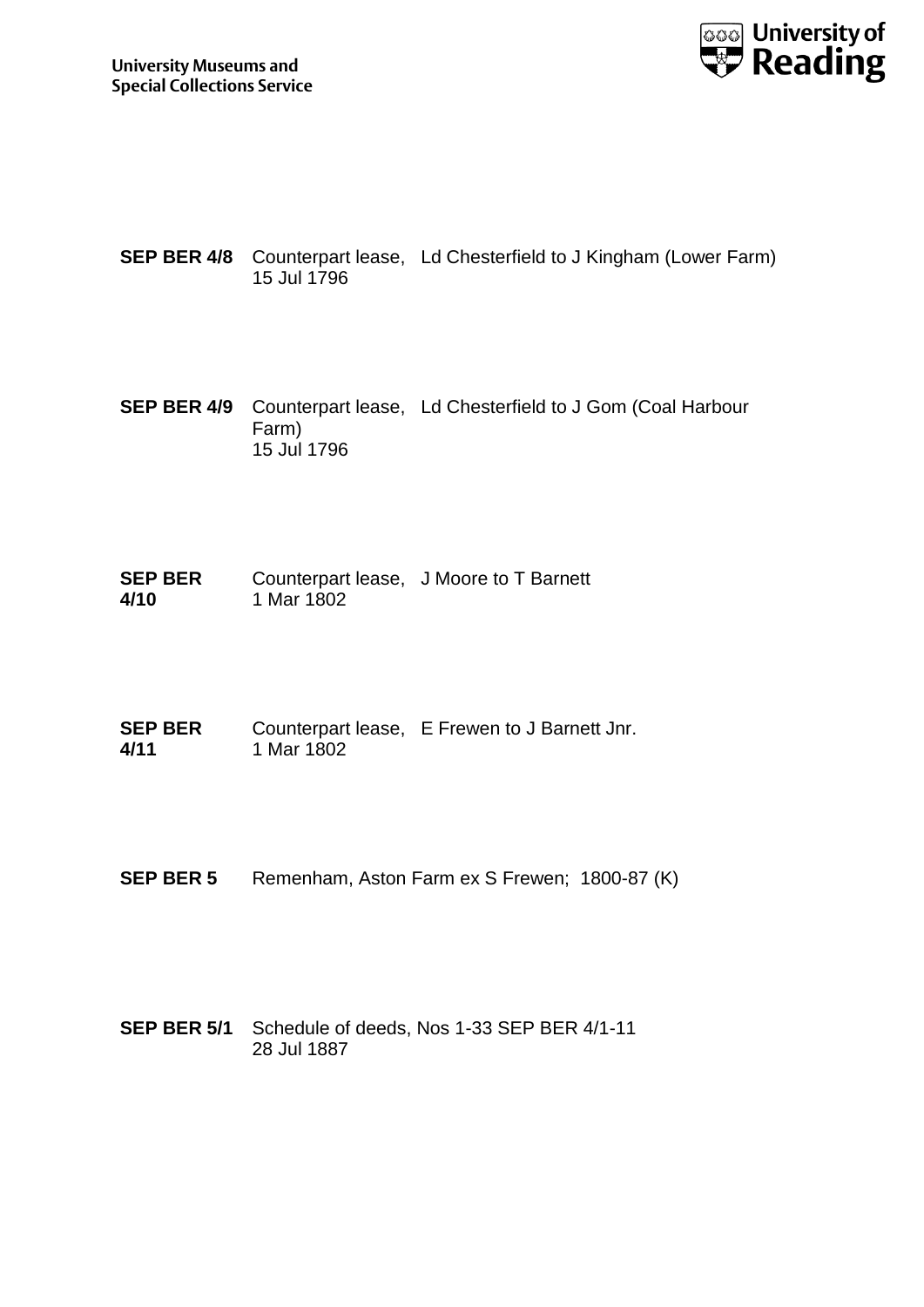

**SEP BER 5/2** Extract of award on allotment of lands 5 May 1800

- **SEP BER 5/3** Bond, J W Moore & another to E Frewen 29 Nov 1814
- **SEP BER 5/4** Lease, J W Moore & another to E Frewen 28 Nov 1814 (also release, 29 Nov)
- **SEP BER 5/5** Lease, Earl of Malmesbury to E Frewen (also release, 14 Dec) 13 Dec 1815
- **SEP BER 5/6** Assignment, J T Ball to J Cooper 14 Dec 1815
- **SEP BER 5/7** Counterpart lease, E Frewen to Sarah Barnett & another 2 Aug 1823
- **SEP BER 5/8** Copy-probate of will of E Frewen 16 Mar 1832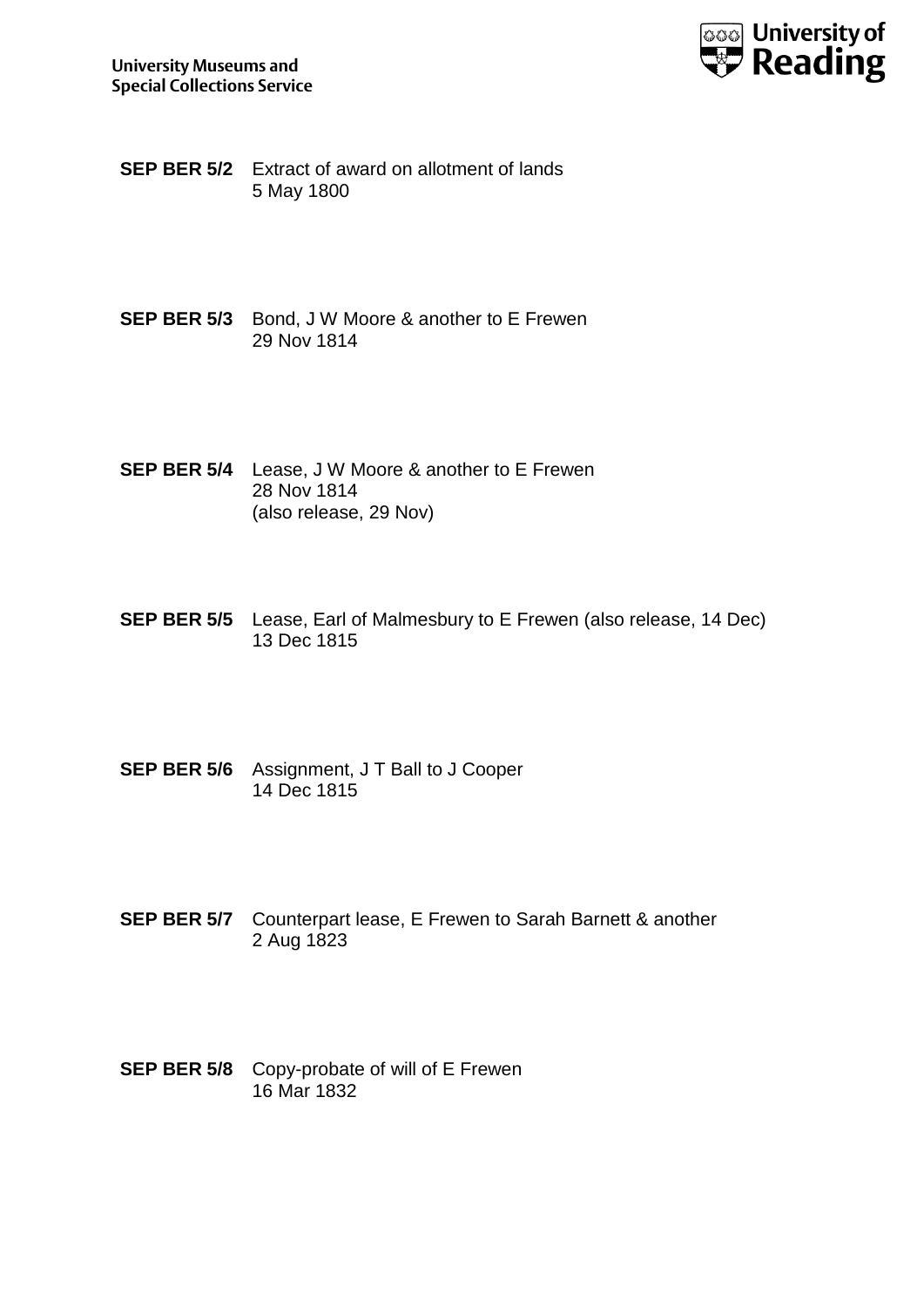

- **SEP BER 5/9** Lease, M J E Frewen to J T Bennett (also release, 29 Jul) 28 Jul 1834
- **SEP BER 5/10** Copy-probate, M J E Frewen 18 Jun 1871
- **SEP BER 5/11** Mortgage, C H Frewen to A T T W Edgell 30 Dec 1871
- **SEP BER 5/12** Transfer endorsed on above, C H Frewen to J W Rouse Friday, June 30, 1972
- **SEP BER 5/13** Reconveyance, J W Rouse to C H Frewen 30 Nov 1877
- **SEP BER 5/14** Mortgage, C H Frewen to Miss F C S W Edgell 30 Dec 1871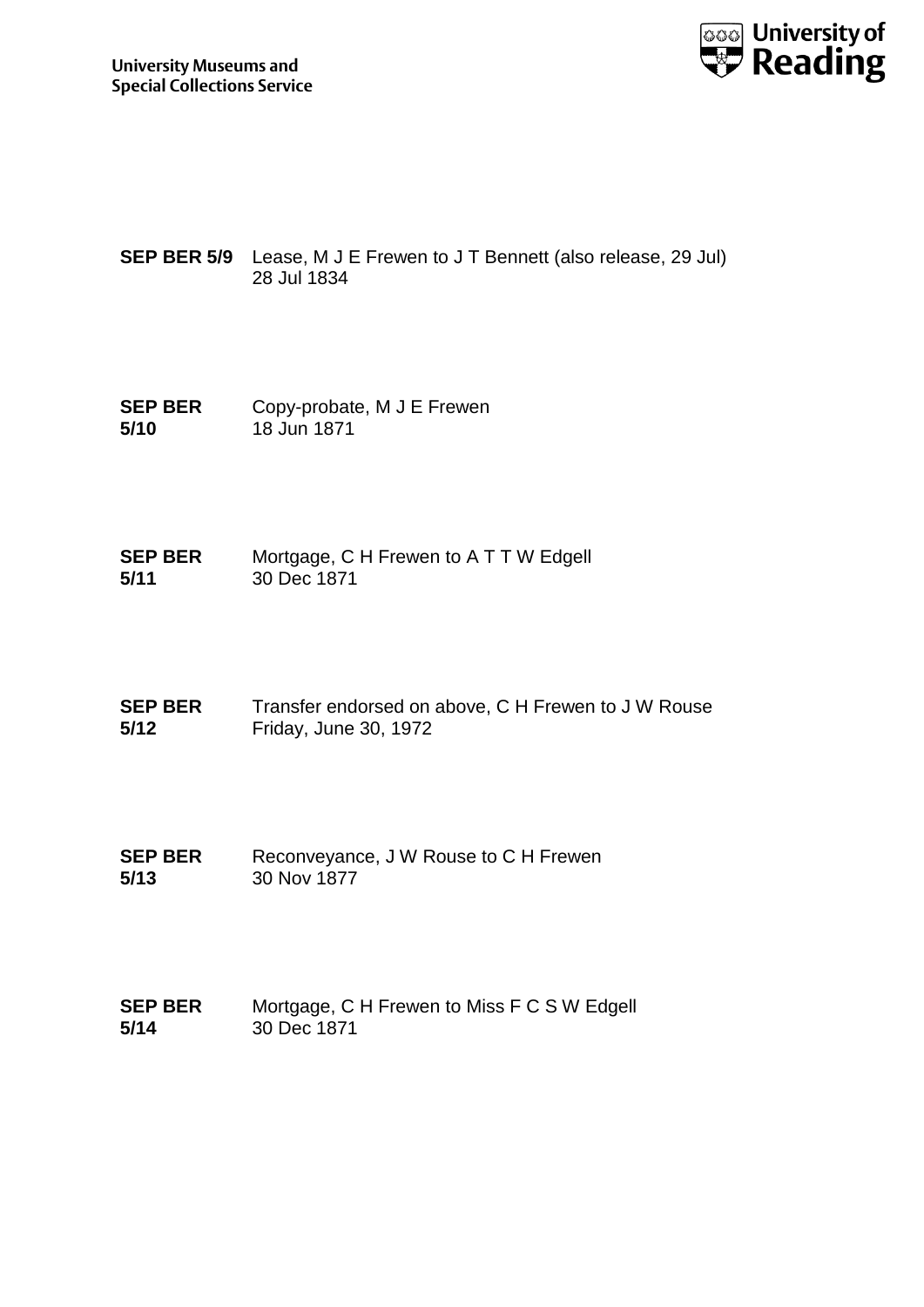

| <b>SEP BER</b> | Transfer endorsed, Miss F C S W to A T T W Edgell |
|----------------|---------------------------------------------------|
| 5/15           | 30 Jun 1872                                       |

| <b>SEP BER</b> | Assignment endorsed, A T T W Edgell to H Walmesley |
|----------------|----------------------------------------------------|
| 5/16           | 8 Sep 1873                                         |

- **SEP BER 5/17** Reconveyance, H Walmsley to C H Frewen 1 Dec 1875
- **SEP BER 5/18** Copy-probate, C H Frewen 8 Nov 1878
- **SEP BER 5/19** Provisional Order No. 178 of Inclosure Commissioners 25 Mar 1880
- **SEP BER 5/20** Mortgage, S Frewen to Provident Clerks Mutual Assurance 4 Nov 1880
- **SEP BER 5/21** Copy-grant of annuity, S Frewen to R F Martin 11 Nov 1880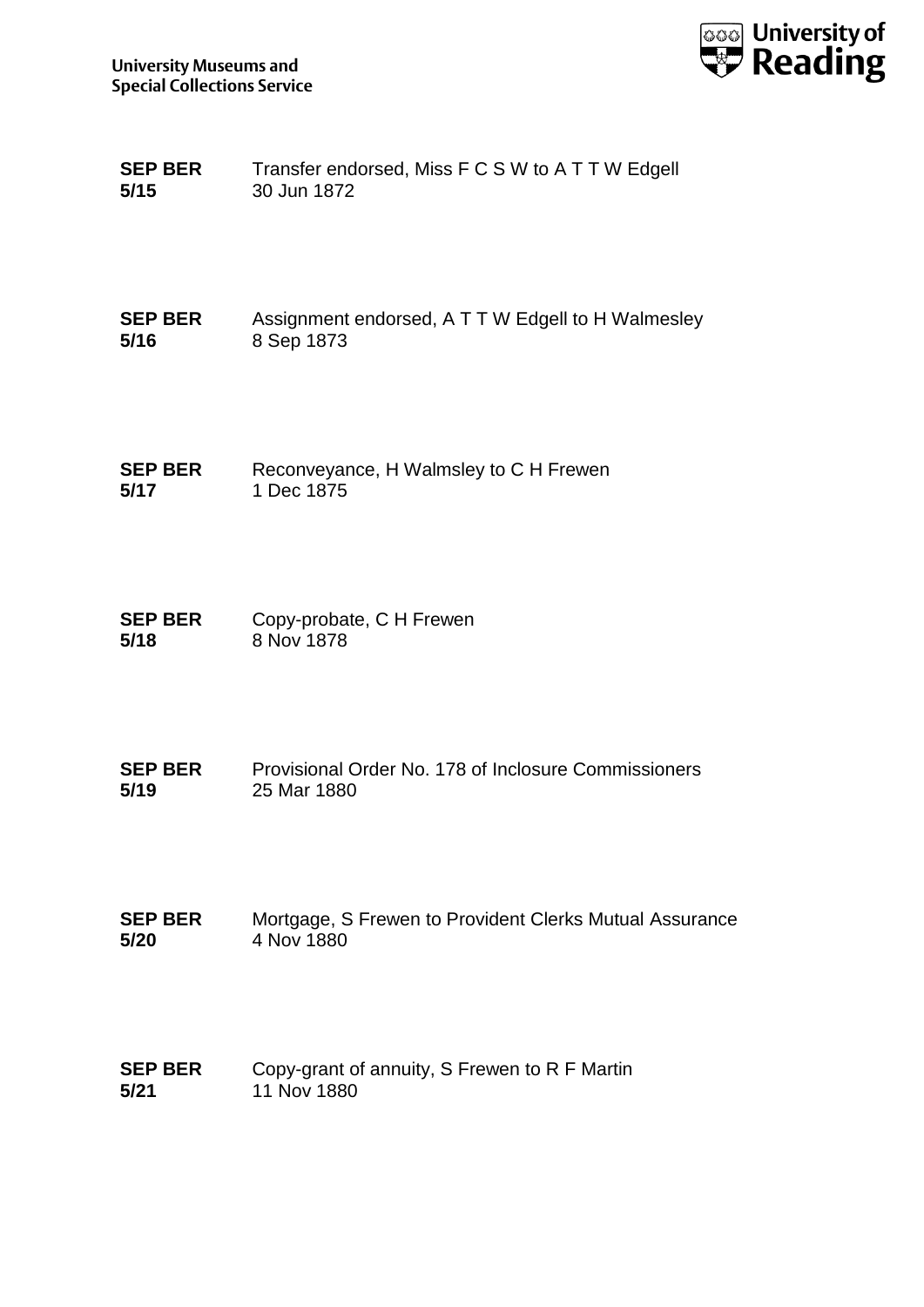

| <b>SEP BER</b> | Absolute Order No. 178 of Inclosure Commissioners |
|----------------|---------------------------------------------------|
| 5/22           | 27 Jan 1881                                       |

**SEP BER 5/23** Mortgage, S Frewen to Provident Clerks Mutual Assurance 17 Feb 1881

- **SEP BER 5/24** Counterpart lease, S Fewen to C Headington 22 Sep 1881
- **SEP BER 5/25** Mortgage of life estate, S Frewen to Provident Clerks Mutual Assur. 24 Sep 1881
- **SEP BER 5/26** Copy-appointment of new trustees, R F Martin to H Storr 18 Apr 1882
- **SEP BER 5/27** Copy-appointment of new trustees , R F Martin to E Frewen 23 Feb 1887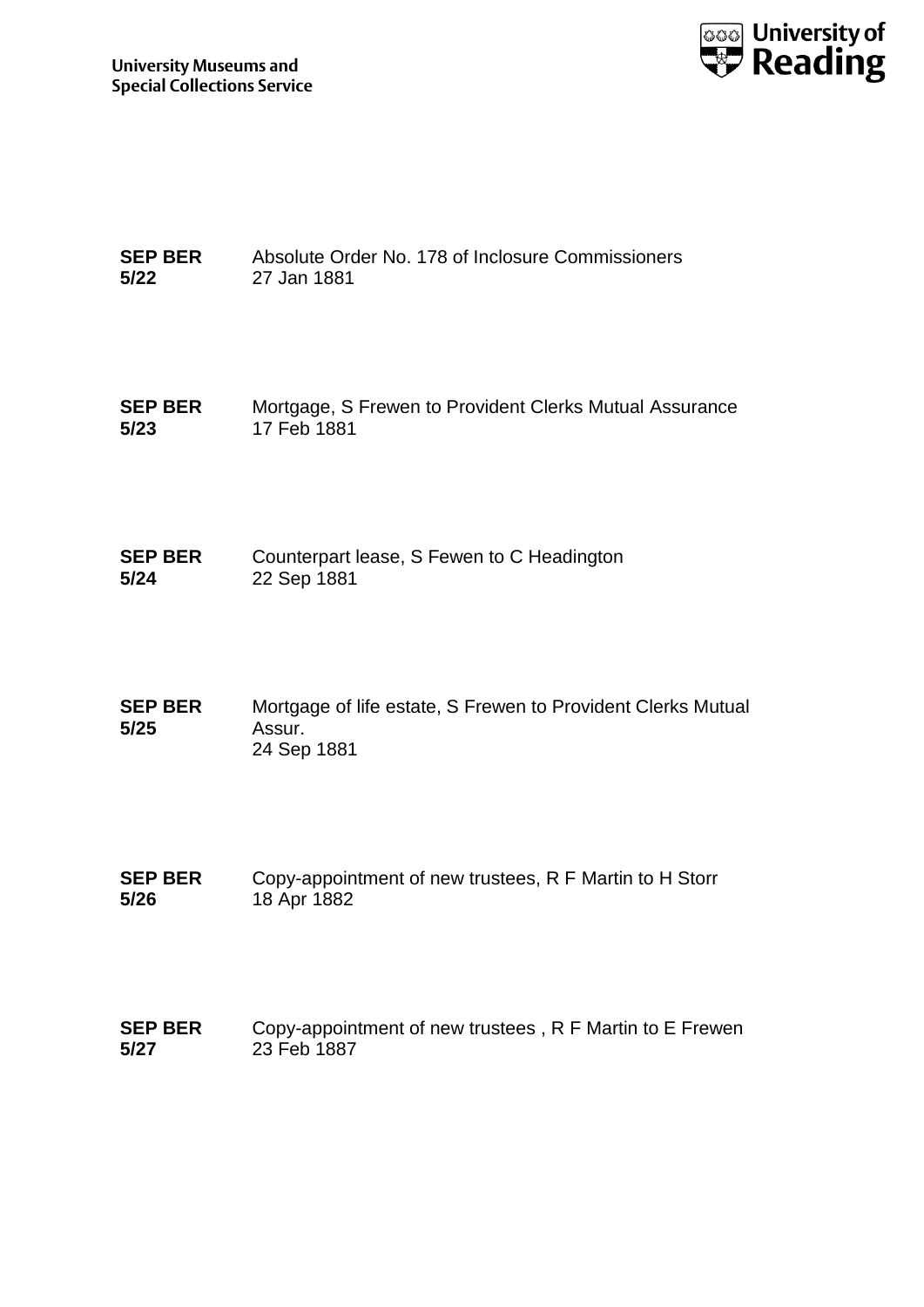

- **SEP BER 5/28** Reassignment of improvement charge, Provident C M Assur. to S Frewen 28 Mar 1887
- **SEP BER 5/29** Duplicate notice of above to Land Commissioners 30 Jun 1887

**SEP BER 5/30** Contract for sale, S Frewen to W H Smith 25 Mar 1886

- **SEP BER 5/31** Copy-order re Frewen's Settled Estates 29 Mar 1887
- **SEP BER 5/32** Conveyance (handed over in 1949, see SEP BER/10/7) (Statement of A/c) 30 Jun 1887
- **SEP BER 5/33** Assignment of improvement charge to W Lethbridge 8 Jul 1887
- **SEP BER 6** Remenham, Aston Farm 1884-1886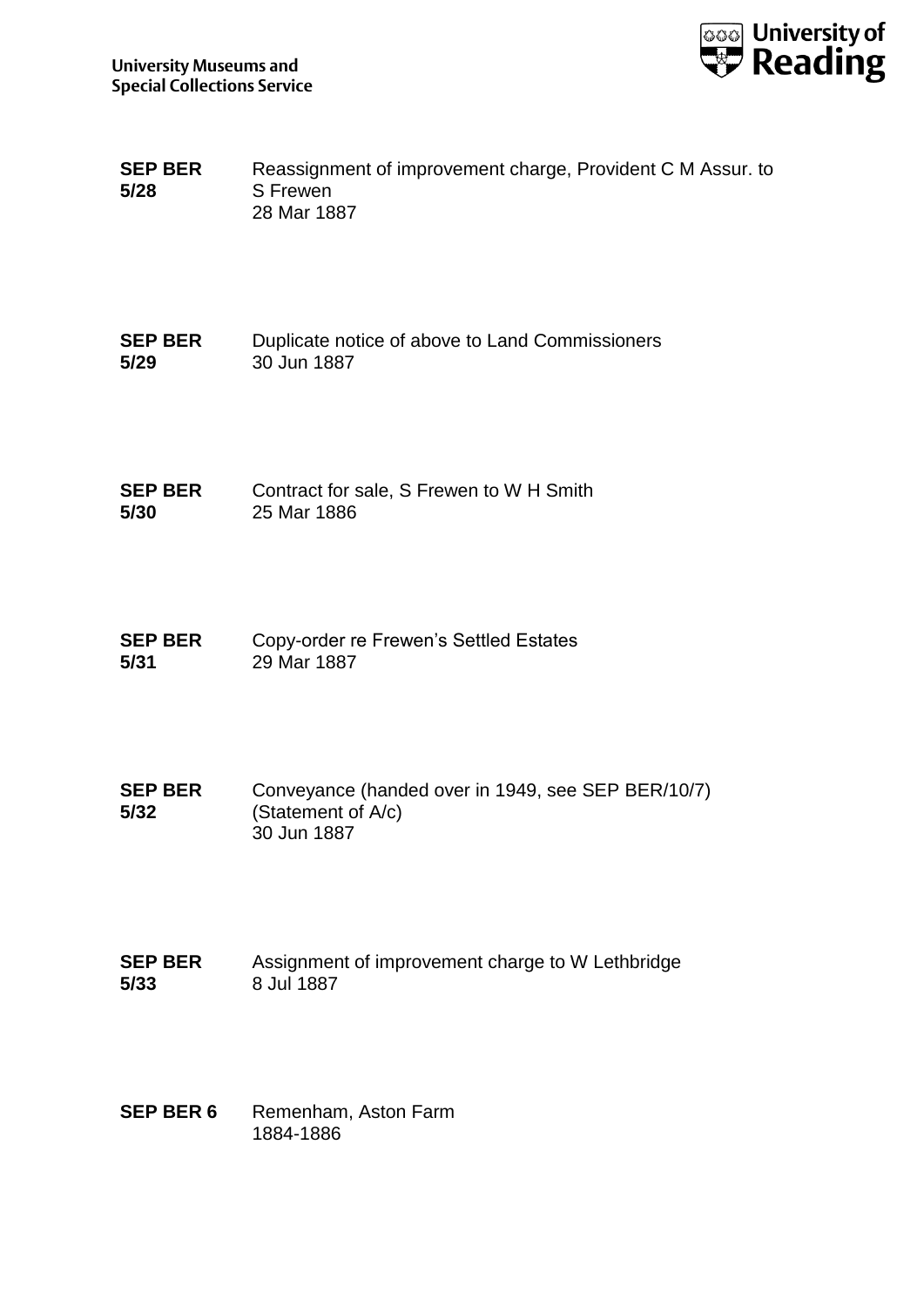

- **SEP BER 6/1** Bundle of correspondence with S Frewen 1884-1886
- **SEP BER 6/2** Bundle of correspondence with C Headington 1884-1886
- **SEP BER 7** Remenham, Aston Meadows ex H Micklem 1868-1887
- **SEP BER 7/1** Attested copy of SEP BER/1/14 28 Mar 1868
- **SEP BER 7/2** Attested copy of SEP BER/1/15 24 Jun 1869
- **SEP BER 7/3** Attested copy, Ack. & undertaking, H Micklem to W N Diggle 29 Sep 1884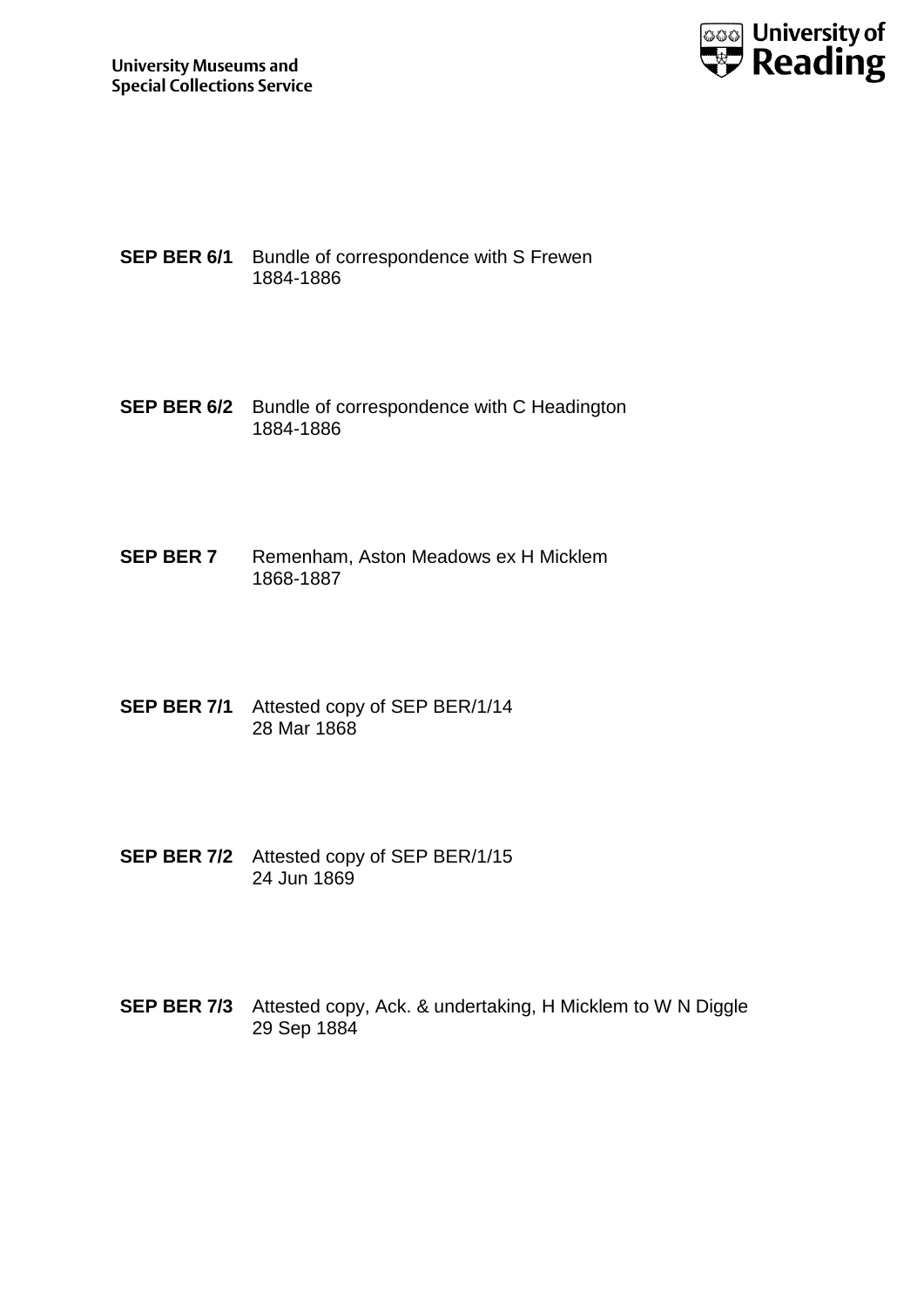

**SEP BER 7/4** Certificate of search at Central Office 23 Dec 1887

- **SEP BER 8** Remenham, Exchange; 1879 (J) Tuesday, February 21, 1905
- **SEP BER 8/1** Agreement, Rev F Kewley & W H Smith 11 Aug 1879
- **SEP BER 8/2** Patron's consent 1 Oct 1879
- **SEP BER 8/3** Conveyance (handed over 1949, see SEP BER/10/7) 1 Dec 1879
- **SEP BER 8/4** Vendor's solicitor's charges
- **SEP BER 8/5** College surveyor's charges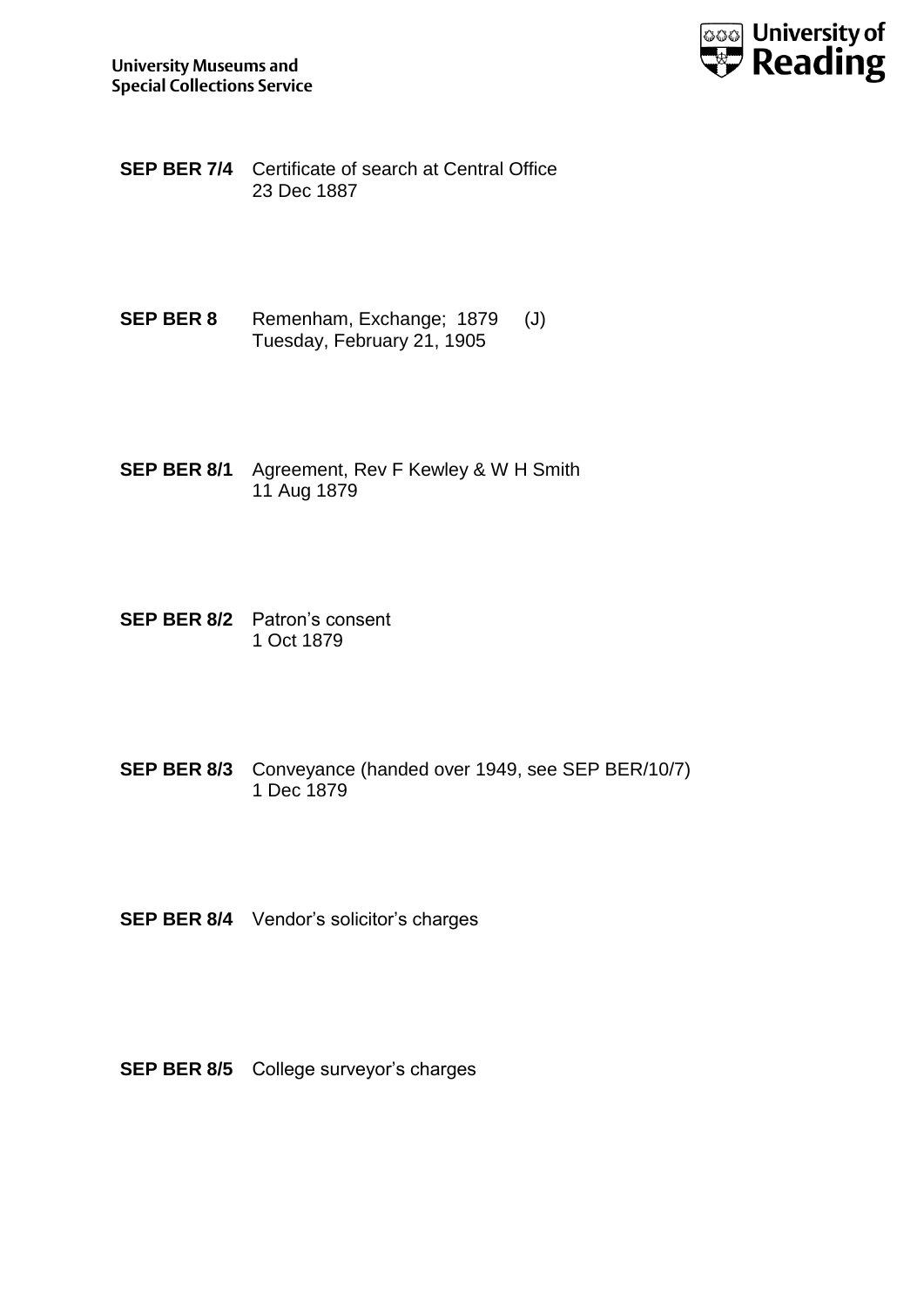

**SEP BER 8/6** Ecclesiastical Commissioners' surveyor's charges

**SEP BER 8/7** Ecclesiastical Commissioners' solicitor's charges

**SEP BER 9** Remenham, Purchase ex Mrs Noble; 1895 (M)

**SEP BER 9/1** Sale agreement, Mrs E A Noble to Hon W F D Smith 26 Apr 1895

- **SEP BER 9/2** Letter signed by Mrs Noble's trustees 31 Jul 1895
- **SEP BER 9/3** Statutory declaration of Mrs Noble 3 Aug 1895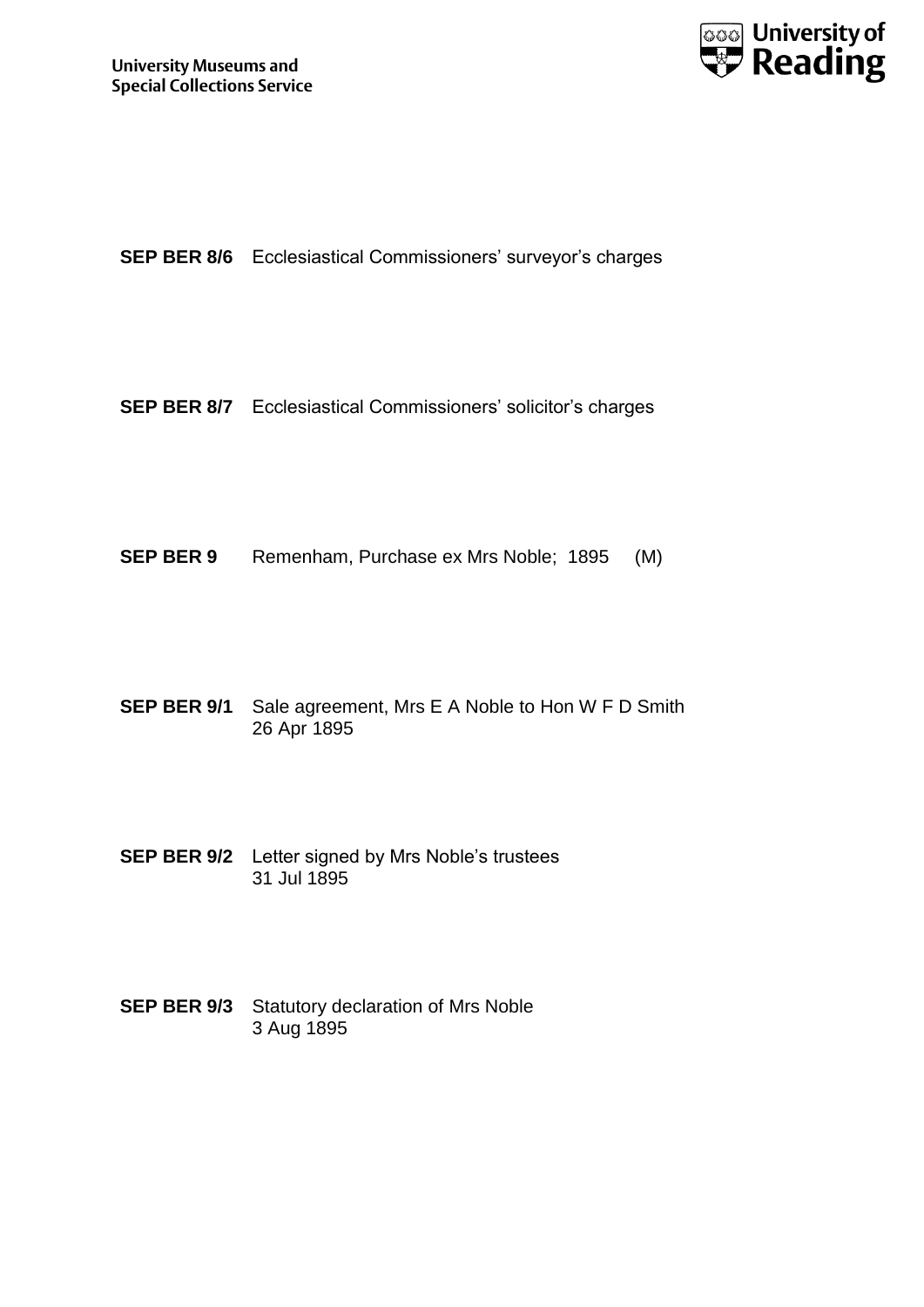

**SEP BER 9/4** Memo re searches 6 Aug 1895

- **SEP BER 9/5** Conveyance (handed over 1949, see SEP BER/10/7) 6 Aug 1895
- **SEP BER 10** Miscellaneous Deeds etc 1815-1949
- **SEP BER 10/1** Lodge Field, Remenham, Copy grant of right to dig chalk, Earl of Malmesbury to Corporation of Henley 11 Dec 1815
- **SEP BER 10/2** Strips of land, Remenham: Counterpart lease, W H Smith to J W Jones 18 May 1876
- **SEP BER 10/3** Strips of land, Remenham: Duplicate assignment of leasehold, W H Smith to J W Jones 18 May 1876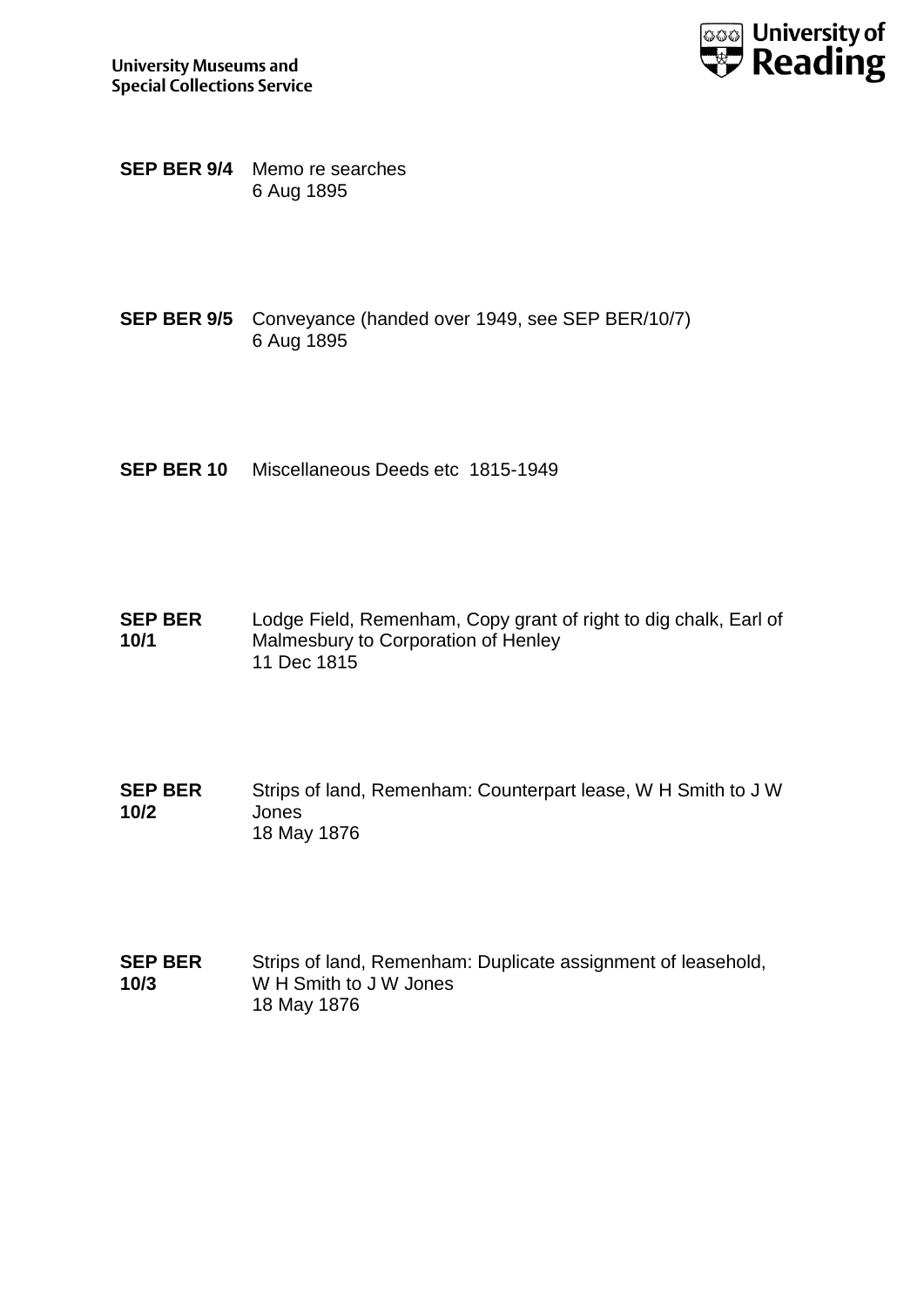

- **SEP BER 10/4** Strips of land, Remenham: Counterpart lease, Hon W F D Smith to Mrs E S Ames Friday, June 28, 1901
- **SEP BER 10/5** Culham Court Estate: Counterpart lease of portion, Hon W F D Smith to W H Barber 10 Apr 1896
- **SEP BER 10/6** Culham Court Estate: Counterpart lease, 3rd Viscount Hambleden to C H King Friday, November 29, 1935
- **SEP BER 10/7** Culham Court Estate: Receipted schedule of deeds, 1876-95, 1941 & 1949 Friday, March 18, 1949
- **SEP BER 10/8** Aston Hall: Counterpart lease, Hon W F D Smith to W H Barber 19 Dec 1899
- **SEP BER 10/9** Aston Hall: Lease, 2nd Viscount Hambleden to W H Barber Saturday, July 28, 1917
- **SEP BER 10/10** Piece of land, Wargrave: Surrender, F T Painter to 3rd Viscount Hambleden Monday, December 30, 1929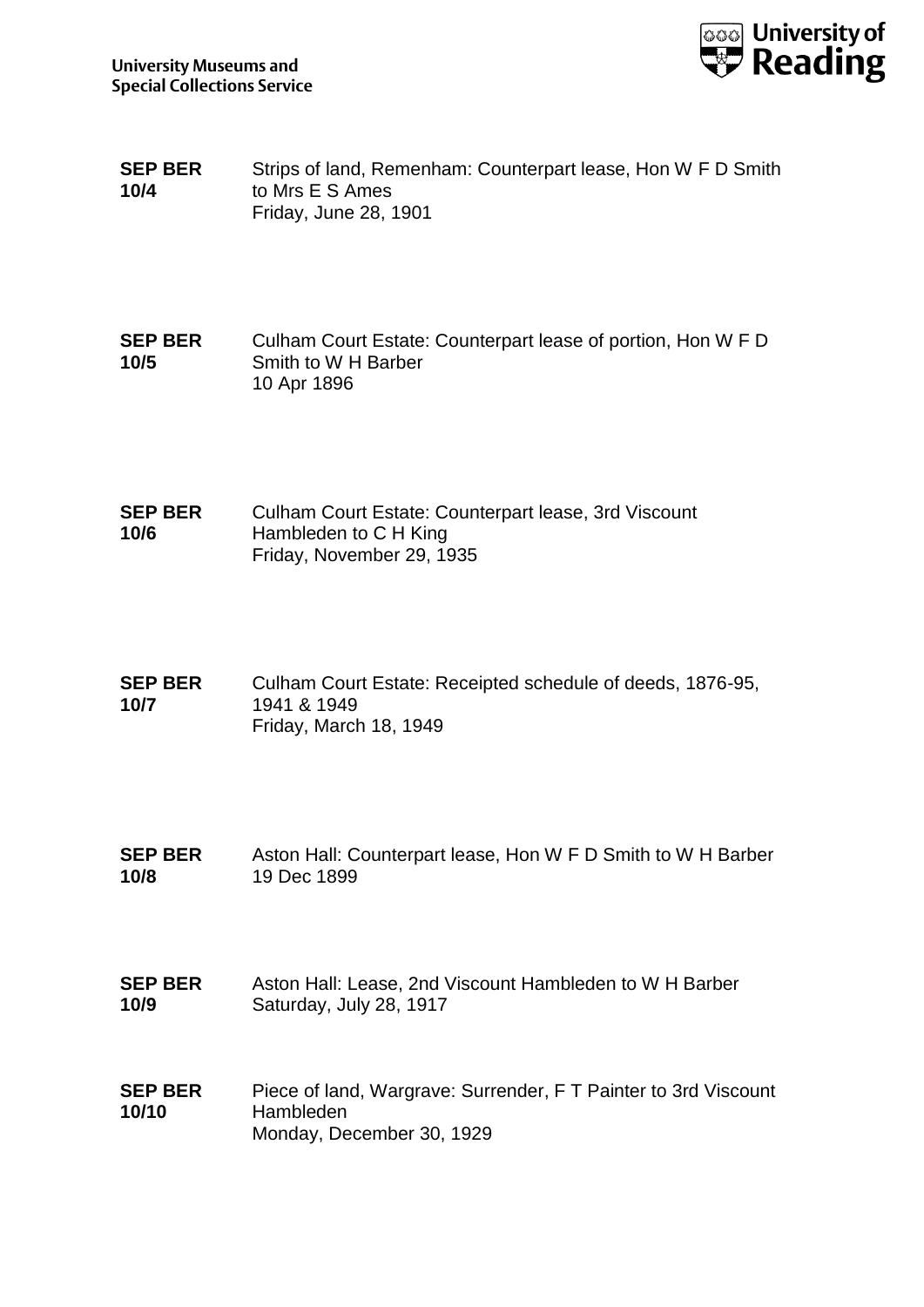

| <b>SEP BER</b> | Piece of land, Wargrave: Surrender |
|----------------|------------------------------------|
| 10/11          | Thursday, January 23, 1930         |

**SEP BER 10/12** Piece of land, Wargrave: Surrender Wednesday, January 29, 1930

**SEP BER 10/13** Piece of land, Wargrave: Surrender, J B Bucknell to 3rd Viscount Hambleden Tuesday, September 29, 1931

| <b>SEP BER</b> | Certified copy of death certificate of John Fowden Hodges |
|----------------|-----------------------------------------------------------|
| 10/14          | 23 Mar 1894                                               |

- **SEP BER 10/15** Certified copy of death certificate of John Grant Malcolmson Thursday, August 14, 1902
- **SEP BER 10/16** Certified copy of death certificate of John Kinloch Malcolmson Wednesday, October 22, 1902
- **SEP BER 10/17** Correspondence re Thames Fisheries 1876 & 1882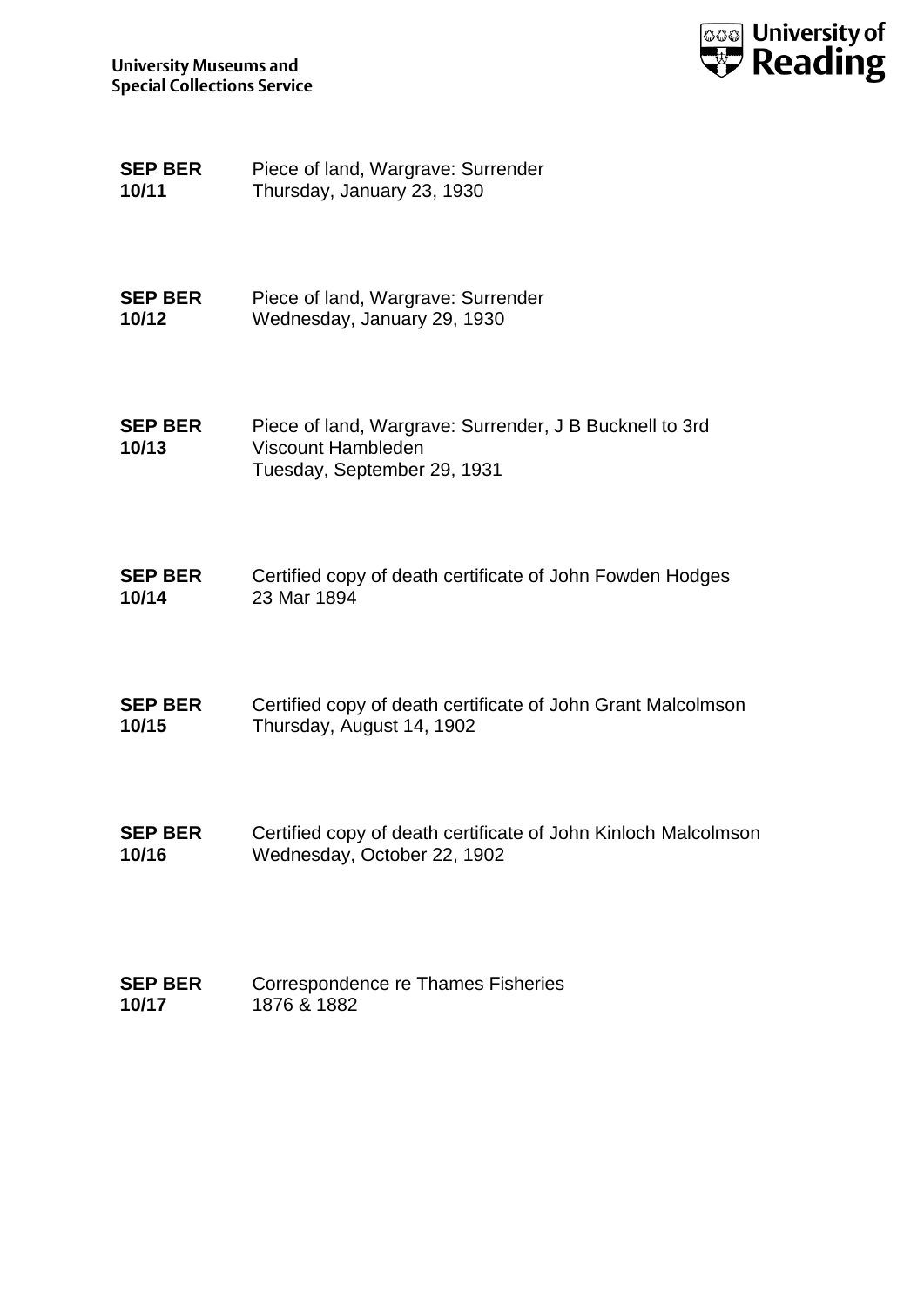

## Smith Estate Papers - Buckinghamshire SEP BUC/1-29

### GREENLANDS AND HAMBLEDEN ESTATES

#### **Introduction**

William Henry Smith II bought the Greenlands Estate from Sir D C Marjoribanks Bt in 1871. From then until 2012, it was the principal countryseat of the family and consequently subject to consolidating purchases of nearby property. As the mansion of Greenlands faces the Thames, the property purchased from Sir D C Marjoribanks included the Remenham Estate on the other bank in Berkshire. In 1946, WH Smith's grandson, the 3rd Viscount Hambleden, let the  $19<sup>th</sup>$  century mansion to the newly-formed Administrative Staff College, having moved in 1945 to the Manor House in Hambleden village; that property, with approximately 1400 acres, was bought by the 2<sup>nd</sup> Viscount Hambleden from F J Scott-Murray in 1922. The extent of the properties in Buckinghamshire in 1883 was approximately 1,100 acres.

The documents listed date from 1566 to 1952 but fall mainly in the 18<sup>th</sup> and 19<sup>th</sup> centuries. They are incomplete, lacking notably any manorial records. A number of manor and court rolls dating from 1652-53 to 1775 were deposited in the Buckinghamshire County Museum by the 2<sup>nd</sup> Viscount Hambleden in 1921. Although most of the land lies in the parish of Hambleden, two manors are involved: Yewden or Ewden, which is also known as Greenlands or Mill End, chiefly along the Thames; and Hambleden, chiefly up a side valley round the village and church of Hambleden. Even after 1922, the estate was variously referred to as the Greenlands, Hambleden, Henley or Yewden Estate. Today, it is commonly called the Hambleden Estate and lies almost exclusively within that parish.

There are some references to Medmenham parish, eg in the Burrow's Farm Exchanges. Four farm leases of 1796 in Ilmere parish are listed with the Remenham deeds as SEP BER/3/7-9.

Hambleden Manor was acquired in stages by Robert Clayton in the second half of the 17<sup>th</sup> century and remained in his family for a hundred years; he was knighted in 1671 and served as Lord Mayor of London in 1679-80. On the death of the 1<sup>st</sup> Earl of Sunderland in 1630, the estate passed (?1643) to his four natural children: John Scrope, who died childless in 1646; Mary and her husband, Henry Carey, who surrendered their interest; Elizabeth and her husband, Thomas, 3rd Earl Rivers, who mortgaged their interest in 1668; and Annabel, widow of John Howe, who sold hers in 1686. Finally in 1696, Richard, 4<sup>th</sup> Earl Rivers, sold his parents interest. On the death of Sir Robert Clayton in 1707, the estate descended to: his nephew, William, created 1<sup>st</sup> Baronet in 1732; his son, Kenrick, in 1744; and his son, Robert, in 1769. When Sir Robert Clayton, 3<sup>rd</sup> Baronet, died in 1799, the estate was bequeathed in trust for sale and purchased by Robert Scott in 1802. It then descended to: his nephew Charles Scott-Murray in 1808; his son, Charles Robert Scott-Murray in 1837; his son, Charles Aloysius Scott-Murray in 1882; and to his son, Francis Joseph Scott-Murray in 1909. Francis Joseph Scott-Murray sold the estate to the 2<sup>nd</sup> Viscount Hambleden in 1922.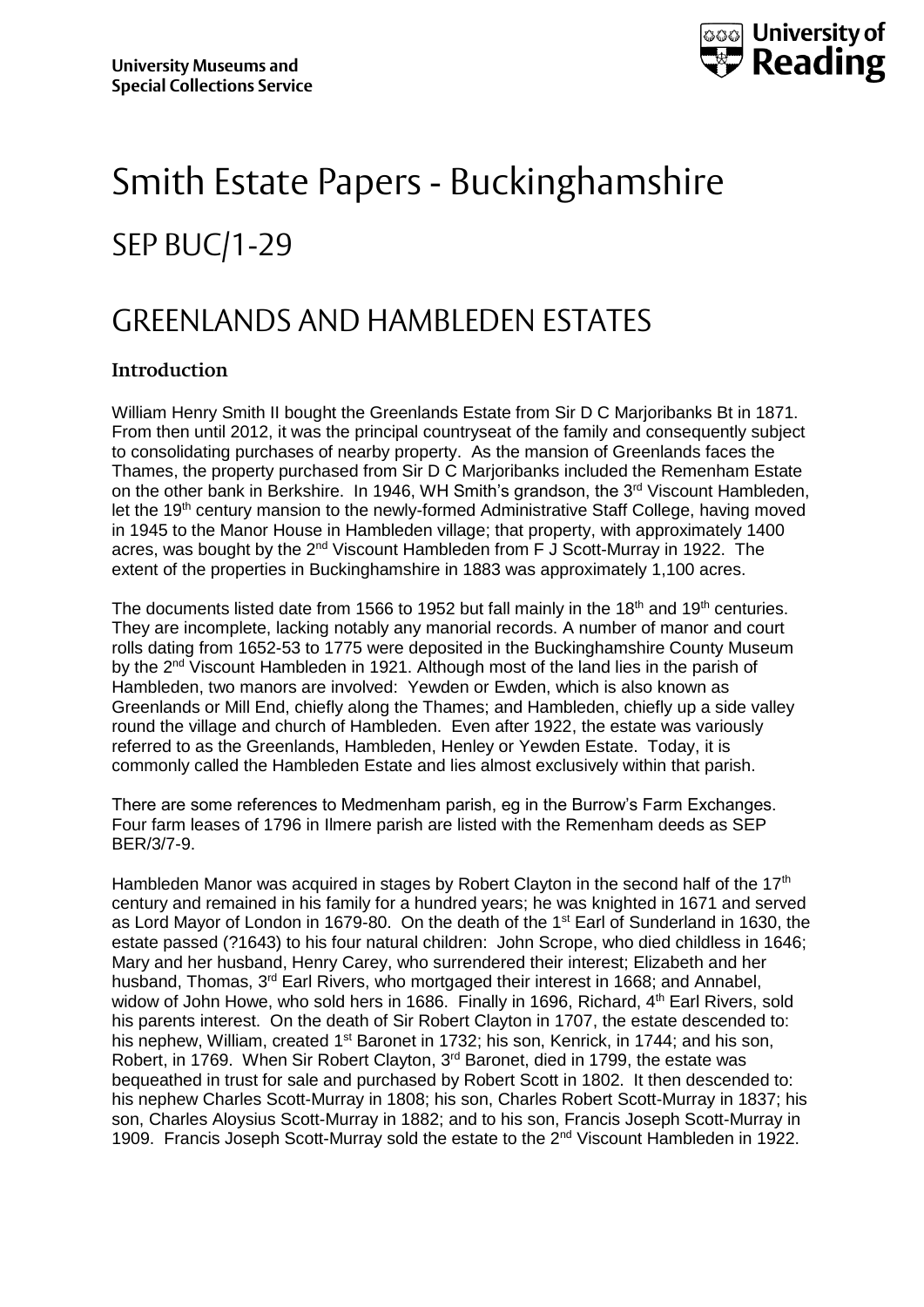

The descent of Yewden Manor is more complicated and imprecisely seen. It appears to have split between two sisters on the death of their brother, John Green, in 1688:

- a) Mary Green married Thomas Coventry and took the Mill End part. Their son, also Thomas Coventry, sold it in 1749 to Richard Lane who died in 1785. His son, also Richard Lane, dies in 1789 and left his widow, Ann, who remarried in 1792 the Rev Thomas Hind (d.1815) and died in 1850. Their daughter was Miss Anne Hind (1794- 1870). The son-in-law of the Rev Thomas Hind by his first marriage was the Rev John Lowe (b.1790) and his son the Rev Thomas Lowe (b.1818).
- b) Elizabeth Green, who died unmarried in 1708, took the Greenlands part. A relation married Henry Stevens and his son was the Rev Thomas Stevens and his son the Rev Henry Stevens. Through the latter, it was conveyed to the Rev Thomas Hind.

At any rate, the estate seems to have remained loosely in one family in the 18th and early 19th centuries until sold virtually complete to Edward Marjoribanks (1776-1868). His third son, Sir Dudley Coutts Marjoribanks, sold it to W H Smith in 1871.

- **SEP BUC** Buckinghamshire (Greenlands and Hambleden) Estate Papers 1566 - 1952
- **SEP BUC 1** Greenlands (& Remenham) Estates, Sir D C Marjoribanks to W H Smith 1871

**SEP BUC 1- 28** Title Deeds

**SEP BUC 1/1** Abstract for Greenlands

Deeds missing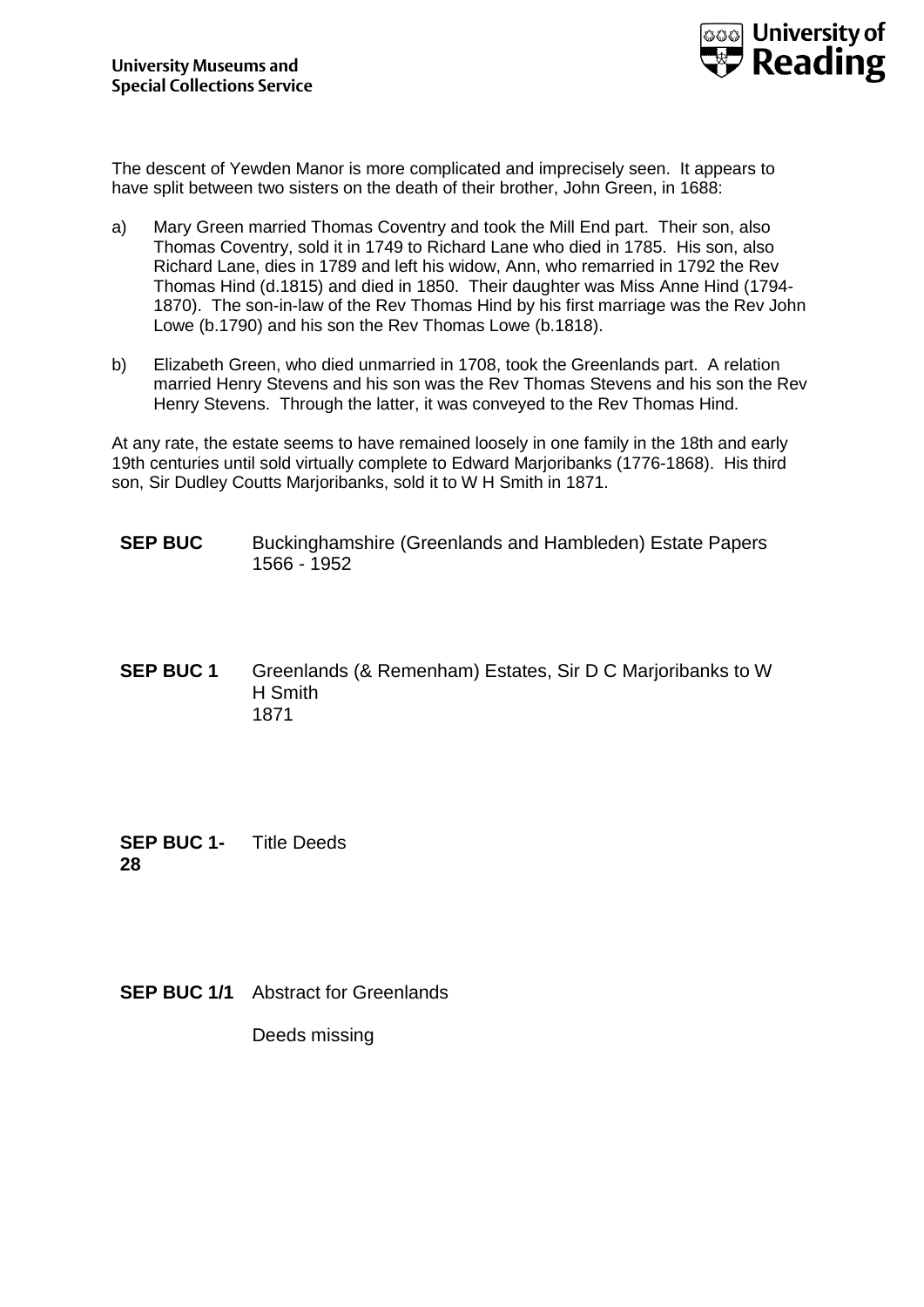

- **SEP BUC 1/2** Abstract of Indenture; 1860
- **SEP BUC 1/3** Abstract for Gallows Leys & Lapthornes; 1860 1860
- **SEP BUC 1/4** Abstract for Church Acre; 1860 1860
- **SEP BUC 1/5** Abstract for Ewden Estate; 1744-1871 1744-1871
- **SEP BUC 1/6** Abstract for Bakers; 1803-68 1803-1868
- **SEP BUC 1/7** (Abstract for Remenham; 1743-1871) 1743-1871
- **SEP BUC 1/8** (Abstract for Lodge Field, Remenham; 1868-69) (Deeds missing) 1868-1869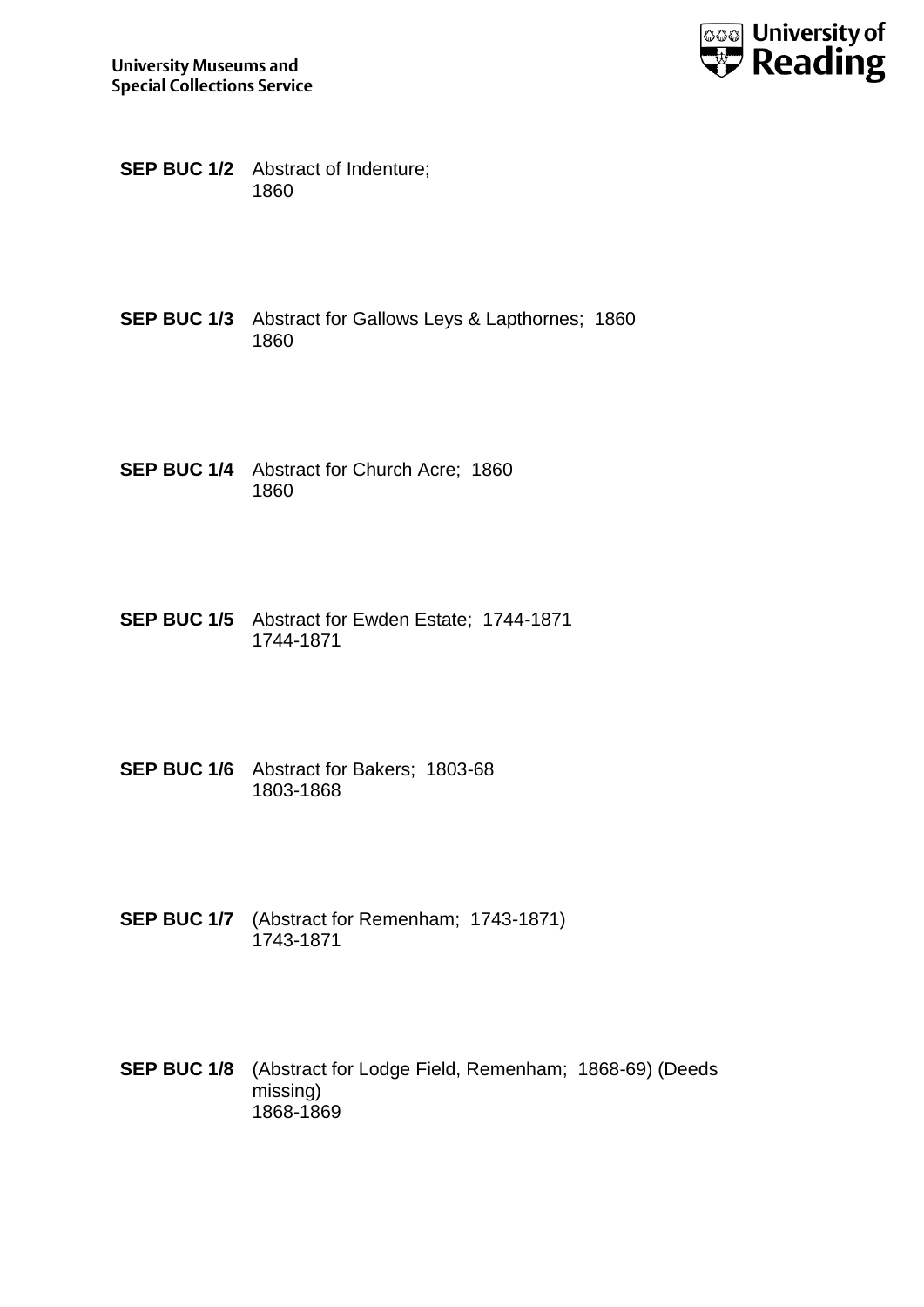

**SEP BUC 1/9** (Abstract of Lease & Assignment, Remenham; 1866 & 1871) 1866, 1871

**SEP BUC 1/11** (Abstract of Lease, Remenham; 28 May 1867) (Deeds missing) 1867

**SEP BUC 1/12** The Entirety: 1871-72 1871-1872 Deeds missing

**SEP BUC 1/13** Mill End & Bakers Farm; 23 Jun 1871 23 Jun 1871 Counterpart lease missing

**SEP BUC 1/14** Hambleden Farm; 1871 1871

- **SEP BUC 2** Hambleden Manor & Estate; 1707-1802
- **SEP BUC 2/1** Will & codicil (7 Jul 1707) of Sir R Clayton 22 May 1707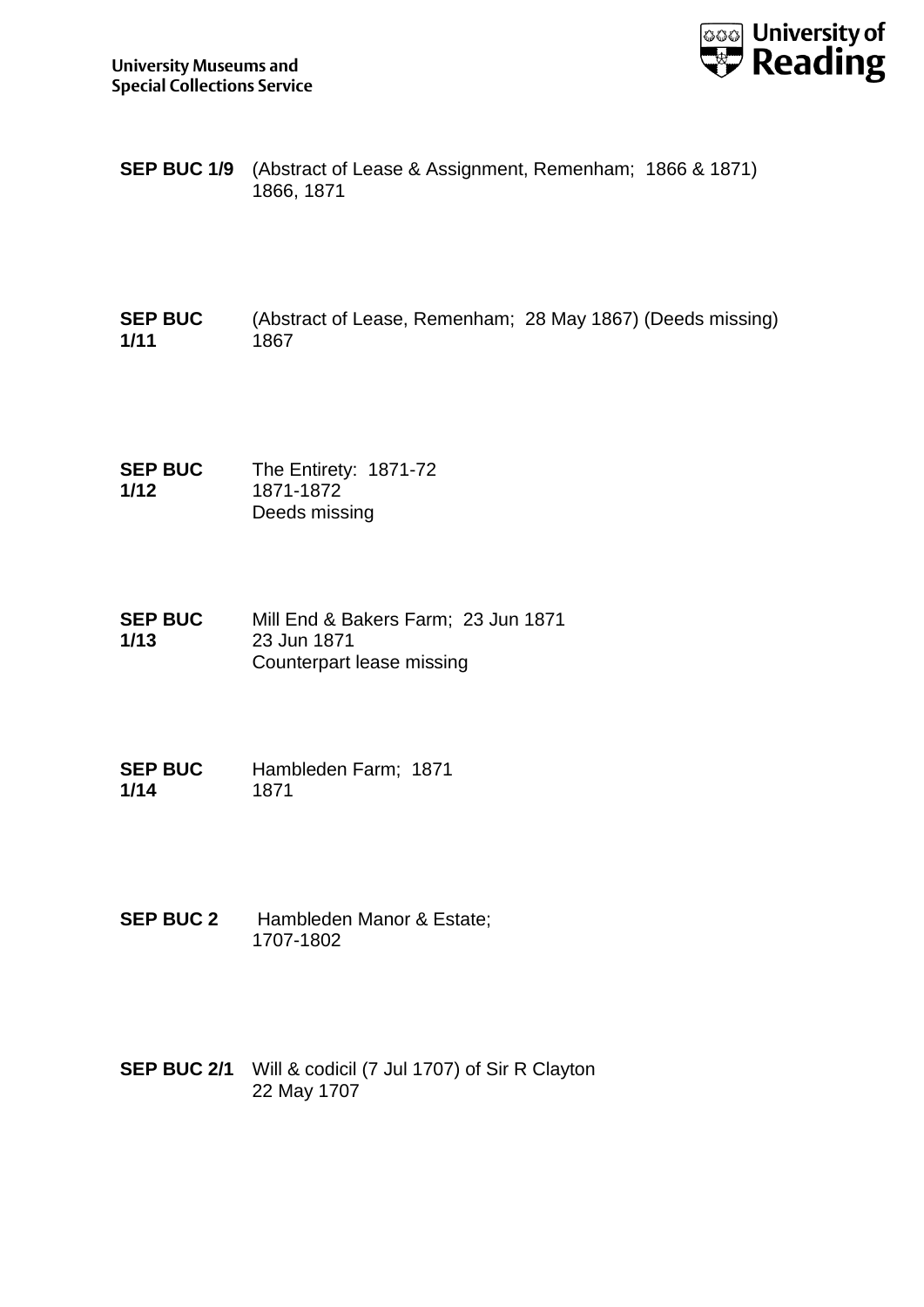

- **SEP BUC 2/2** Lease, Sir W Clayton & K Clayton to H Revely & M Kenrick 10 Feb 1735
- **SEP BUC 2/3** Lease, Sir W Clayton & K Clayton to H Revely & M Kenrick (manor & advowson) 10 Feb 1735
- **SEP BUC 2/4** Marriage settlement, K Clayton with H M Herring 11 Feb 1735
- **SEP BUC 2/5** Exemplification of recovery, K Clayton Hilary 1735
- **SEP BUC 2/6** Exemplification of recovery, Sir W Clayton & K Clayton Trin 1735
- **SEP BUC 2/7** Exemplification of recovery, K Clayton Trin 1738
- **SEP BUC 2/8** Exemplification of recovery, Sir K Clayton Easter 1745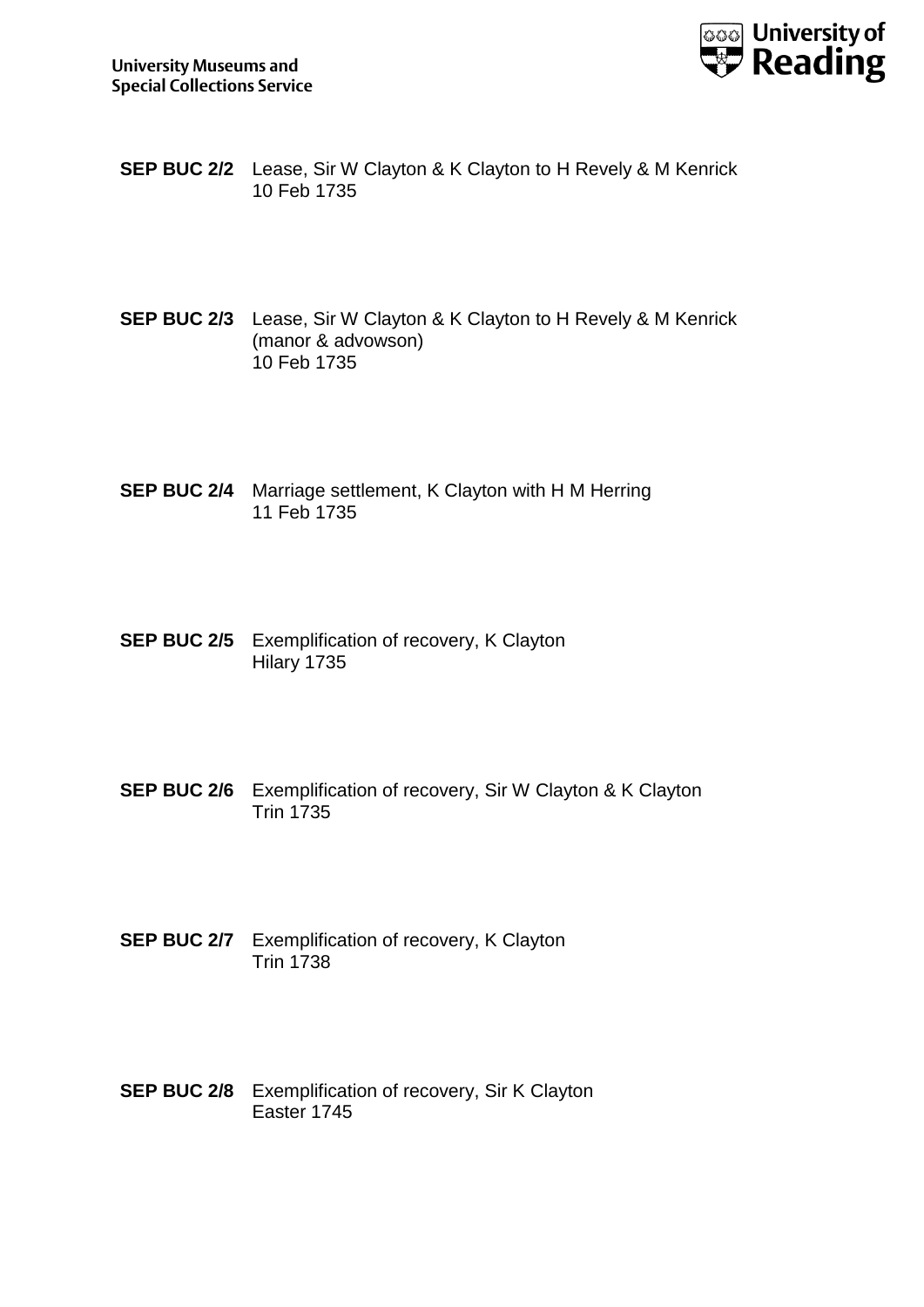

**SEP BUC 2/9** Lease, Sir K Clayton to J Robinson 27 Apr 1745

**SEP BUC 2/10** Release, Sir K Clayton to J Robinson 28 Apr 1745

**SEP BUC 2/11** Lease, Sir R Clayton to R Collett Jnr. 25 Oct 1774

**SEP BUC 2/12** Release, Sir R Clayton to R Collett Jnr. 26 Oct 1774

**SEP BUC 2/13** Exemplification of recovery, Sir R Clayton & R Collett Jnr. 15 Geo 3 Mi

**SEP BUC 2/14** Exemplification of recovery, Sir R Clayton & R Collett Jnr. 18 Geo 3 Mi

**SEP BUC 2/15** Lease, Sir R Clayton to W Troward & T Cole 3 Sep 1798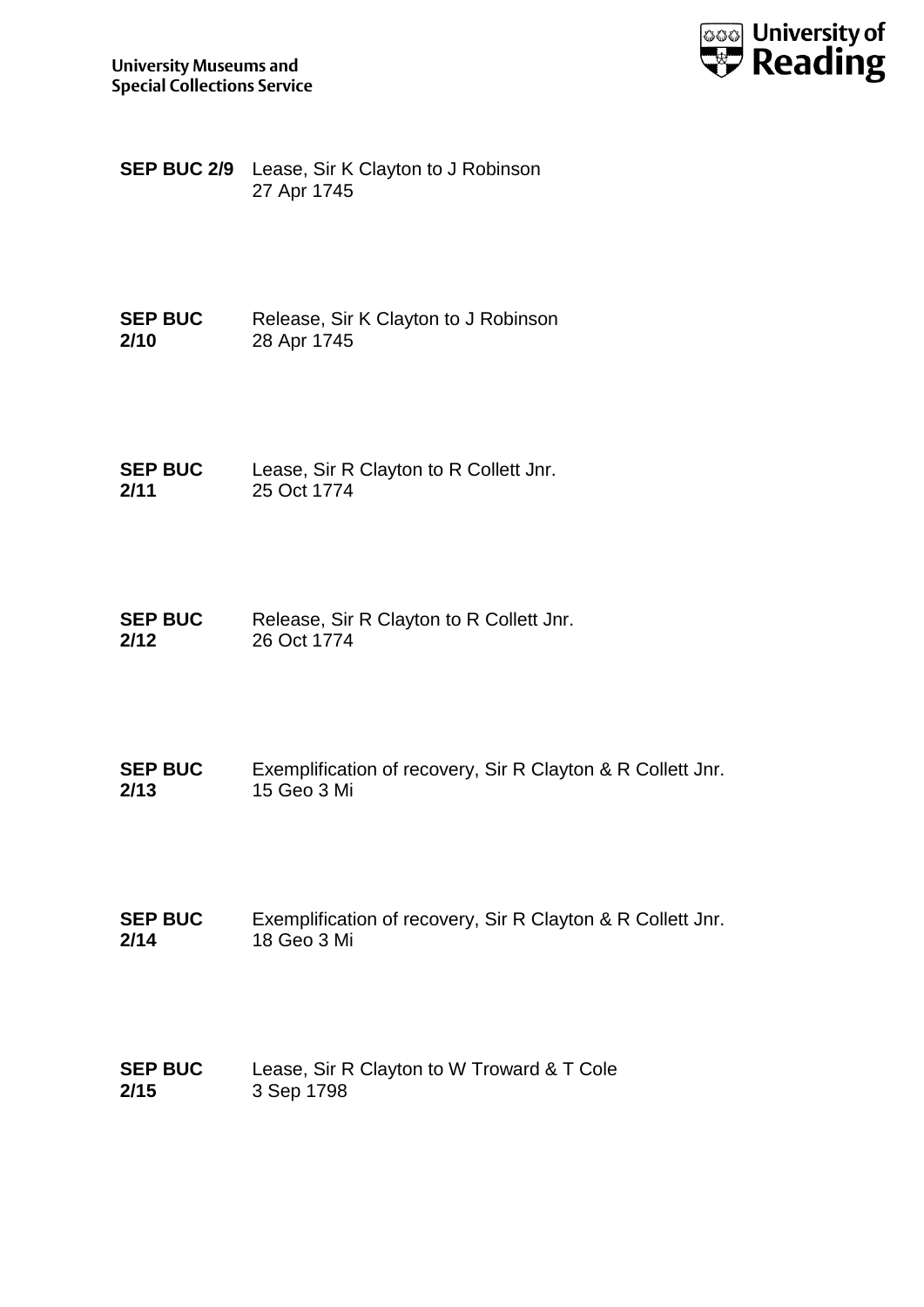

**SEP BUC 2/16** Lease, Sir R Clayton to W Troward & T Cole 4 Sep 1798

**SEP BUC 2/17** Probate of will of Sir R Clayton 16 May 1799

**SEP BUC 2/18** Lease, T Hammersley & another to R Scott 23 Jun 1802

**SEP BUC 2/19** Release, R Troward to R Scott 24 Jun 1802

- **SEP BUC 3** Bakers Estate 1745-1850
- **SEP BUC 3/1** Lease, S Ashton to S Aubery 7 Jul 1760
- **SEP BUC 3/2** Release S Ashton to S Aubery 8 Jul 1760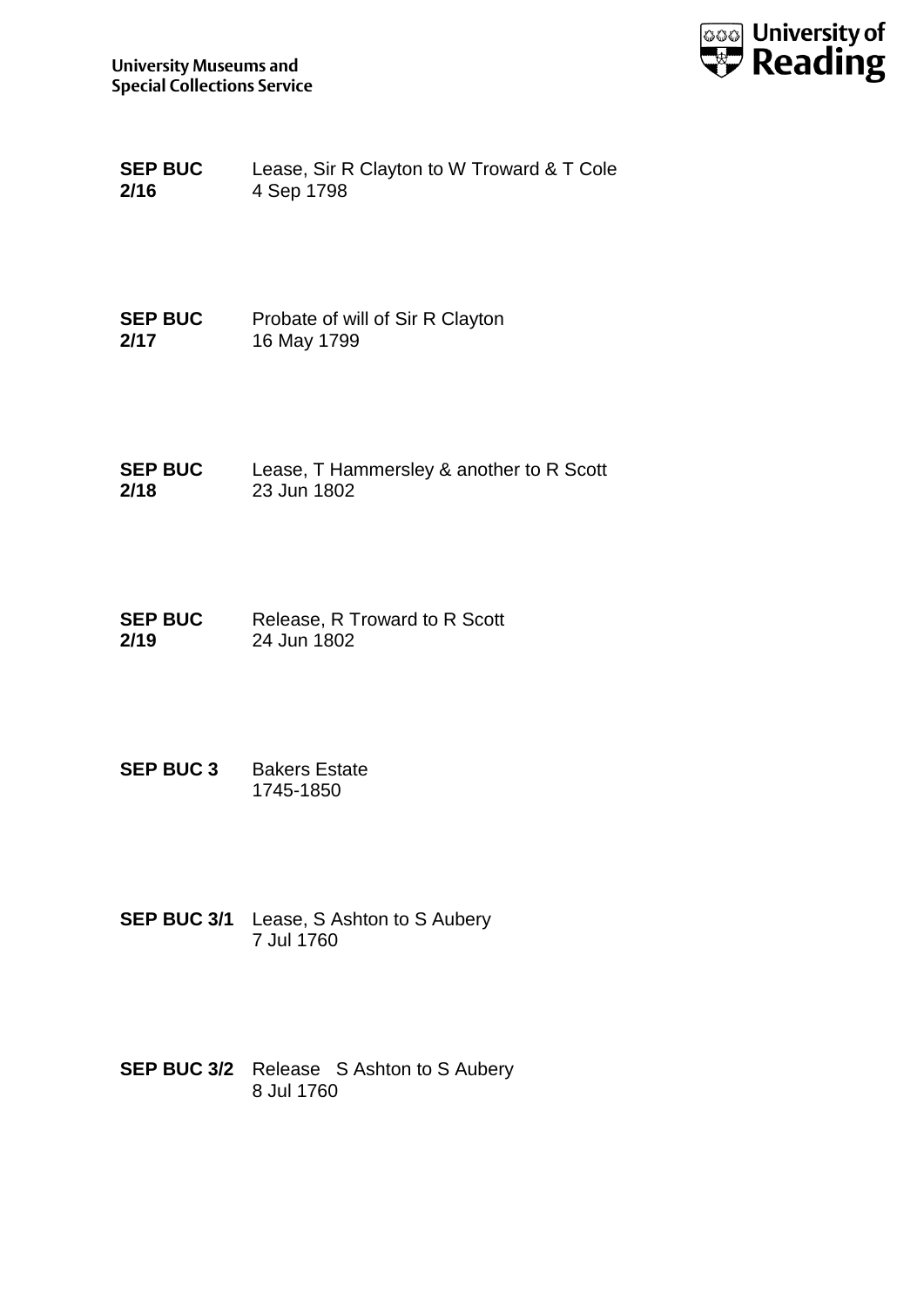

**SEP BUC 3/3** Surrender, T Williams to R Scott 29 Sep 1802

- **SEP BUC 3/4** Lease, R Scott to E Aubery 24 Dec 1803
- **SEP BUC 3/5** Release, R Scott to E Aubery 25 Dec 1803
- **SEP BUC 3/6** Attested copy of SEP BUC/2/10 18 Nov 1809
- **SEP BUC 3/7** Attested copy of SEP BUC/2/12 18 Nov 1809
- **SEP BUC 3/8** Attested copy of SEP BUC/2/16 18 Nov 1809
- **SEP BUC 3/9** Attested copy of demise for 1000 yrs, 11 Nov 1801, R Troward to T Williams (Hambledon Manor) 18 Nov 1809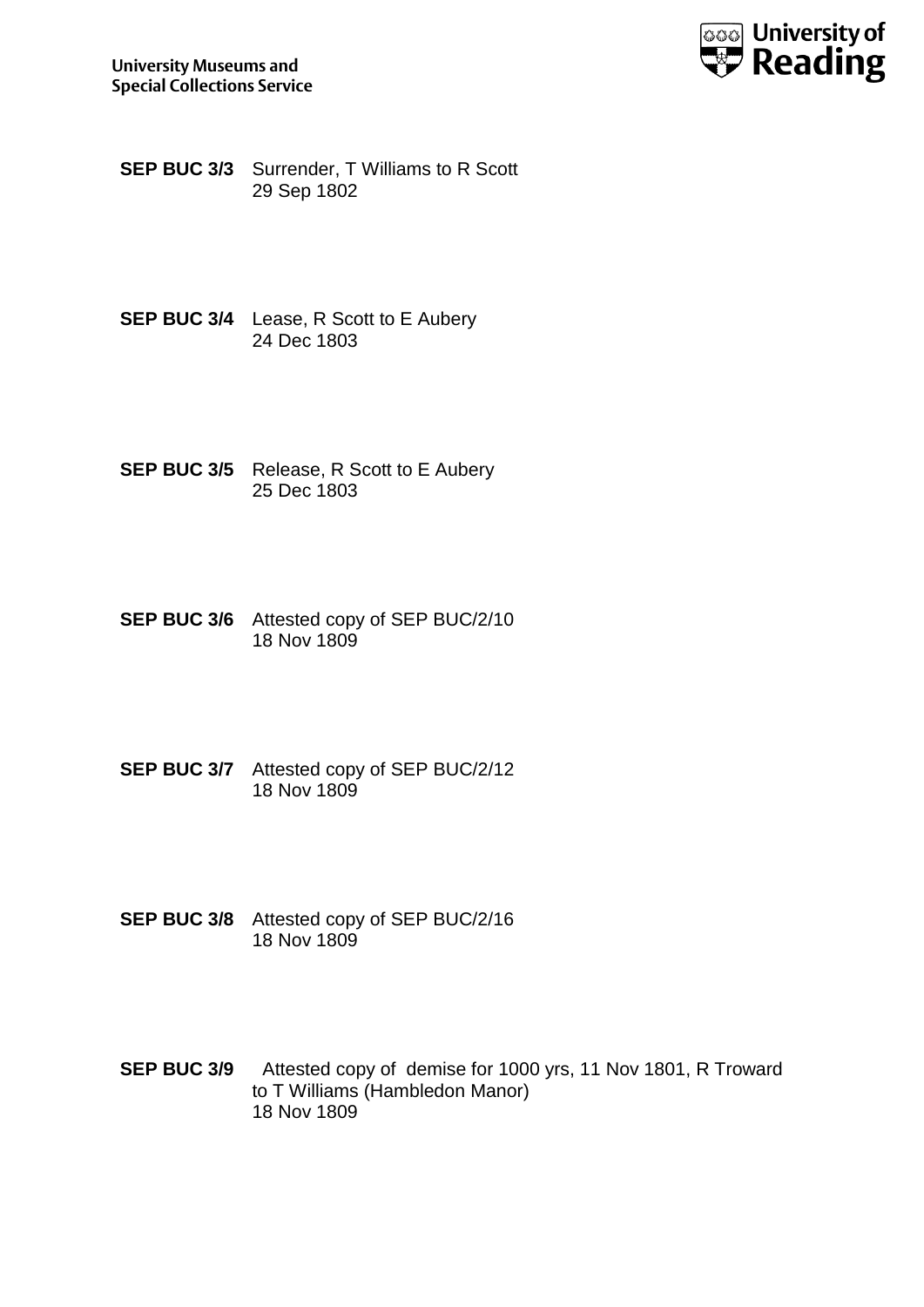

**SEP BUC 3/10** Attested copy of SEP BUC/2/19 18 Nov 1809

**SEP BUC 3/11** Note by E Aubery re payment for Baker's Farm 13 Apr 1850

- **SEP BUC 4** Burrow Farm Exchanges (inc. land in Medmenham parish); 1802-56
- **SEP BUC 4/1** Lease for 21 years, Balliol College to Mrs A Hobbs 13 Nov 1802
- **SEP BUC 4/2** Counterpart lease for 21 years, Balliol College to Mrs A Hobbs 13 May 1802
- **SEP BUC 4/3** Plan of Burrow Farm Exchanges 24 Nov 1806
- **SEP BUC 4/4** Lease of 21 years, Balliol College to Mrs A Allen 20 Jun 1807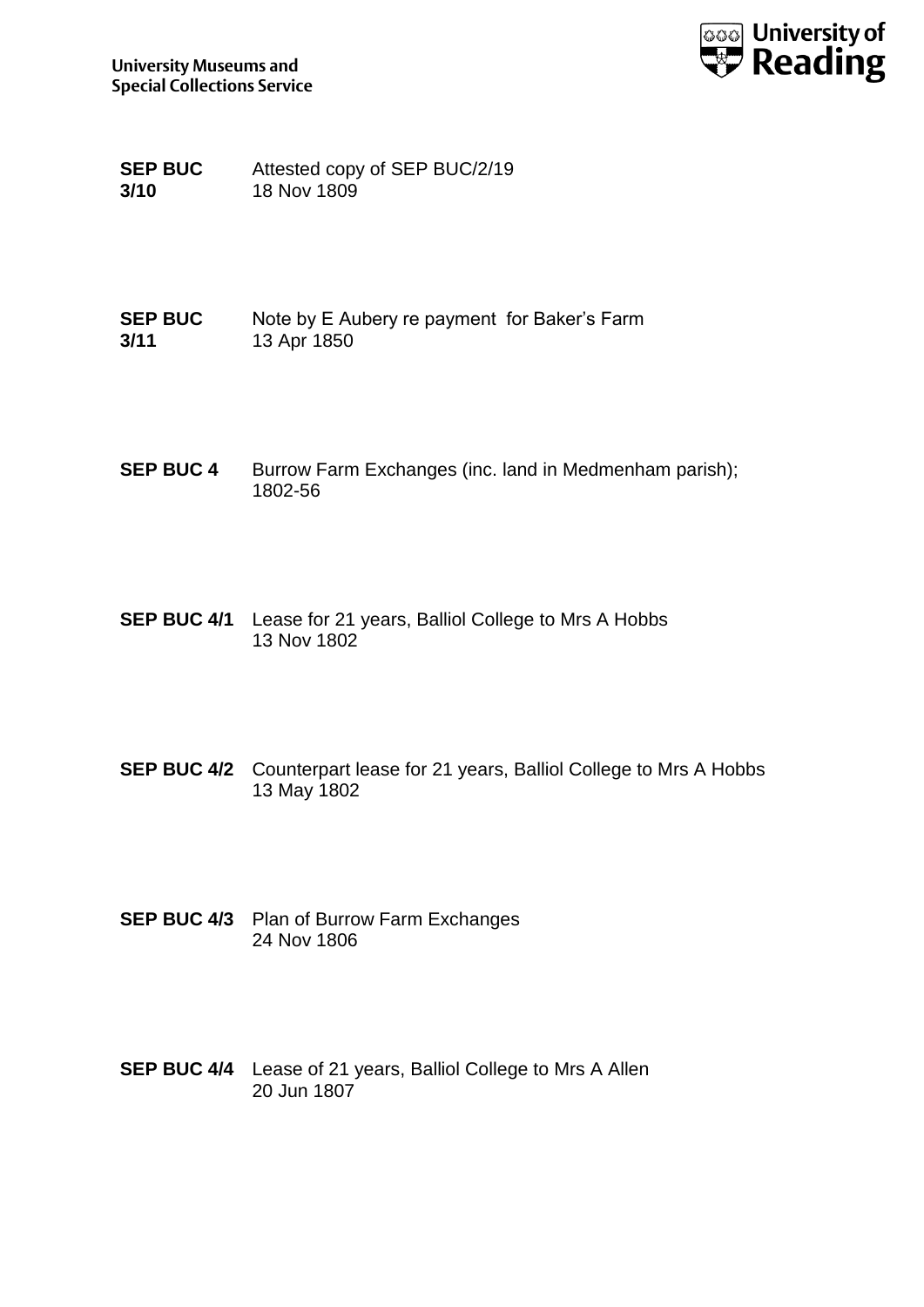



**SEP BUC 4/5** Particulars & valuation 23 Jun 1813

- **SEP BUC 4/6** Lease of 21 years, Balliol College to Mrs A Allen 5 Apr 1814
- **SEP BUC 4/7** Counterpart lease of 21 years, Balliol College to Mrs A Allen 5 Apr 1814
- **SEP BUC 4/8** Lease of 21 years, Balliol College to Mrs A Allen 16 May 1823
- **SEP BUC 4/9** Counterpart lease of 21 years, Balliol College to Mrs A Allen 16 May 1823
- **SEP BUC 4/10** Lease of 21 years, Balliol College to Mrs J Robson 26 Jan 1838
- **SEP BUC 4/11** Counterpart lease of 21 years, Balliol College to Mrs J Robson 26 Jan 1838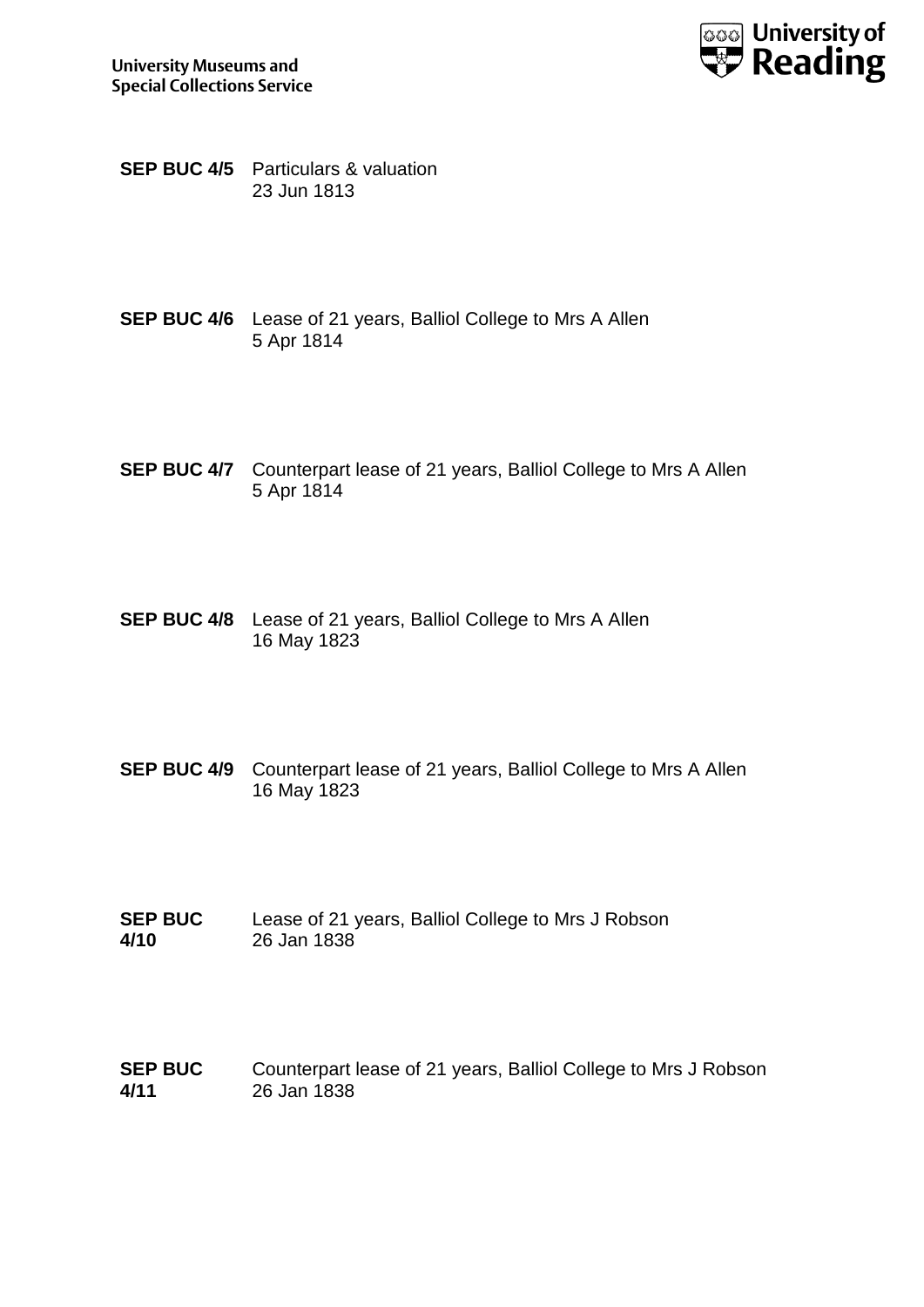

| <b>SEP BUC</b> | Lease of 21 years, Balliol College to Mrs J Robson |
|----------------|----------------------------------------------------|
| 4/12           | 2 Apr 1841                                         |

**SEP BUC 4/13** Counterpart lease of 21 years, Balliol College to Mrs J Robson 2 Apr 1841

**SEP BUC 4/14** Counterpart lease of 16 years, Balliol to T Weall 27 May 1856

**SEP BUC 5** Frieth, Five cottages & gardens at; 1810-50

- **SEP BUC 5/1** Mortgage, J Smith to R Brakspear 18 Feb 1810
- **SEP BUC 5/2** Mortgage bond, J Smith to R Brakspear 18 Feb 1810
- **SEP BUC 5/3** Official extract of will of R Brakspear 10 Sep 1812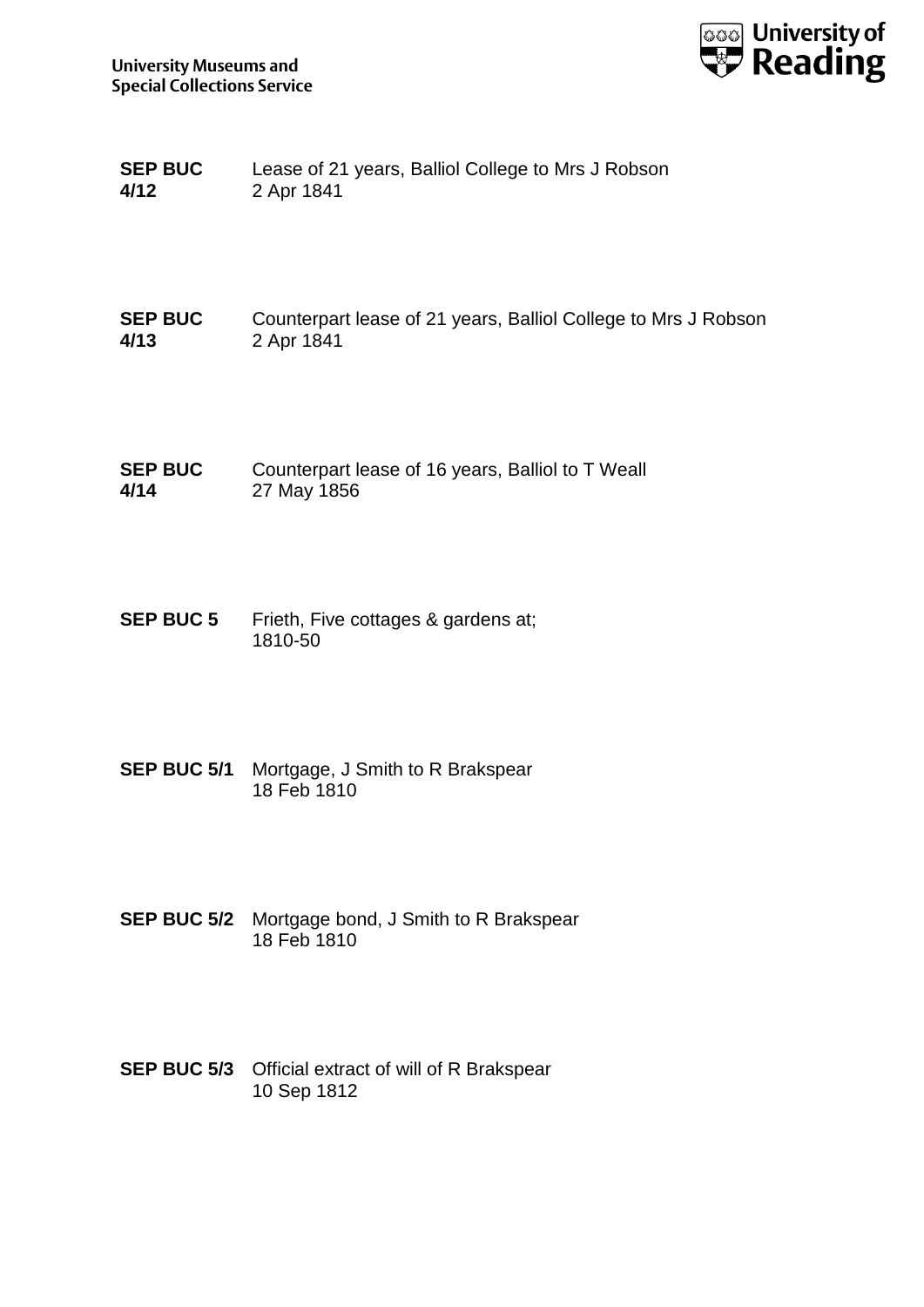

- **SEP BUC 5/4** Assign't of mortgage, devs. of R Brakspear to J Appleton 7 Mar 1813
- **SEP BUC 5/5** Lease, J Smith to J Appleton 16 Mar 1814
- **SEP BUC 5/6** Release, J Smith & wife to J Appleton & trustee 17 Mar 1814
- **SEP BUC 5/7** Burial certificate of Mrs M Smith 5 Jun 1822
- **SEP BUC 5/8** Burial certificate of J Gardner 30 May 1833
- **SEP BUC 5/9** Sale particulars etc 8 Nov 1838
- **SEP BUC 5/10** Lease, Mrs M Gardner & J A Gardner to J S Warrington 9 Jan 1839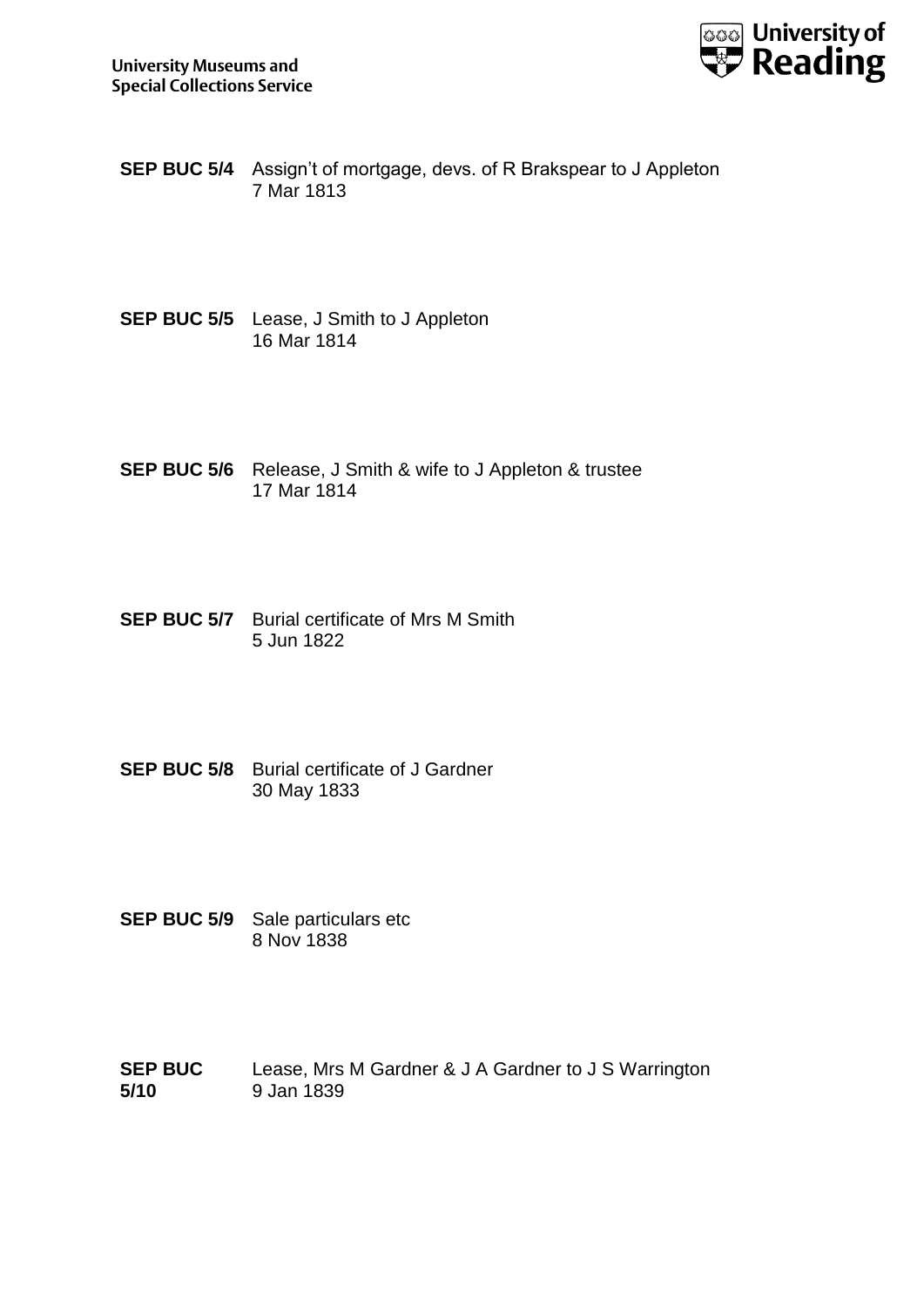

**SEP BUC 5/11** Release, Mrs M Gardner & J A Gardner to J S Warrington Tuesday, January 10, 1939

**SEP BUC 5/12** Covenant, J Wright to J S Warrington 3 Jan 1839

**SEP BUC 5/13** Insurance policy, J S Warrington 9 Dec 1839

**SEP BUC 5/14** Valuation 7 Jul 1849

**SEP BUC 5/15** Conveyance, J S Warrington to C R S Scott-Murray 21 Oct 1850

**SEP BUC 6** Frith Flint Hall & Luxters Farm with Round Coppice & cottages; Tuesday, December 06, 1904

**SEP BUC 6/1** Lease, T Hammersley & another to R Scott 28 Sep 1802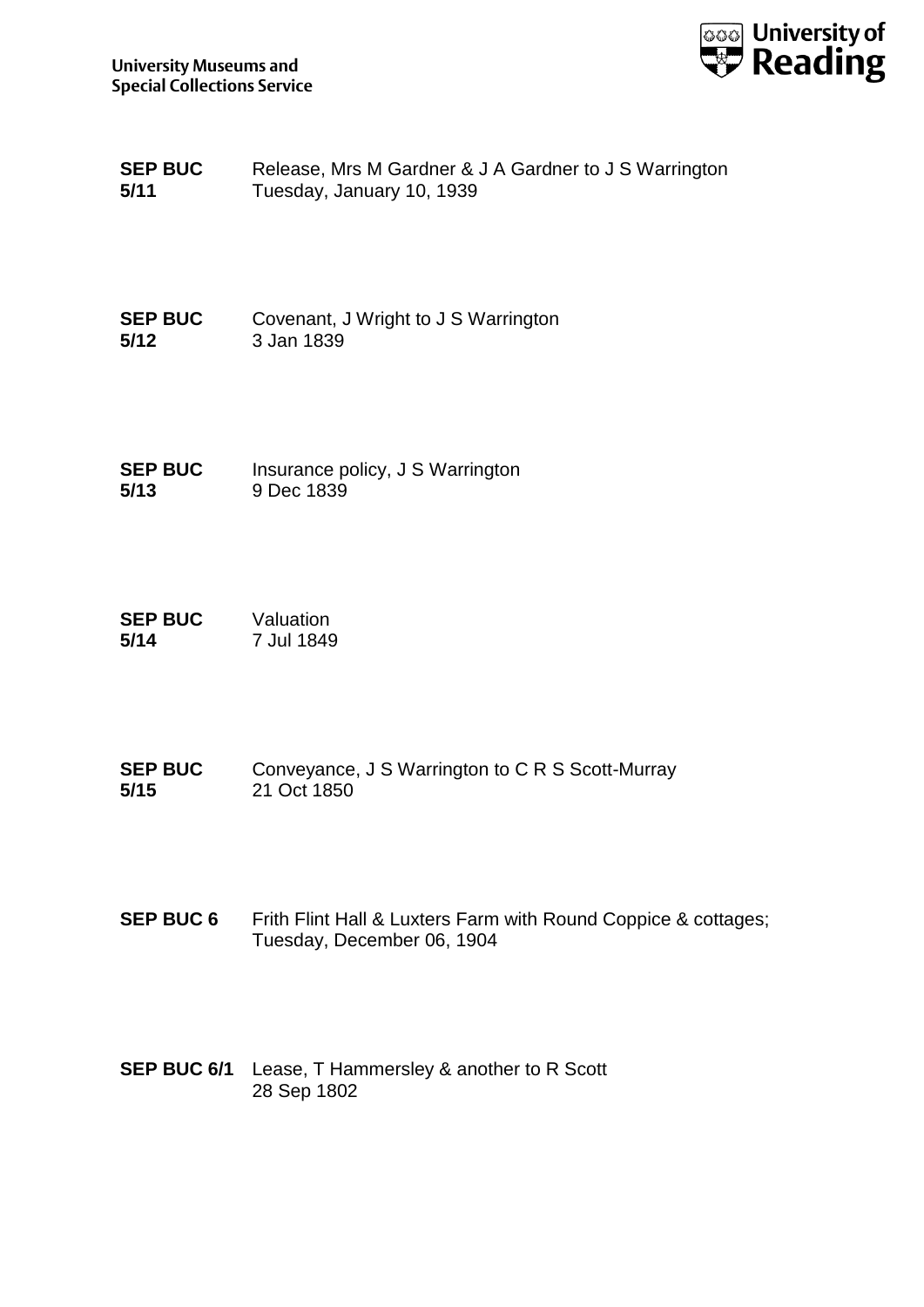

- **SEP BUC 6/2** Release, R Troward to R Scott 29 Sep 1802
- **SEP BUC 7** Hambleden, Three cottages at (V Hobbs'); 1804-40
- **SEP BUC 7/1** Mortgage, A Hobbs to V Hobbs 20 Dec 1804
- **SEP BUC 7/2** Lease, V & T & A Hobbs to G Barlow 8 Oct 1809
- **SEP BUC 7/3** Release & particulars of mortgage 9 Oct 1809
- **SEP BUC 7/4** Attested copy of above 9 Oct 1809
- **SEP BUC 7/5** Lease, V & A Hobbs to C Scott Murray 27 Jul 1814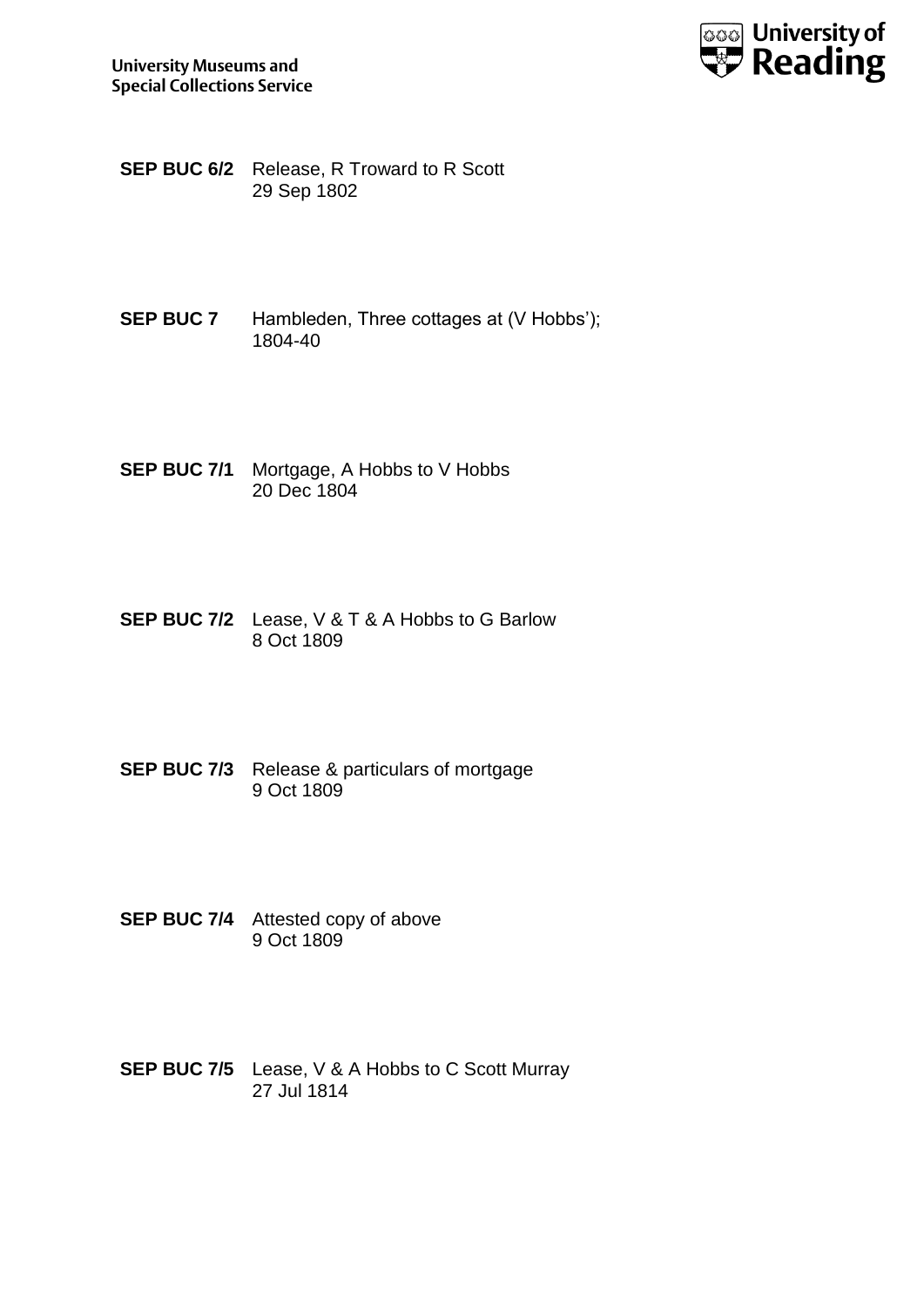

- **SEP BUC 7/6** Conveyance, V & A Hobbs to devisees of R Scott 28 Jul 1814
- **SEP BUC 7/7** Lease, devisees of R Scott to C R Scott Murray 18 May 1840
- **SEP BUC 7/8** Lease, devisees of R Scott to C R Scott Murray (also other plots) 18 May 1840
- **SEP BUC 7/9** Conveyance, devisees of R Scott to C R Scott Murray (also other plots) 19 May 1840
- **SEP BUC 8** Hambleden, Five cottages at (Lane's); 1750-1854
- **SEP BUC 8/1** Fine, H Bremer & J Funge with wife 16 Oct 1750
- **SEP BUC 8/2** Lease, W Deacon & T M Hughes 1 Nov 1793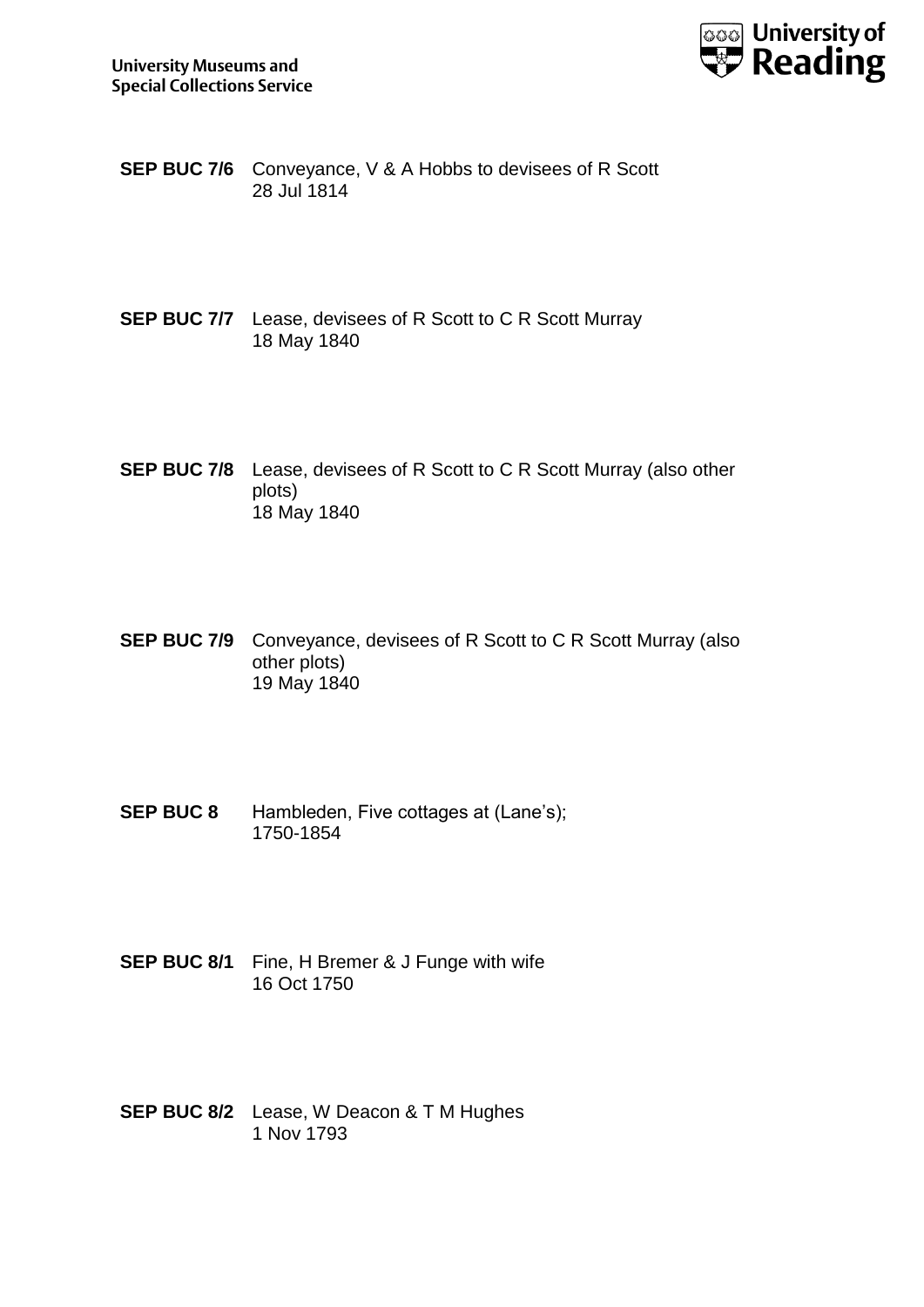

**SEP BUC 8/3** Release, W Deacon with wife & T M Hughes 2 Nov 1793

- **SEP BUC 8/4** Fines (2), W Deacon with wife & T M Hughes 34 Geo 3
- **SEP BUC 8/5** Exemplification of a recovery, W Deacon with wife & T M **Hughes** 34 Geo 3
- **SEP BUC 8/6** Feoffment with assignment, W Deacon to J Lane 29 Sep 1806
- **SEP BUC 8/7** Mortgage, J Lane to W Deacon 1 Oct 1806
- **SEP BUC 8/8** Conveyance, E August & Mrs S Lane to C R Scott Murray 10 Feb 1845
- **SEP BUC 8/9** Conveyance, E Lane to C R Scott-Murray 20 Oct 1846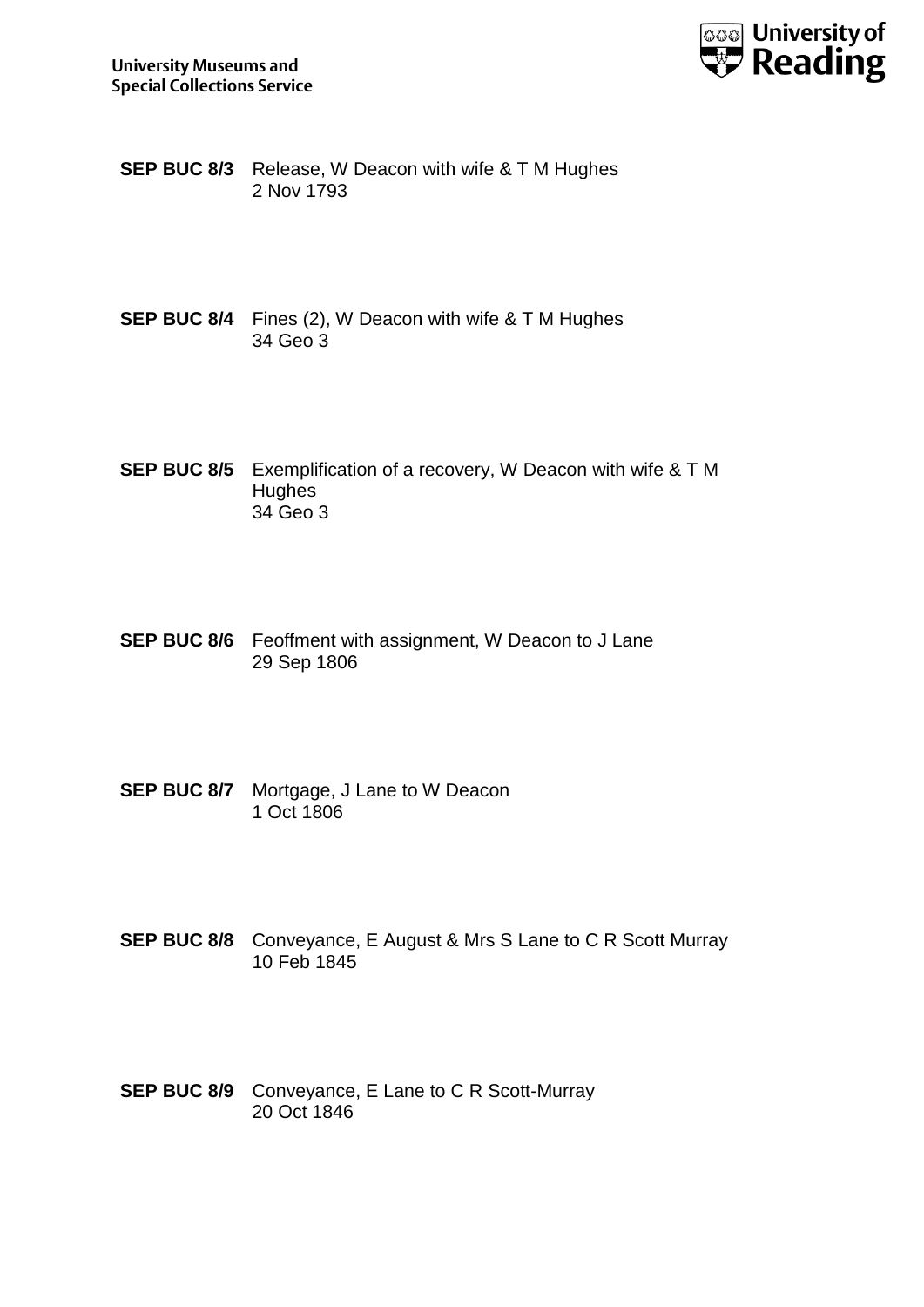

- **SEP BUC 8/10** Conveyance, H Deacon & wife to C R Scott Murray 8 Apr 1854
- **SEP BUC 9** Hambleden, Messauge, garden & orchard (Lawrence's); 1703-36
- **SEP BUC 9/1** Settlement, J Lawrence and J Taylor & D Jones 29 Nov 1703
- **SEP BUC 9/2** Lease, Miss A Lawrence to C Styles & Z Keate 11 Oct 1733
- **SEP BUC 9/3** Release, Miss A Lawrence to C Styles & Z Keate 12 Oct 1733 (D)
- **SEP BUC 9/4** Lease, T Boham & Z Keate to C Styles & others 21 Dec 1736
- **SEP BUC 9/5** Release, T Boham & Z Keate to C Styles & others 22 Dec 1736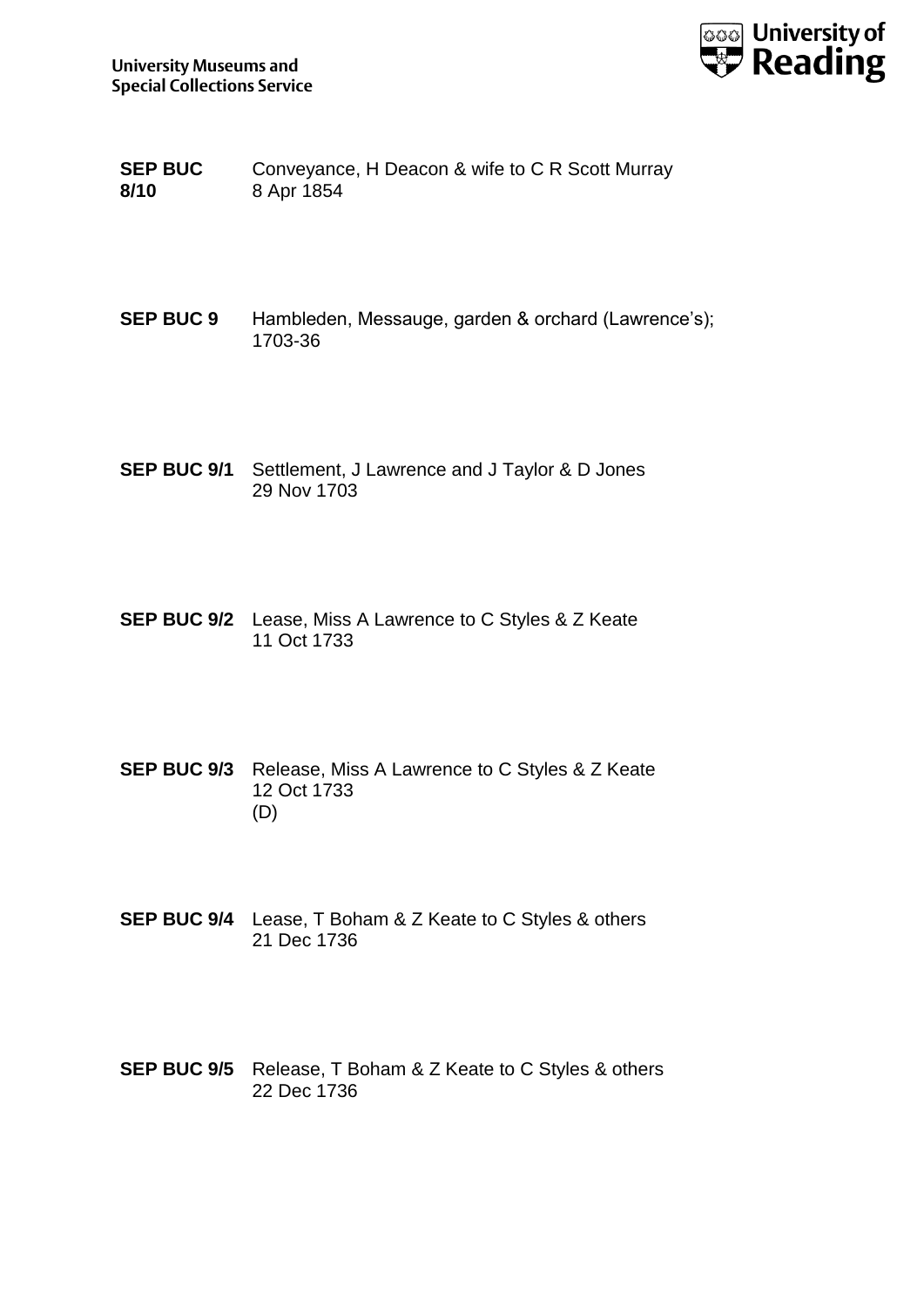

**SEP BUC 10** Hambleden, Cottage at (T Moore's); 1736-1838

**SEP BUC 10/1** Mortgage, J Edgerly to S Wayett 14 Jan 1736

**SEP BUC 10/2** Deed poll, J Edgerly to S Wayett 14 Jan 1736

**SEP BUC 10/3** Bargain & sale, J Edgerly & wife to S Wyatt 3 Oct 1739

**SEP BUC 10/4** Grant, S Wyatt to E Denham 8 Aug 1744

**SEP BUC 10/5** Copy-will of E Denham 9 Sep 1765

**SEP BUC 10/6** Bargain & sale, H Hatchman & wife to J Moore 14 Nov 1804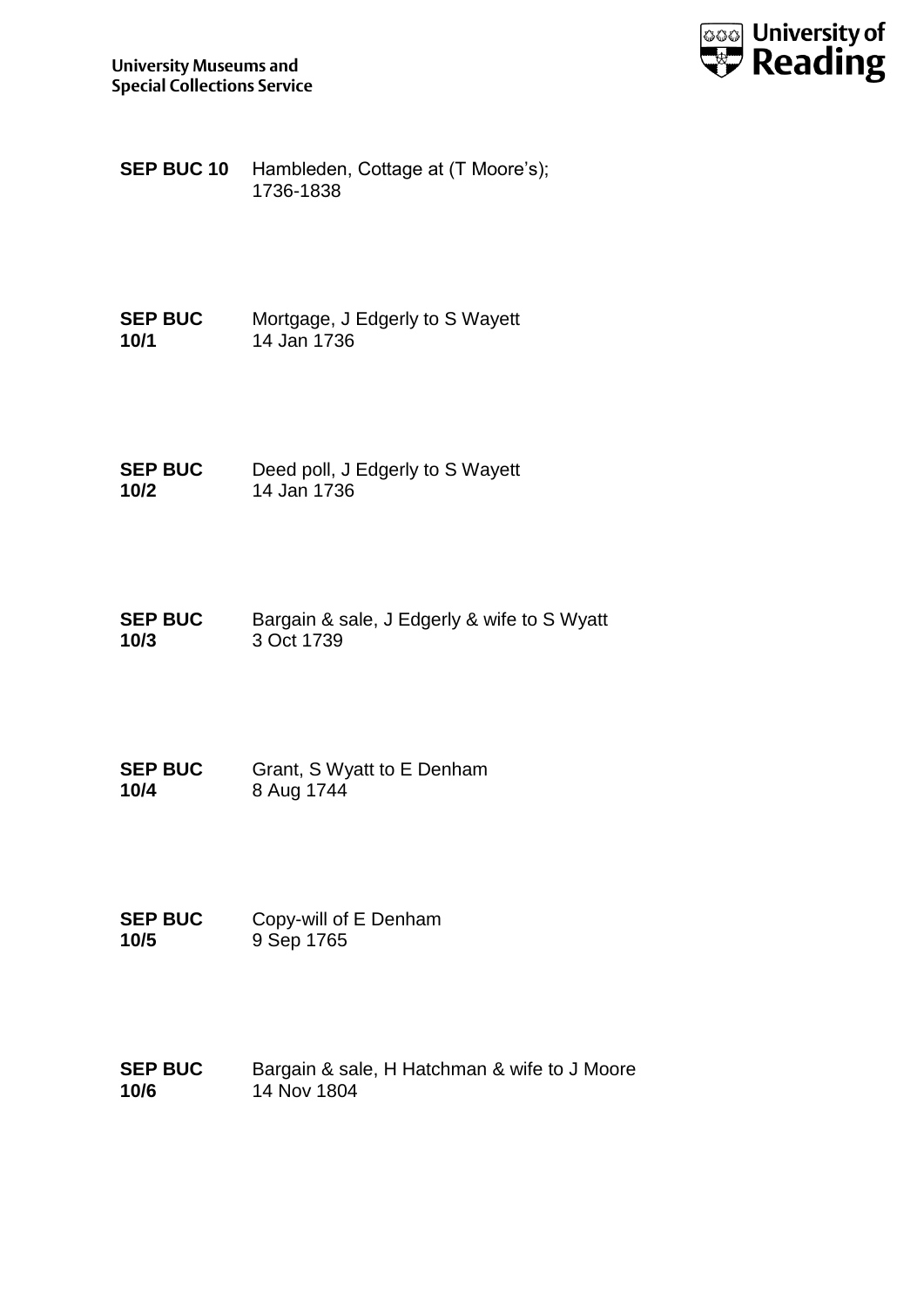

**SEP BUC 10/7** Probate of will of J Moore 28 Mar 1832

**SEP BUC 10/8** Letter with plan, Warrington to Jackson 3 Jul 1838

**SEP BUC 10/9** Lease, T Moore to Mrs Scott Murray 25 Sep 1838

**SEP BUC 10/10** Release, T Moore to C R Scott Murray & Mrs Scott Murray 26 Sep 1838

**SEP BUC 11** Hambleden, Two cottages & ground (J Smith's); 1735-1814

**SEP BUC 11/1** Copy-will of J Cox 4 Sep 1735

**SEP BUC 11/2** Lease, Mrs M Worford & Miss E Cox to J Smith 15 Sep 1809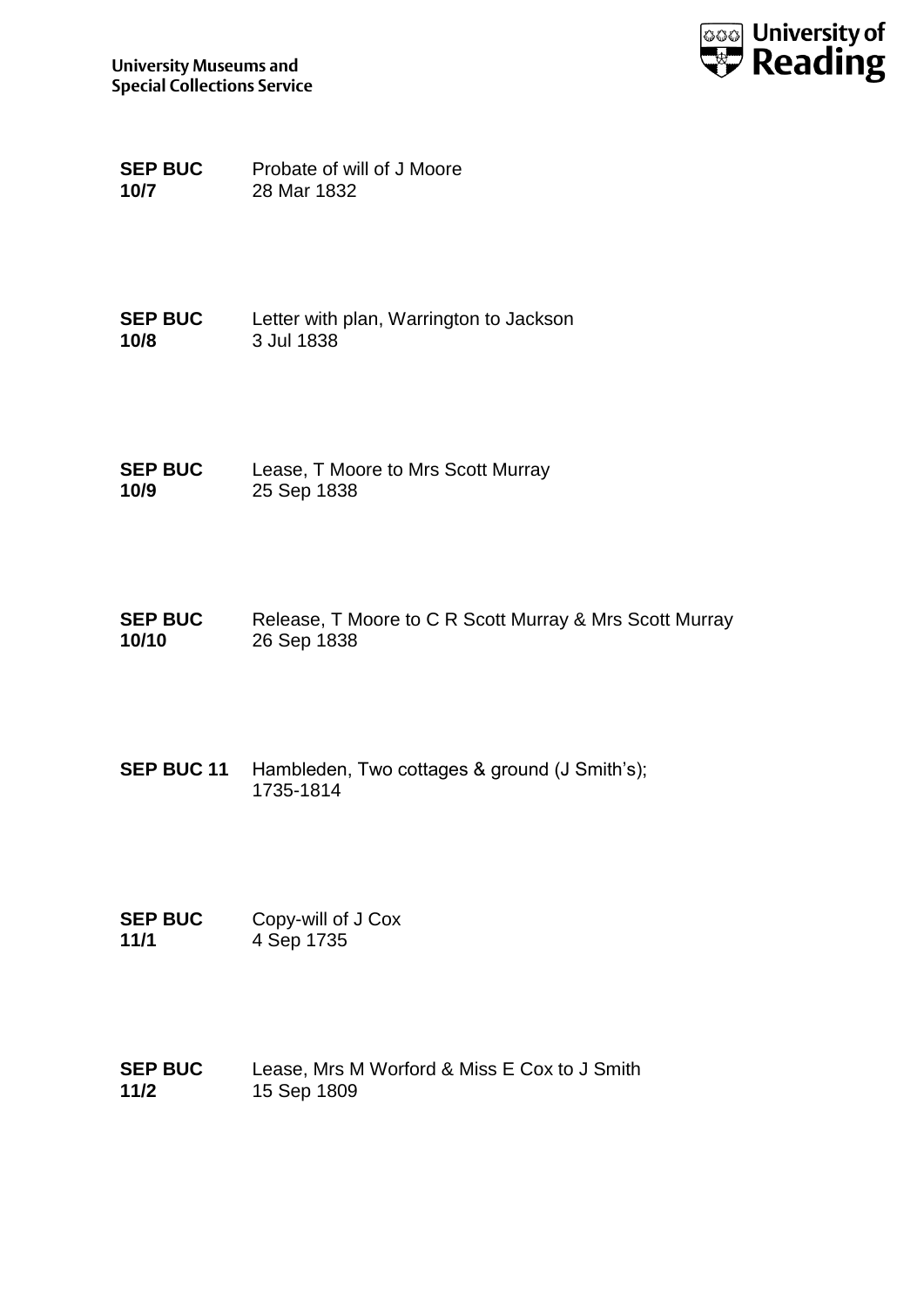

| <b>SEP BUC</b> | Release, Mrs M Worford & Miss E Cox to J Smith |
|----------------|------------------------------------------------|
| 11/3           | 16 Sep 1809                                    |

**SEP BUC 11/4** Abstract of above lease and release

**SEP BUC 11/5** Land Tax redemption certificate 27 Oct 1810

**SEP BUC 11/6** Receipts for work done 13 Apr 1814

**SEP BUC 11/7** Letters of 14 Mar & 20 Jun Sunday, December 18, 1904

**SEP BUC 11/8** Lease, J Smith to C Scott Murray & others 17 Aug 1814

**SEP BUC 11/9** Conveyance, J Smith to C Scott Murray & others 18 Aug 1814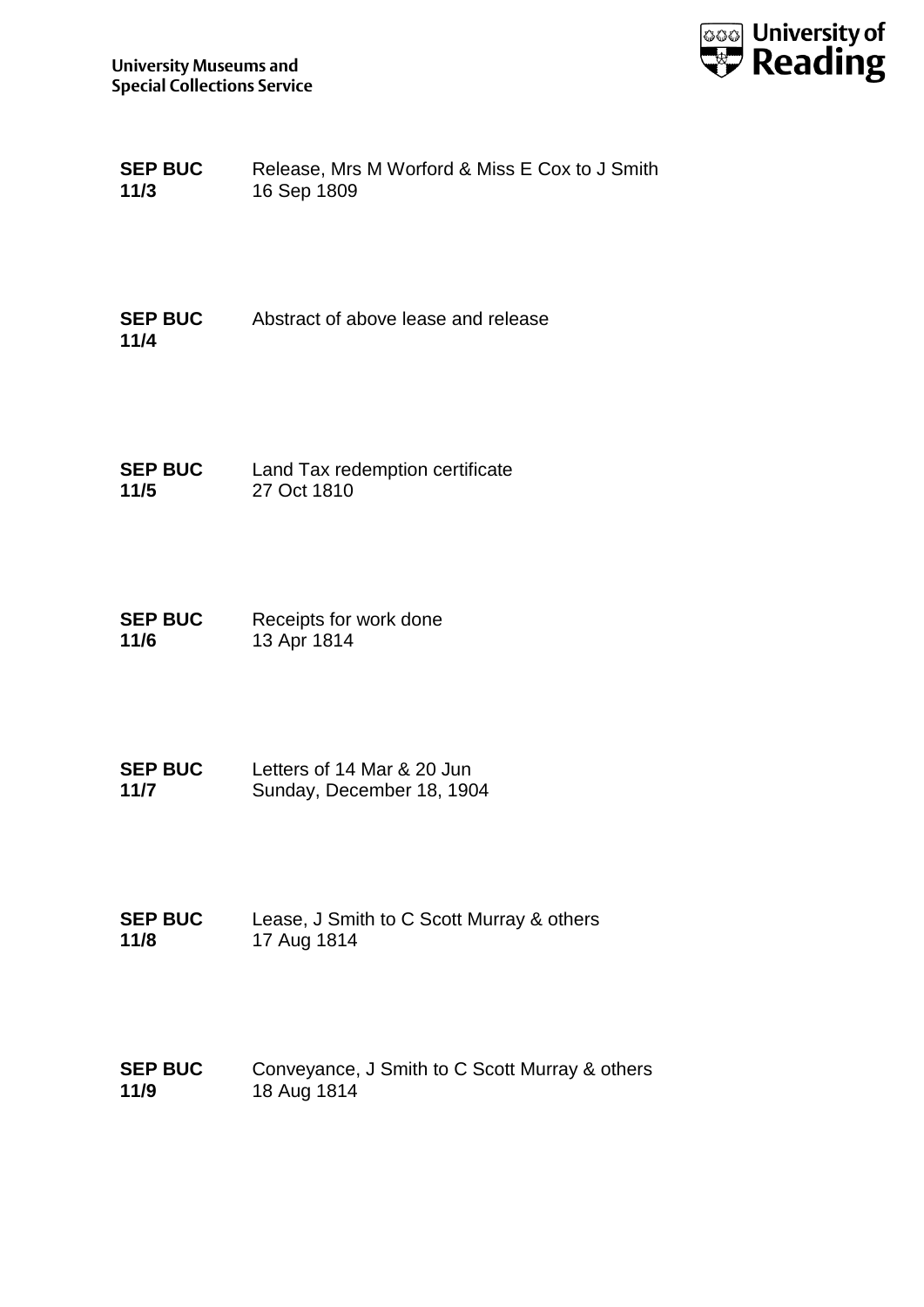

**SEP BUC 12** Hambleden, House & garden near church (Stevenson's); 1792-1843

**SEP BUC 12/1** Lease, Sir R Clayton to R Cream 3 Oct 1792

**SEP BUC 12/2** Release, Sir R Clayton to R Cream 4 Oct 1792

**SEP BUC 12/3** Feoffment, R Cream to W Plummer 15 Mar 1802

**SEP BUC 12/4** Copy-will of W Plummer 14 Sep 1827

**SEP BUC 12/5** Burial certificate of F Plummer (widow of above) 6 Jun 1838

**SEP BUC 12/6** Lease, E Green & others to B Stevenson 13 Jan 1840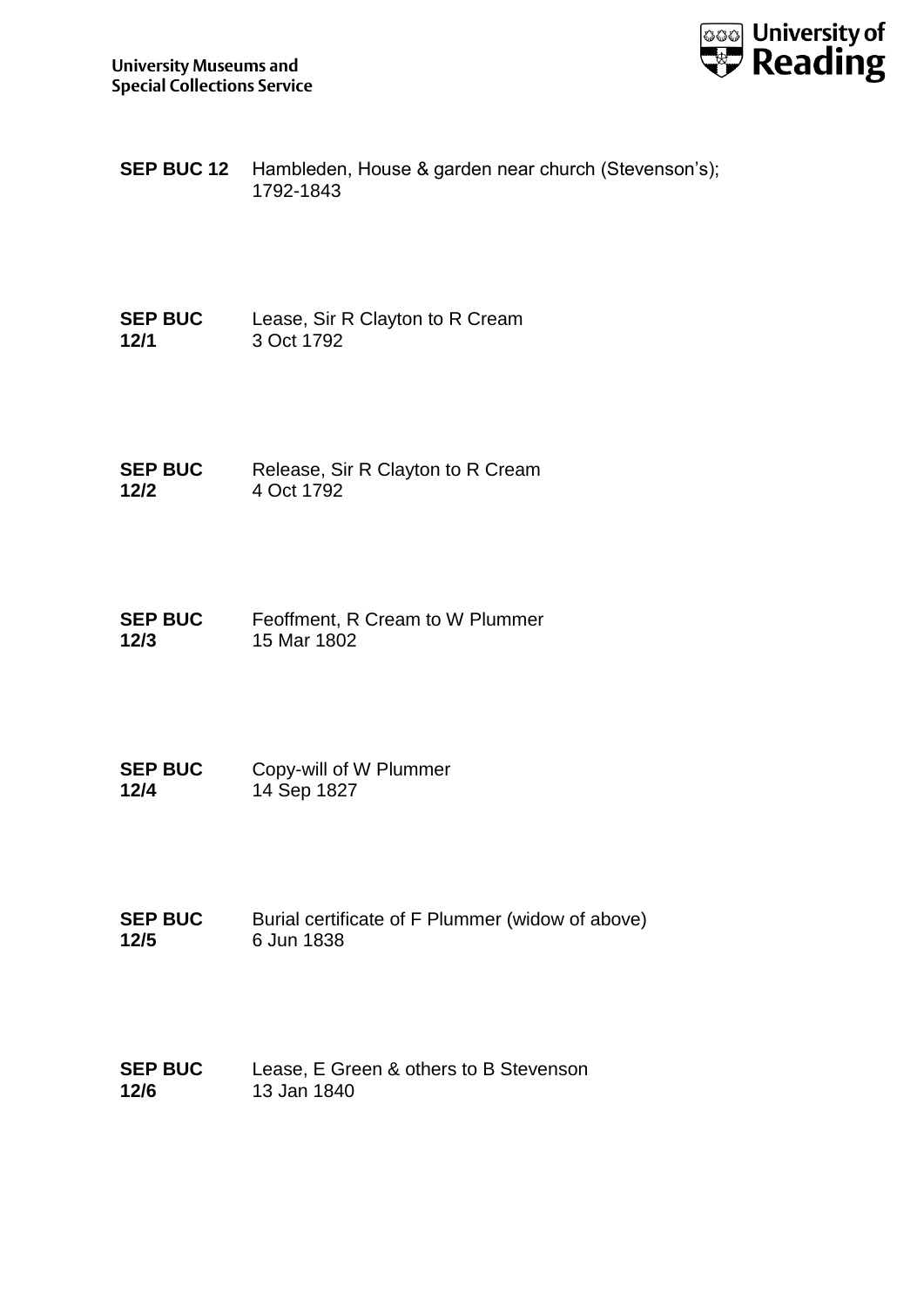

| <b>SEP BUC</b> | Release, E Green & others to B Stevenson |
|----------------|------------------------------------------|
| 12/7           | 14 Jan 1840                              |

| <b>SEP BUC</b> | Memo of agreement, B Stevenson to C R Scott Murray |
|----------------|----------------------------------------------------|
| 12/8           | 29 Sep 1840                                        |

- **SEP BUC 12/9** Conveyance, B Stevenson to C R Scott Murray 29 Sep 1843
- **SEP BUC 12/10** Counterpart lease, C R Scott Murray to B Stevenson & wife 30 Sep 1843
- **SEP BUC 13** Hambleden, Five (late four) cottages near church (Stevenson's); 1768-1846
- **SEP BUC 13/1** Lease, J Wyatt & wife to W Corbett 29 Jan 1768
- **SEP BUC 13/2** Release, J Wyatt & wife to W Corbett 30 Jan 1768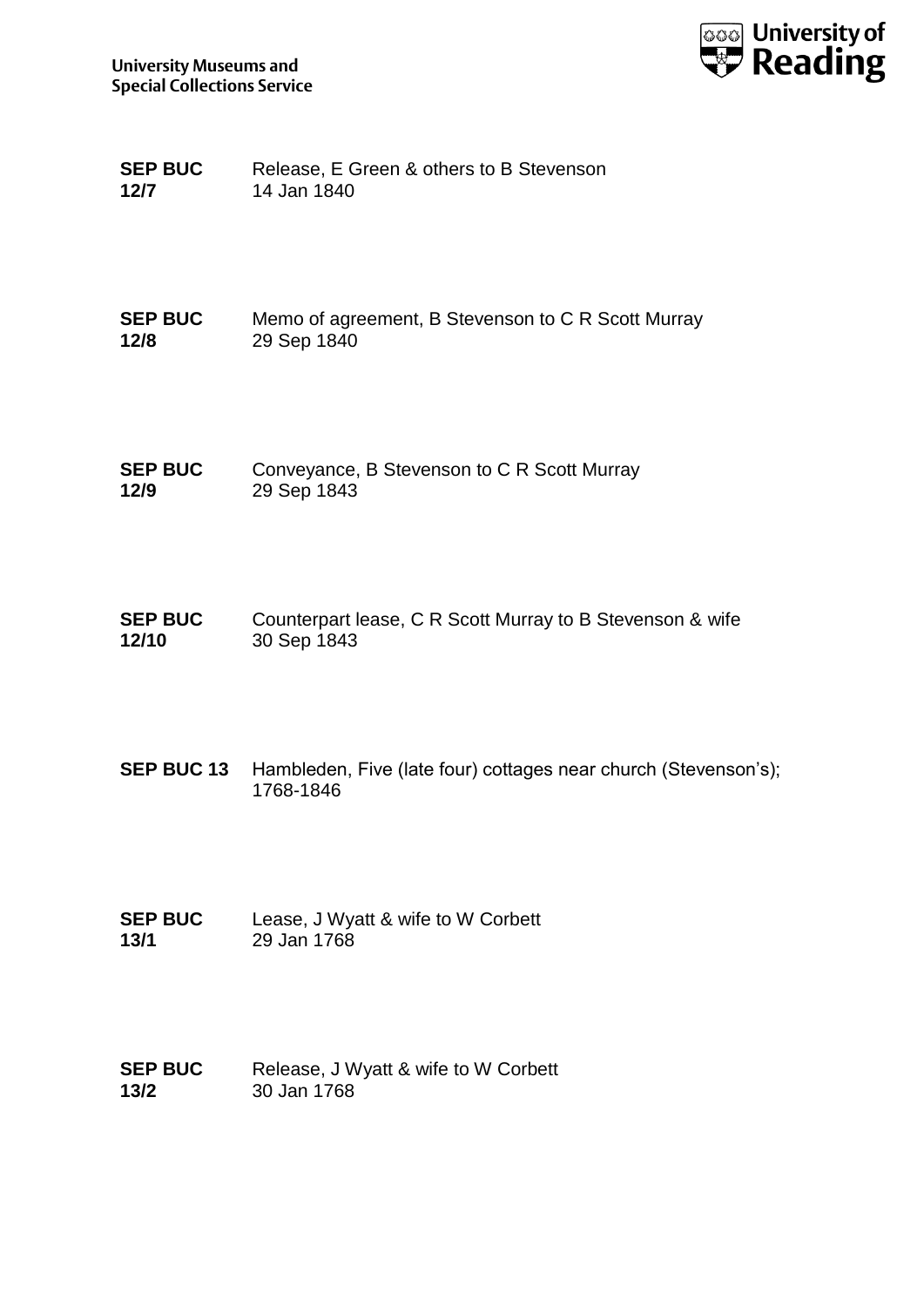

**SEP BUC 13/3** Copy-will of W Corbett 4 Jun 1772

**SEP BUC 13/4** Copy-probate of above 29 Oct 1776

**SEP BUC 13/5** Probate of will of Mrs M Eaton 25 Apr 1782

**SEP BUC 13/6** Mortgage, J Bedford & others to T Wimbles 3 Jul 1800

**SEP BUC 13/7** Assignment of mortgage, J Bedford & others to C Gouldin 25 Nov 1802

**SEP BUC 13/8** Assignment of mortgage, J Bedford & others to C Gouldin 26 Jun 1807

**SEP BUC 13/9** Mortgage bond, J Bedford & others to H Mattingly 26 Jun 1807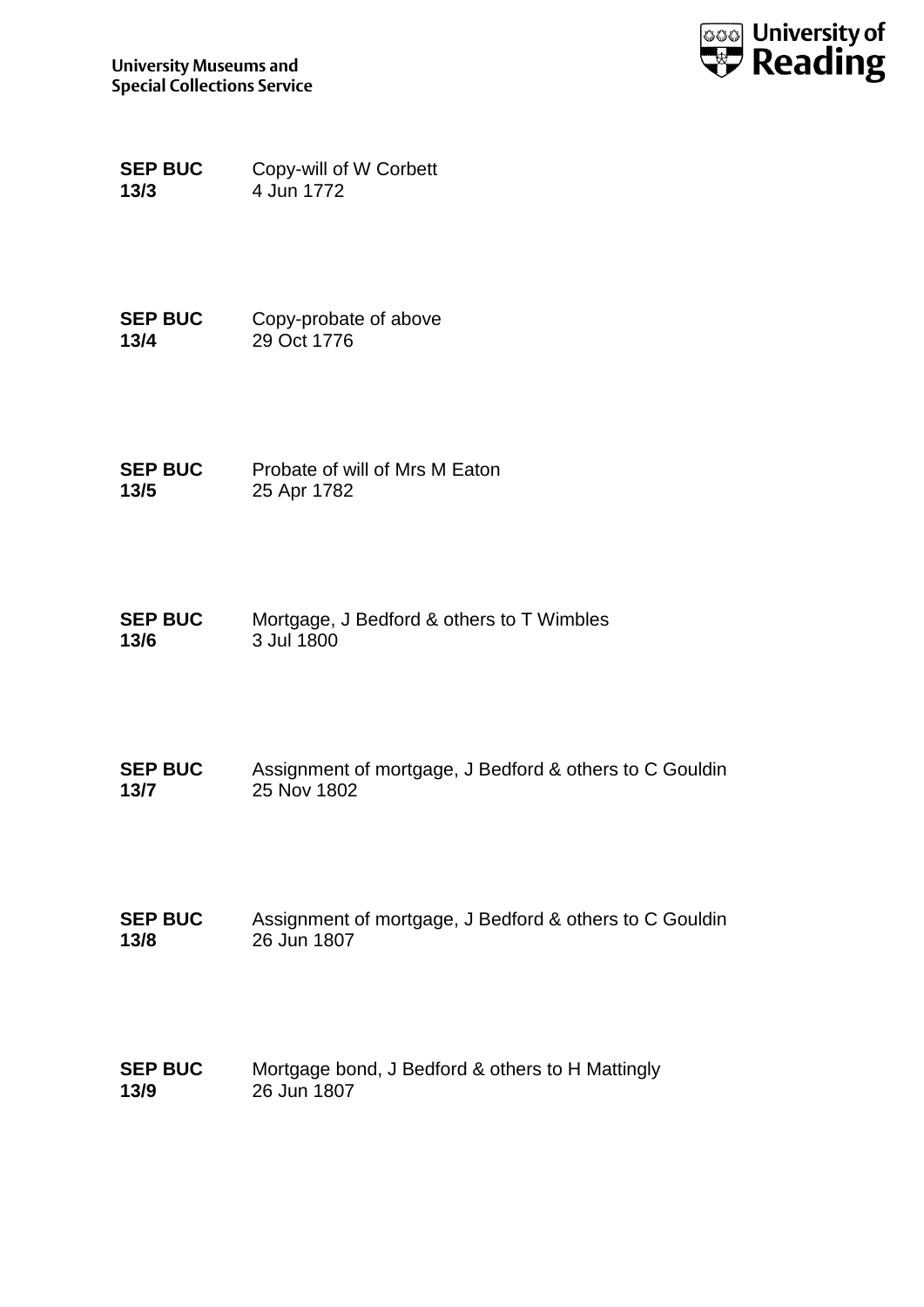

```
SEP BUC 
13/10
               Hilary term, fine, J Bedford & J Cooper (2)
               48 Geo 3
```
- **SEP BUC 13/11** Assigment of mortgage, excts. of H Mattingly to Rev H C Ridl 9 Jul 1824
- **SEP BUC 13/12** Lease, M A & S Bedford to T Carter 18 Apr 1831
- **SEP BUC 13/13** Release, M A & S Bedford to T Carter 19 Apr 1831
- **SEP BUC 13/14** Lease, T Carter to S Briggs Jnr. 3 Nov 1831
- **SEP BUC 13/15** Conveyance, T Carter to B Stevenson & Z Allnutt to J S Wright 27 May 1843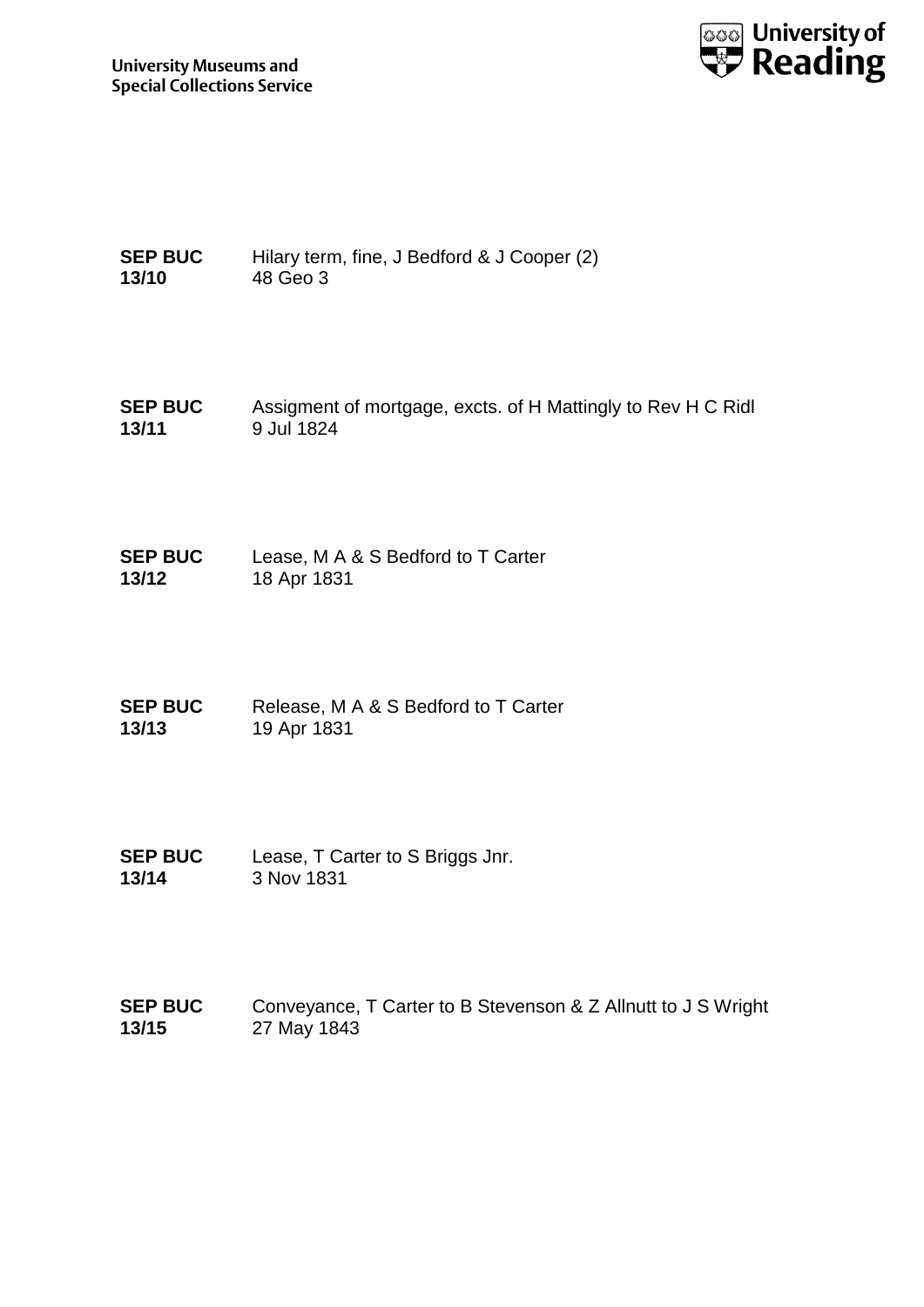

| <b>SEP BUC</b> | Conveyance, B Stevenson & wife to C R Scott Murray |
|----------------|----------------------------------------------------|
| 13/16          | 23 June 1846                                       |

**SEP BUC 13/17** Misc birth marriage & burial certificates

- **SEP BUC 14** The Sawpit; Monday, December 26, 1904
- **SEP BUC 14/1** Lease for 999 yrs, C Scott Murray to S Biggs 5 Mar 1822
- **SEP BUC 14/2** Assignment by way of mortgage, S Biggs to J Rogers 13 Sep 1822
- **SEP BUC 15** Skirmett, Messauge & premises (Hopkin's); 1703-1840
- **SEP BUC 15/1** Release of legacies under J Davis' will 17 Mar 1703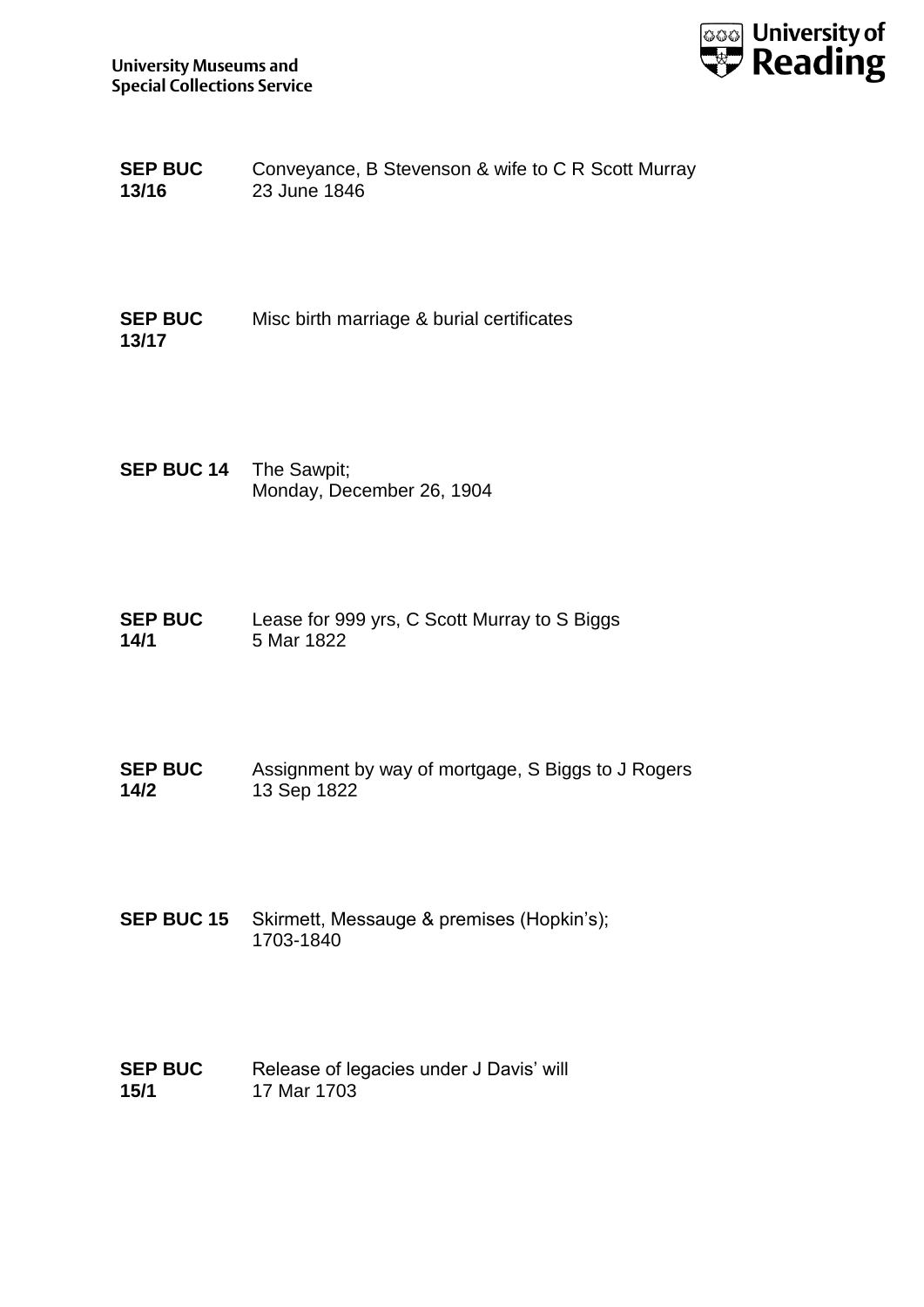

**SEP BUC 15/2** Release, A & W Davis to J Davis 12 Jan 1705

**SEP BUC 15/3** Bond for performance of covenants, A & W Davis 12 Jan 1705

**SEP BUC 15/4** Lease, R Davis to J Cadbury 23 May 1755

**SEP BUC 15/5** Release, R Davis to J Cadbury 24 May 1755 (No. 8)

**SEP BUC 15/6** Mortgage, J Cadbury to J Gray 2 Jan 1755

**SEP BUC 15/7** Lease, J Cadbury to R Gray 23 Jun 1756

**SEP BUC 15/8** Release, J Cadbury to R Gray 24 Jun 1756 (No. 12)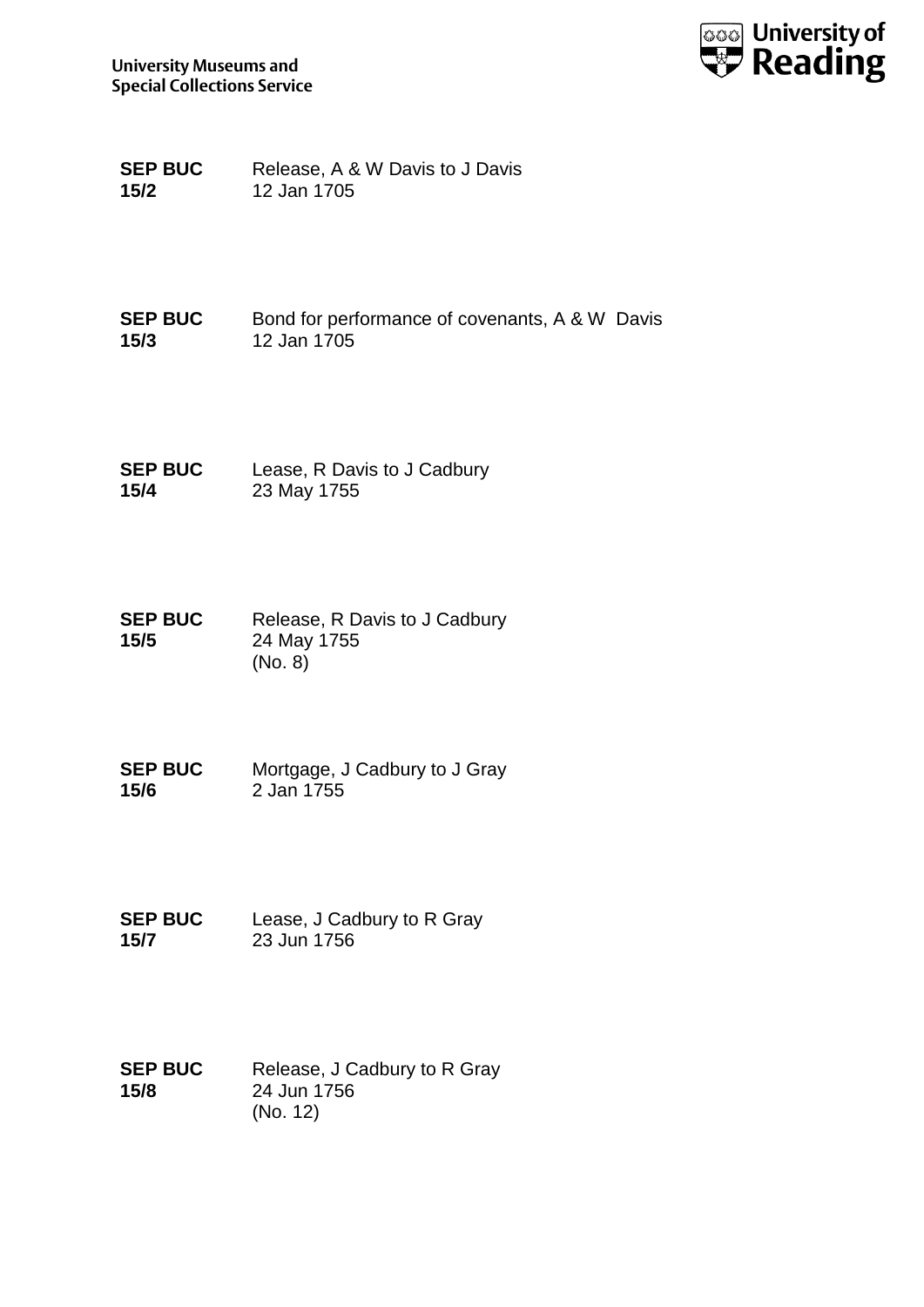

**SEP BUC 15/9** Assignment, J Gray to R Gray 24 Jun 1756

**SEP BUC 15/10** Lease, R Gray to R Hobbs 4 Jul 1756

**SEP BUC 15/11** Lease, R Gray & wife to C Norton 3 Apr 1760

**SEP BUC 15/12** Release, R Gray & wife to C Norton 4 Apr 1760

**SEP BUC 15/13** Assignment in trust for C Norton Ygr. 4 Apr 1760

**SEP BUC 15/14** Copy release, W Newcombe to T Norton 11 Oct 1817

**SEP BUC 15/15** Lease, T Norton to H Toovey 1 Jan 1819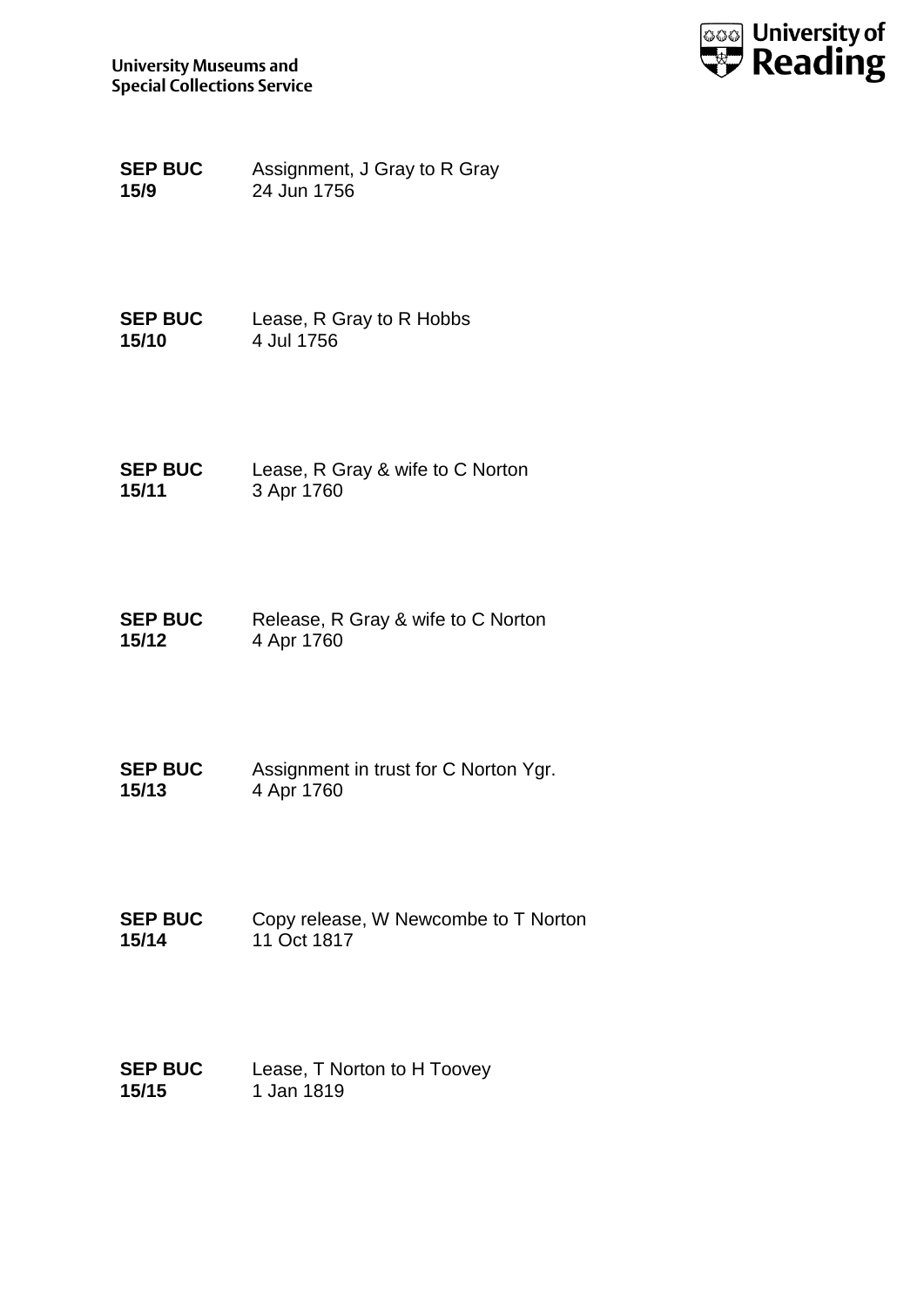

**SEP BUC 15/16** Release, T Norton to H Toovey 2 Jan 1819

**SEP BUC 15/17** Lease, H Toovey to W Hopkins 21 Nov 1822

**SEP BUC 15/18** Release, H Toovey to W Hopkins 22 Nov 1822

**SEP BUC 15/19** Copy-probate of will of W Hopkins 17 Aug 1839

**SEP BUC 15/20** Misc. sale particulars 3 Sep 1840

**SEP BUC 15/21** Lease, W Wixon & another to C R Scott Murray 5 Nov 1840

**SEP BUC 15/22** Release, W Wixon & another to C R Scott Murray 6 Nov 1840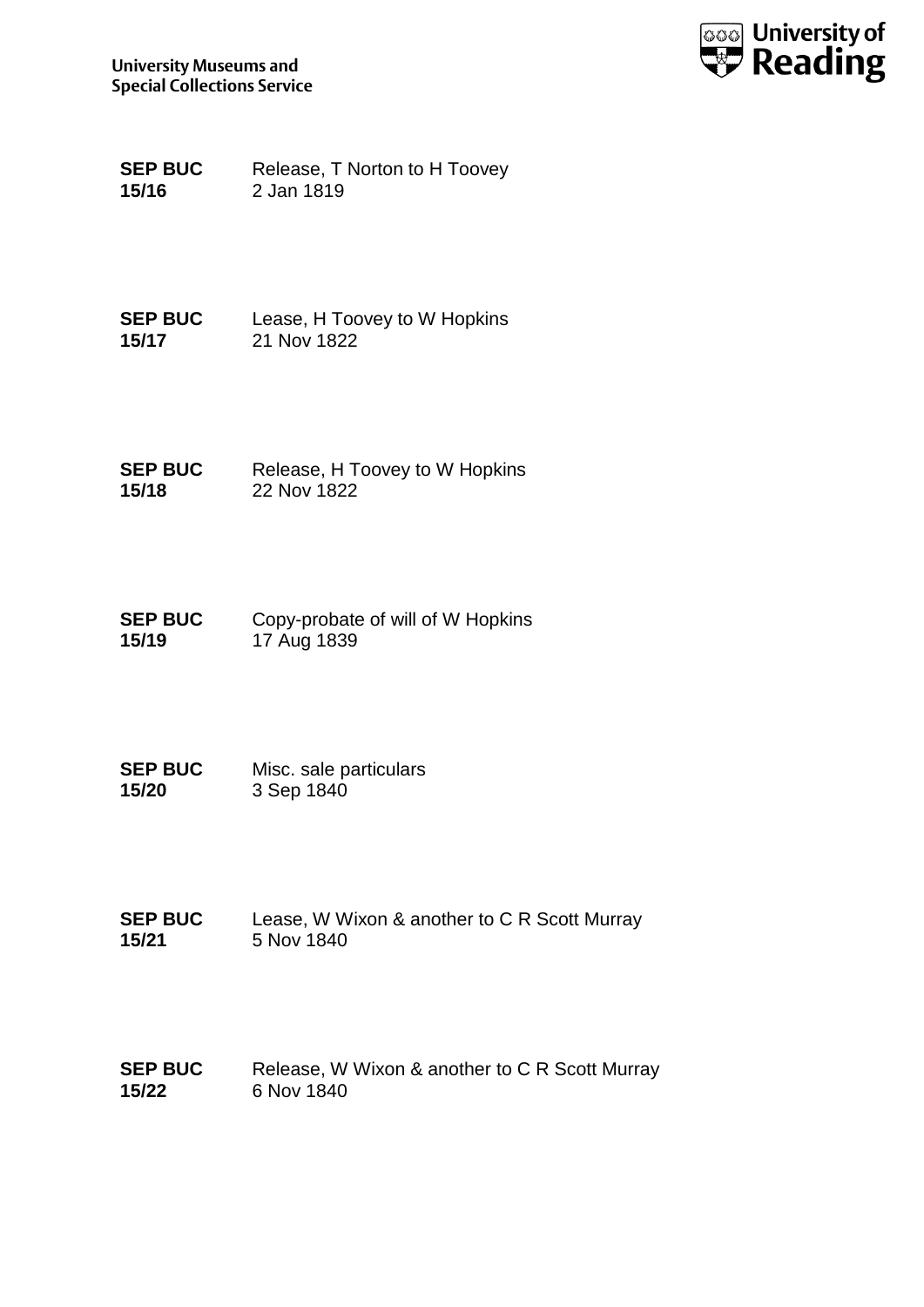

- **SEP BUC 16** Skirmett, Folkhatch Field & part of Brook Meadow (Hussey's); Sunday, January 15, 1905
- **SEP BUC 16/1** Conveyance, T Hussey to C R Scott Murray 25 Nov 1842
- **SEP BUC 16/2** Assigment & covenant, T Hussey & trust to C R Scott Murray 25 Nov 1842
- **SEP BUC 17** Skirmett, Pocock's Mead; Friday, January 13, 1905
- **SEP BUC 17/1** Lease, Col & Mrs W L Wood to C R Scott Murray 9 Mar 1840
- **SEP BUC 17/2** Conveyance, Col & Mrs W L Wood to C R Scott Murray 10 Mar 1840
- **SEP BUC 17/3** Assignment, H Francis, directed by Col & Mrs W L Wood to a trustee of C R Scott Murray 10 Mar 1840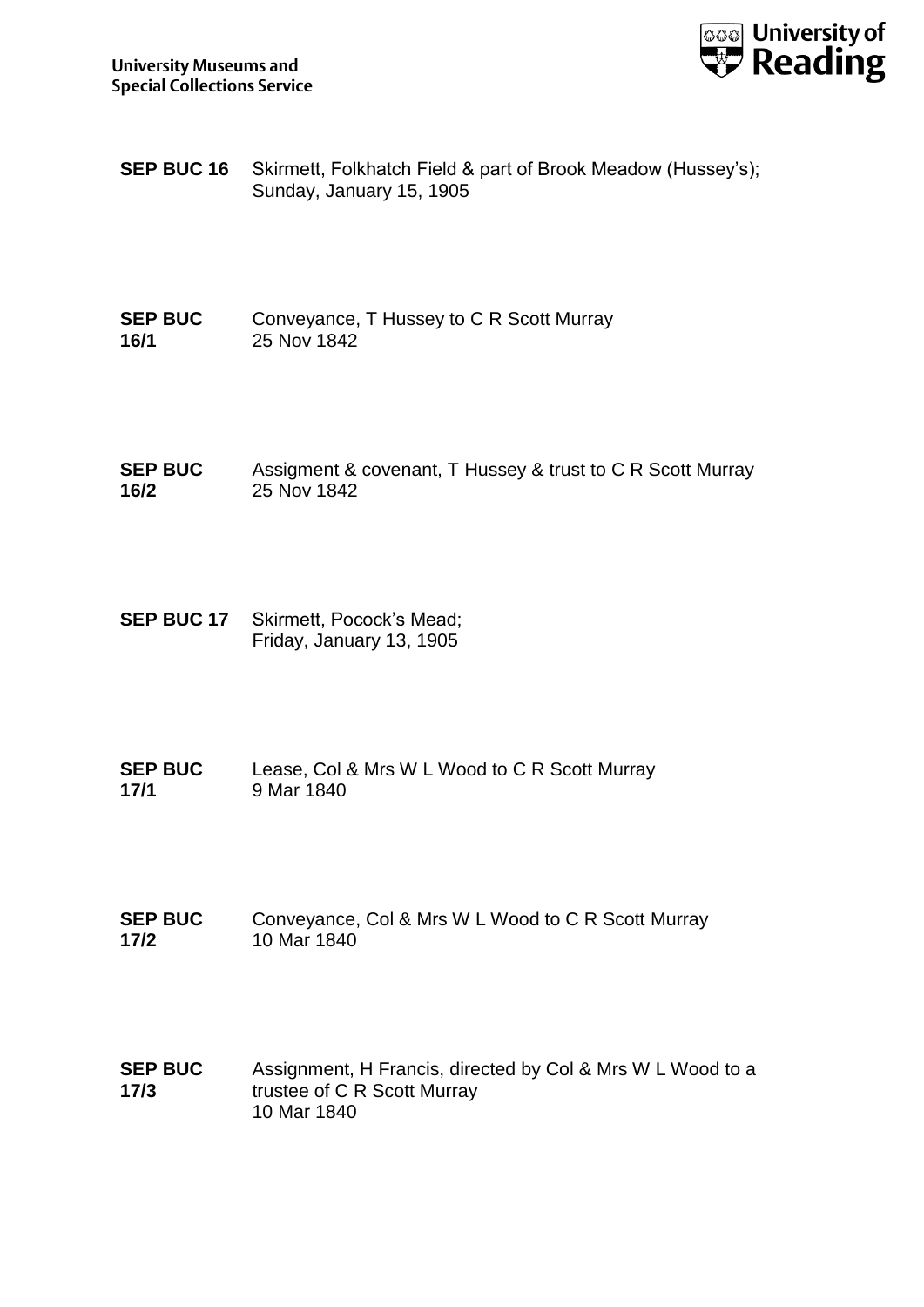

**SEP BUC 18** Skirmett, Messauges (J White's); 1758-1803

- **SEP BUC 18/1** Lease, Mrs J Yates & others to J Walker 8 May 1758
- **SEP BUC 18/2** Release, Mrs J Yates & others to J Walker 9 May 1758
- **SEP BUC 18/3** Lease, Mrs A Walker & J Walker to T Bartlett & trustee 2 Sep 1791
- **SEP BUC 18/4** Release, Mrs A Walker & J Walker to T Bartlett & trustee 3 Sep 1791
- **SEP BUC 18/5** Lease, T Bartlett & trustee to T Glover & trustee 20 Dec 1797
- **SEP BUC 18/6** Release, T Bartlett & trustee to T Glover & trustee 21 Dec 1797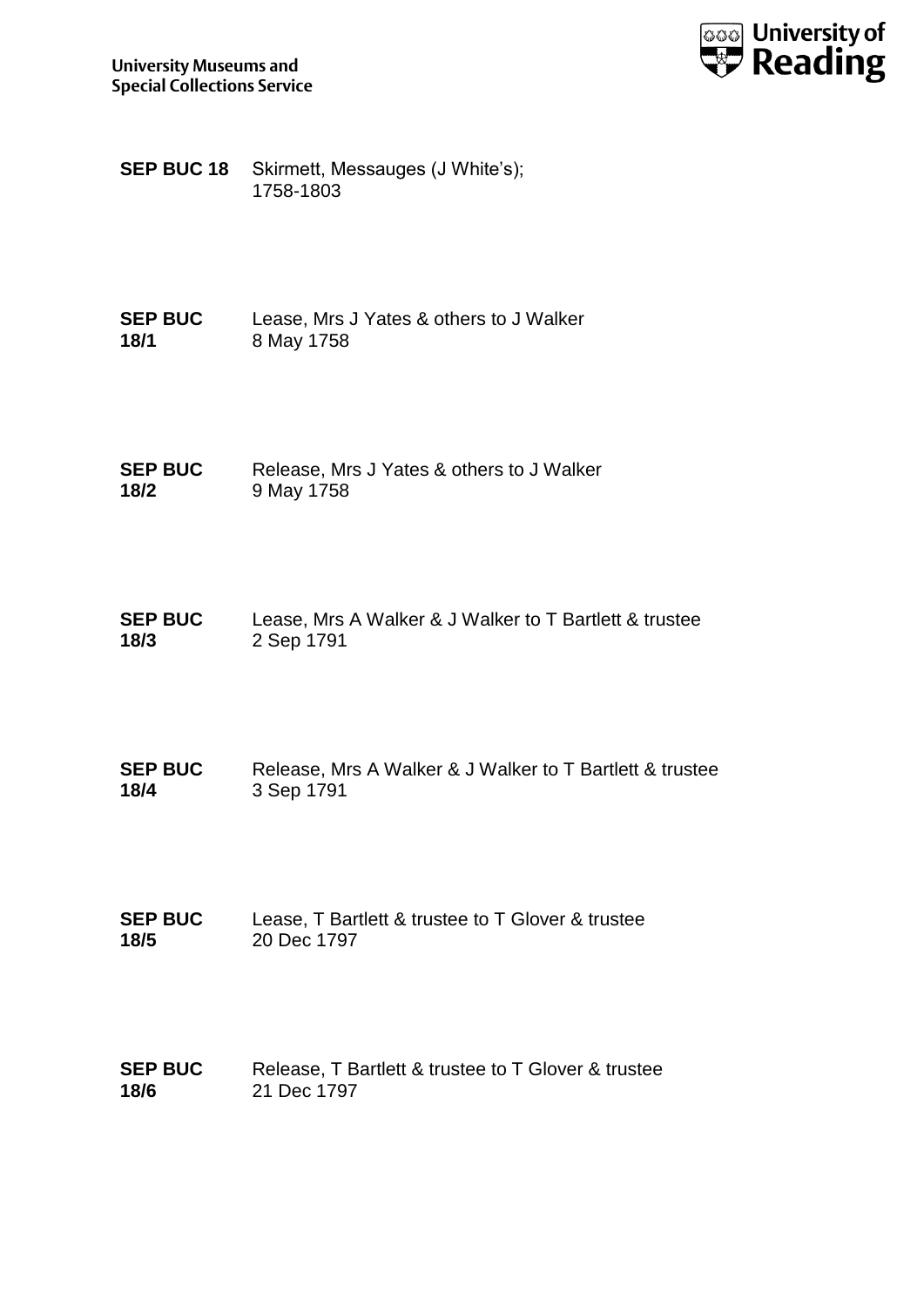

| <b>SEP BUC</b> | Feoffment, J White & others to Z White |
|----------------|----------------------------------------|
| 18/7           | 11 Nov 1803                            |

**SEP BUC 18/8** Lease, J White & others to Z White 24 Nov 1803

**SEP BUC 18/9** Release, J White & others to Z White 25 Nov 1803

- **SEP BUC 19** Skirmett, Four cottages & land (J White's); 1773-1840
- **SEP BUC 19/1** Plan (occupied by Mr East)
- **SEP BUC 19/2** Lease, T East to R East 18 Jul 1773
- **SEP BUC 19/3** Release, T East to R East 19 Jul 1773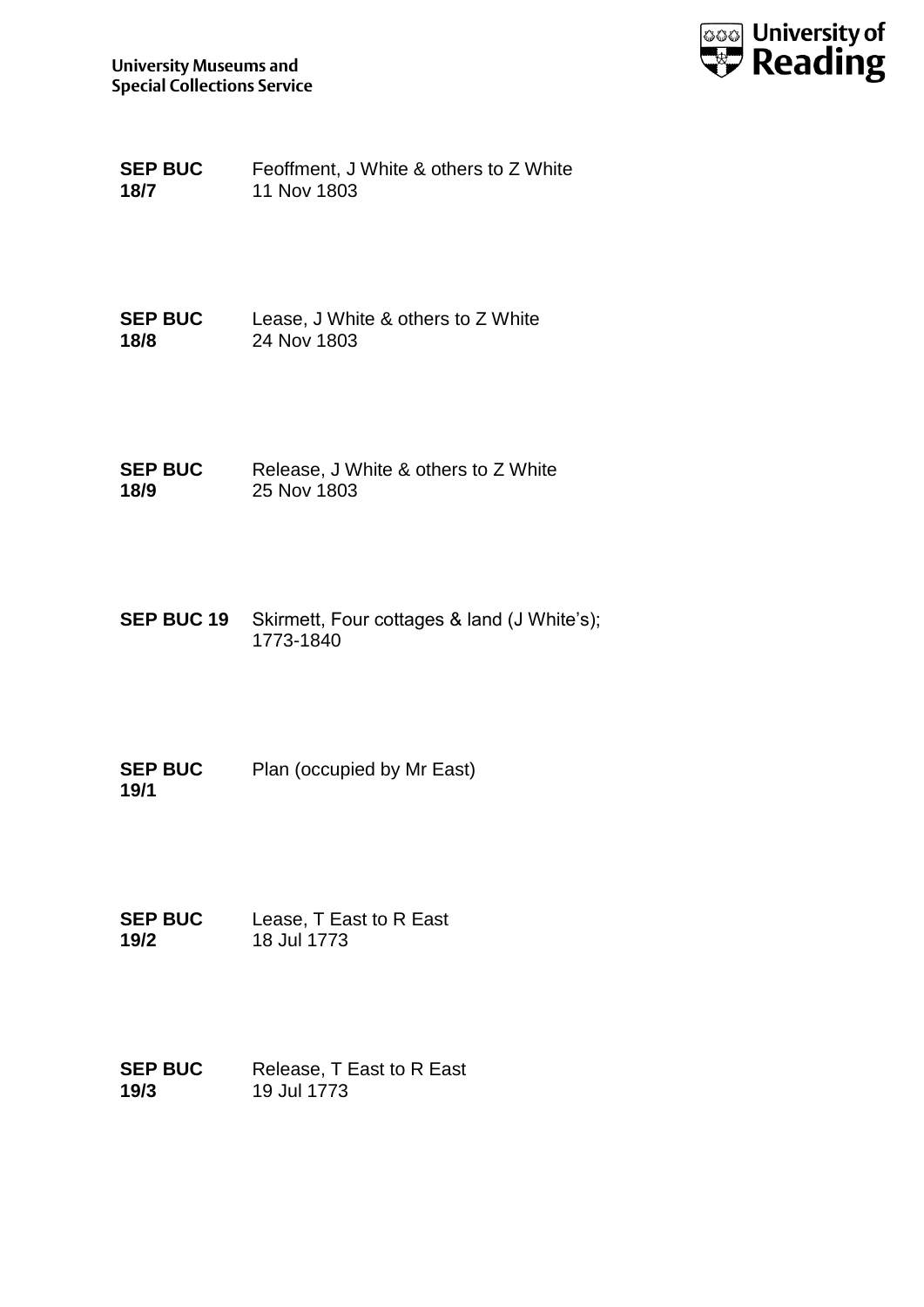

**SEP BUC 19/4** Lease, Sir R Clayton to R Troward 3 Oct 1792

**SEP BUC 19/5** Reease, Sir R Clayton to R Troward 4 Oct 1792

**SEP BUC 19/6** Lease, R Troward to J White 23 Jun 1798

**SEP BUC 19/7** Release, R Troward to J White 24 Jun 1798

**SEP BUC 19/8** Michaelmas term, copy-fine 39 Geo 3

**SEP BUC 19/9** Lease, J White & others to C R Scott Murray 26 Nov 1840

**SEP BUC 19/10** Conveyance, J White & others to C R Scott Murray 27 Nov 1840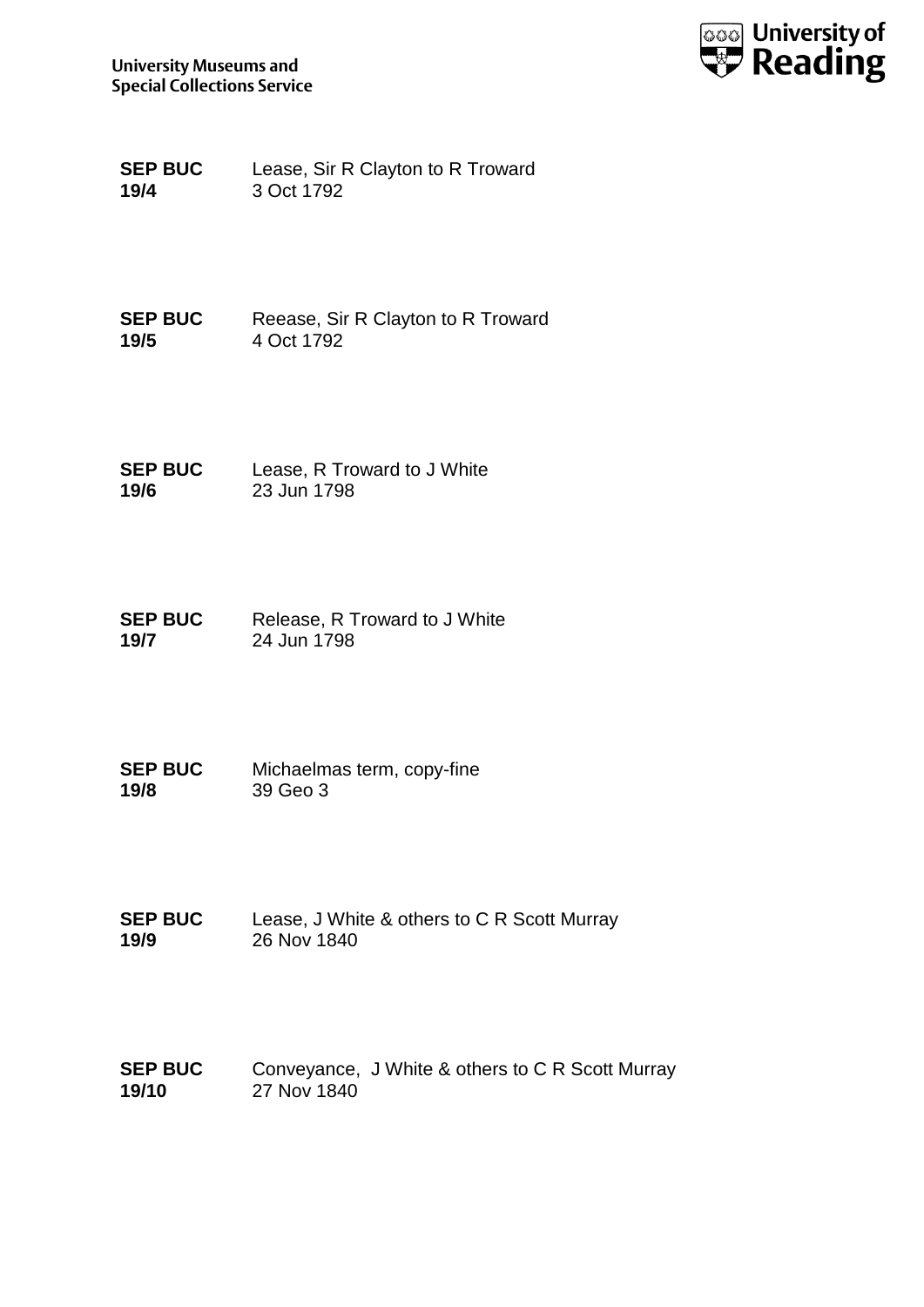

**SEP BUC 20** Towns Turning, Two cottages & gardens; 1801-48

**SEP BUC 20/1** Will of J Latham 19 Apr 1801

**SEP BUC 20/2** Mortgage, W Latham to J S Warrington 20 Jun 1843

**SEP BUC 20/3** Opinion & replies 17 Mar 1848

**SEP BUC 20/4** Declaration of W Lane 24 Apr 1848

**SEP BUC 20/5** Declaration of D Latham 24 Apr 1848

**SEP BUC 20/6** Conveyance, W Latham to C R S Scott Murray 30 Apr 1848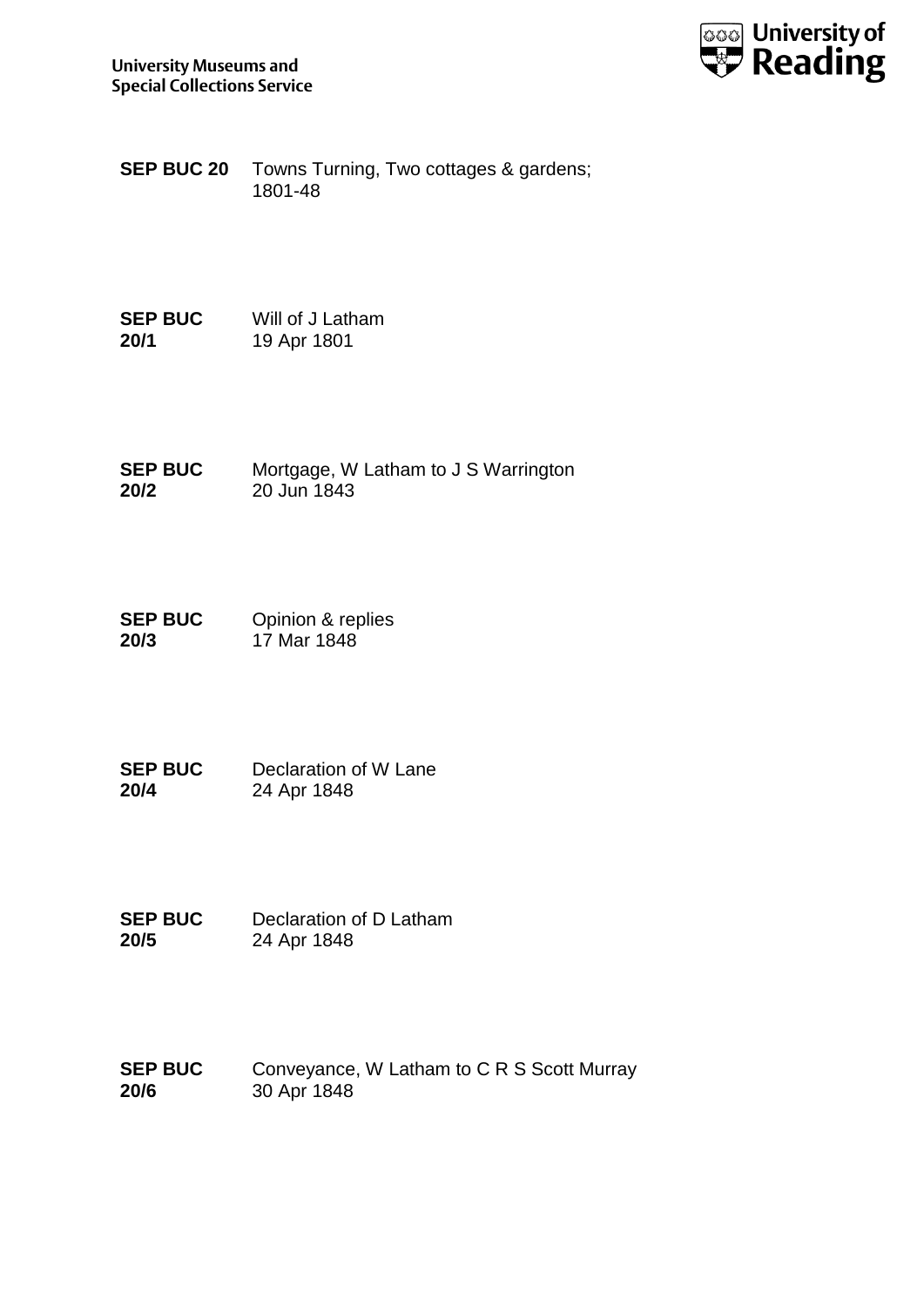

**SEP BUC 20/7** Memo of search for judgements etc 21 Jun 1848

**SEP BUC 20/8** Pedigrees

- **SEP BUC 21** Woolley Farm & Bursetts Close; 1566-1936 Schedule of deeds, 1872 superseded 22 Nov 1897, nos 1-22 (no 15 missing)
- **SEP BUC 21/1** 20 Jun, lease for 1500 yrs, J Doyley to J Collins alias Deane 8 Eliz
- **SEP BUC 21/2** Release & assignment, J Long & wife to J Trone 27 Jan 1729
- **SEP BUC 21/3** Lease for 21 yrs, J Trone to W Keene 2 Jan 1746
- **SEP BUC 21/4** Agreement to purchase, J Trone & W Keene (Woolley) 24 Dec 1767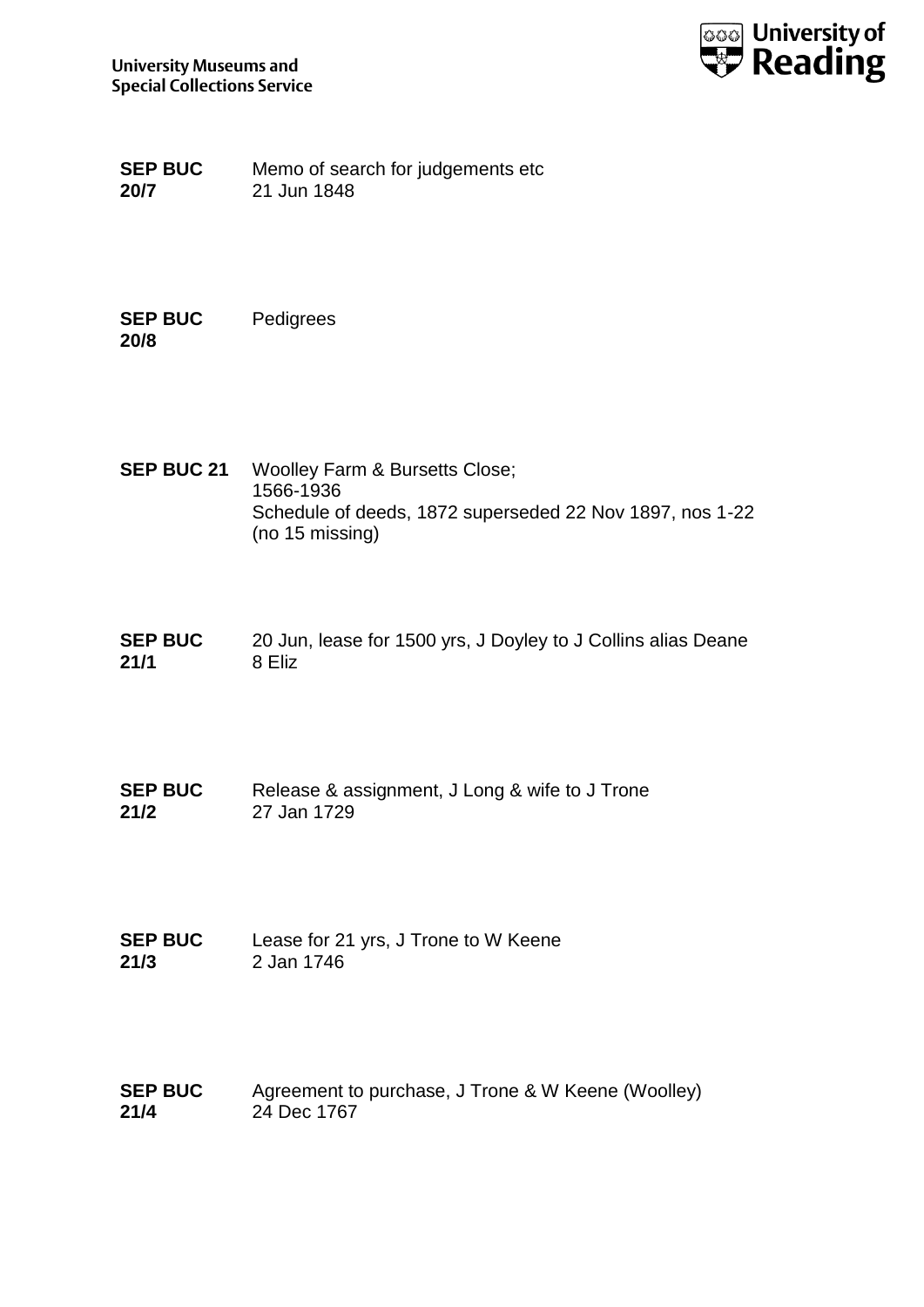

| <b>SEP BUC</b> | Assignment, J Trone to W Keene (Woolley) |
|----------------|------------------------------------------|
| 21/5           | 6 Feb 1768                               |

| <b>SEP BUC</b> | Release with covenant, J Trone & wife to W Keene |
|----------------|--------------------------------------------------|
| 21/6           | 6 Feb 1768                                       |

| <b>SEP BUC</b> | Probate of will of W Keene (14 Aug 1783) |
|----------------|------------------------------------------|
| 21/7           | 17 May 1748                              |

| <b>SEP BUC</b> | Assignment, W Keene to R N Spicer (Woolley) |
|----------------|---------------------------------------------|
| 21/8           | 7 Oct 1848                                  |

- **SEP BUC 21/9** Assignment, W Keene to R N Spicer (Bursetts) 7 Oct 1848
- **SEP BUC 21/10** Death certificate of W Keene 23 Sep 1849
- **SEP BUC 21/11** Assignment, R N Spicer to A Keene (Woolley) 6 Aug 1867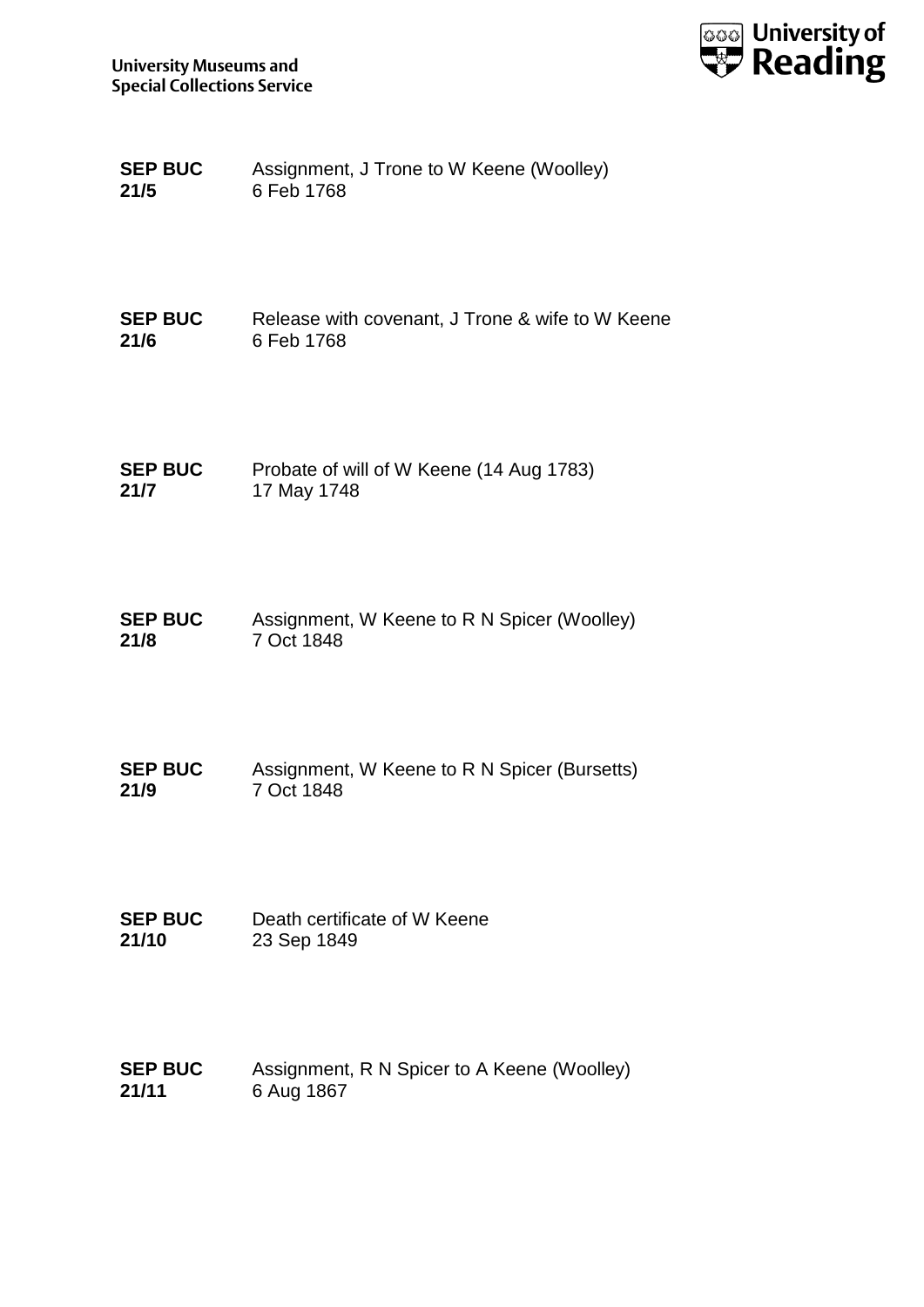

| <b>SEP BUC</b> | Conveyance & assignment, W Keene to A Keene (Bursetts) |
|----------------|--------------------------------------------------------|
| 21/12          | 6 May 1870                                             |

| <b>SEP BUC</b> | Agreement for sale & plan, A Keene to W H Smith |
|----------------|-------------------------------------------------|
| 21/13          | 1 Mar 1872                                      |

- **SEP BUC 21/14** Statutory declaration of A Keene with plan 5 Apr 1872
- **SEP BUC 21/15** Assignment & conveyance, A Keene to W H Smith (missing) 8 Apr 1872
- **SEP BUC 21/16** Statutory declaration of A Keene with plan 3 May 1872
- **SEP BUC 21/17** Waiver of notice, trustees of W H Smith's will 27 Jan 1897
- **SEP BUC 21/18** Dup. conveyance & assignment, W F D Smith & others to C R Scott Murray and others (pts. Of Pheaseants Hill Farm, Woolley Farm and Bursetts Close 29 Sep 1897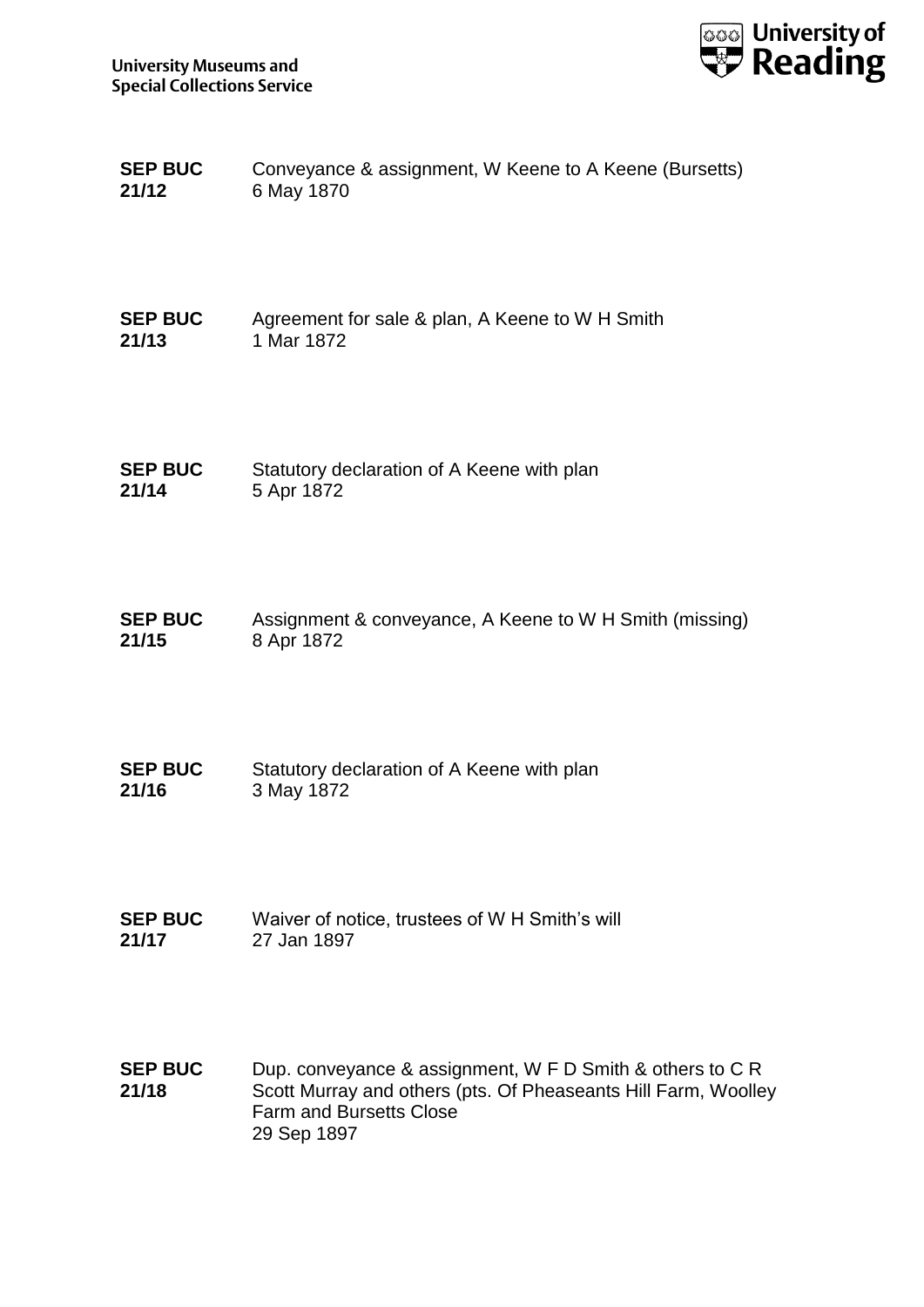

**SEP BUC 21/19** Abstract of SEP BUC/21/1 Monday, February 13, 1905

**SEP BUC 21/20** Further abstract of title of A Keene Tuesday, February 14, 1905

**SEP BUC 21/21** Further abstract of title of A Keene Tuesday, February 14, 1905

**SEP BUC 21/22** Requisition on title & answers Tuesday, February 14, 1905

- **SEP BUC 21/23** Counterpart lease of 21 yrs, 2nd Viscount Hambleden to C F Gerhardt (Woolleys) Wednesday, April 30, 1919
- **SEP BUC 21/24** Assignment of above, C F Gerhardt to Major H B Drake Monday, May 14, 1923

**SEP BUC 21/25** Counterpart lease of 21 yrs, 3rd Viscount Hambleden to H de Beaufort, with copy (Woolleys) Tuesday, May 14, 1929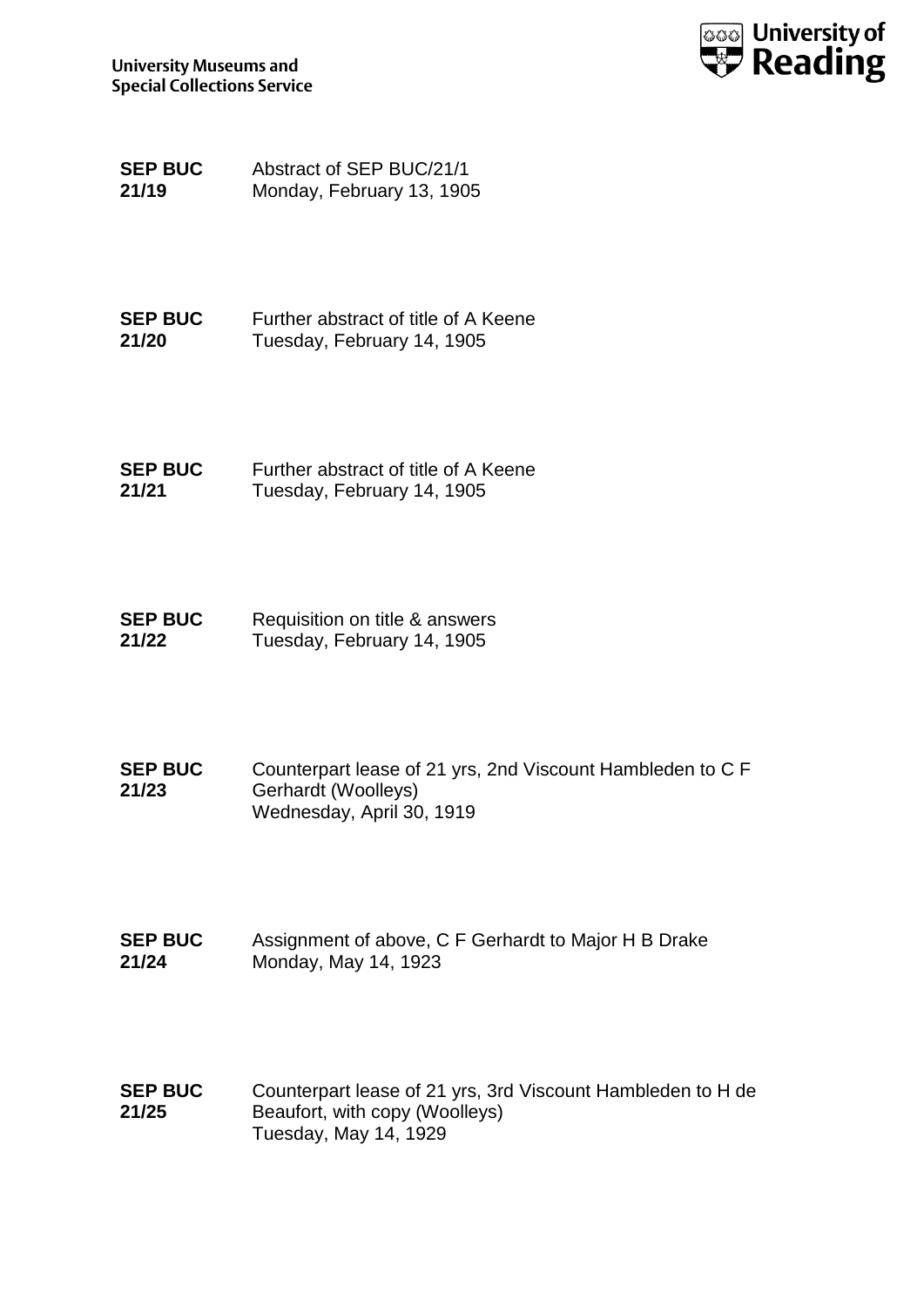

| <b>SEP BUC</b> | Counterpart licence, 3rd Viscount Hambleden to A B Leitch |
|----------------|-----------------------------------------------------------|
| 21/26          | Thursday, March 29, 1934                                  |

**SEP BUC 21/27** Counterpart licence, 3rd Viscount Hambleden to A B Leitch Saturday, March 31, 1934 re alterations (Woolleys)

**SEP BUC 21/28** Specifications for alterations/additions with three plans Saturday, March 31, 1934

**SEP BUC 21/29** Counterpart deed re alterations, 3rd Viscount Hambleden to C V Troughton (Woolleys) Thursday, October 08, 1936

- **SEP BUC 22** Yewden Estate, Manor & Mansion & Portion in Settlement Hind/Lane; 1744-1849
- **SEP BUC 22/1** Bargain & sale, Hon T Coventry to Ld Deerhurst & R Palmer 25 Jan 1744
- **SEP BUC 22/2** Lease, Hon T Coventry to R Lane 2 Nov 1749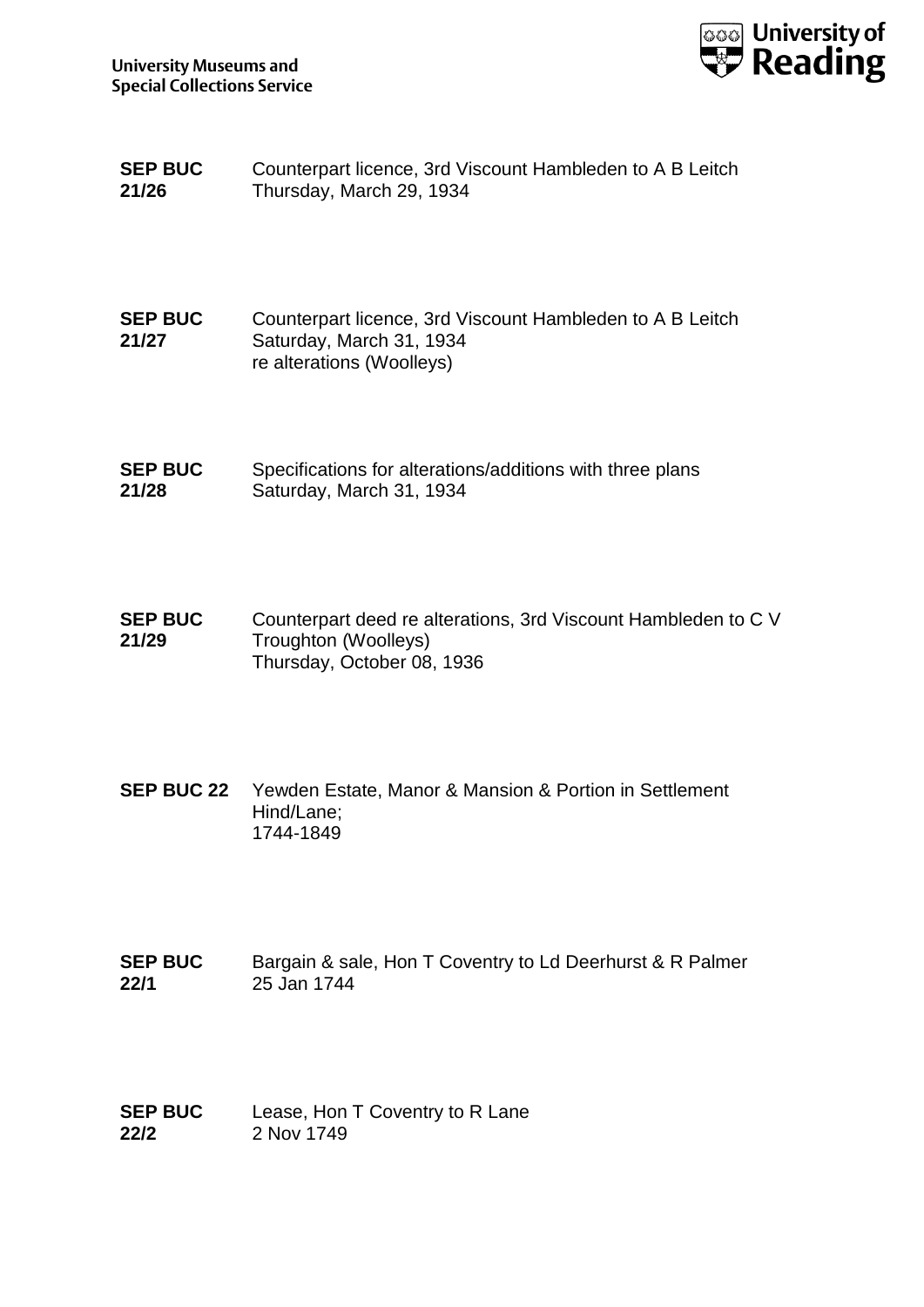

**SEP BUC 22/3** Release, Hon T Coventry to R Lane 3 Nov 1749

**SEP BUC 22/4** Assignment of trust for R Lane, F Blandy to J Deane 3 Nov 1749

**SEP BUC 22/5** Exchange, H Stevens & others and R Lane 4 Sep 1750

**SEP BUC 22/6** Lease, R Lane to Miss A Lane 18 May 1769

**SEP BUC 22/7** Lease, Sir R Clayton to T Lane 29 Sep 1775

**SEP BUC 22/8** Release, Sir R Clayton to T Lane 30 Sep 1775

**SEP BUC 22/9** Copy-will of R Lane 13 Dec 1788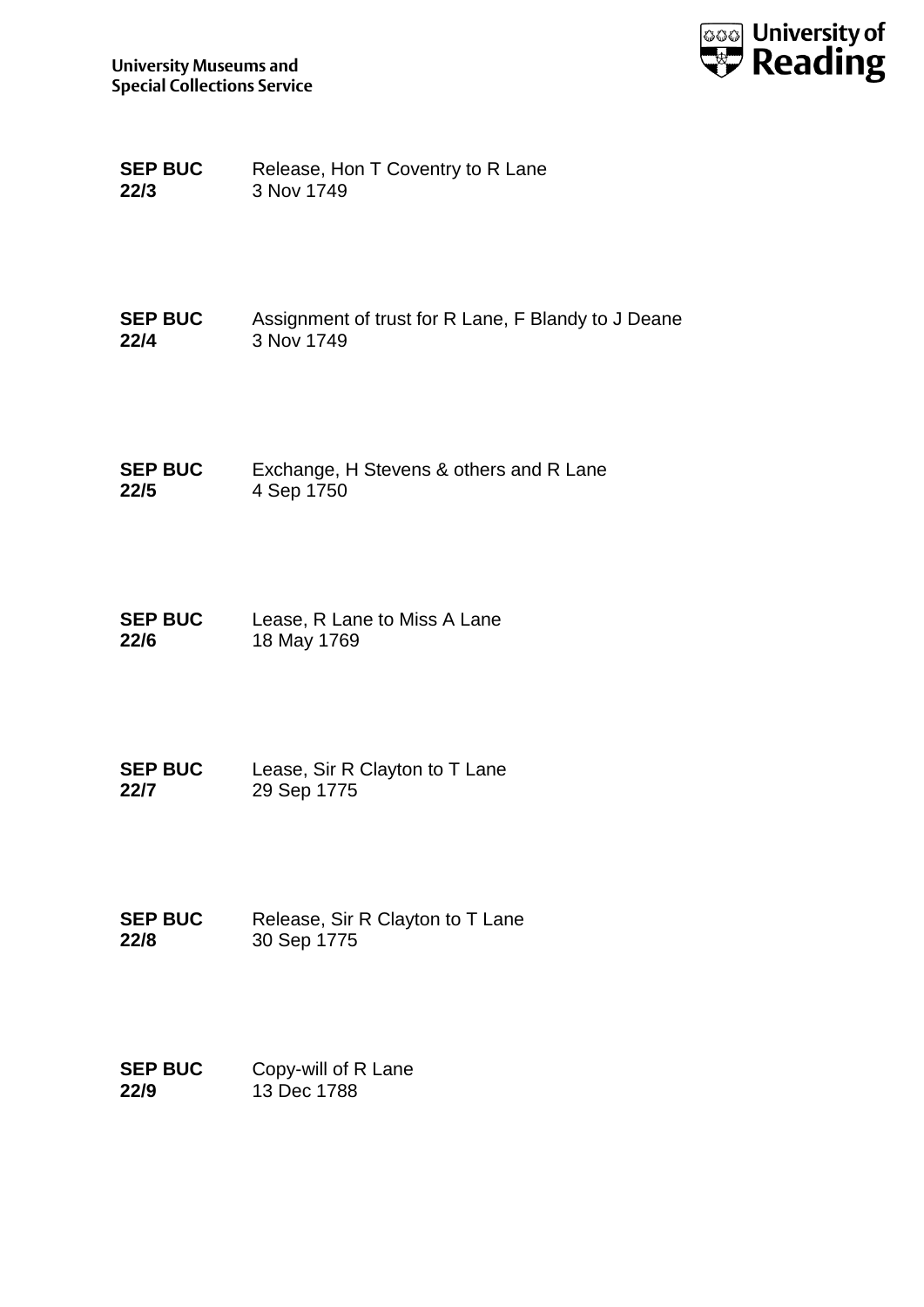

| <b>SEP BUC</b> | Confirmation & grant to use, estates of R Lane |
|----------------|------------------------------------------------|
| 22/10          | 14 Apr 1791                                    |

| <b>SEP BUC</b> | Lease in marriage settlement, Rev T Hind/Mrs Lane (missing) |
|----------------|-------------------------------------------------------------|
| 22/10a         | 31 Aug 1792                                                 |

**SEP BUC 22/10b** Release in marriage settlement, Rev T Hind/Mrs Lane (missing) 1 Sep 1792

**SEP BUC 22/11** Appointment of Mrs A Hind & trustees to Rev T Hind 17 Sep 1792

**SEP BUC 22/12** Disentailing deed of Miss A Hind (receipt only & for settlement) 26 Jan 1849

**SEP BUC 23** Yewden Estate, Portion Purchased from Rev H Stevens; 1766-1861

| <b>SEP BUC</b> | Official extract from will of Ann Clerke |  |
|----------------|------------------------------------------|--|
| 23/1           | 2 Jan 1775                               |  |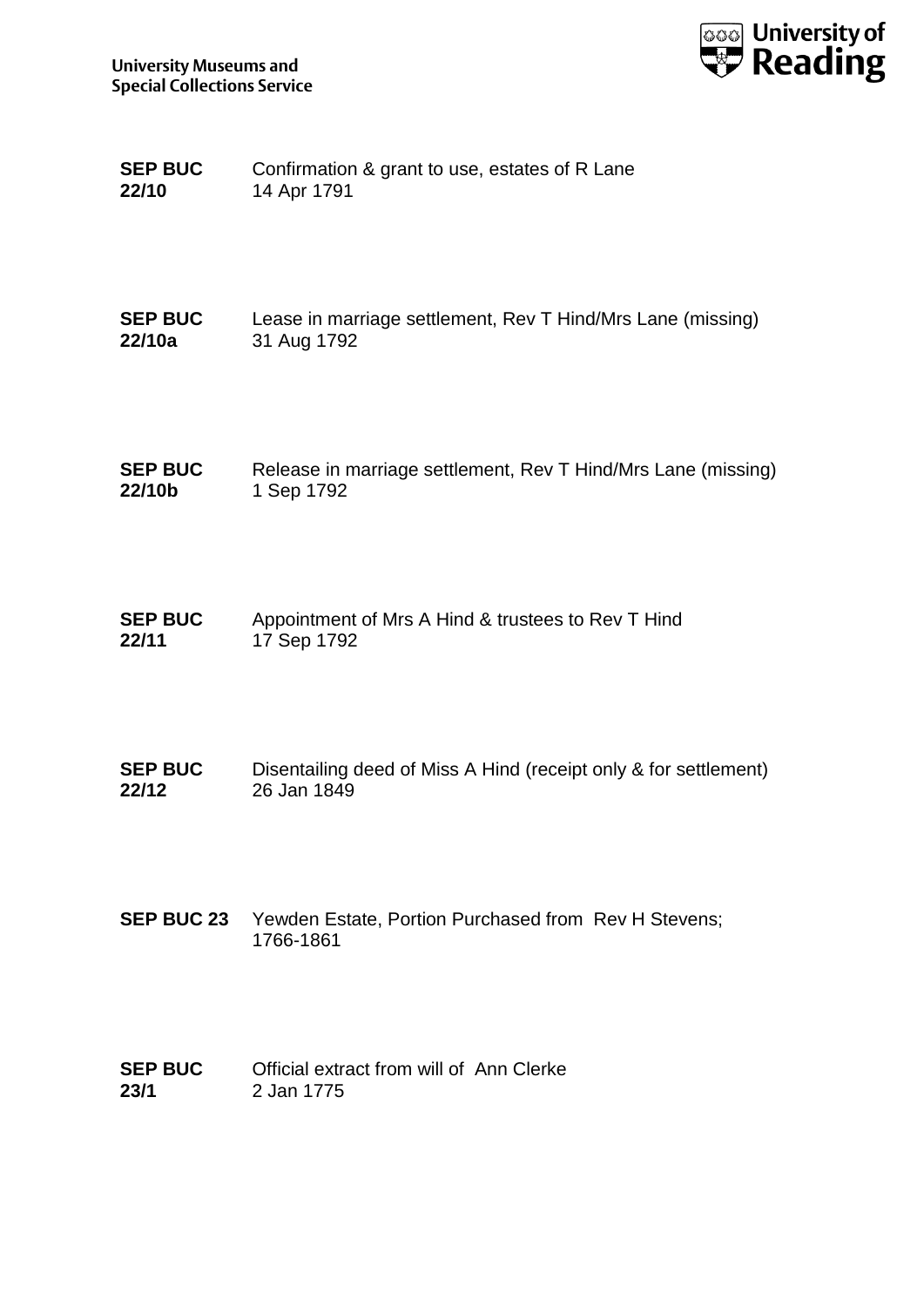

| <b>SEP BUC</b> | Official extract of grant of probate of above will |
|----------------|----------------------------------------------------|
| 23/2           | 27 Jan 1775                                        |

| <b>SEP BUC</b> | Official extract from will of Elizabeth Stevens |
|----------------|-------------------------------------------------|
| 23/3           | 29 Nov 1780                                     |

| <b>SEP BUC</b> | Official extract of grant of probate of above will |
|----------------|----------------------------------------------------|
| 23/4           | 3 Aug 1781                                         |

- **SEP BUC 23/5** Probate of will of Rev T Stevens 4 Jul 1794
- **SEP BUC 23/6** Official extract of grant of probate of above will 31 Jul 1800
- **SEP BUC 23/7** Limited administration of will of G Cooper 1 Sep 1802
- **SEP BUC 23/8** King's warrant granting H Stevens escheated estates 10 Feb 1803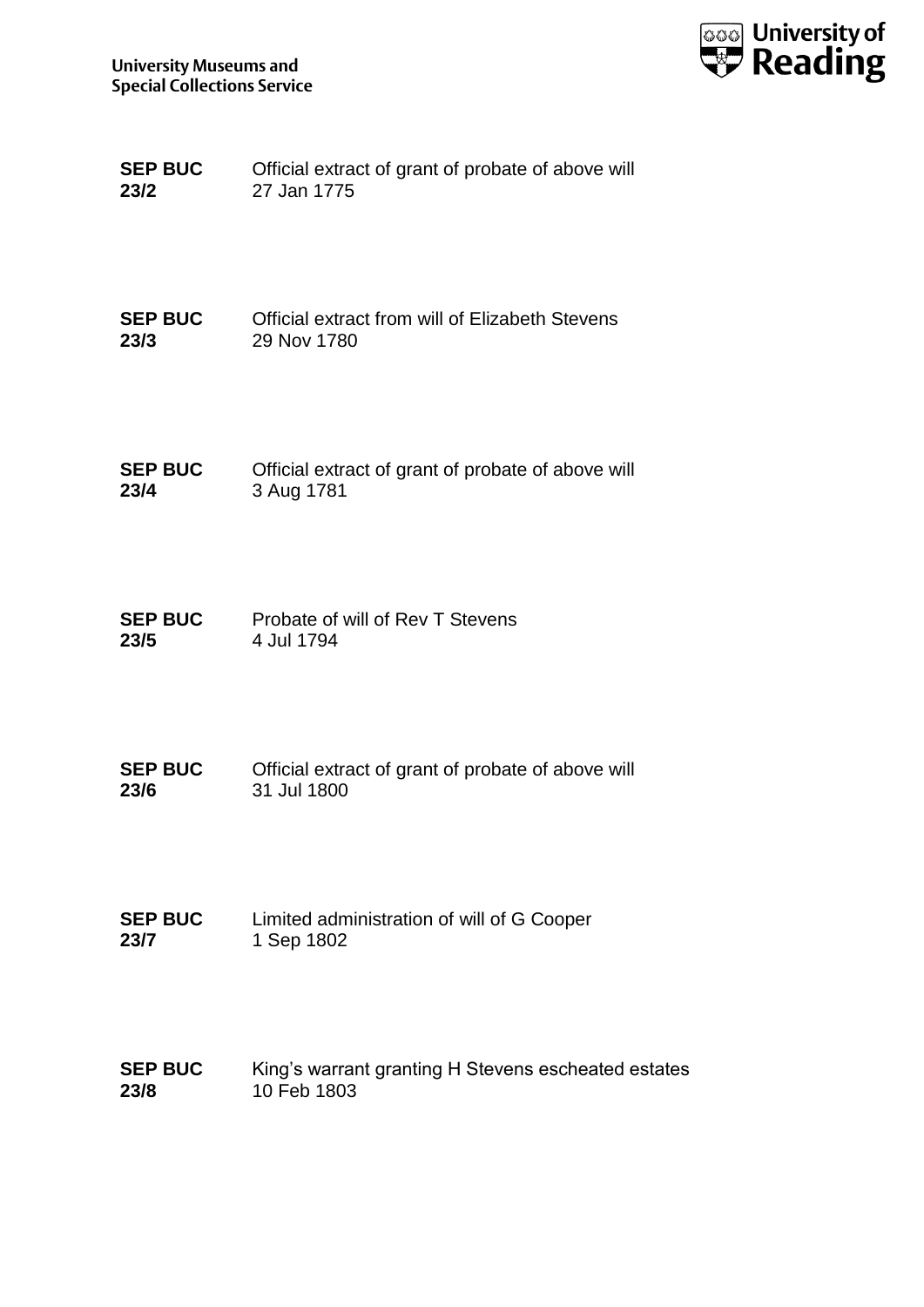

- **SEP BUC 23/9** Reconveyance of annuity, Mrs Dance & Brooks to Rev H **Stevens** 9 Mar 1804
- **SEP BUC 23/10** Release of annuity & assignment, R Townsend to Rev H **Stevens** 23 Nov 1804
- **SEP BUC 23/11** Release of annuities, H Douce & others to Rev H Stevens 27 Dec 1804
- **SEP BUC 23/12** Lease, Rev H Stevens to R Brudewell in trust for Rev T Hind 1 Jan 1805
- **SEP BUC 23/13** Release, Rev H Stevens to R Brudewell in trust for Rev T Hind 2 Jan 1805
- **SEP BUC 23/14** Assignment, T Cooper to Rev H C Ridley in trust for -ditto-2 Jan 1805
- **SEP BUC 23/15** Declaration of trusts as indemnity for Rev T Hind 4 Mar 1805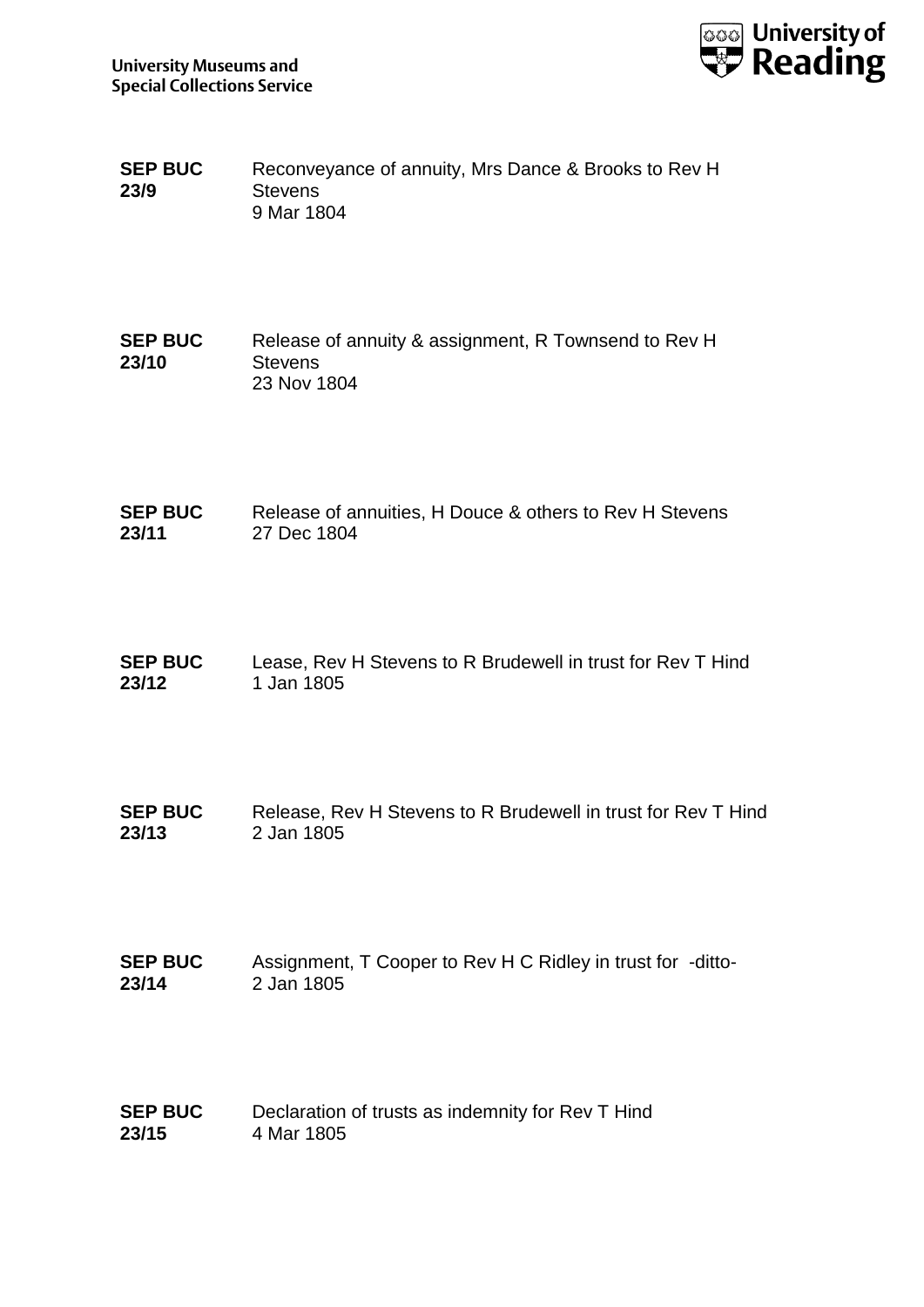

| <b>SEP BUC</b> | Limited administration of F Blandy |
|----------------|------------------------------------|
| 23/16          | 9 Sep 1805                         |

| <b>SEP BUC</b> | Lease, Earl of Cardigan to C Abbot to use of settlement |
|----------------|---------------------------------------------------------|
| 23/17          | 23 May 1811                                             |

| <b>SEP BUC</b> | Release, Earl of Cardigan to C Abbot to use of settlement |
|----------------|-----------------------------------------------------------|
| 23/18          | 24 May 1811                                               |

- **SEP BUC 23/19** Assignment, Rev H C Ridley to J Vernon 24 May 1811
- **SEP BUC 23/20** Disentailing assurance, Miss A Hind to S Cooper 21 Nov 1861
- **SEP BUC 23/21** Map of Greenlands Farm 1766
- **SEP BUC 24** Yewden Estate, Portion in Exchange with Scott-Murray; Sunday, January 22, 1905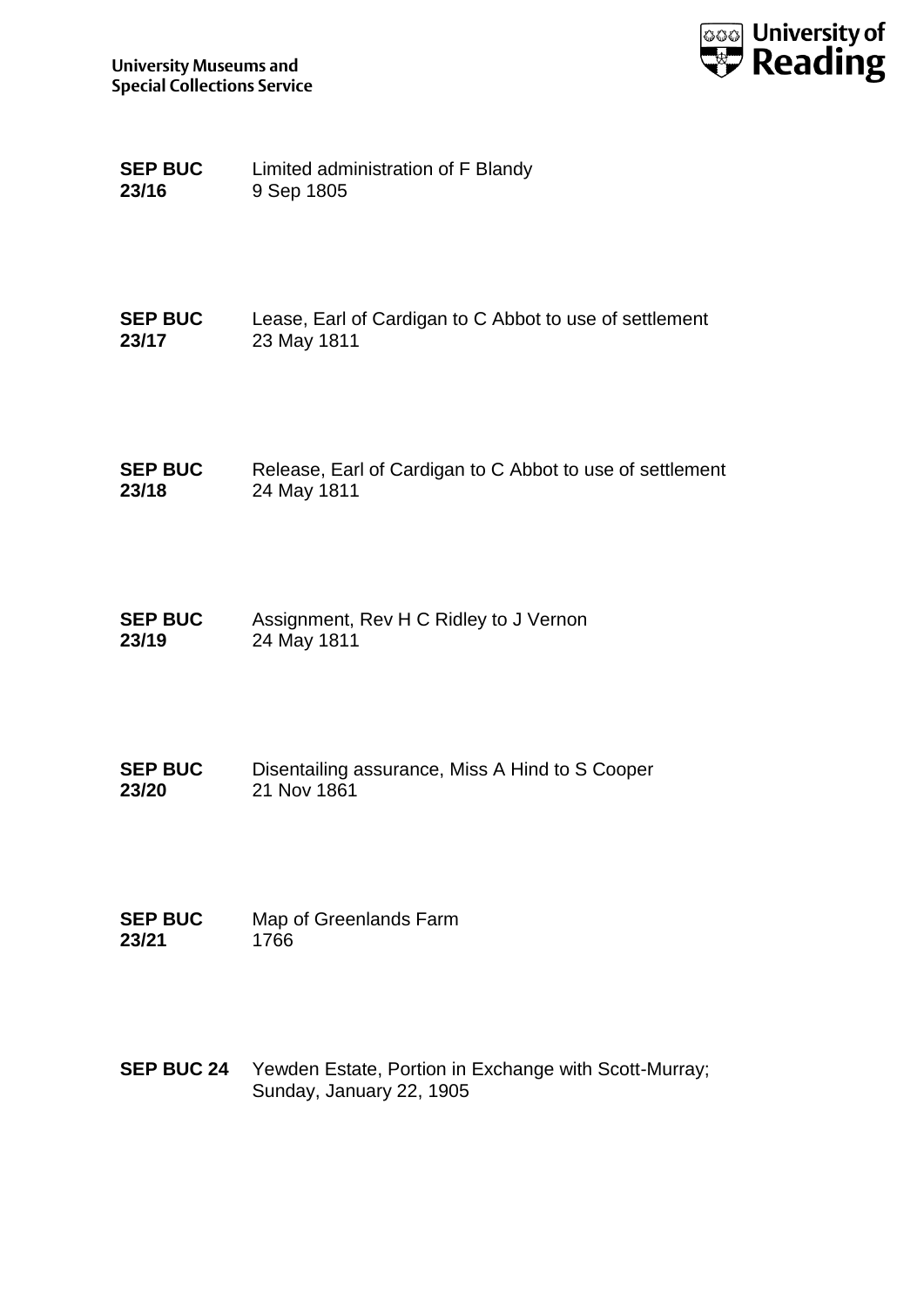

| <b>SEP BUC</b> | Revocation of C R S Scott-Murray & release by Mrs Murray |
|----------------|----------------------------------------------------------|
| 24/1           | 22 Mar 1849                                              |

**SEP BUC 24/2** Conveyance, C R S Scott-Murray to Mrs & Miss Hind 23 Mar 1849

**SEP BUC 24/3** Covenant to produce documents, C R S Scott-Murray to Mrs & Miss Hind 23 Mar 1849

**SEP BUC 24/4** Bundle of miscellaneous correspondence re the exchange

**SEP BUC 25** Yewden Estate, Cottages & Gardens etc at Ewden Pond ex Rev J Rowe; 1788-1854

**SEP BUC 25/1** Feoffment, W Wallis & wife to H Cotes 1 Jan 1800

**SEP BUC 25/2** Lease, W Wallis & H Cotes to J Rowe 21 Jul 1800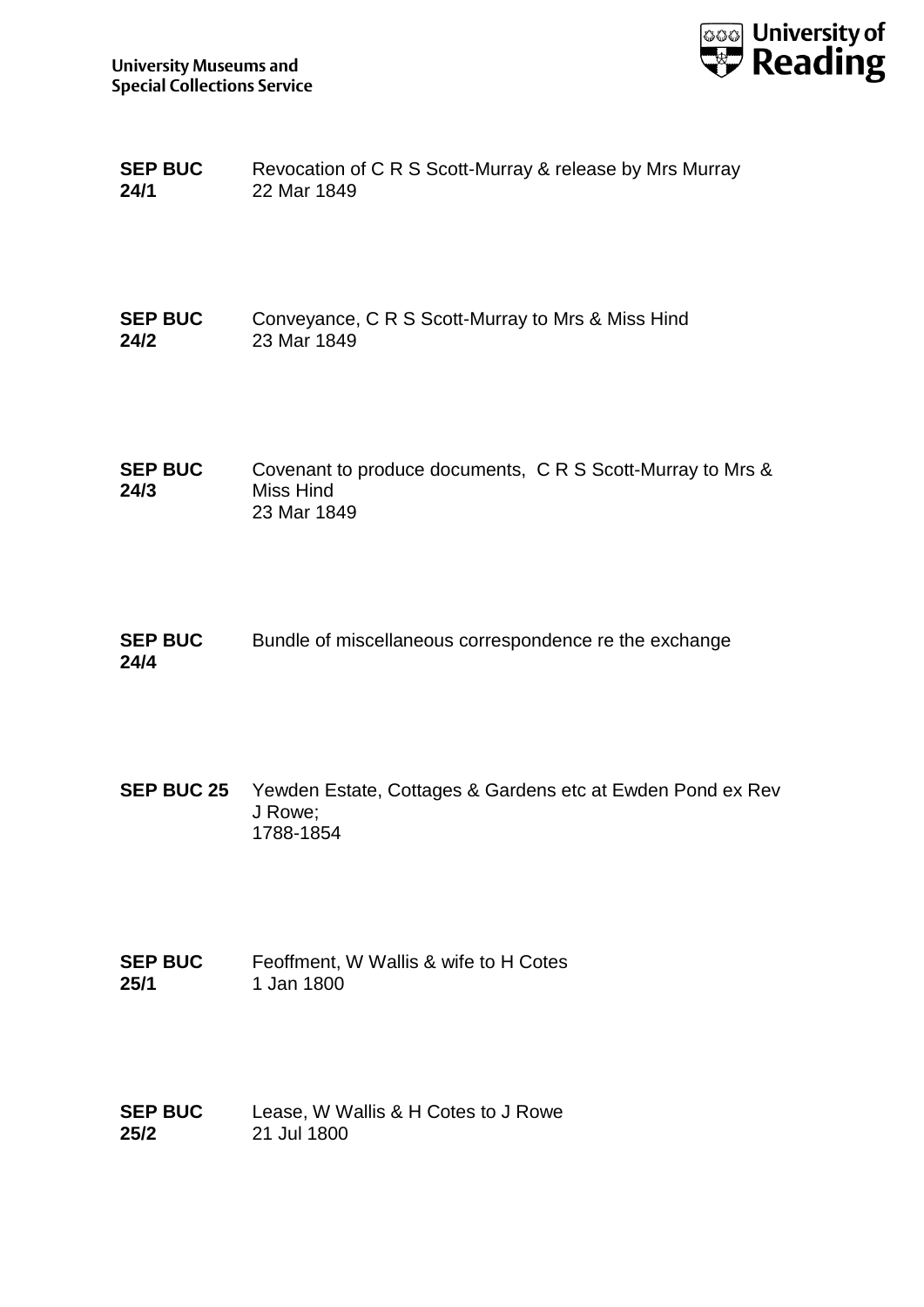

**SEP BUC 25/3** Release, W Wallis & H Cotes to J Rowe 22 Jul 1800

**SEP BUC 25/4** Lease, J Rowe to Rev T Hind 3 May 1808

**SEP BUC 25/5** Release, J Rowe to Rev T Hind 4 May 1808

**SEP BUC 25/6** Marriage certificate of Rev T Hind with S Hamer 24 Apr 1788

**SEP BUC 25/7** Baptism certificate of Susanna Hind 3 Sep 1788

**SEP BUC 25/8** Marriage certificate of Rev J Lowe with Susanna Hind 1 Apr 1815

**SEP BUC 25/9** Baptism certificate of Rev T Lowe 21 Feb 1818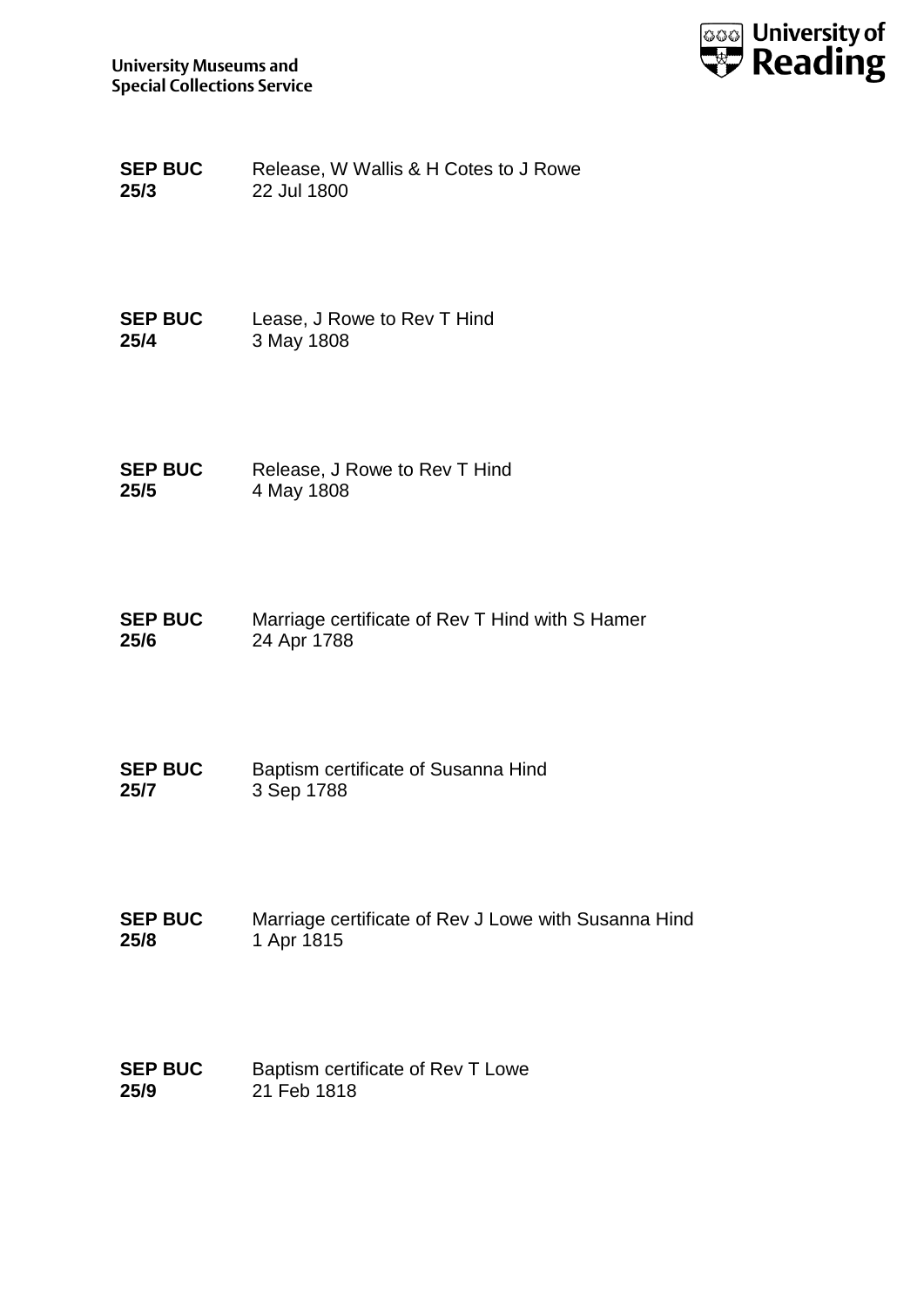

| <b>SEP BUC</b> | Burial certificate of Mrs Susanna Lowe |
|----------------|----------------------------------------|
| 25/10          | 11 Apr 1854                            |

**SEP BUC 25/11** Marriage certificate of Rev T Hind to Mrs Ann Lane 1 Sep 1792

**SEP BUC 25/12** Burial certificate of Richard Hind 27 Sep 1793

**SEP BUC 25/13** Baptism certificate of Anne Hind 30 Dec 1794

**SEP BUC 26** Yewden Estate, Cottage & Garden & Meadow Purchased from Rev H C Ridley; Sunday, December 25, 1904

**SEP BUC 26/1** Conveyance, Rev H C Ridley to Mrs A Hind (receipt only) 6 Mar 1821

**SEP BUC 27** Yewden Estate, Mill End Farm; 1849-61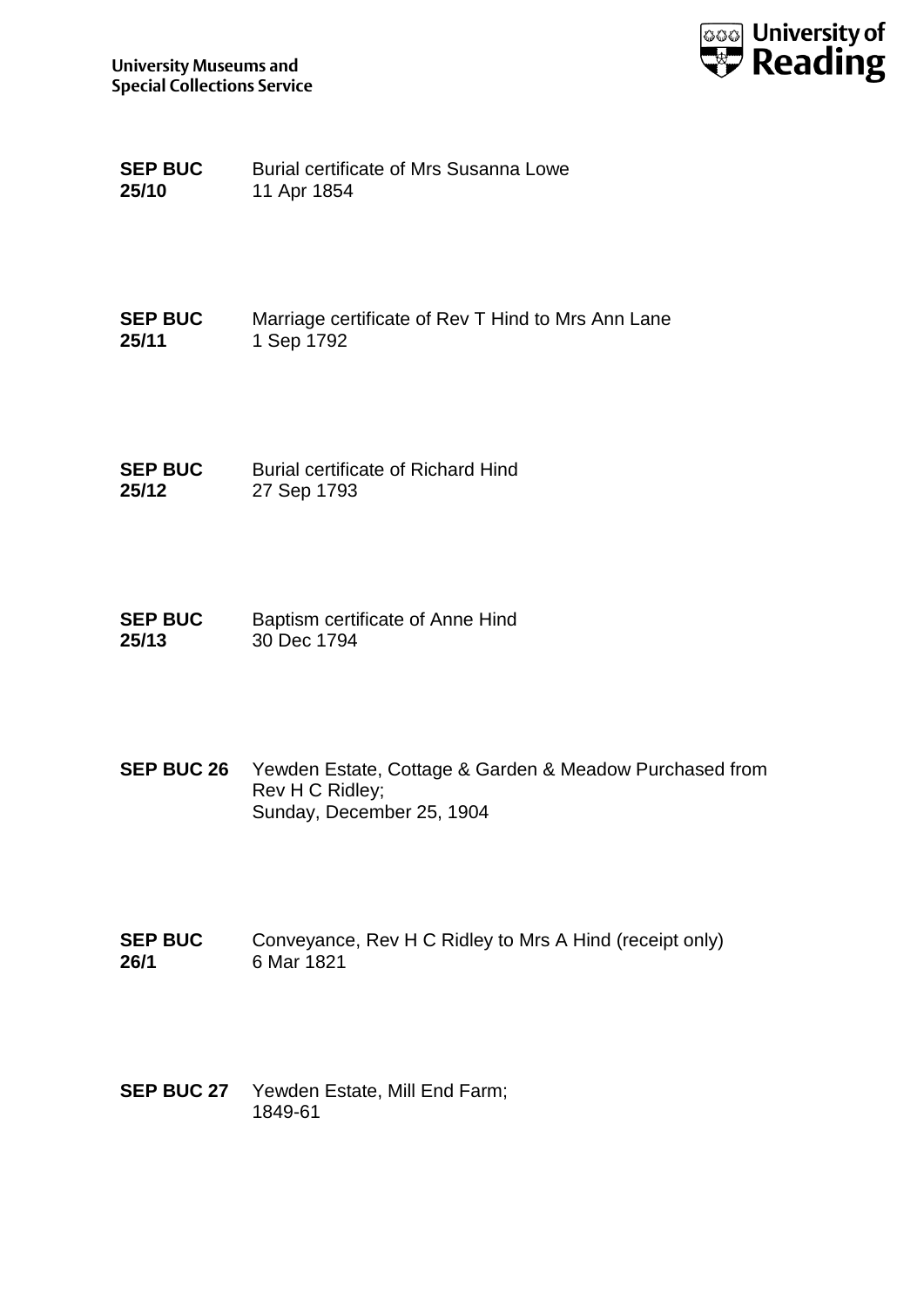

| <b>SEP BUC</b> | Mortgage, Mrs & Miss Hind to C Marshall |
|----------------|-----------------------------------------|
| 27/1           | 15 Mar 1849                             |

#### **SEP BUC 27/2** Transfer of mortgage endorsed, Rev J Lowe to Rev W L Brown 17 Jul 1858

- **SEP BUC 27/3** Reconveyance endorsed, Rev J Lowe to Miss A Hind 13 Dec 1861
- **SEP BUC 28** Yewden Estate, As to All the Above; 1798-1871
- **SEP BUC 28/1** Statutory declaration of T James & E Lane 27 Sep 1861
- **SEP BUC 28/2** Extract from Land Tax assessment 24 Dec 1861
- **SEP BUC 28/2a** Conveyance, Miss A Hind to E Majoribanks (receipt at SEP BUC/26) 31 Dec 1861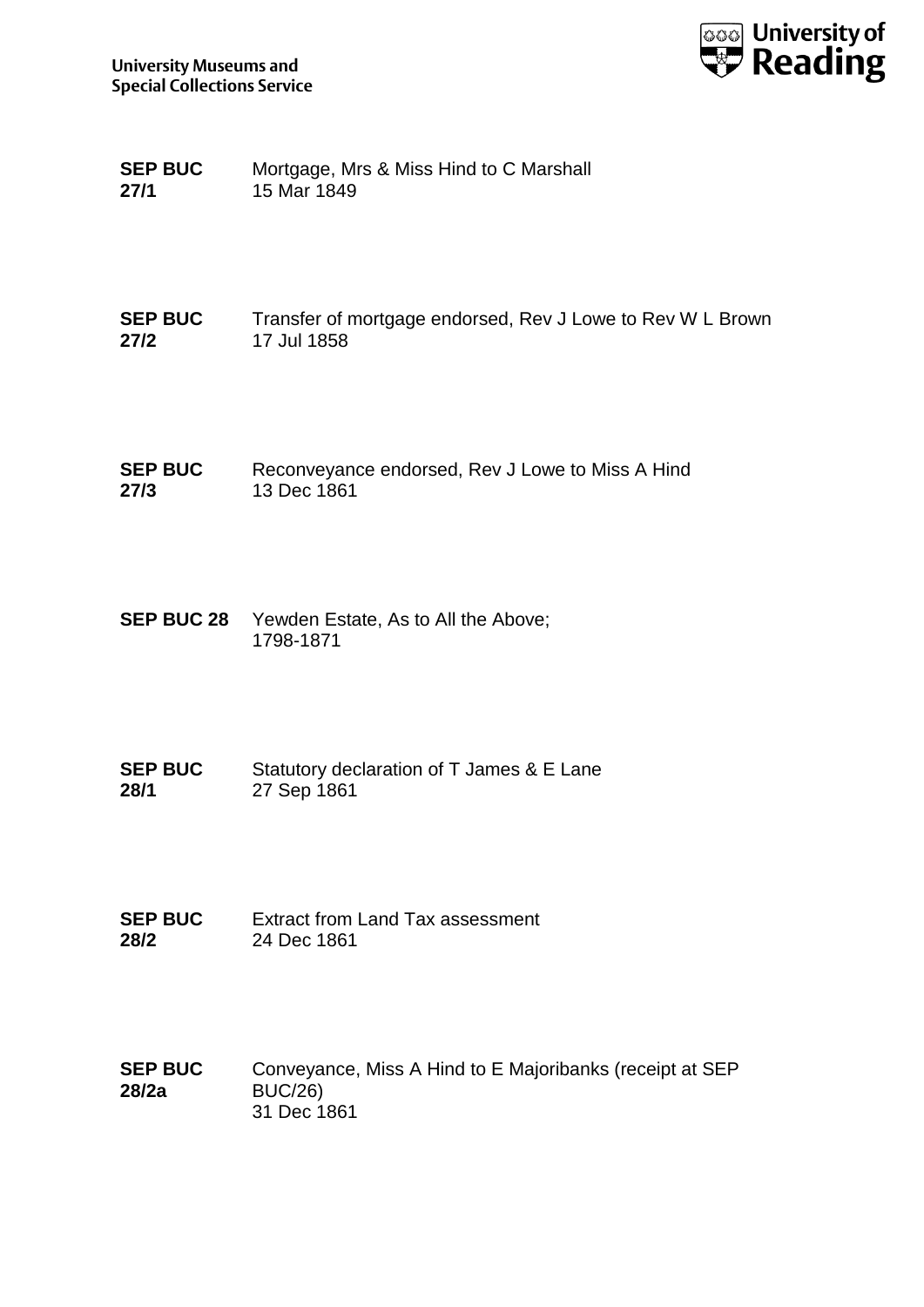

| <b>SEP BUC</b> | Certificate for redemption of Land Tax (receipt only) |
|----------------|-------------------------------------------------------|
| 28/3           | 8 Dec 1798                                            |

| <b>SEP BUC</b> | Mortgage, E Majoribanks to Miss A Hind |
|----------------|----------------------------------------|
| 28/4           | 31 Dec 1861                            |

| <b>SEP BUC</b> | Reconveyance, Rev T Lowe to Sir D C Marjoribanks |
|----------------|--------------------------------------------------|
| 28/5           | 20 Apr 1871                                      |

**SEP BUC 28/6** Declaration by Rev J Lowe with attachments A-L 20 Apr 1871

**SEP BUC 28/7** Counterpart lease, E Majoribanks to Miss Hind 6 Jan 1862

**SEP BUC 28/8** Supplemental declaration by Rev J Lowe 14 June 1871

**SEP BUC 28/9** Copy-lease, Queen's Head pub, Miss A Hind to W H Brakspear 26 Apr 1858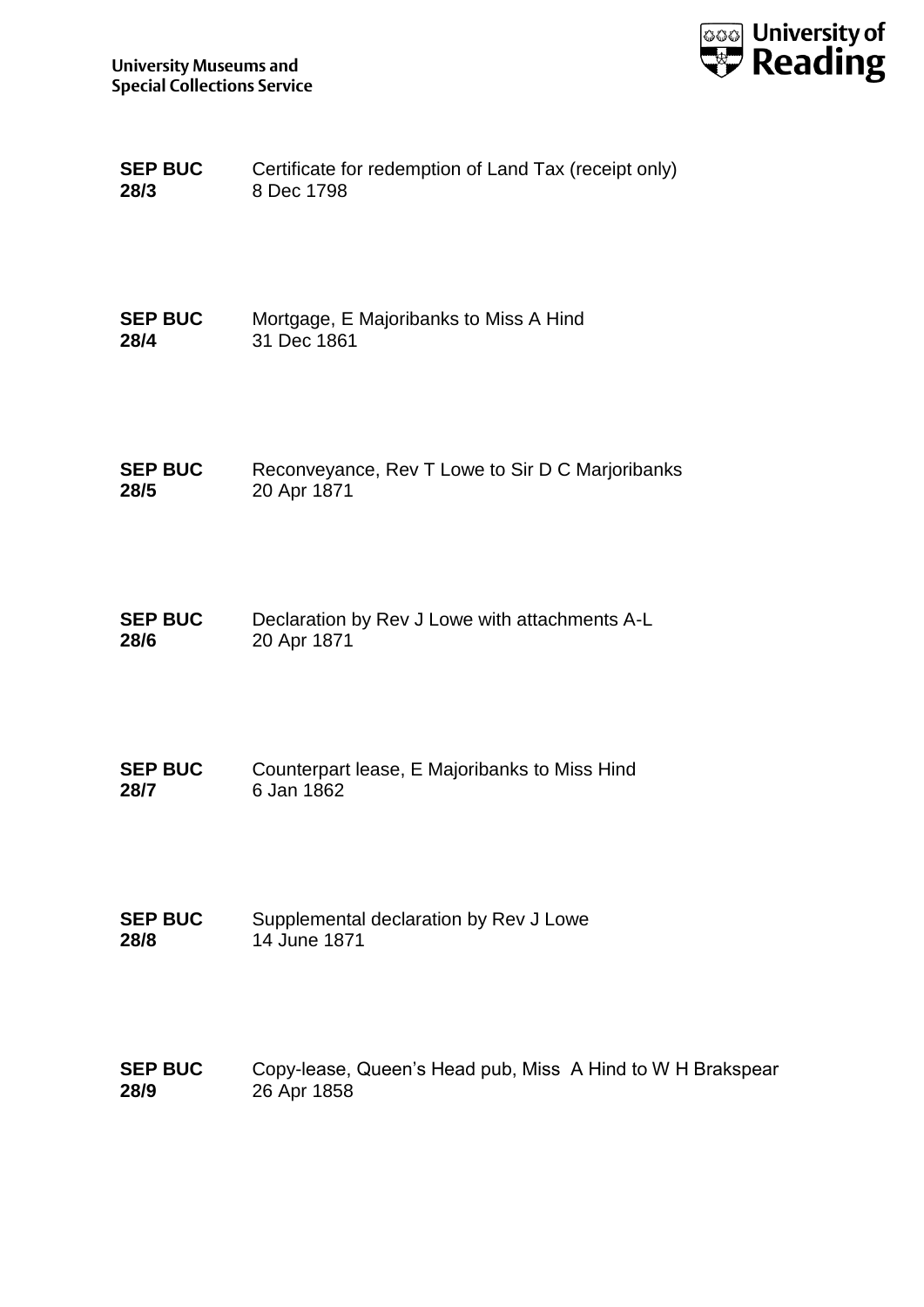

**SEP BUC 29** Miscellaneous Deeds; 1753-1952

### **SEP BUC 29/1** Counterpart lease of 21 years, H Brimmer to J Pocock (cottage) 10 Feb 1753

**SEP BUC 29/1-3** Miscellaneous Deeds 1753-1803

**SEP BUC 29/2** Conveyance, Trustees of Marlow Turnpike to W Fisher 10 Jun 1794

**SEP BUC 29/3** Deed of exchange, R Scott & C A Stephenson 27 Apr 1803

**SEP BUC 29/4** Counterpart leased of 99 years, W H Smith to Grenfell Trustees Baker's Lodge, Hambledon. 22 Jun 1882

| <b>SEP BUC</b> | Baker's Lodge, Hambleden |
|----------------|--------------------------|
| 29/4-5         |                          |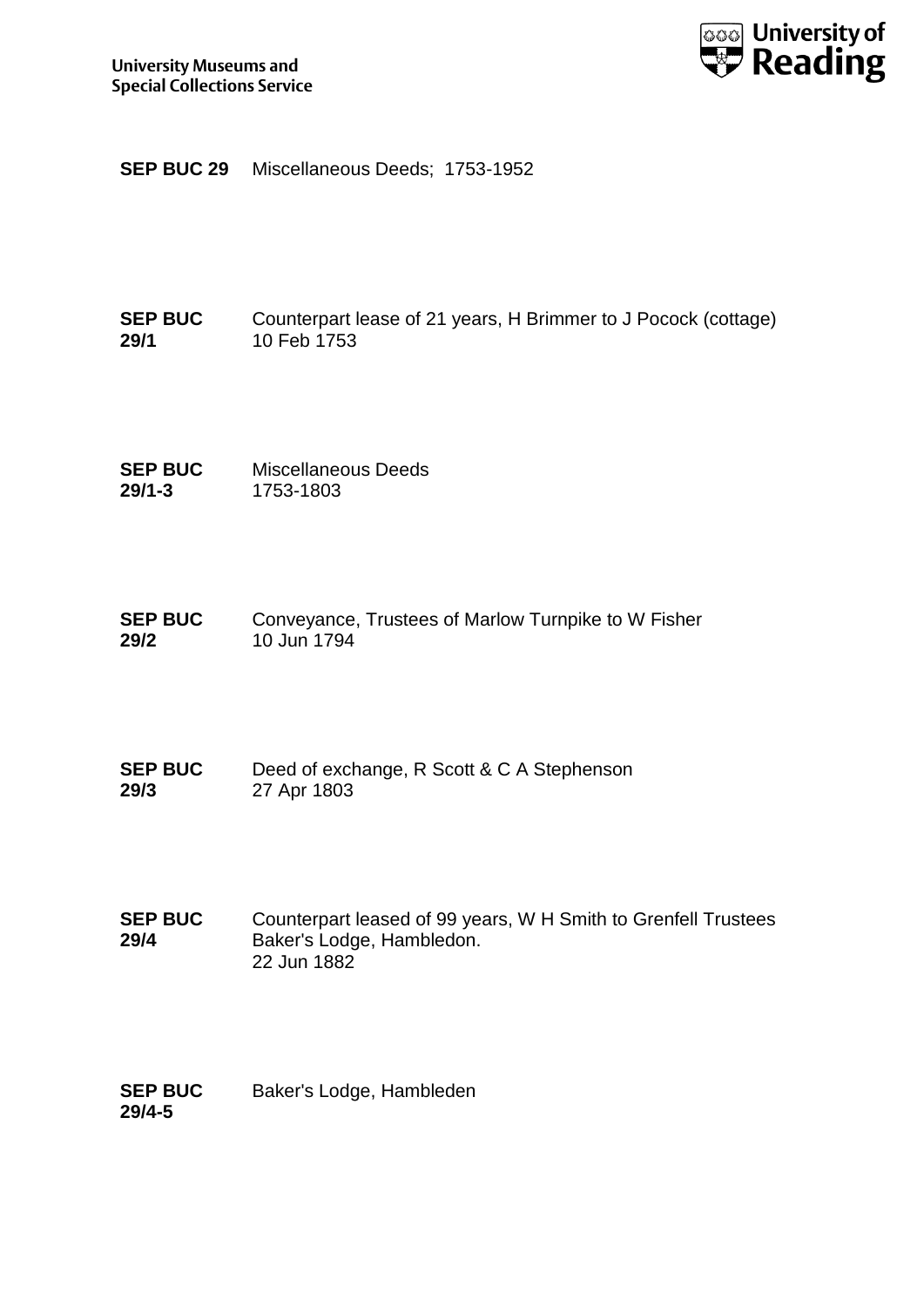**SEP BUC 29/5** Draft lease, 3rd Viscount Hambleden to Miss M A Grenfell Bakers lodge, Hambledon Friday, April 28, 1905

**SEP BUC 29/6** Conveyance, Mrs S A Ridley to trustees of C A Scott-Murray. Parsonage Hill, Shipton Field and Shipton 25 Mar 1884

**SEP BUC 29/7** Schedule of deeds, Keene to W F D Smith, Pheasants Hill Farm, Hambledon 13 Nov 1889

- **SEP BUC 29/8** Declaration of trust, Rev G F Eyre & others, Skirmett Parish Rooms 23 May 1899
- **SEP BUC 29/8-10** Skirmett Parish Rooms
- **SEP BUC 29/9** Opinion, Bircham & Co, Skirmett Parish Rooms Friday, December 18, 1936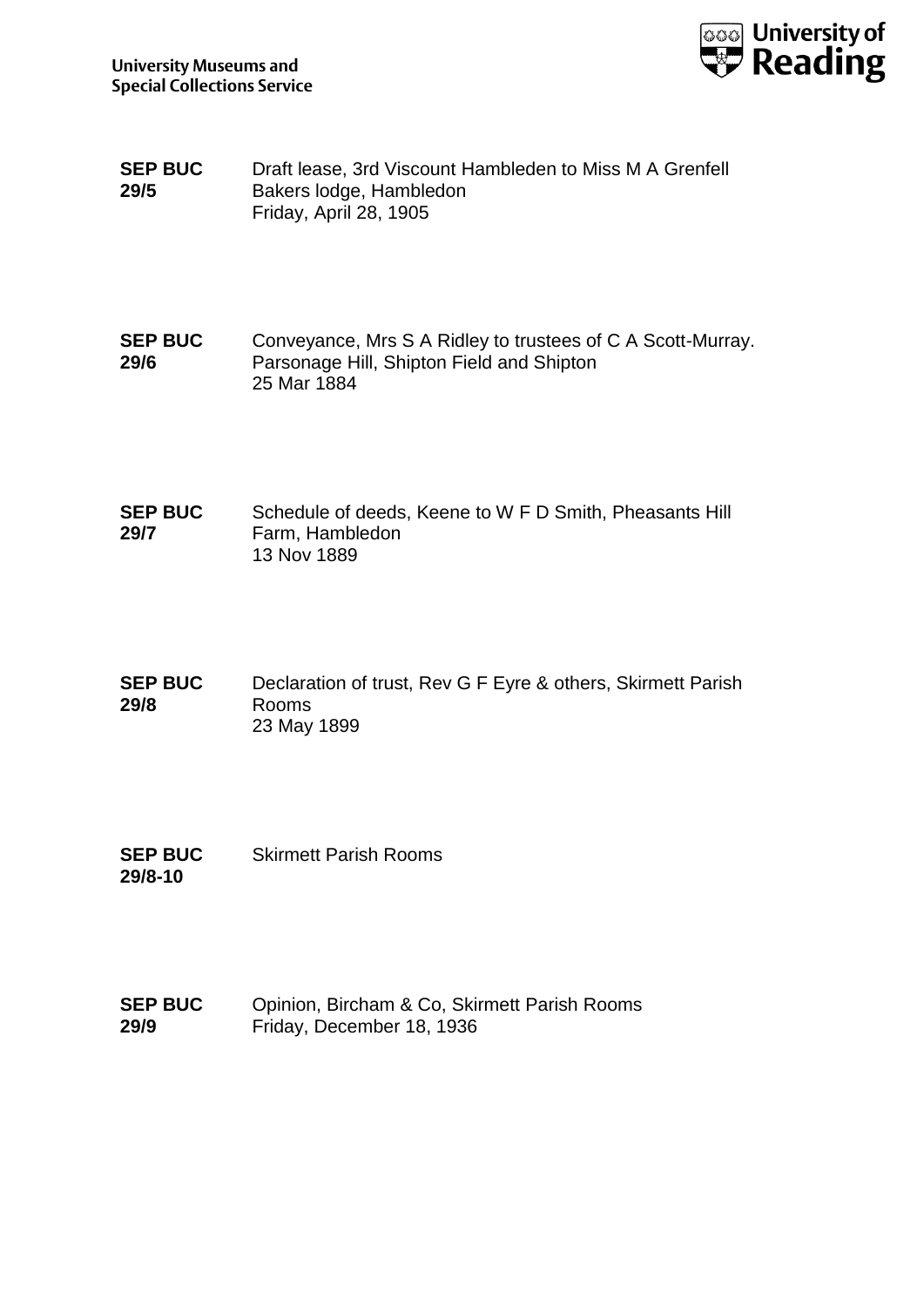

- **SEP BUC 29/10** Appointment of new trustees, Rev G F Eyre & others, Skirmett Parish Rooms Monday, May 10, 1937
- **SEP BUC 29/11** Conveyance, Mrs Haddon & others to Messrs C Barnett & Sons Wisteria Cottage, Hambleden 29 Sep 1899
- **SEP BUC 29/11-15** Wisteria Cottage, Hambleden
- **SEP BUC 29/12** Mortgage, Mrs Youngs & others to Messrs C Barnett & Sons Wisteria Cottage, Hambleden Friday, July 24, 1903
- **SEP BUC 29/13** Mortgage, Messrs C Barnett & Sons to W S Drew Wisteria Cottage, Hambleden Thursday, December 24, 1903
- **SEP BUC 29/14** Assignment of mortgage, W S Drew to J F & E E Cooper Wisteria Cottage, Hambleden Friday, October 18, 1912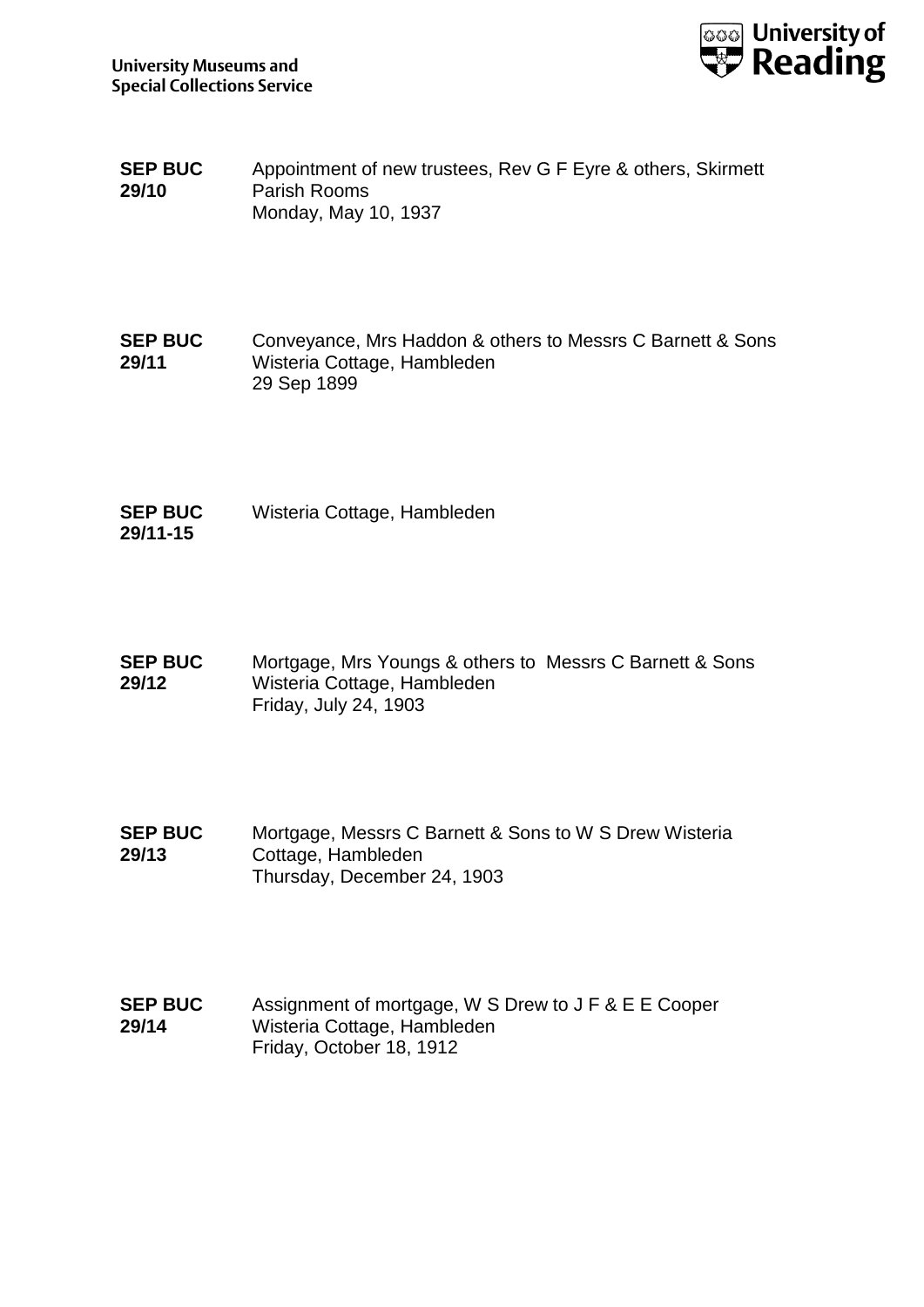

**SEP BUC 29/15** Transfer of mortgage, above to Miss A C Cooper & others Wisteria Cottage, Hambleden Thursday, September 07, 1916

**SEP BUC 29/16** Statutory declaration of A Briggs Cottage & Blacksmith Shop, Hambleden Thursday, December 05, 1901

**SEP BUC 29/16-17** Cottage and Blacksmith Shop, Hambleden

**SEP BUC 29/17** Conveyance, Miss E Hobbs to C J Barnett Cottage & Blacksmith Shop, Hambleden Thursday, December 05, 1901

**SEP BUC 29/18** Copy-inventory of fixtures Yewden Manor House Saturday, June 08, 1918

**SEP BUC 29/18-23** Yewden Manor House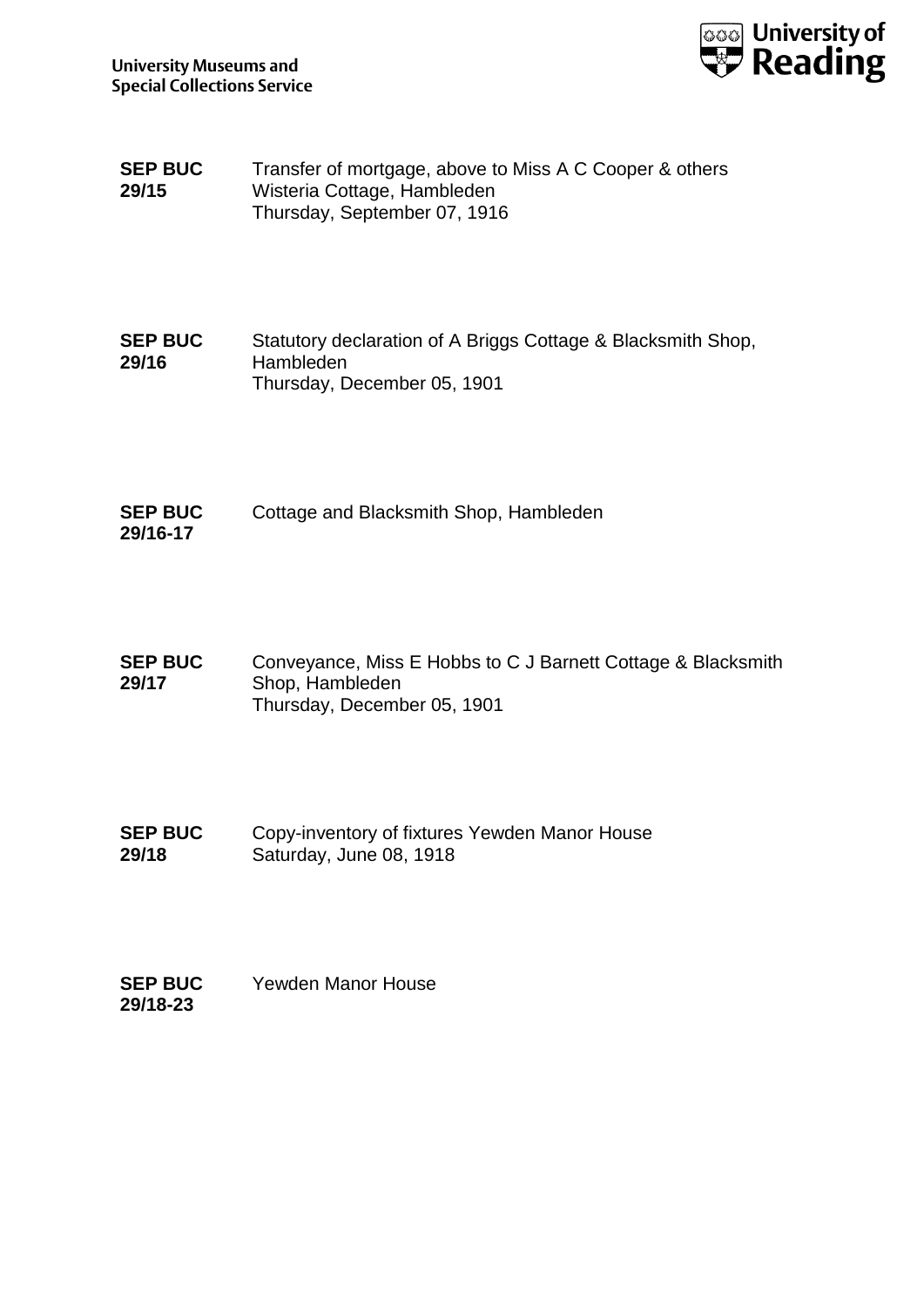

- **SEP BUC 29/19** Lease of 14 years, 2nd Viscount Hambleden to Lady A Wilmot Yewden Manor House Monday, July 01, 1918
- **SEP BUC 29/20** Assignment of above, Lady A Wilmot to F A Morris Yewden Manor House Tuesday, May 31, 1921
- **SEP BUC 29/21** Licence to assign lease Yewden Manor House Wednesday, May 28, 1924
- **SEP BUC 29/22** Assignment of above, F A Morris to H J R Pease Yewden Manor House Thursday, June 12, 1924
- **SEP BUC 29/23** Assignment of above, H J R Pease to Mrs J G Bulteel Yewden Manor House Wednesday, May 09, 1928
- **SEP BUC 29/24** Counterpart lease, 2nd Viscount Hambleden to J P Stainton Manor House, Hambleden Tuesday, January 22, 1924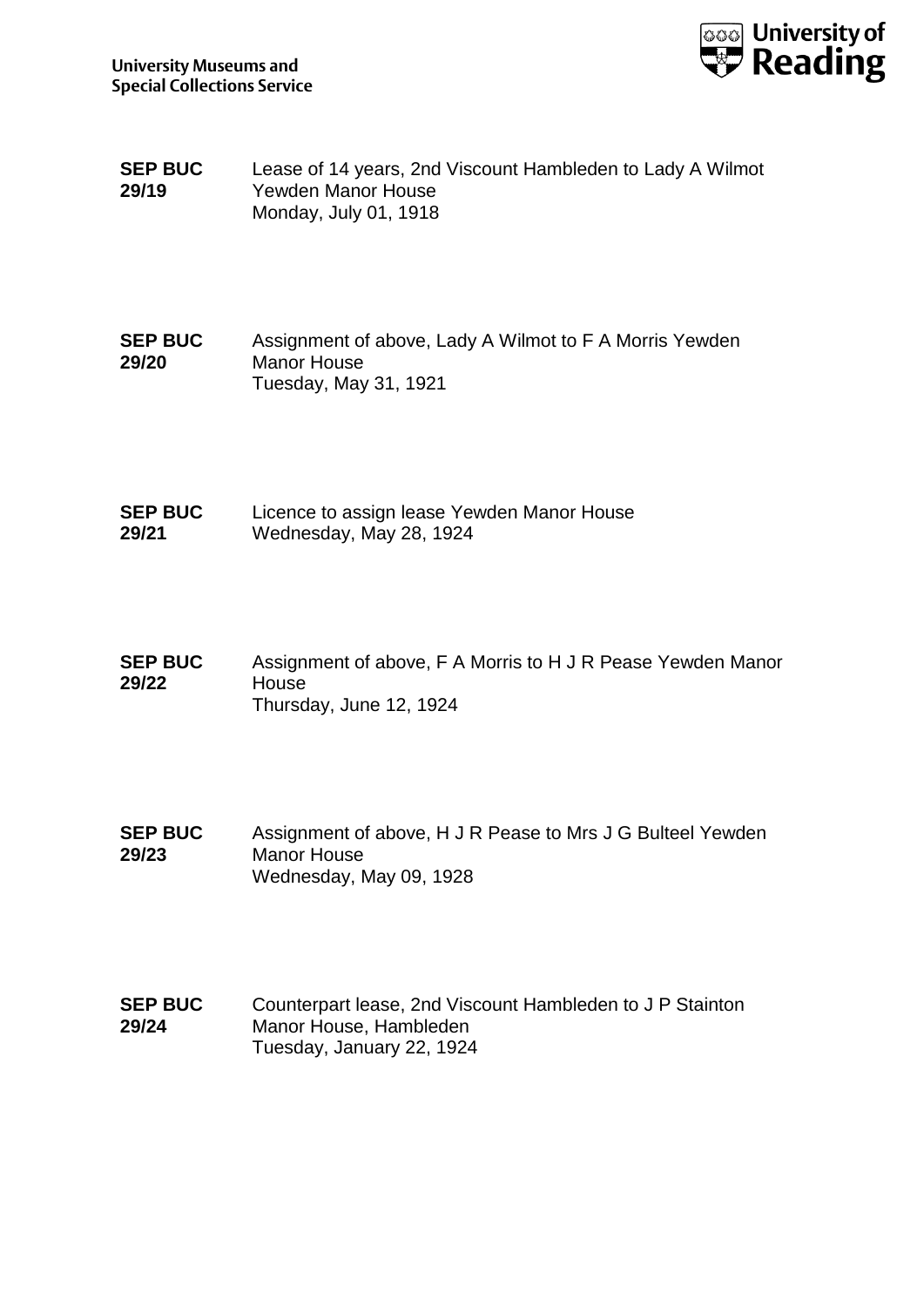

**SEP BUC 29/25** Tenancy, Yewden Estate Co to 3rd Viscount Hambleden (unsigned) Greenlands Monday, April 17, 1905

**SEP BUC 29/25-32 Greenlands** 

**SEP BUC 29/26** Counterpart of above (unsigned) Greenlands Monday, April 17, 1905

**SEP BUC 29/27** Counterpart lease, 3rd Viscount Hambleden to Admin Staff College Greenlands Tuesday, May 14, 1946

**SEP BUC 29/28** Heads of agreement for tenancy, 3rd Viscount Hambleden to Admin Staff College Greenlands (East Lodge) Greenlands Friday, May 23, 1947

**SEP BUC 29/29** Counterpart lease, Excts of 3rd Viscount Hambleden (Squash Court) Greenlands Monday, December 20, 1948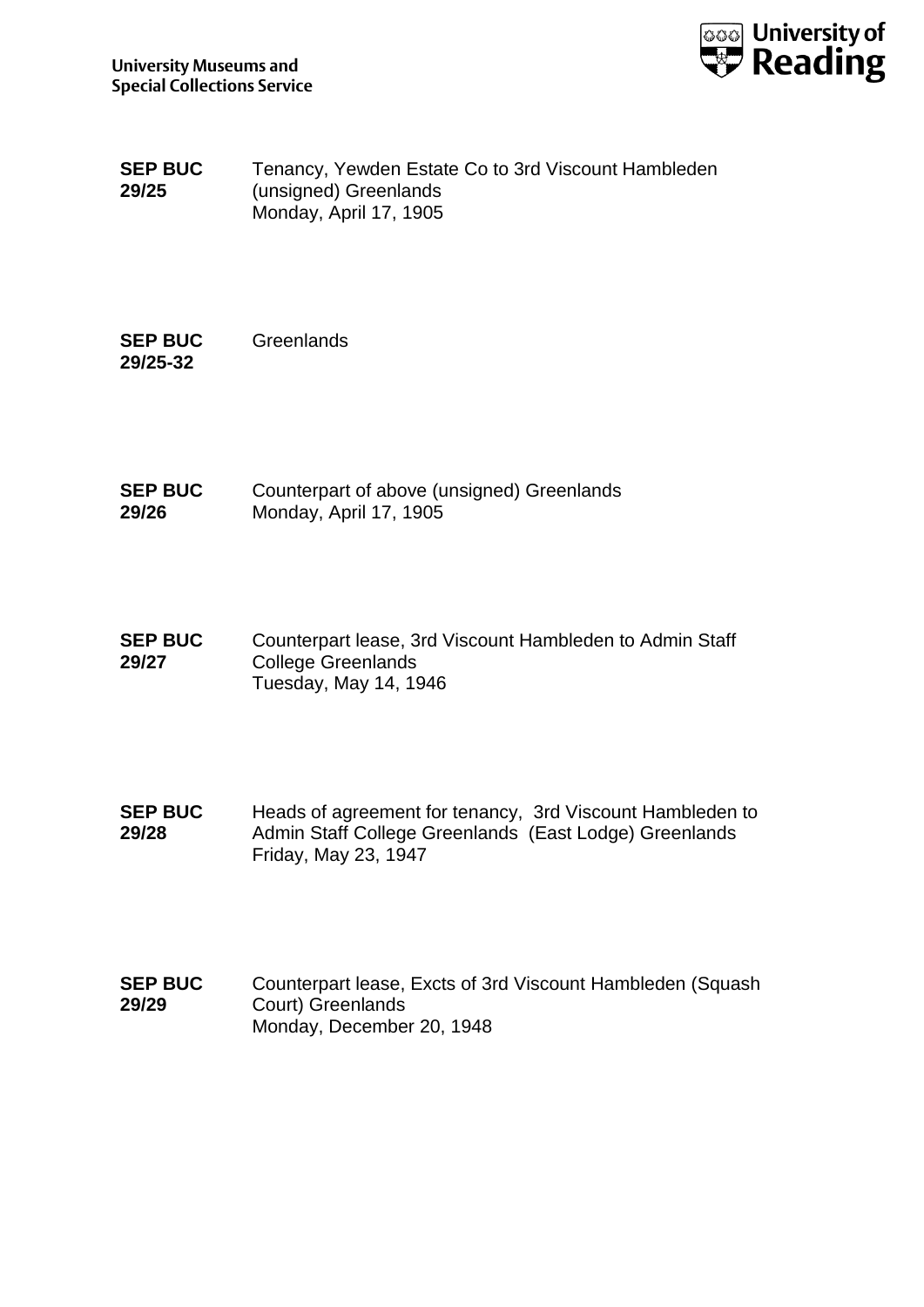

**SEP BUC 29/30** Counterpart lease, Excts of 3rd Viscount Hambleden (Squash Court) Greenlands (Paddock) Wednesday, March 08, 1950

**SEP BUC 29/31** Counterpart lease, Excts of 3rd Viscount Hambleden (Squash Court) Greenlands (Market Garden) Thursday, January 18, 1951

**SEP BUC 29/32** Tenancy, Admin Staff College to 4th Viscount Hambleden (a house) Greenlands Monday, December 01, 1952

- **SEP BUC 29/33** Letters of 30 Aug & 18 Sep, G Kirk & Bircham & Co Monday, April 17, 1905
- **SEP BUC 29/34** Certificate Highway Widening, Greenlands & Hambleden & Mill End Wednesday, January 23, 1935

**SEP BUC 29/34-36** Highway Widening, Greenlands and Hambleden and Mill End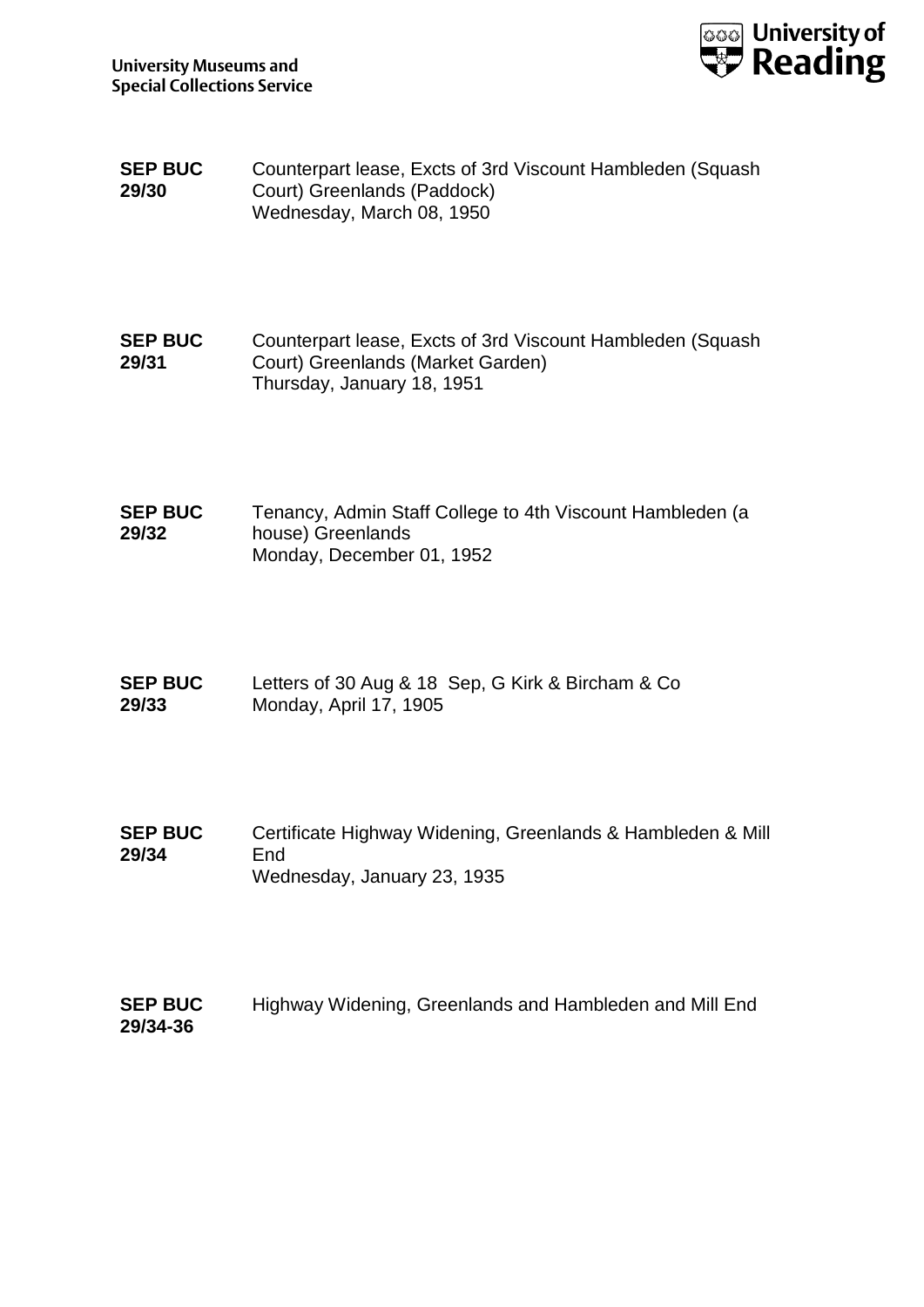

**SEP BUC 29/35** Plan, Greenlands & Mill End (2) Highway Widening, Greenlands & Hambleden & Mill End

### **SEP BUC 29/36** Plan, Hambleden & Mill End (2) Highway Widening, Greenlands & Hambleden & Mill End

**SEP BUC 29/37** Statutory declaration of G B Barnett Cottage near Smithy, Hambleden Thursday, April 18, 1935

- **SEP BUC 29/37-38** Cottage near Smithy, Hambleden
- **SEP BUC 29/38** Statutory declaration of W G Weyman Cottage near Smithy, Hambleden Thursday, April 18, 1935
- **SEP BUC 29/39** Statutory declaration of A Courtney Friday, November 19, 1937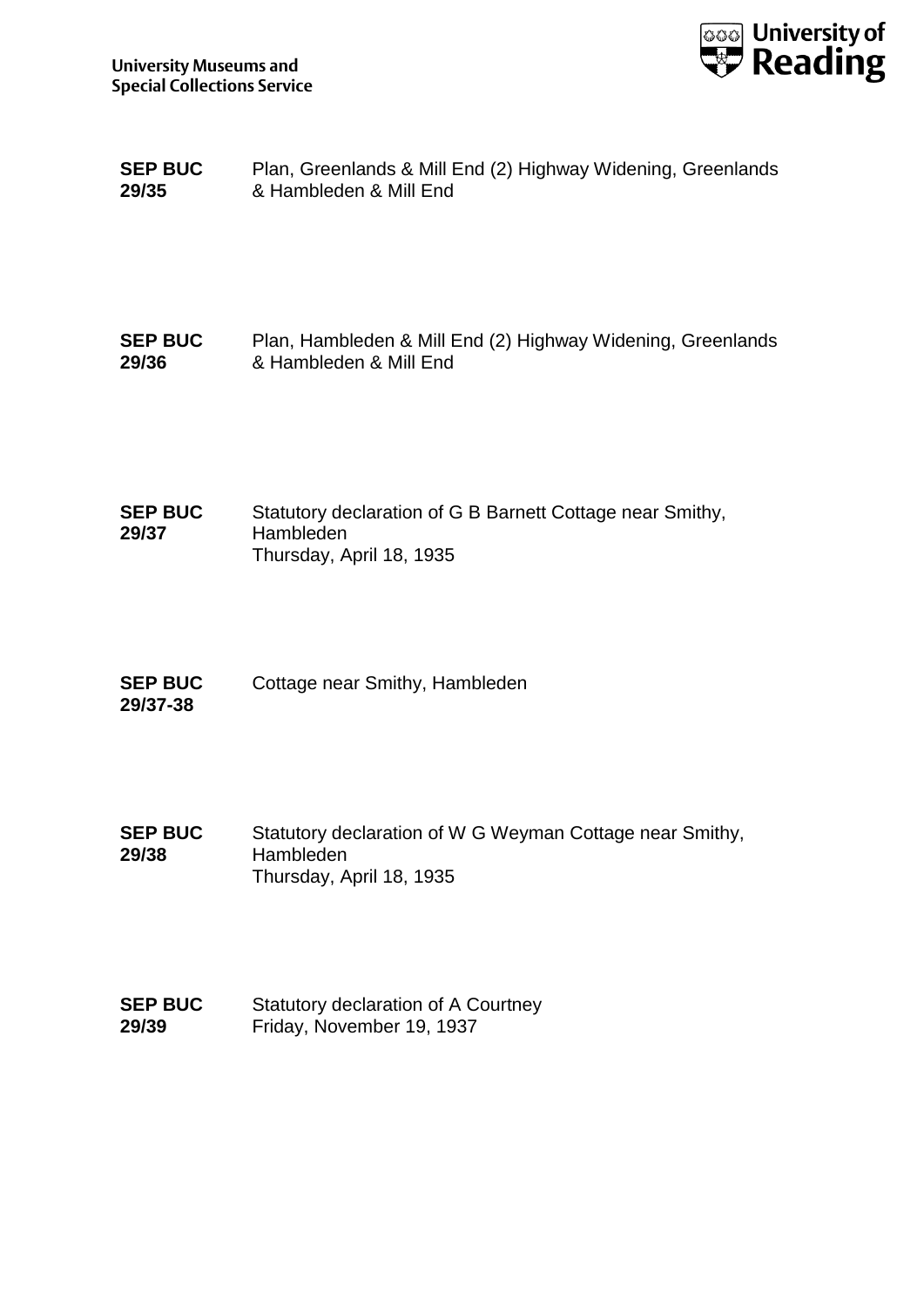

**SEP BUC 29/39-41** Old Rectory, Hambleden

### **SEP BUC 29/40** Certificate of institution of Rev W E Watts Old Rectory, Hambleden Friday, January 28, 1938

**SEP BUC 29/41** Counterpart lease, 3rd Viscount Hambleden to Rt Hon E A Fitzroy Old Rectory, Hambleden Friday, January 28, 1938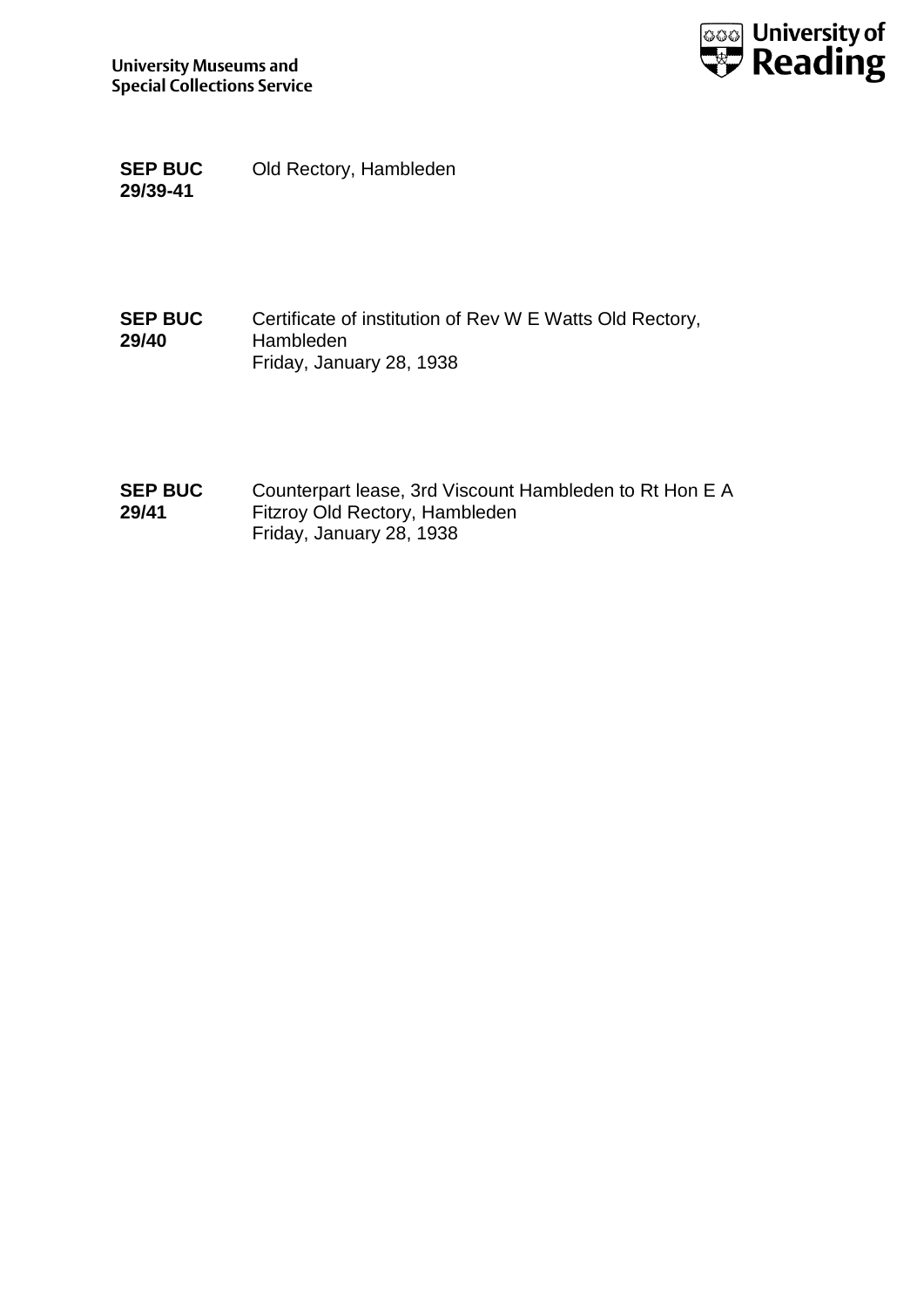

# Smith Estate Papers - Devon SEP DEV/1-29, 51-72, 91

## MORETONHAMPSTEAD OR NORTH BOVEY MANOR / SILVERTON & REWE ESTATES

### **Introduction**

William Henry Smith II bought the Silverton & Rewe Estate from the 5<sup>th</sup> Earl of Ilchester in 1878. It was resold piecemeal to tenants in 1919 by the 2<sup>nd</sup> Viscount Hambleden. The documents are mainly of the 18<sup>th</sup> and 19<sup>th</sup> centuries, and cover some land in the parishes of Broad Clyst and Cullumpton as well as Silverton and Rewe. The main property of approx 905 acres (to which additions were made after 1878) was once part of the estates of Nicholas Wadham, founder of the Oxford college. When he died in 1609 these were divided between his nephews, Sir John Wyndham and Sir John Strangways, from whom respectively descended the  $2^{nd}$  Earl of Egremont (1710-63) and the  $2^{nd}$  Earl of Ilchester (1747-1802).

W H Smith bought the Moretonhampstead Estate from the 12<sup>th</sup> Earl of Devon in 1890. It was resold in 1928 to E W S Bartlett by the executors of the 2nd Viscount Hambleden, and immediately broken up. A copy of the Estate Particulars for E W S Bartlett's auction on 8 November 1928 is held by the National Monuments Record (ref.257). The main property (to which considerable additions were made after 1890) lay in the parishes of Lustleigh, Manaton, Moretonhampstead and North Bovey; it included the manors of Manaton, Moretonhampstead, North Bovey and Shapeley Hellion, the borough of Moretonhampstead, and the advowsons of Moretonhampstead and North Bovey. It had been in the hands of the Earls of Devon since medieval times and there is a considerable quantity of  $17<sup>th</sup>$  century documents besides later ones and some earlier ones.

There is a terrier of both estates drawn up for the Hon W F D Smith in November 1905 by his land agent, W F Holt Beever, and amended until the 1920's. The maximum extent of the properties shown was approx 7,412 acres for the Moretonhampstead and approx 1,206 acres for the Silverton & Rewe Estate.

The original marking of the Silverton & Rewe documents was, in part, letters A to N (G being in Somerset, see SEP VAR/10). The original marking of the Moretonhampstead documents was, in part, Nos 1-23 (lacking Nos 17-19) and letters A to F (lacking letters A & D). Unfortunately, the original (1891) schedule of deeds for the purchase ex the Earl of Devon is not present, and we are left with a partial retype of 1911 which shows sub-numbers 4-5, 8- 12, 16, 40-44a and 50-52 only. It is therefore unclear whether sub-numbers 18-39 were ever used. This schedule (now SEP DEV/28) also has the disadvantages of mixing manorial documents and deeds of title.

The documents have now been referenced SEP DEV/1 to SEP DEV/29 in the case of the Moretonhampstead Estate, SEP DEV/51 to SEP DEV/72 in the case of the Silverton & Rewe Estate, and SEP DEV/91 in the case of the terrier.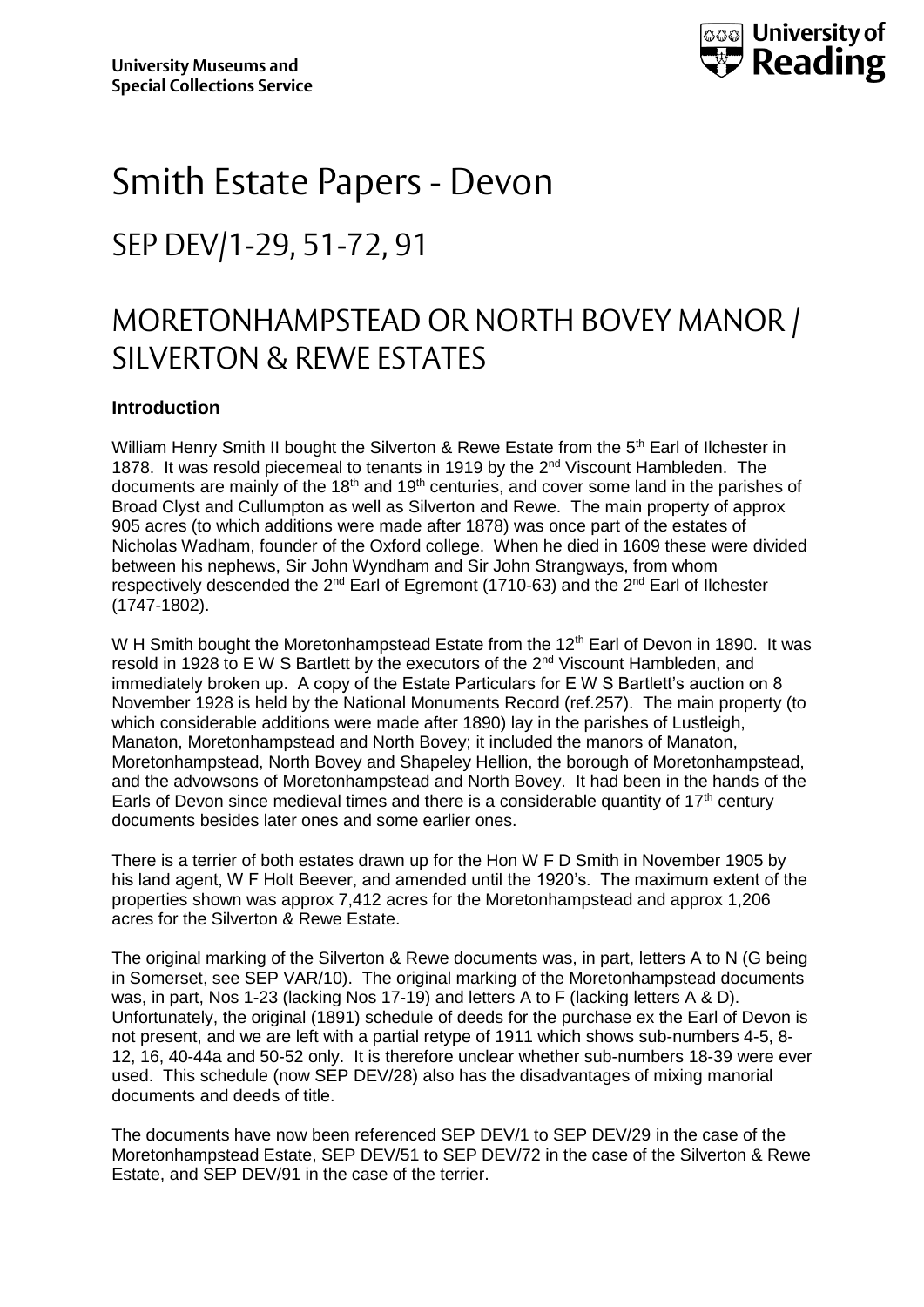

- **SEP DEV** Devon (Moretonhampstead or North Bovey Manor / Silverton & Rewe) Estate Papers 1555 - 1928
- **SEP DEV 1** Moretonhampstead Estate ex Earl of Devon; 1875-91 (1) 1875-1891 Schedule of Deeds, 21 Feb 1891, Nos 1-18 Nos 6 & 7 presumably handed over on resale
- **SEP DEV 1- 50** Title Deeds and Manorial Documents: Moretonhampstead / North Bovey Manor

27 files and 2 subseries

**SEP DEV 2** Moretonhampstead, Northmoor Farm ex Rev G & Mrs A R Thomas; 1723-1896 (2) 1723-1896 Schedule of deeds, 2 Mar 1896 14 Deeds & bundle of 22 old deeds (1723-1847) Conveyance of 8 Feb 1896 presumably handed over on resale

**SEP DEV 3** Moretonhampstead, Higher Blackmoor ex J Horrell; 1820-1901 (3

Schedule of deeds, 3 Mar 1902

**SEP DEV 4** Moretonhampstead, Steward Wood ex F S Nosworthy; 1816- 1901 (4)

Schedule of deeds, 3 Mar 1902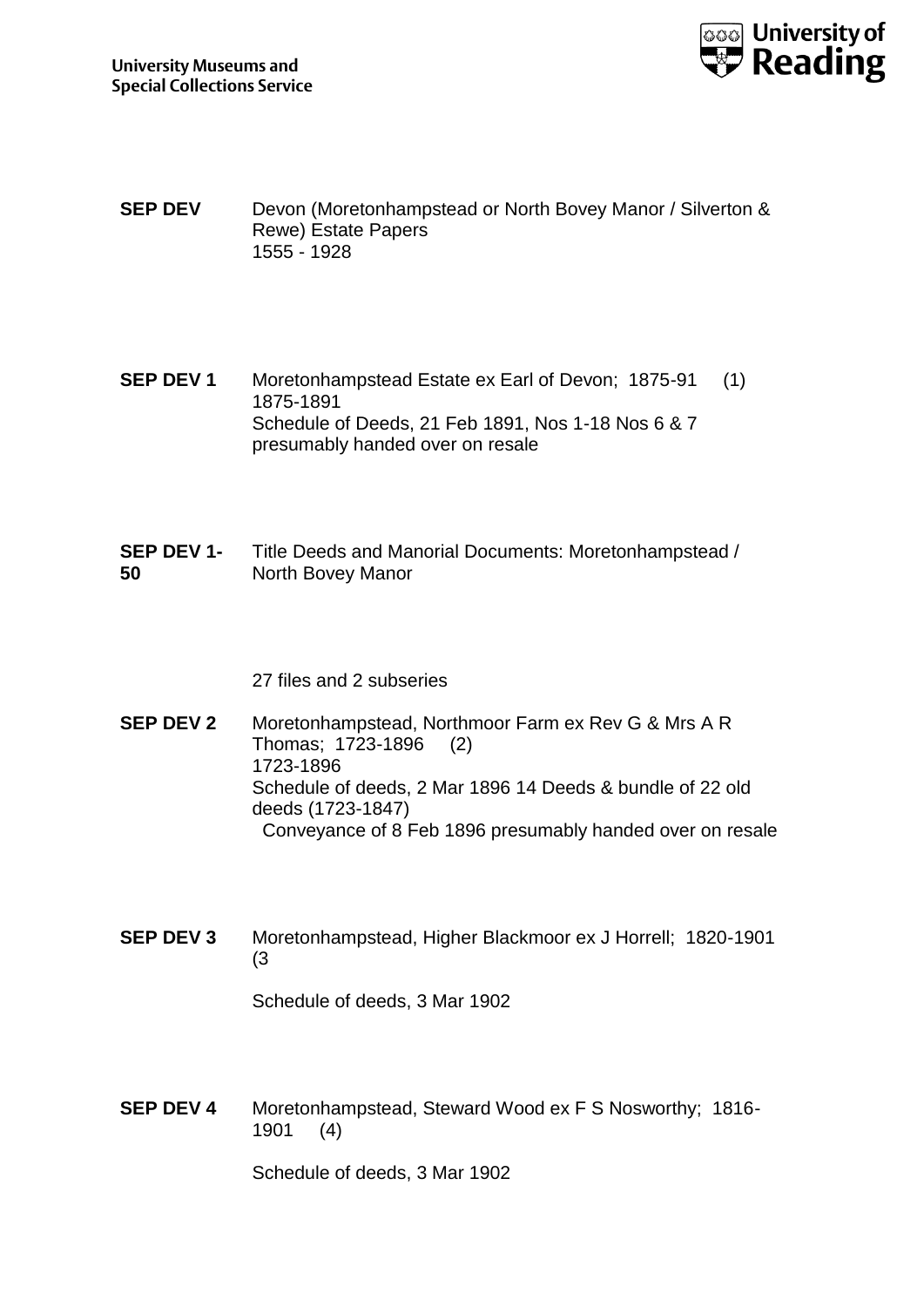

**SEP DEV 5** Moretonhampstead, Houndsmoor, Northmoor & Charles Woods ex W Bragg &

> A G Whipham 13 Car 2 – 1898 (5) Schedule of deeds, 22 Nov 1897 Deeds marked 1-25. Conveyance of 8 May 1897 presumably handed over on resale

**SEP DEV 6** North Bovey, Bowden Farm ex Miss M E Bovey; 1809-1905 (6)

- 21 deeds & correspondence
- **SEP DEV 7** Moretonhampstead, Hayne & Steward Estates ex Col J N Stevenson; 1846-91 (7)

Schedule of deeds, 21 Feb 1891, Nos 1-17

- **SEP DEV 8** Lustleigh, Narramore Farm ex J J Amery; 1811-1902 (8) Schedule of deeds, 5 May 1902
- **SEP DEV 9** North Bovey, Hele Farm ex L J Taylor; 1738-1904 (9) Schedule of deeds, 1904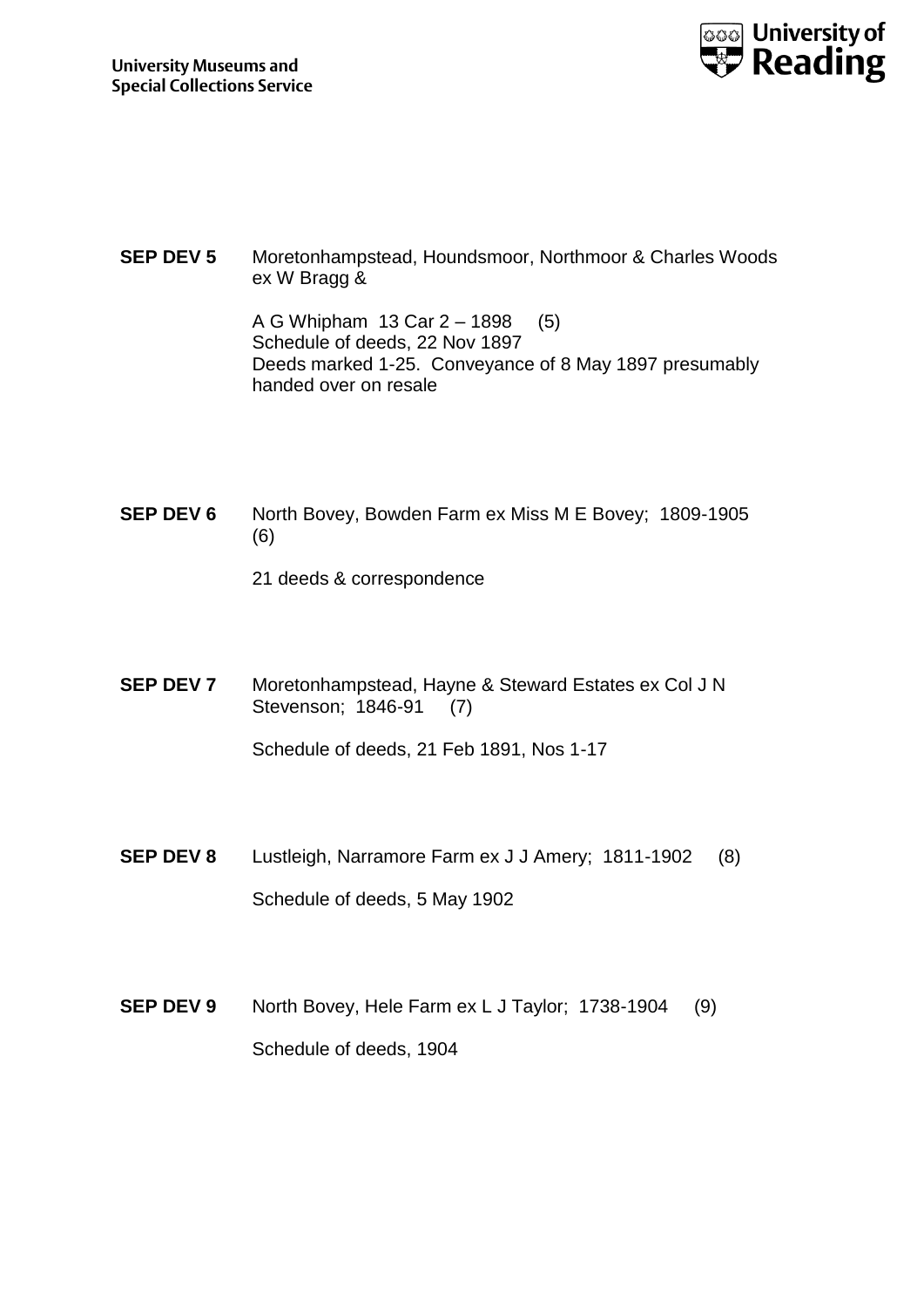

**SEP DEV 10** North Bovey, Lower Luckdon Farm ex J C S Windcat; 13 Wm 3  $-1894$  (10)

Schedule of deeds, 1904

**SEP DEV 11** Moretonhampstead, East Butterdon ex Mrs M L Evans; 1672- 1901 (11)

Schedule of deeds, 3 Mar 1902

**SEP DEV 12** Moretonhampstead, Wasley Meadow ex J Lee; Sep 1895 (12)

Conveyance of 27 Dec 1864

**SEP DEV 13** North Bovey, Bowden Mills ex Mrs S A S Collings; 1856-1903 (13)

Schedule of deeds, 13 Jan 1904

**SEP DEV 14** Moretonhampstead, Thurtle Ground ex Mrs A A Bragg & H S Wise; 1896-1918 (14)

Five deeds & one letter

**SEP DEV 15** Moretonhampstead, Butterdon ex J Vooght; 1693-1901 (15) Schedule of deeds, 3 Mar 1902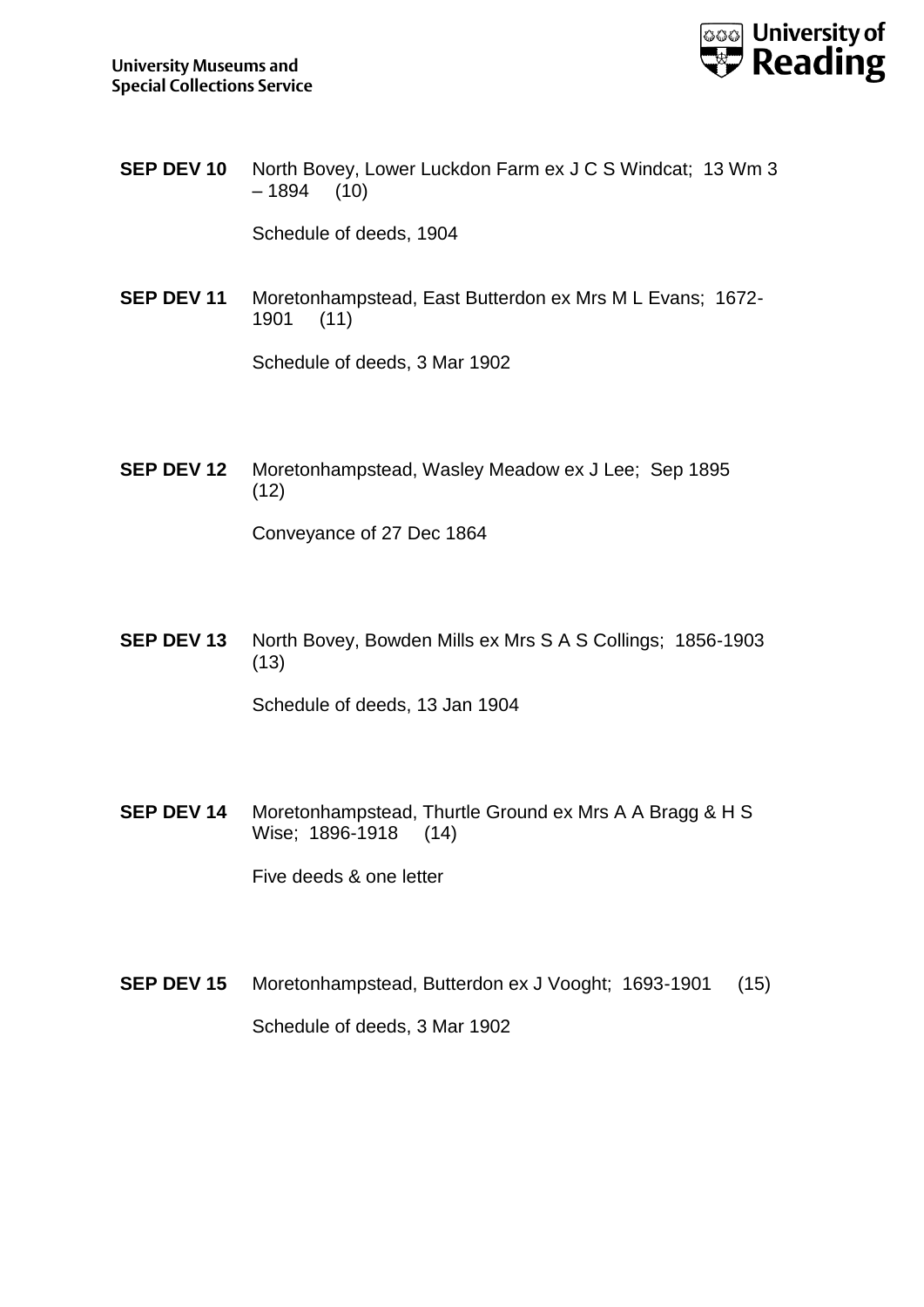

**SEP DEV 16** Moretonhampstead, Palmer's Moors ex T Ballinger; 1896 (16)

Schedule of deeds, 5 Jun 1896

**SEP DEV 20** Manaton, Land ex S J Potter; 1894 (20)

Schedule of deeds, 9 Jan 1895, Nos 1-5

**SEP DEV 21** Moretonhampstead, Pound Street ex G Parker; 1882-1913 (21)

Schedule of deeds, Oct 1913

**SEP DEV 22** Moretonhampstead, Cranbrook & Butterdon ex Miss E A Hatch; 1672-1900 (22)

Schedule of deeds, 4 Dec 1900

**SEP DEV 23** Moretonhampstead, Pound Street ex Miss M E Searle; 1828- 1913 (23)

Schedule of deeds, Oct 1913

**SEP DEV 24** Moretonhampstead, Lowton Meadows ex Church Charity; 1825-26 & 1921 (B)

Five deeds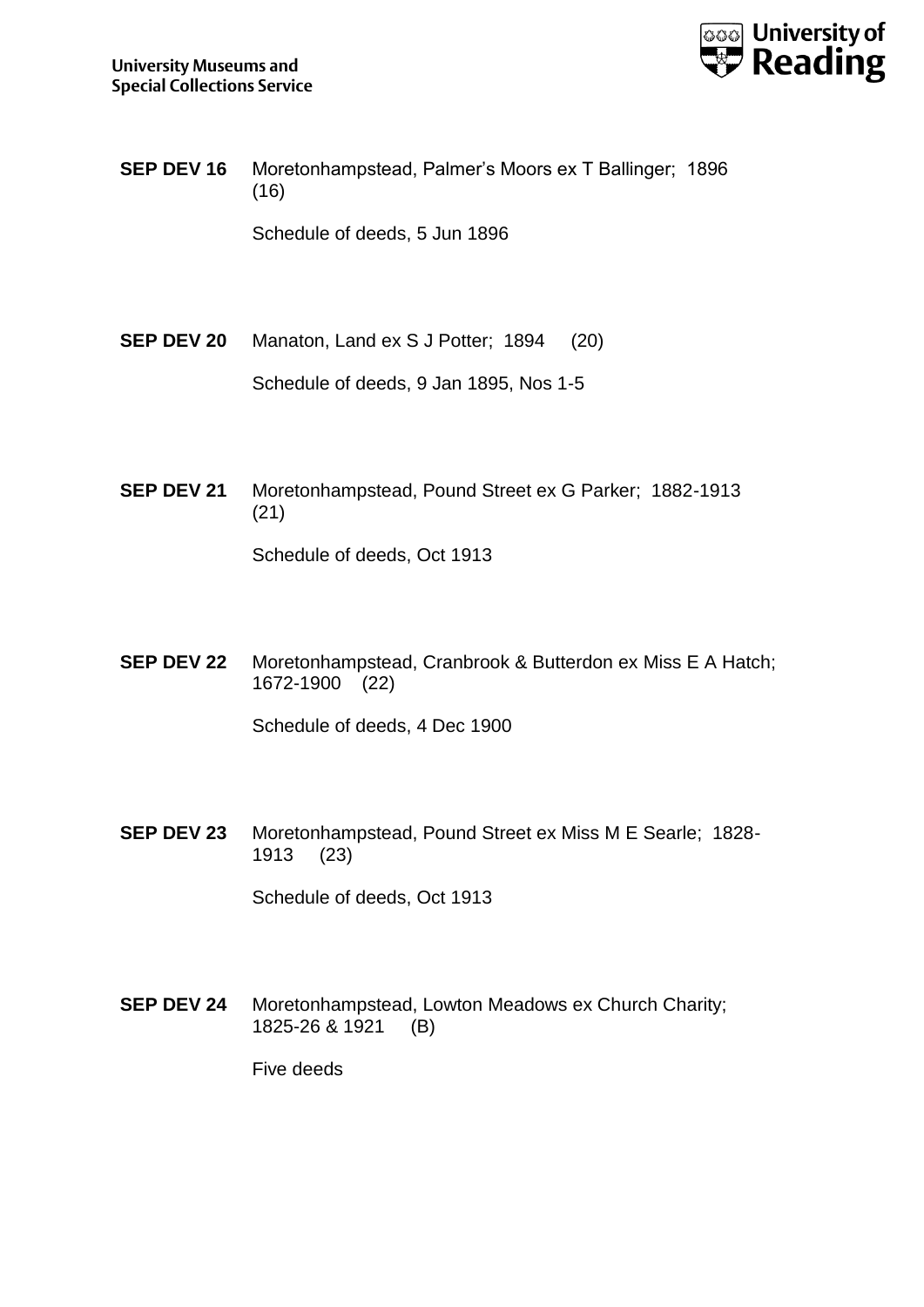

**SEP DEV 25** Manaton, Half Moon Inn & PO ex Mrs J L French; 1809-1912 (E)

Schedule of deeds, 21 Feb 1912

**SEP DEV 26** Moretonhampstead, Steward Mill ex R W Crump; 1869-1911 (F)

> Two deeds. Conveyance of 27 June 1911 presumably handed over on resale

**SEP DEV 27** Lustleigh, Sanduck Rent Charges; 1877-96

Schedule of deeds, 17 May 1898

**SEP DEV 28** Moretonhampstead Estate ex Earl of Devon; Ed 1 – 1911

Schedule of deeds, 1911 (received 1891), Nos 4-5, 8-12, 16, 40- 44a & 50-52

- **SEP DEV 28/1** Bundle of 26 deeds re Yalworthy Moretonhampstead Manor 1702-1808
- **SEP DEV 28/2** Bundle of four deeds re Merdons Moretonhampstead Manor 1811-1822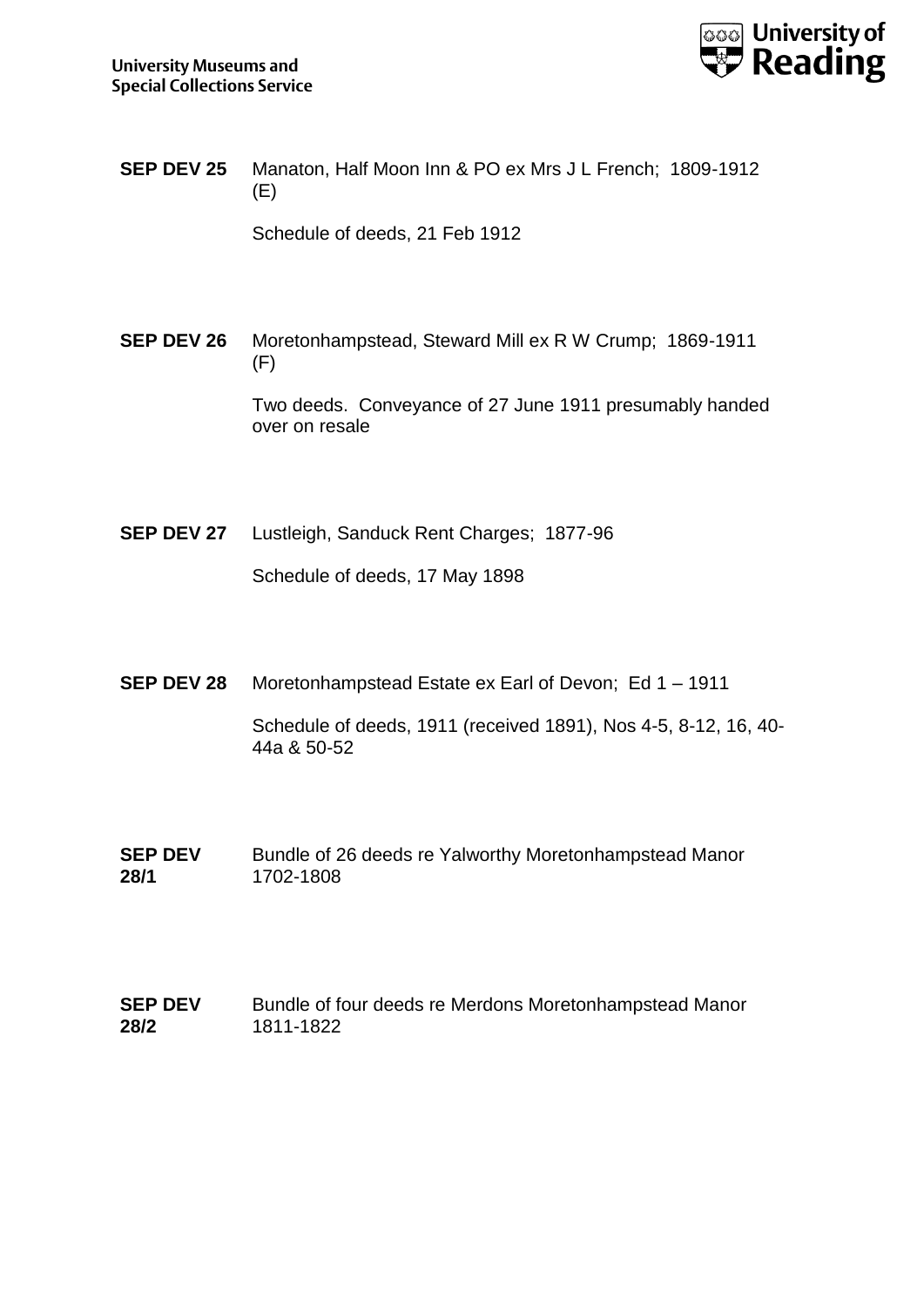

**SEP DEV 28/3** Moretonhampstead Manor. Bundle of six deeds (manor) + abstract of title (1811) to 1608-1636 Greens Meadows & Brandizes Meadow

**SEP DEV 28/4** Moretonhampstead Manor 1639-1856 Survey of manor (& borough); 1639-40;The like (unfinished); 1749 Court rolls; 1734, 1744, 1754-59, 1759-67, 1770-83 ; Warrants to summon courts; 1740 ;41, 1772 ;1847, 1856 ; Manor court books; 1748 ;53 & 1754 ;1758 (latter borough also) ; Presentments; 1637 ;59 (& borough) & 1736 ;1839 ; Conventionary rentals; 1723, 1738 ;39, 1745 ;57, 1761 ;1804, 1804 ;34, 1844 ;48 Survey terms; 1760 ;1808; Agreements & treaties; 1748 ;1807 ; Papers re Moreton Woods & Kingswill Down; 18th C; inc survey terms; 1746 ;1807 & surveys; 1808 ;32; Manor (& borough) court books; 1840 ;56 ; Miscellaneous; 1681, 1748 ;1813

12 bundles

**SEP DEV 28/5** Moretonhampstead Borough 1639-1865 Court rolls; 1744, 1754-56, 1759-67 (in fact 1759-1769), 1770- 79, 1779-83 Warrants to summon courts 1740, 1773-1856 Court book; 1748-53 (see 4 above for 1754-58) Presentments; 1735-1839 Conventionary rentals; 1729, 1734, 1739, 1741, 1743, 1745-57, 1762-65, 1769, 1771-1804, 1808-34, 1844-47 Accounts of fairs & markets; 1747-50 & 1794-1821 Coppice wood sales; 1798-1820 Valuation of Black Marsh & Main Wood; 1865 & 1639-40

Eight bundles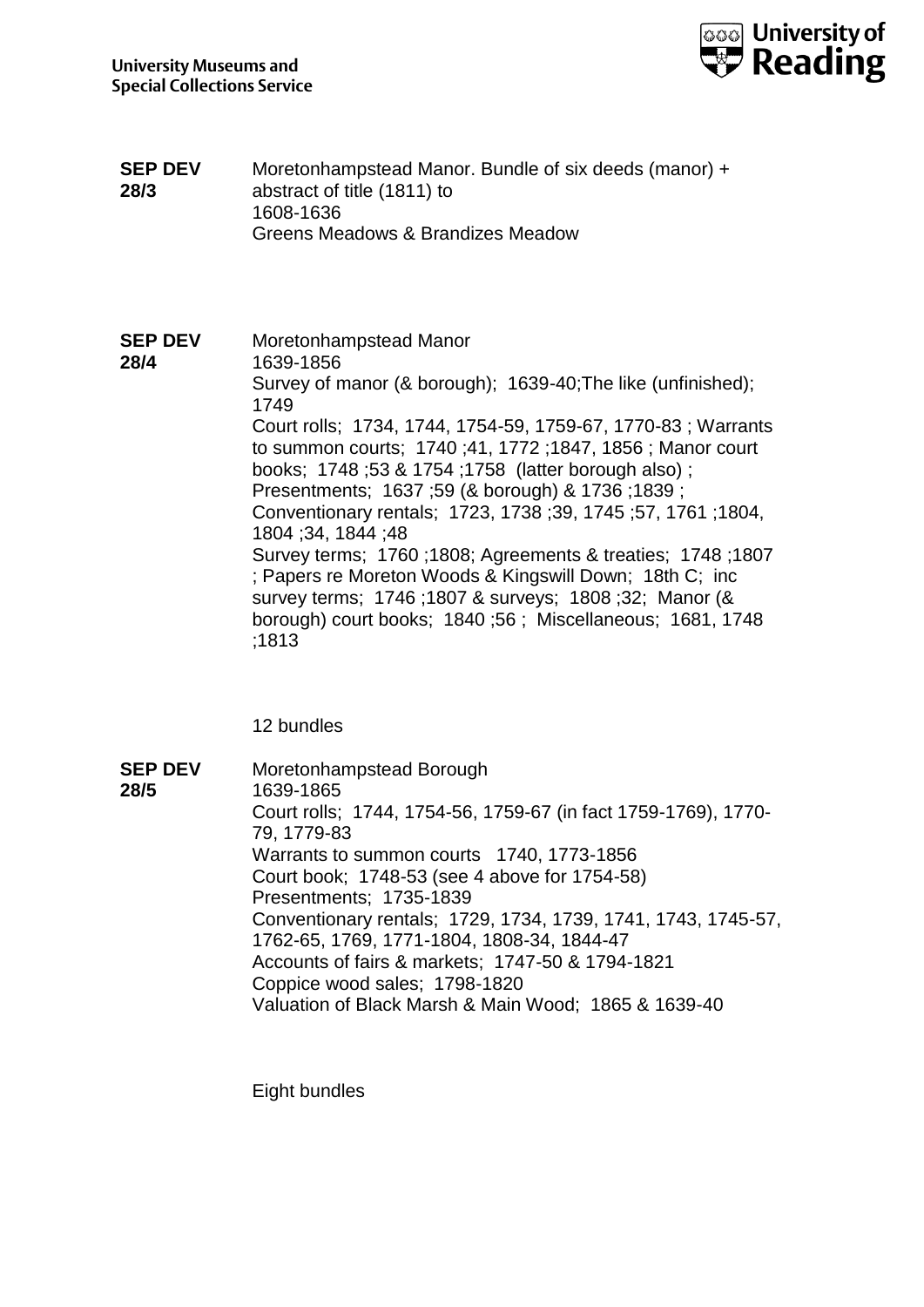

| <b>SEP DEV</b><br>28/6  | Moretonhampstead Borough<br>1636-1824<br>Being copy extract of one item (?) from SEP DEV/28/4/1 with<br>English                                                 |
|-------------------------|-----------------------------------------------------------------------------------------------------------------------------------------------------------------|
|                         | Bundle of 26 deeds (1-25 & 4a)                                                                                                                                  |
| <b>SEP DEV</b><br>28/7  | North Bovey Manor<br>1570-1700                                                                                                                                  |
|                         | Bundle of 18 deeds                                                                                                                                              |
| <b>SEP DEV</b><br>28/8  | North Bovey Manor<br>1624-1847<br>(1-19 & 12a, Langdon's Estate, 1624-1741) Court book; 1840-<br>47 Bundle of presentments; 1762-1839                           |
|                         | Bundle of 20 deeds                                                                                                                                              |
| <b>SEP DEV</b><br>28/9  | North Bovey Manor<br>1749-1847                                                                                                                                  |
|                         | Bundle of conventionary rentals                                                                                                                                 |
| <b>SEP DEV</b><br>28/10 | North Bovey Manor<br>1748-1805                                                                                                                                  |
|                         | Bundle of demesne rentals                                                                                                                                       |
| <b>SEP DEV</b><br>28/11 | North Bovey Manor<br>1652-1806<br>Survey terms; 1762-1806, Agreements & treaties 1757-1806<br>Miscellaneous; 1790-1804 Old surveys; 1652, 1750, 1752 &<br>c1754 |
|                         | Four bundles                                                                                                                                                    |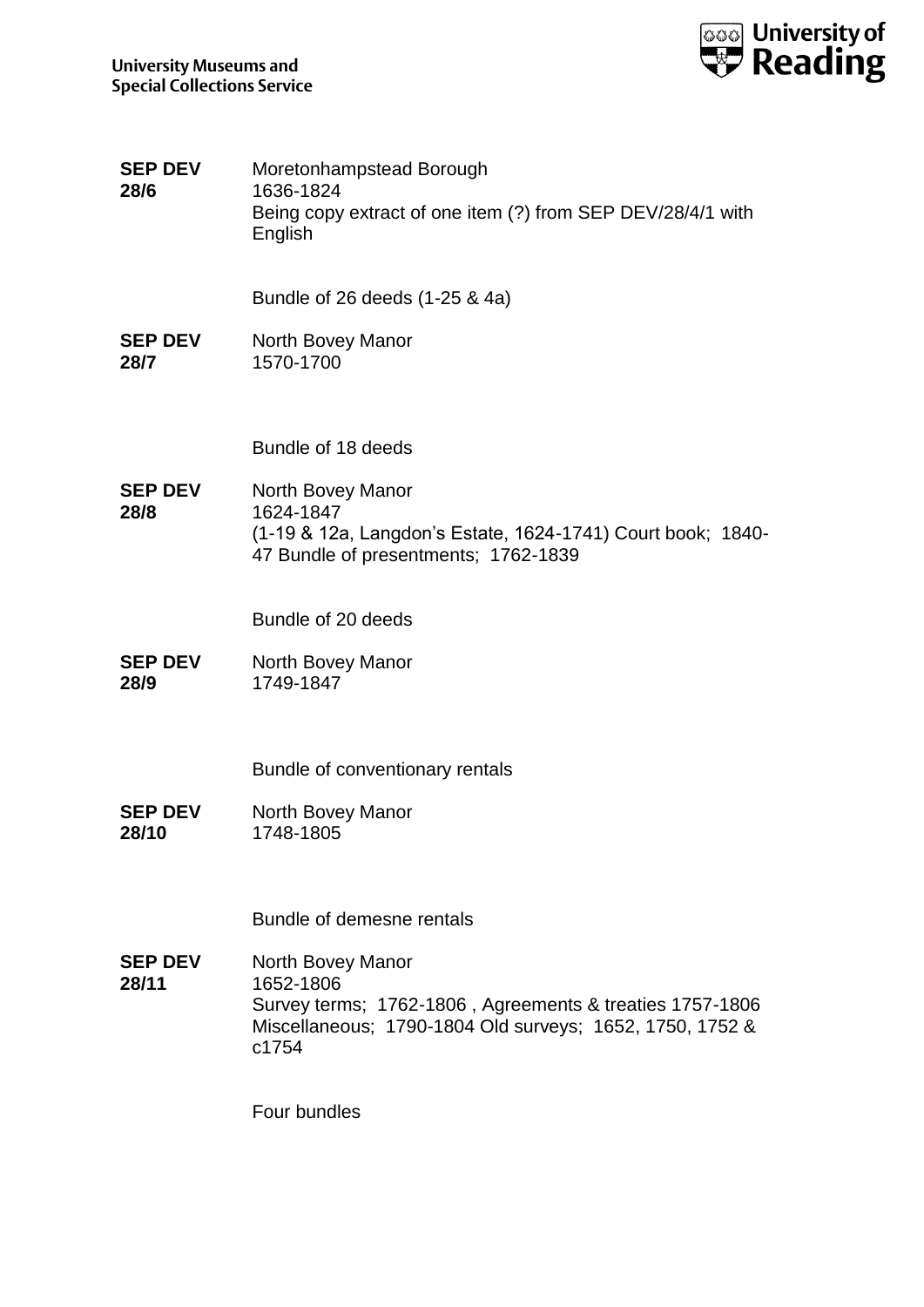

**SEP DEV 28/12** North Bovey Manor 1674-1846 Book of presentments; c1674-1748; Miscellaneous court papers; 1749-61; Warrants to summon courts 1770-1846

Three bundles

**SEP DEV 28/13** North Bovey Manor 1555-1683

Bundle of 22 deeds re Ellacombe

**SEP DEV 28/14** North Bovey Manor 1733-1807

Bundle of 11 leases

**SEP DEV 28/15** North Bovey Manor 1568-1866

Bundle of 15 deeds

**SEP DEV 28/16** North Bovey Manor 3 Car - 1755 Account of boundaries, Higher & Middle Luckdon; 1752; Customs as to tithe; 3 Car; Assessment of rates & taxes; 1755; Joy v Langdon (tithe suit); Lawyers bills of cost Memo as to tithe; 30 Car 2; Declaration v J Robbins for debt; Langdon v Seemes (trespass);

| <b>SEP DEV</b> | North Bovey Manor |
|----------------|-------------------|
| 28/17          | 1596-1697         |

Bundle of 19 deeds (imperfect)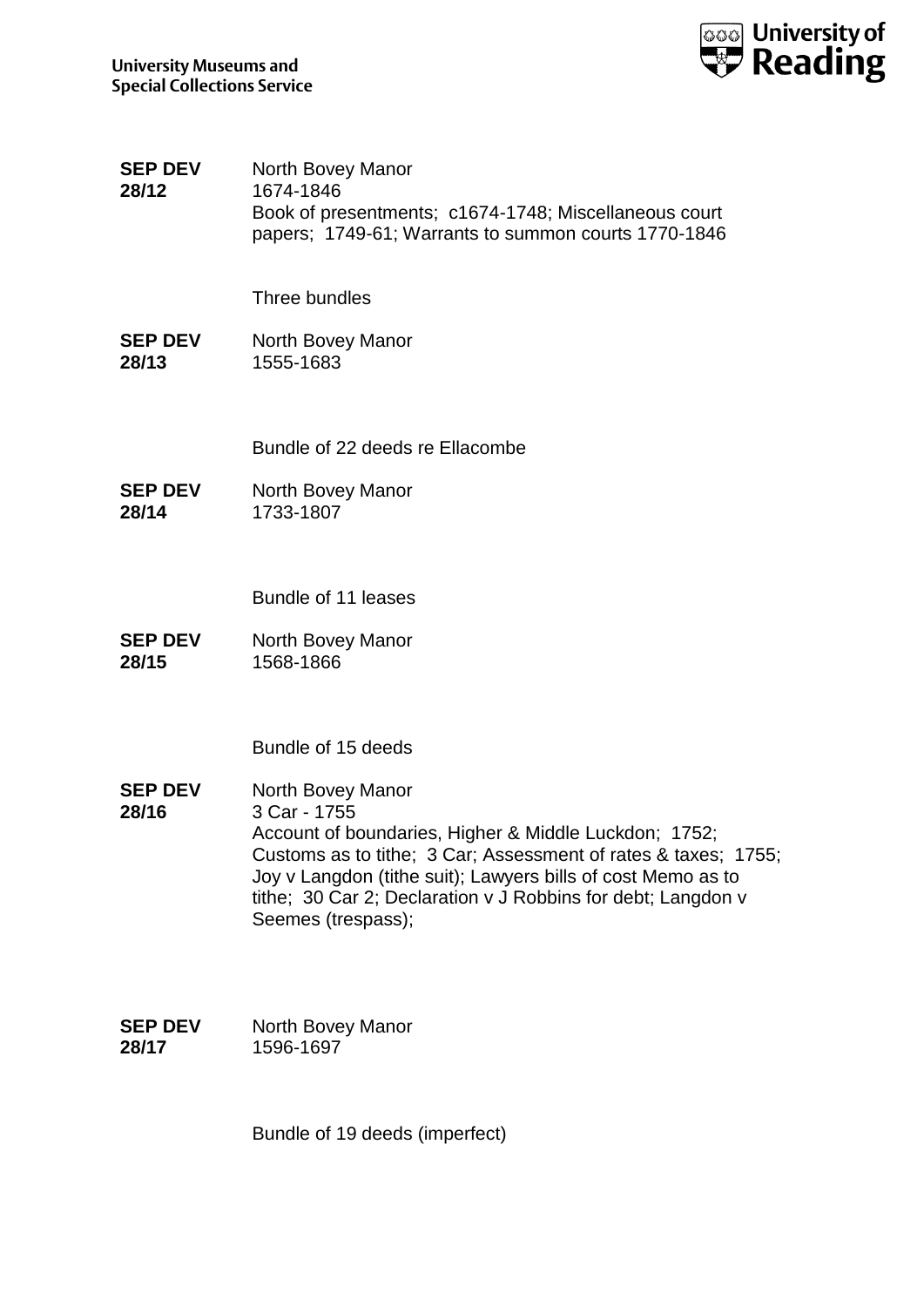



**SEP DEV 28/40** Shapeley Hellion Manor 1840-1847 Court book (enc one page, 1746-47)

**SEP DEV 28/41** Shapeley Hellion Manor 1819-1839 Presentments

**SEP DEV 28/42** Shapeley Hellion Manor 1771-1847 Warrants to summon courts

- **SEP DEV 28/43** Shapeley Hellion Manor 1808-1847 Conventionary rentals; 1808-34, 1844-45, 1847
- **SEP DEV 28/44** Shapeley Hellion Manor 1770-1805 Chief rentals
- **SEP DEV 28/44a** Shapeley Hellion Manor 1628-1797 Bundle of 13 deeds (mainly leases)
- **SEP DEV 28/45** Manaton Manor 1642-1737 Bundle of ten deeds re Southcott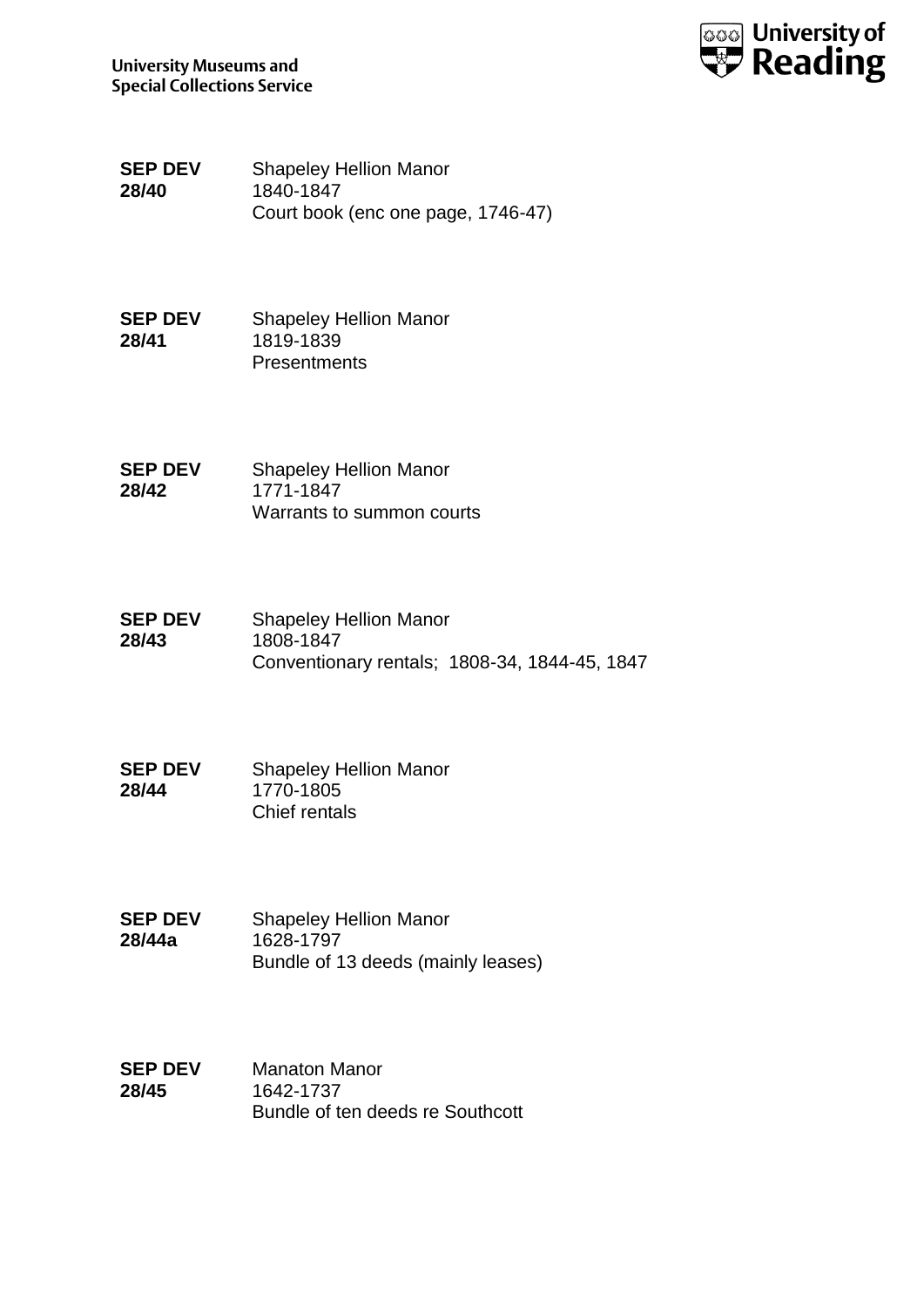

**SEP DEV 28/46** Manaton Manor 1689-1718 Bundle of three copy-deeds

- **SEP DEV 28/47** Manaton Manor 1642-1698 Bundle of 13 deeds re Barton Lands
- **SEP DEV 28/48** Manaton Manor 1642-1671 Bundle of three deeds re Hayne
- **SEP DEV 28/49** Manaton Manor 1557-1598 Court rolls
- **SEP DEV 28/50** Manaton Manor 1649-1691 Bundle of 13 deeds
- **SEP DEV 28/51** Manaton Manor 1624-1656 Bundle of five deeds (one in Newton Abbot) & misc memos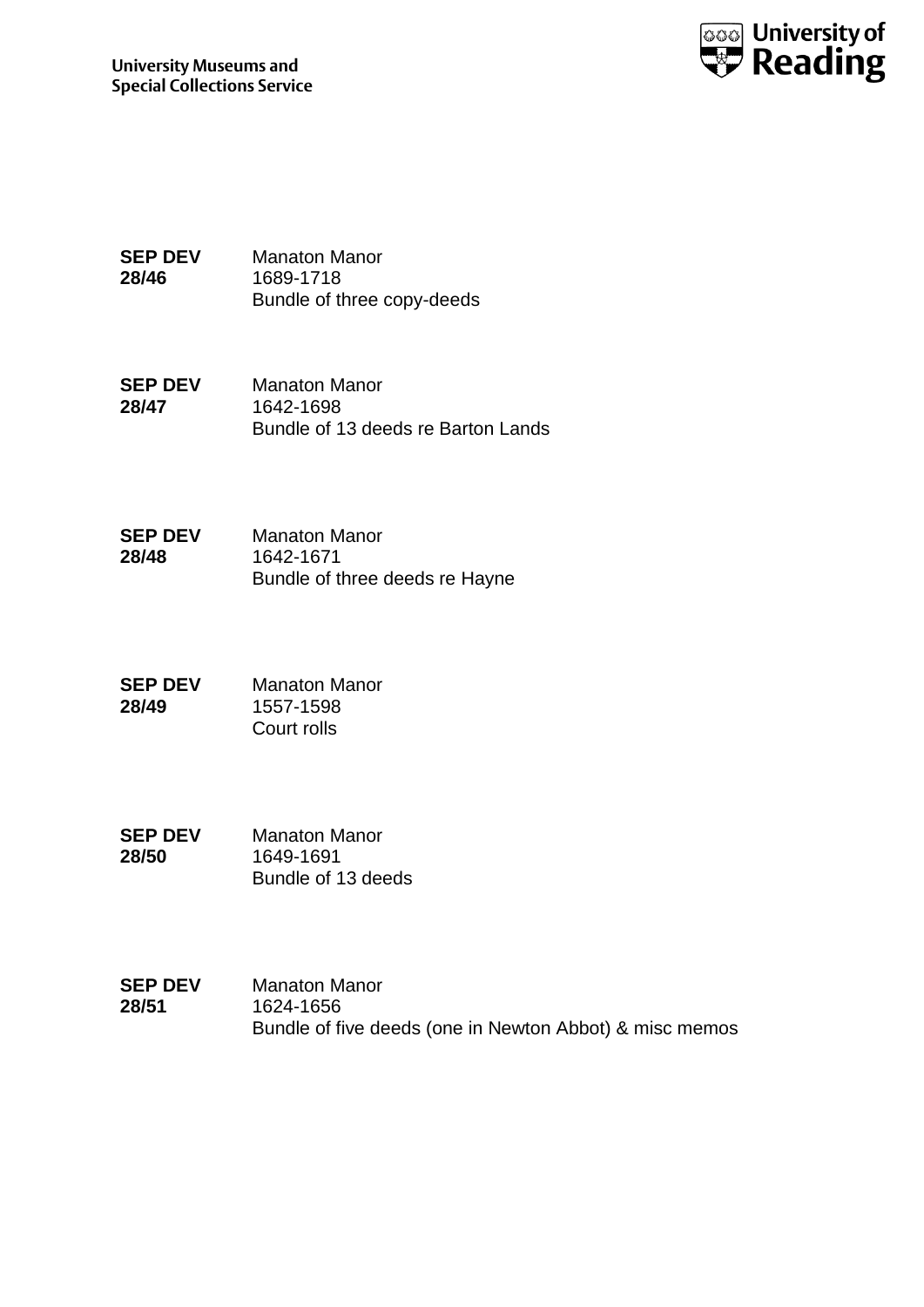

**SEP DEV 28/52** Miscellaneous deed Friday, February 17, 1905 Bundle of 13 deeds (one missing, 59/2)

- **SEP DEV 29** Miscellaneous Documents; 1889-1928
- **SEP DEV 29/1** Correspondence re purchase ex Earl of Devon 1889-1890
- **SEP DEV 29/2** Correspondence re purchase of Hayne & Steward Farm 1890
- **SEP DEV 29/3** Schedule of tenants, holdings & rents with correspondence 1890
- **SEP DEV 29/4** Schedule of leases; 21 Feb 1891
- **SEP DEV 29/5** Four receipts for documents handed over Sunday, March 05, 1905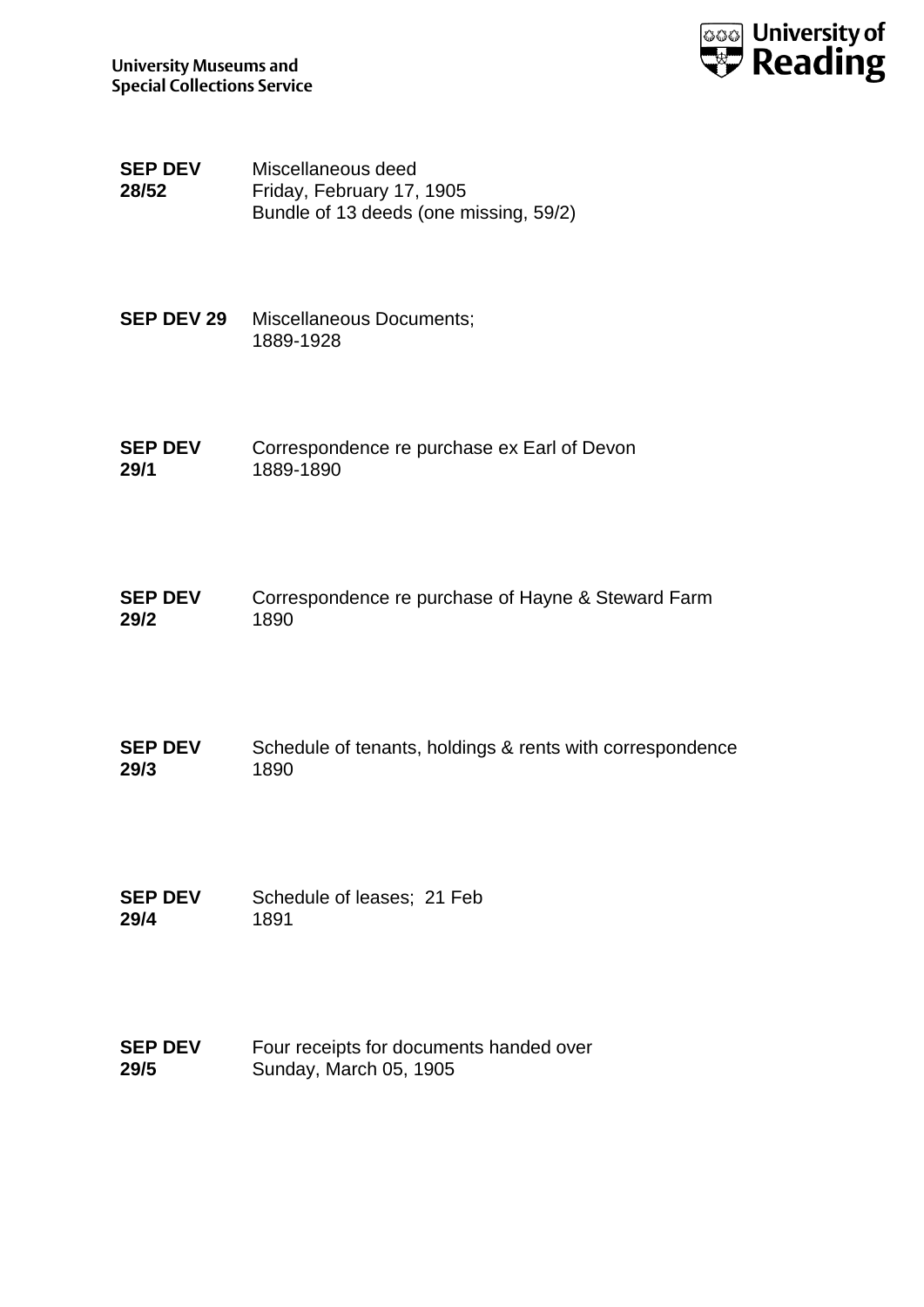

- **SEP DEV 29/6** Schedule (2 Sep) & 14 deeds re North Bovey (1818-95), eight of which shown on schedule 1891
- **SEP DEV 29/7** Schedule (2 Jun) re sale of Headland Warren, North Bovey to Duchy of Cornwall 1911
- **SEP DEV 29/8** Plan (27 Aug) of estate referred to in resale to E W S Bartlett 1928

**SEP DEV 51** Silverton & Rewe Estates ex Earl of Ilchester; (A) 1716-1878 Schedule of deeds, 21 Dec 1878, Nos 1-67 No 1 stored separately in map drum No 2 presumably handed over on resale Nos 10-20 marked handed over to Messrs Drew but Nos 10-12, 14, 17-19 here Nos 62-64 stored as regards maps in separate map drum No 67 presumably duplicates no 64

**SEP DEV 51-** Title Deeds: Silverton & Rewe Estates **72**

**SEP DEV 52** Silverton & Rewe Estate, Abstracts etc; 1878-79 (B) 1878-1879 Schedule of documents, 1879, Nos 1-34 Nos 1 & 4 presumably handed over on resale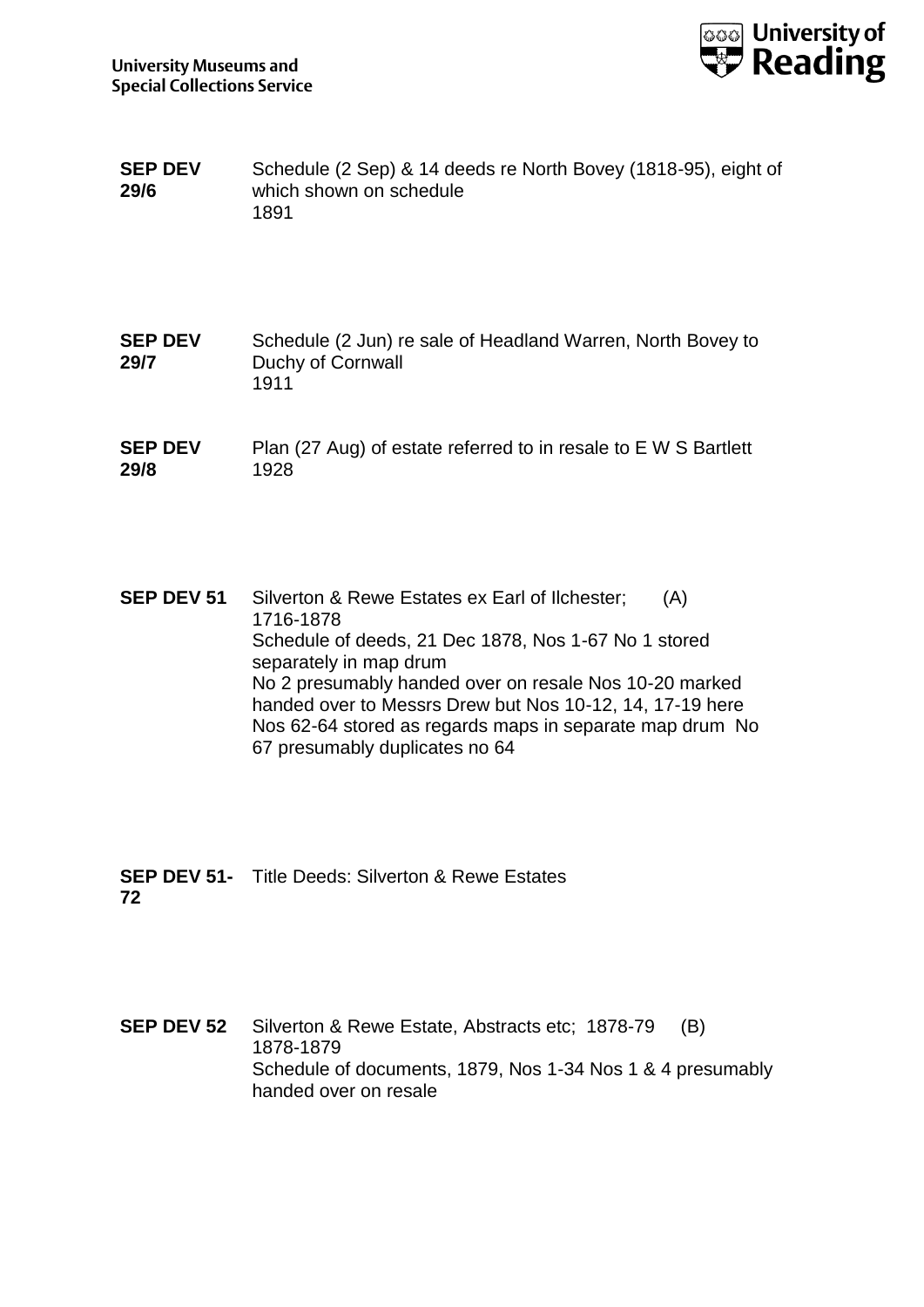

- **SEP DEV 53** Silverton, Dunsmore Farm ex H Bull; 1833-78 (C) 1833-1878 Schedule of deeds, 1879 (?), Nos 1-17 (complete)
- **SEP DEV 54** Broadclyst & Silverton Exchange; 1880-81 (D) 1880-1881 Schedule of documents, 1881 (?), Nos 1-4 (complete)
- **SEP DEV 55** Silverton, Hayne Barton Estate ex B L J Scobell; 1875-80 (E) 1875-1880 Schedule of deeds, 1880 (?), Nos 1-18 (complete
- **SEP DEV 56** Silverton, Hayne Meadow ex D Hattin; 1800-80 (F) 1800-1880 Schedule of deeds, 1880 (?) Nos 1-5 (complete) -(G) (?) (Probably Wembdon in Somerset see VAR/10)
- **SEP DEV 57** Silverton Church Lands; 1882 (H) Friday, February 24, 1905 Schedule of deeds, 1883 (?), Nos 1-4 (complete)
- **SEP DEV 58** Silverton & Rewe, Pounds Lane Water; 16 Feb 1884 (I) Sunday, February 26, 1905 Memorandum of agreement (complete)
- **SEP DEV 59** Silverton, Hayne Barton Estate ex B L J Scobell; 1826-79 (J) 1826-1879 Schedule of deeds, 24 Feb 1886, Nos 1-3 (complete)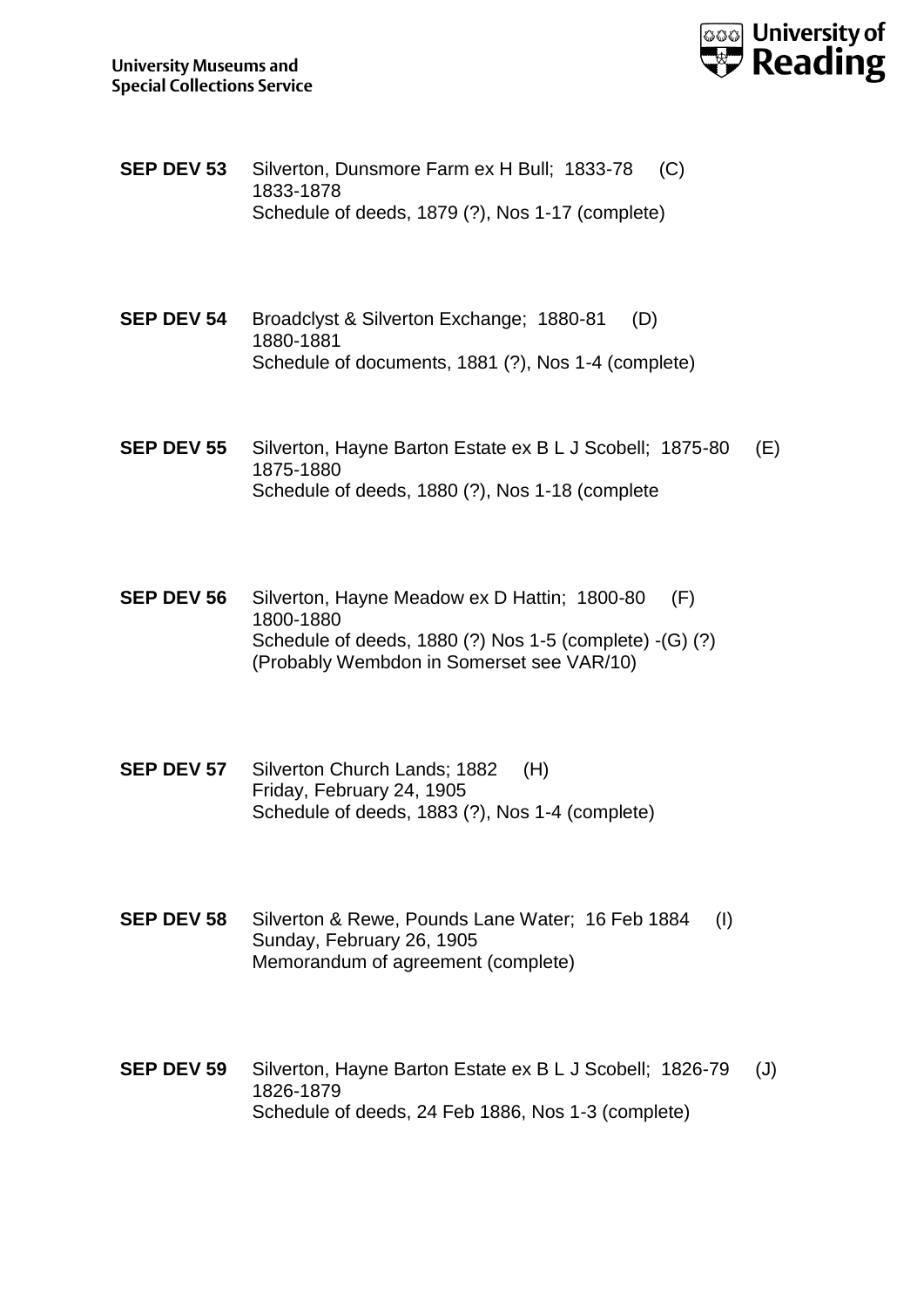

- **SEP DEV 60** Silverton, Glebe Exchange; 1884-86 (K) 1884-1886 Schedule of deeds, 15 May 1886, Nos 1-3 (complete)
- **SEP DEV 61** Rewe, Broadclyst & Silverton, Land ex GWR; 1889 (L) Friday, March 03, 1905 Schedule of one deed, 8 Aug 1889 (complete)
- **SEP DEV 62** Silverton, Hayne House ex Miss F M Rew; 1885-1903 (M) 1885-1903 Schedule of deeds, 1903, Nos 1-9 (complete)
- **SEP DEV 63** Silverton, Land ex G D F Elstone; 1911 (N) Saturday, March 25, 1905 Four deeds (complete)
- **SEP DEV 64** Rewe, Exchange with Rev P Williams; 12 May 1887 Wednesday, March 01, 1905 One office copy of order of exchange
- **SEP DEV 65** Silverton & Rewe Estate, Correspondence on Resale; 1918-20 1918-1920 Includes memo of sales to existing tenants, Nos 1-14 (nos 1-6 as SEP DEV/67-72)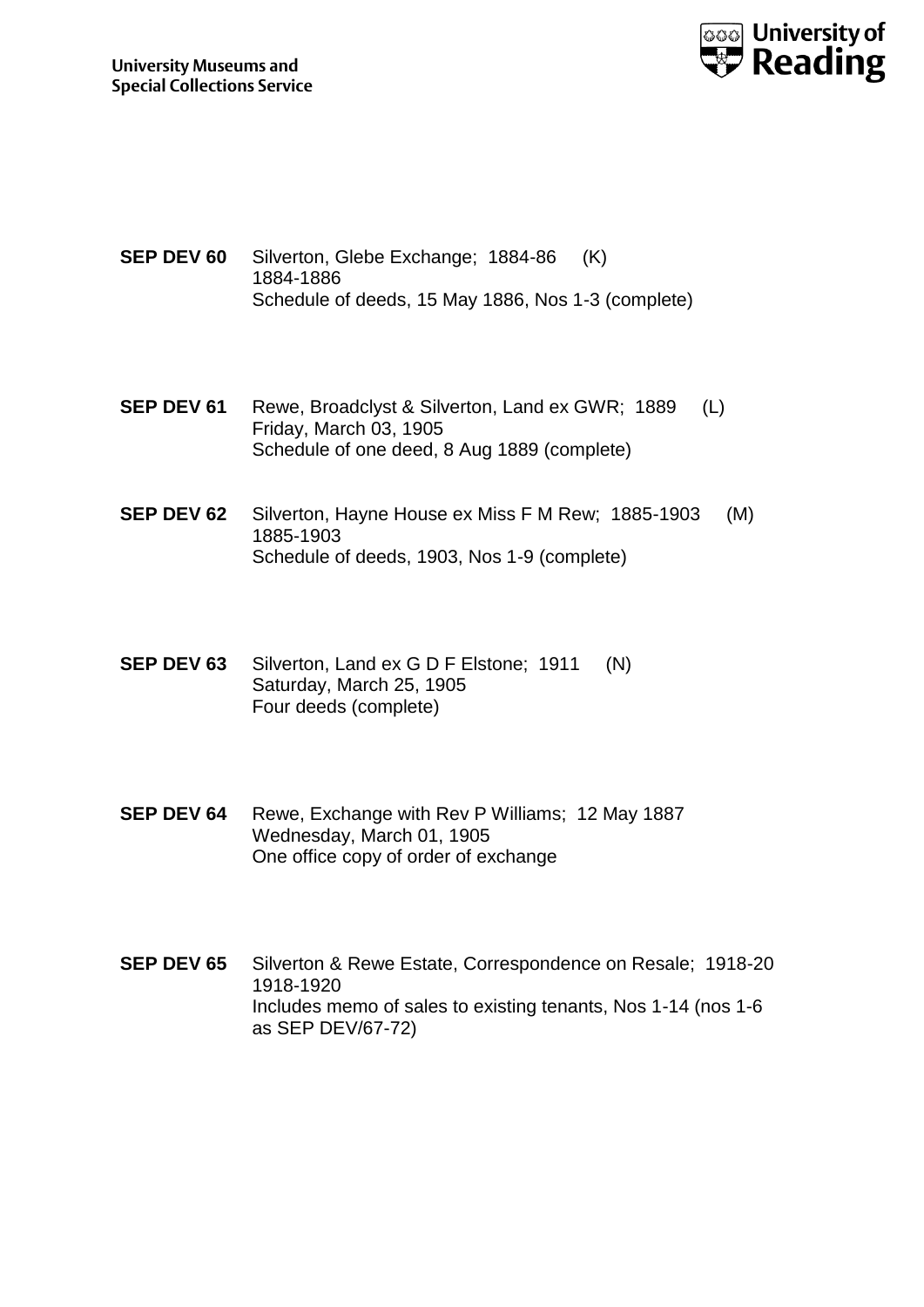

- **SEP DEV 66** Silverton & Rewe Estate, Documents re Resale; 1905-19 1905-1919 Schedule of holdings, maps, draft agreements, rentals etc
- **SEP DEV 67** Silverton, Poundsland Farm to R T Medland; 1919 (No 1) Sunday, April 02, 1905 Docket, 1884-1919
- **SEP DEV 68** Silverton, Dunsmore Farm to C Bere; 1919 (No 2) Sunday, April 02, 1905 Docket, 1910-19 (incomplete)
- **SEP DEV 69** Silverton, Channons Farm; (No 3) Monday, March 06, 1905 Two agreements, 1892 (incomplete)
- **SEP DEV 70** Silverton, Forches to Miss L Rawel; 1919 (No 4) Sunday, April 02, 1905 Docket, 1898–1919
- **SEP DEV 71** Silverton, Forches Green to J Martin; 1919 (No 5) Sunday, April 02, 1905 Docket, 1896–1919

**SEP DEV 72** Rewe, Silverton & Broadclyst, Heazille Barton to R H Wright; 1919 (No 6) Sunday, April 02, 1905 Docket, 1889-1919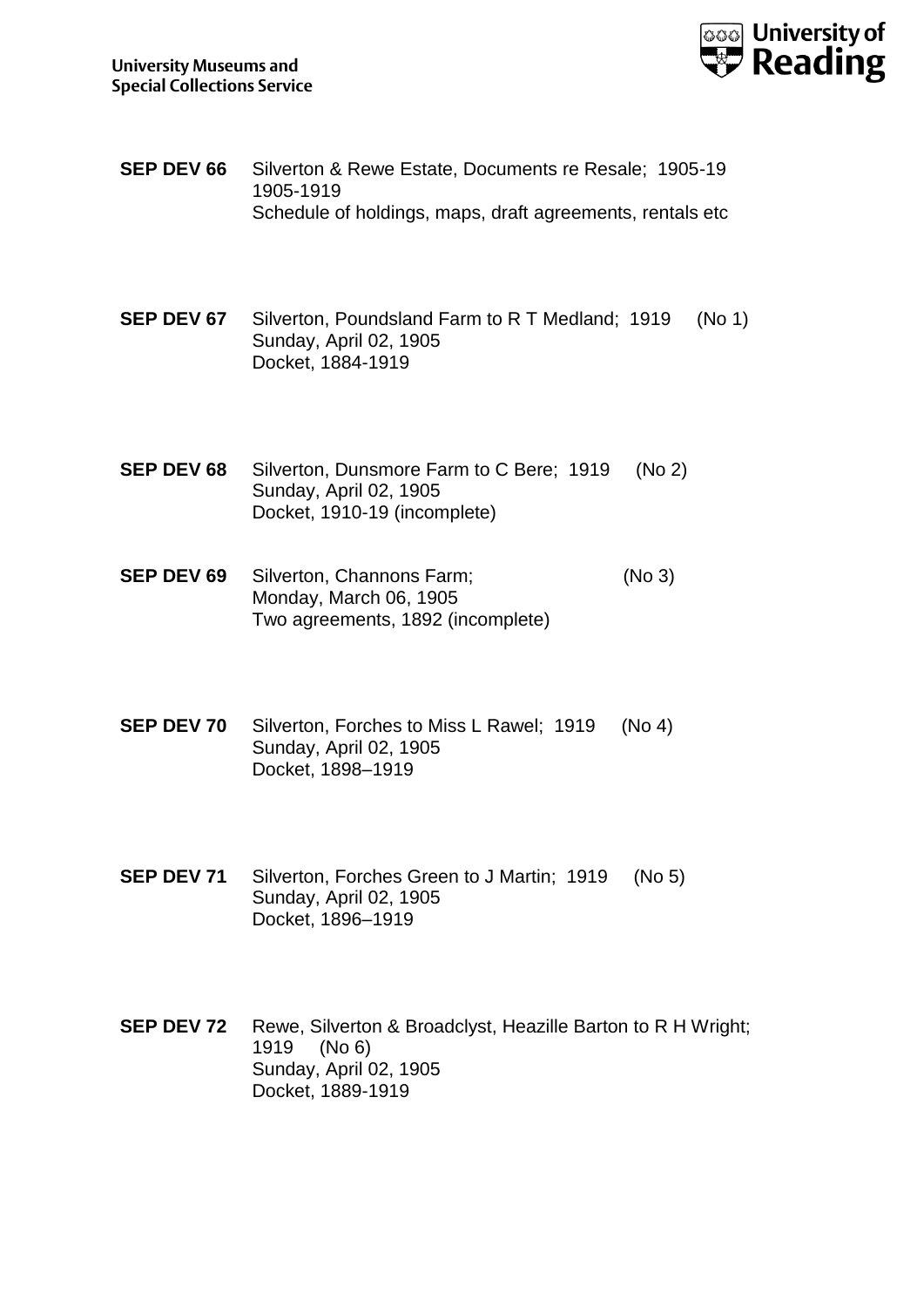

**SEP DEV 73-** Papers relating to both Devon Estates **91**

1 file

**SEP DEV 91** Terrier of Devon Estates of Hon W F D Smith; Nov 1905 & Amended to 1920's 1905-1920 A bound volume with index & summaries prepared by W F Holt Beever:Moretonhampstead Estate at ff. 1-121 Silverton & Rewe Estate at ff. 186-203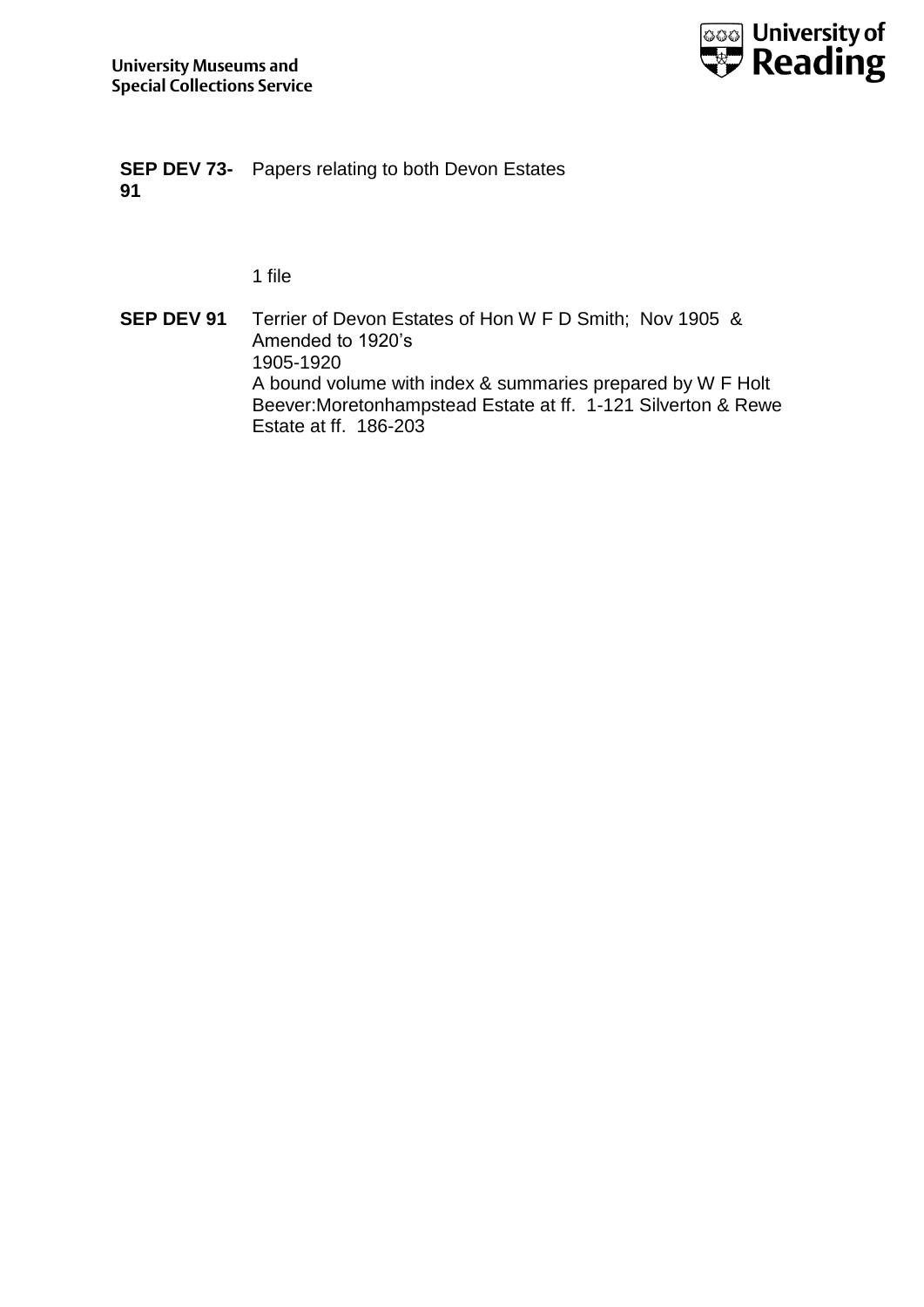

# Smith Estate Papers - Hertfordshire SEP HER/1-34

## OXHEY & WIGGENHALL ESTATE (inc. some Middlesex references)

### **Introduction**

William Henry Smith II bought the Oxhey & Wiggenhall Estate from T H S Estcourt in 1866. It was resold in two parts: Wiggenhall Manor to W T Eley in 1872, and Oxhey Estate to T Blackwell in 1877. The extent of the properties in Hertfordshire was approx 1,098 acres.

The schedules, which list most of the documents, were prepared for E D B Estcourt in January 1850; he was the youngest brother of T H S Estcourt and a barrister. They were marked D, G, H, K, L, M, N and 2, so indicating only partial coverage of the estate then existing. The deeds were marked in one numerical sequence from 1 upwards. The few loose deeds, when originally marked, probably formed part of a holding of duplicates mentioned in some of the schedules. Where the original is present, the duplicate has now been placed with it, ie Nos 70-72, 120-121, 189, 202, 206 and 208.

The documents are dated from 1559 to 1850 but lie mainly between 1668 and 1850 when ownership of the land was chiefly with the Bucknall-Grimston-Estcourt family.

Oxhey Place and Estates were conveyed to William Bucknall by John Heydon in 1668. The former was knighted in 1670 and succeeded by: his son (Sir) John Bucknall in 1676; his son William Bucknall in 1711; and his son John Askell Bucknall in 1746. When the latter died unmarried in 1796 the estate was bequeathed in tail male to his nephews William and Harbottle Grimston (second and third sons of his sister Mary, wife of James, 2nd Viscount Grimston) and to their sister Jane, wife of Thomas Estcourt. William Grimston adopted the surname Bucknall and died childless in 1814. His brother, who died unmarried in 1823, and his sister, who died in 1829, followed him. Mrs Estcourt was succeeded by her son Thomas Grimston Bucknall Estcourt and, in 1853, by his son Thomas Henry Sutton Estcourt. Thomas H. S. Estcourt sold the estate to W H Smith in 1866.

The Manor of Moor was bought by John Bucknall, knighted in 1685-1786, from Sir Richard Franklin in 1672 and descended likewise to T. H. S. Estcourt, who sold it to the Rt Hon Lod Ebury in 1866.

The Manor of Wiggenhall, alias Oxhey Walround, was conveyed to Sir William Bucknall by Thomas Stych, Josua Bokesbye, Edmund Chapman, Ralph Snowden and Mary Wake in 1675. It descended likewise to T. H. S. Estcourt who sold it to W H Smith in 1866.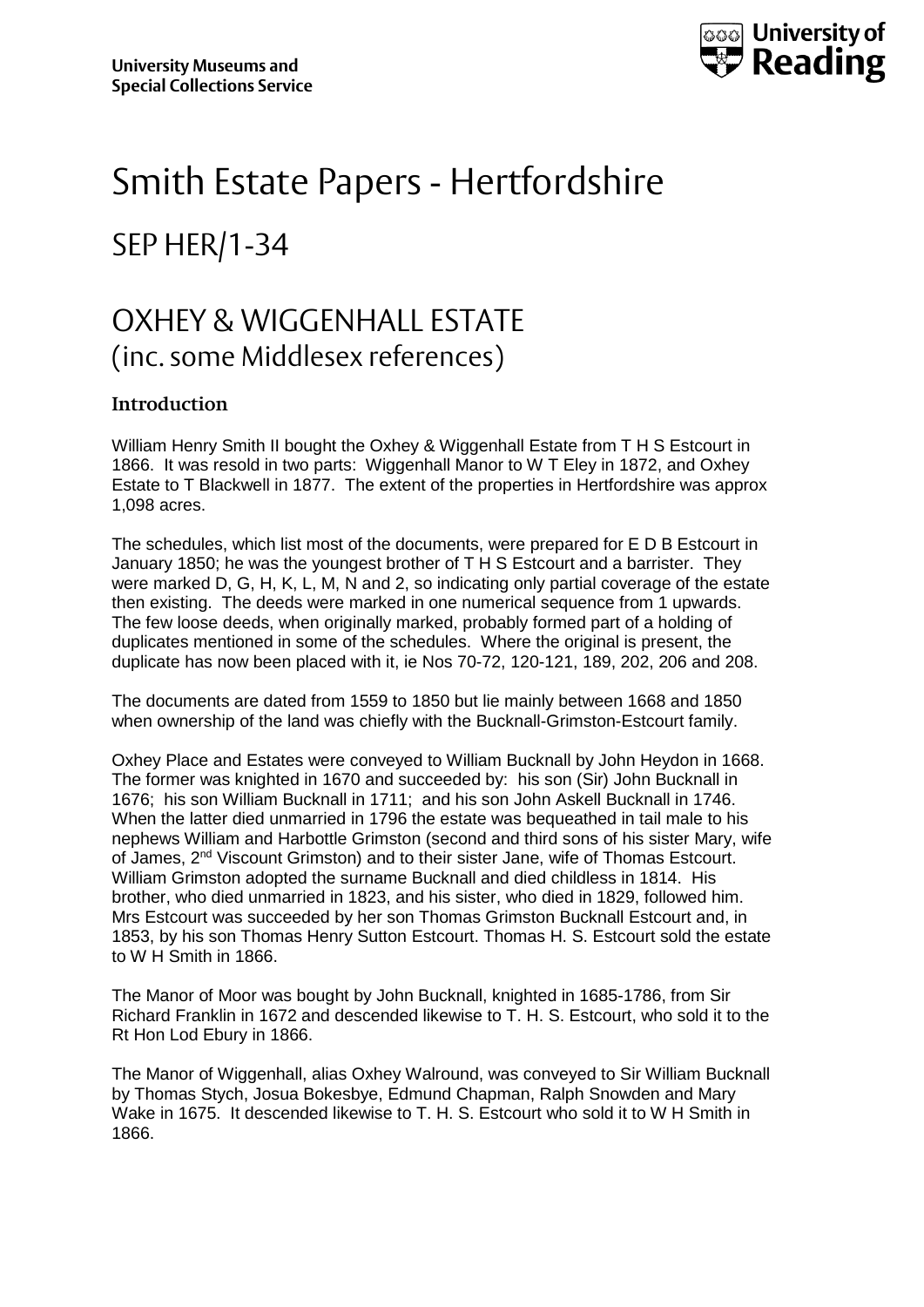

- **SEP HER** Hertfordshire (Oxhey & Wiggenhall) Estate Papers 1559 - 1850
- **SEP HER 1** Account Book of John Bucknall Esq: cash received & paid May 1685-May 1711
- **SEP HER 1-3** Accounts
- **SEP HER 2** Account Book: ledger accounts; Indexed 210 ff 1690-1713. inc receipts of Manor of Moor, 29 Sep 1672-20 Apr 1704 & copyhold
- **SEP HER 3** Account Book: ledger accounts; . Indexed 354 ff 1713-1754 (inc receipts of Manor of Moor, 17 May 1714-16 Feb 1746 & copyhold rents of Manors of Moor and Wiggenhall)
- **SEP HER 4** Court Roll of Wiggenhall alias Oxhey Walround; 1693, 1697-99, 1709
- **SEP HER 4-7** Manorial documents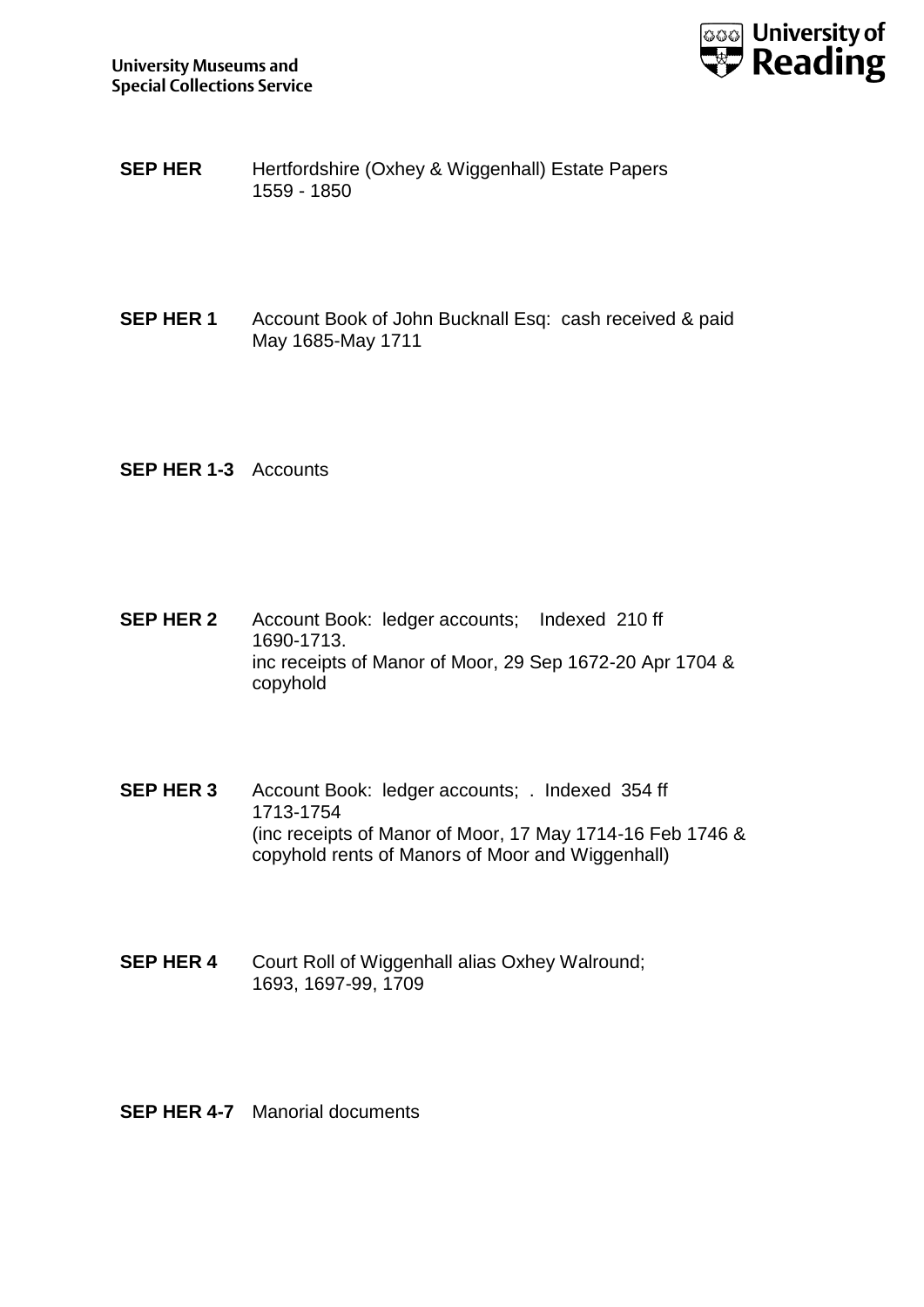

**SEP HER 5** Court Roll of Wiggenhall alias Oxhey Walround; 1714 & 1715

- **SEP HER 6** Court Roll of Wiggenhall alias Oxhey Walround; 1718 &1720
- **SEP HER 7** Court Roll of Wiggenhall alias Oxhey Walround; Monday, September 26, 1904

**SEP HER 8** Survey of T G B Estcourt's Estates in Hertfordshire Thursday, December 29, 1904 (Oxhey Hall & Hamper Mill Farm; Oxhey Lodge; Oxhey Place, Oxhey ane, Little Oxhey Lane & Oxhey Woods; Gate House Farm, Taen's Field & lands near Poe Field; Hedgestone Farm; plus undated sketch of Oxhey (between 1766 & 1822? Biederman 1771?))

**SEP HER 8-9** Plans

**SEP HER 9** Plan of intended canal: Cashio Bridge to Apperton; Nov 1836 (with schedule of property owners & letter to T G B Estcourt)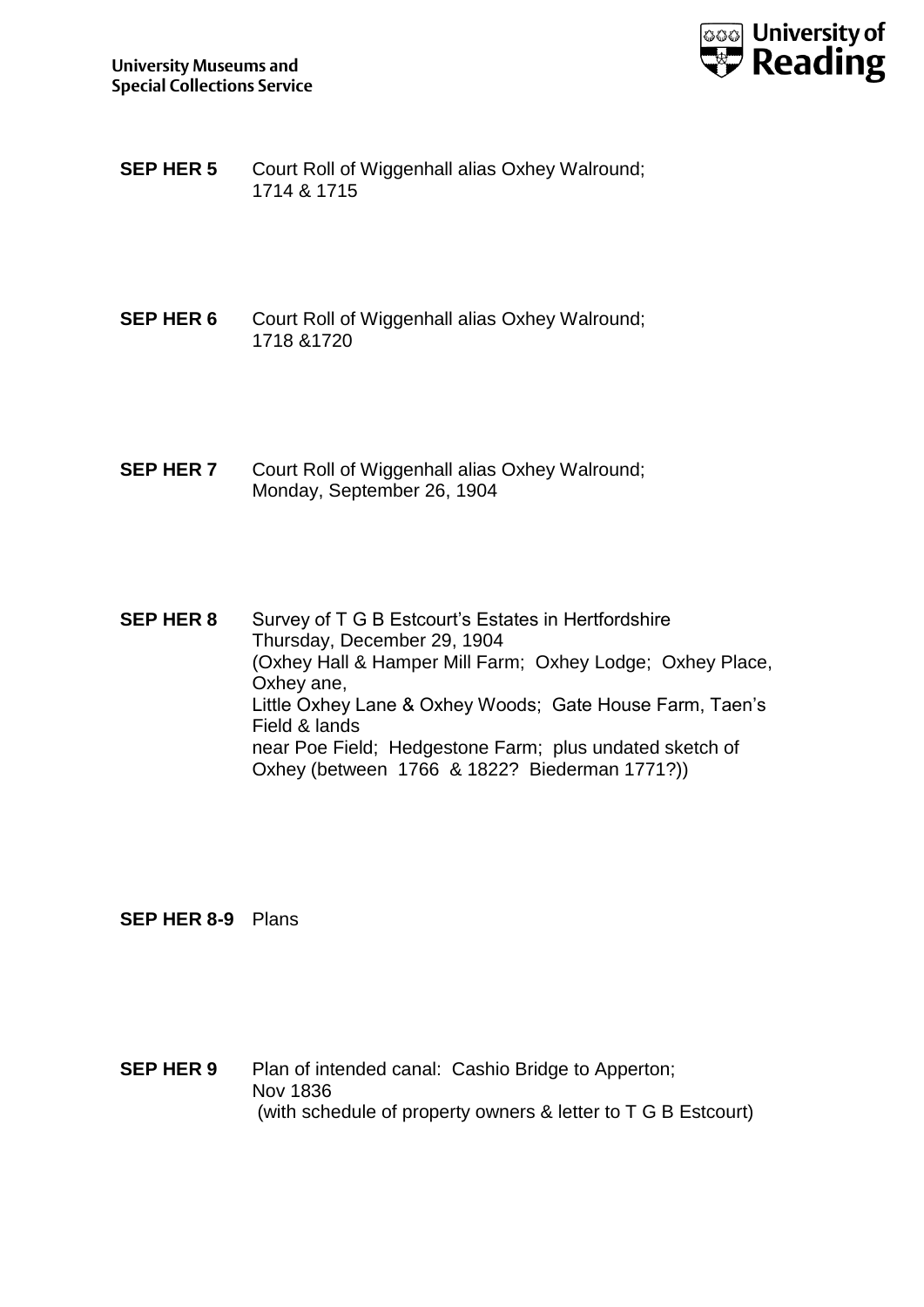

**SEP HER 10** Schedule of deeds, , Nos 37-84 (complete) Jan 1850 Oxhey Place & Estates Generally; 1559-1744 (D)

**SEP HER 10-** Title deeds **34**

- **SEP HER 11** Messauge of Half an Acre of Land at Watford; (G) Schedule of deeds, Jan 1850, Nos 120-130 (complete) 1694-1735
- **SEP HER 12** Two-thirds of Hamper Mill Farm; (H) 1716-1752 Schedule of deeds, Jan 1850, Nos 131-146 (complete)
- **SEP HER 13** (1) Close (2) Great & Little Collyers (3) Taen's Field; (K) 1693-1765 Schedule of deeds, Jan 1850, Nos 155-164 (complete)
- **SEP HER 14** Oxhey Hall Farm; 31 Eliz (L) Sunday, July 24, 1904 Schedule of deeds, Jan 1850, Nos 165-175 (complete
- **SEP HER 15** Moiety of Oxhey Hall Farm; (M) 1671-1772 Schedule of deeds, Jan 1850, Nos 176-197 (nos 180 & 183 missing)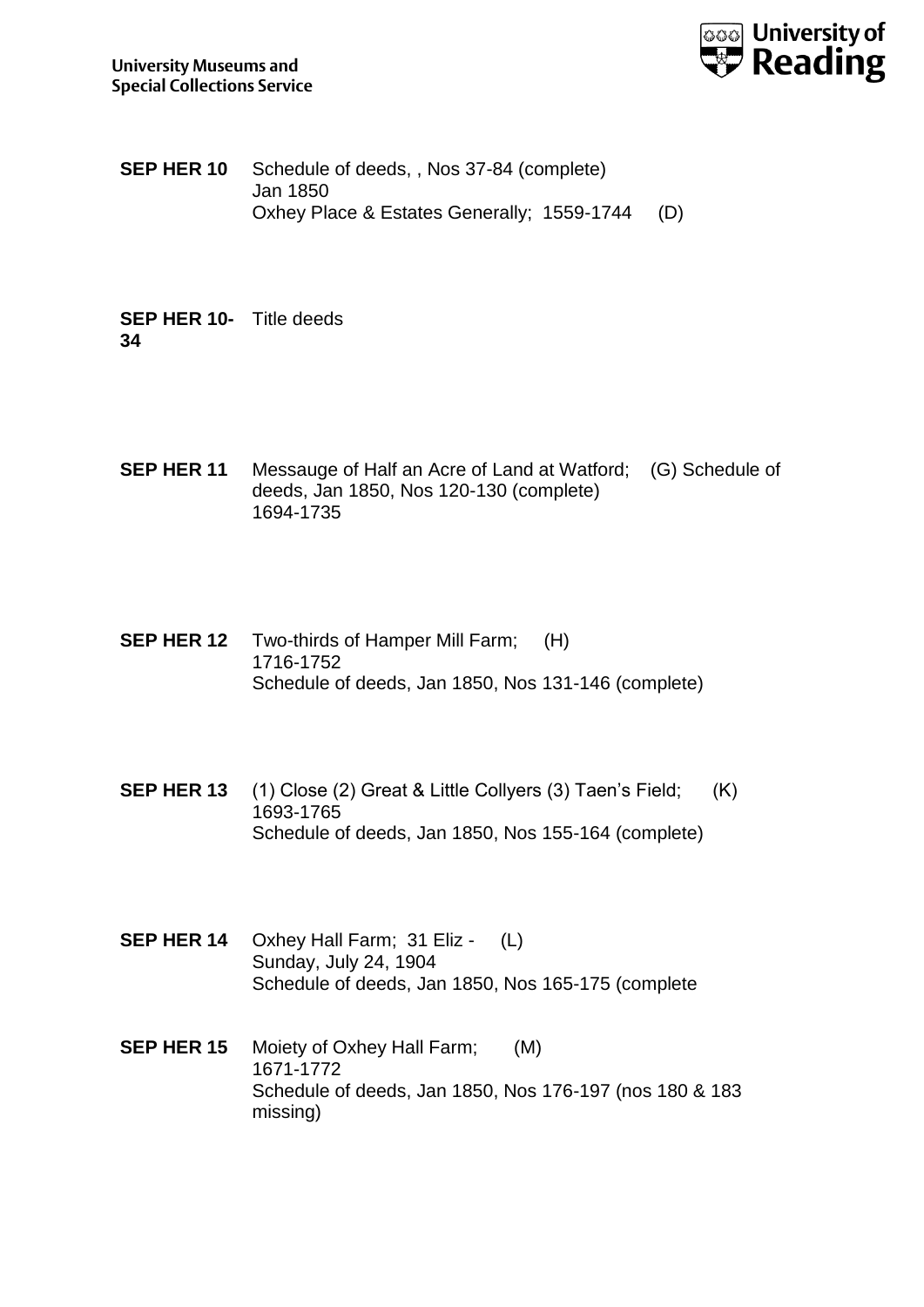

- **SEP HER 16** Moiety of Oxhey Hall Farm; (N) 1671-1772 Schedule of deeds, Jan 1850, Nos 198-214 (complete)
- **SEP HER 17** Oxhey & Hedgestone Estates Miscellaneous Papers; (2) 1760-1850 Schedule of deeds, Jan 1850, Nos 269-301 (nos 270b, 273c, 280 & 301 missing)
- **SEP HER 18** Mr Hall's assignment of Mr Styck's security to Mr Avery; (No 22) 18 Feb 1674 (Manor of Wiggenhall)
- **SEP HER 19** Mr Langley's deed of seisin; (No 94)(Hedgestone) 1 Jun 1671
- **SEP HER 20** Bargain & sale, A L Bucknall & T Nicholl; (No 215) 25 Apr 1761 (Manors of Moor & Wiggenhall)
- **SEP HER 21** Recovery, T Sheppard & T Nicholl from A L Bucknall; Easter 1 Geo 3 (No 216)(Manors of Moor & Wiggenhall)
- **SEP HER 22** Grant of right of way, Hon W Grimston & J A Bucknall to J Bate (No 223) 21 Mar 1795 (Eastbury)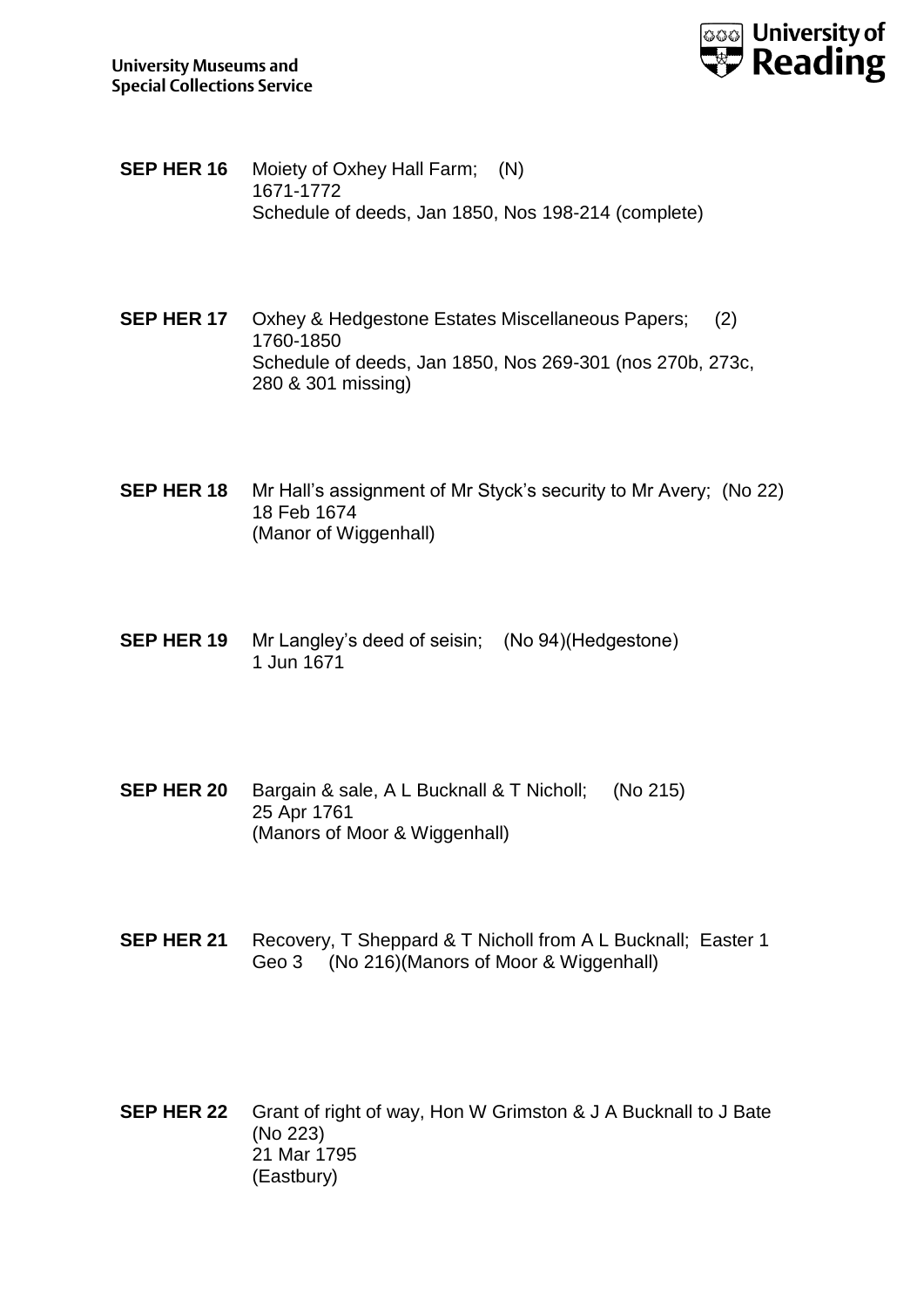

- **SEP HER 23** Copy-mortgage, W Bucknall to J Pope (2); (No 225) 29 Sep 1800 (Oxhey)
- **SEP HER 24** Chancery petition re Land Tax; (No 227) 13 Aug 1802
- **SEP HER 25** Affidavit re Land Tax (Hon W Bucknall); (No 228) 12 Aug 1802
- **SEP HER 26** Three certificates re Land Tax (Hon W Bucknall) (No 229)
- **SEP HER 27** Minutes re Land Tax (Hon W Bucknall) (No 230)
- **SEP HER 28** Surrender, J Ranger to Hon & Rev H Bucknall (2); (No 233) 25 Jan 1820 (Little Oxhey Lane)
- **SEP HER 29** Bargain & sale, Hon Mrs Estcourt & T G Bucknall to J Blower; (No 236) 29 May 1823 (Estates in Hertfordshire & Middlesex)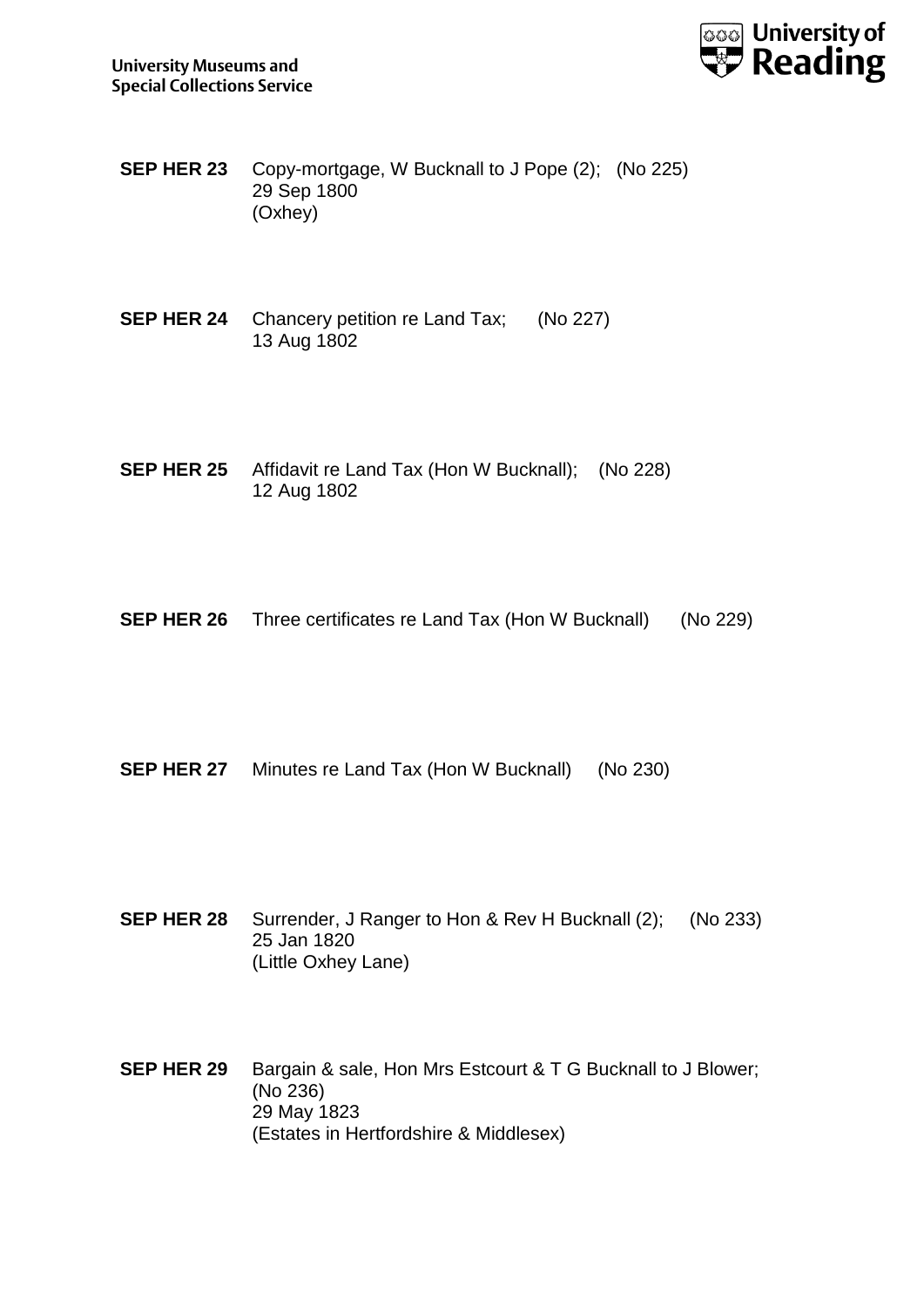

**SEP HER 30** Copy-agreement, T G B Estcourt and London & Birmingham Railway (No 254a)

(Poe Field near Watford)

- **SEP HER 31** Copy-bargain & sale, Sir R Franklin to J Bucknall; (No number) 18 Jul 1672 (Manor of Moor)
- **SEP HER 32** Lease & counterpart, Hon W Bucknall to J Williams; (No number) 30 Dec 1802 (Gate House Farm)
- **SEP HER 33** Duplicate lease, Hon & Rev H Bucknall to W Braithwaite; (No number) 1 Oct 1817 (Oxhey Place Farm)
- **SEP HER 34** Duplicate lease, Hon & Rev H Bucknall to J Giles; (No number) 30 Mar 1820 (Oxhey Place Farm)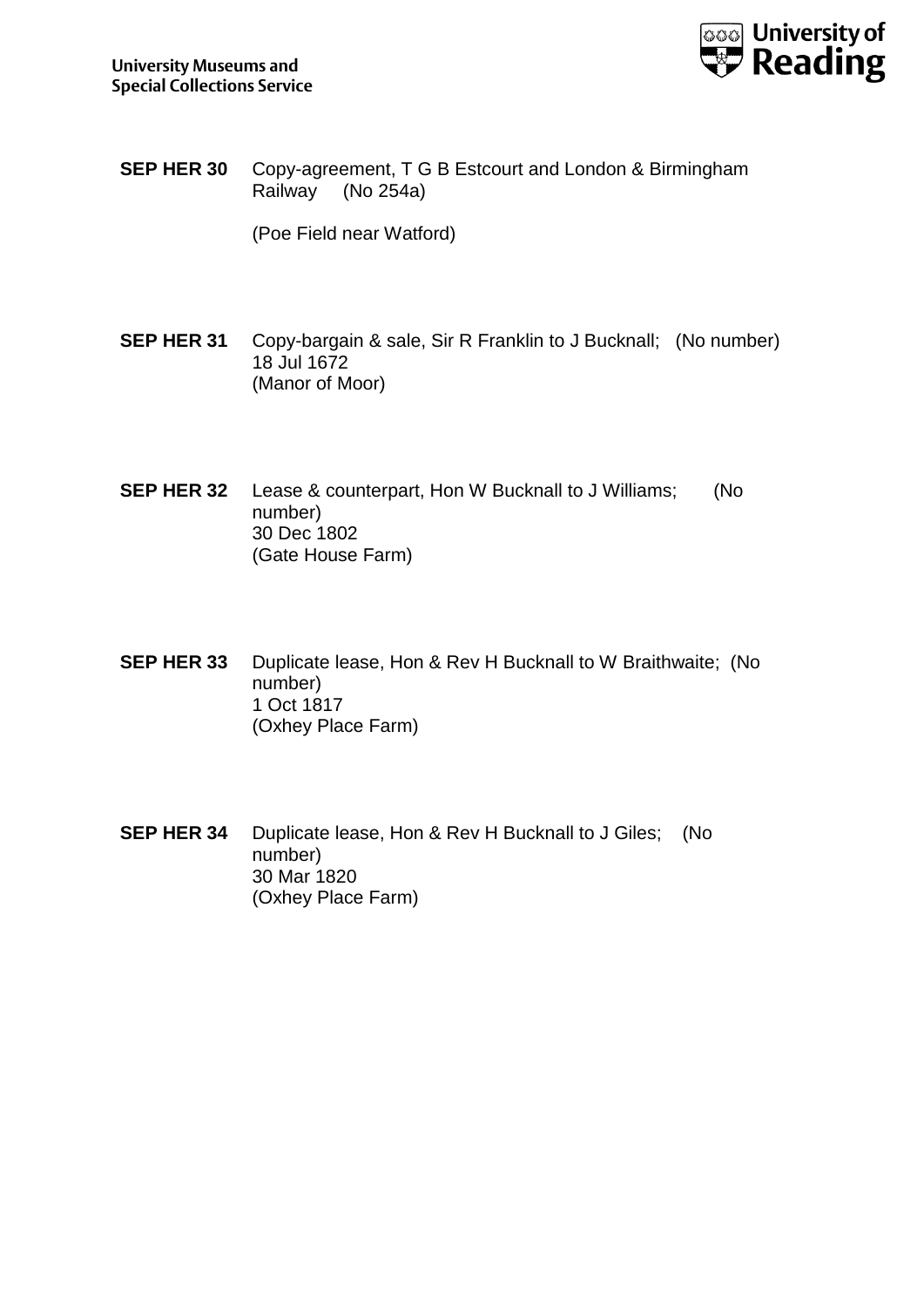

# Smith Estate Papers - Suffolk SEP SUF/1-46

## THURLOW & HUNDON / WRATTING HALL ESTATES

#### **Introduction**

William Henry Smith II bought the Thurlow & Hundon Estate from Sir Henry W Dashwood Bt and F. L. Dashwood in 1877, under direction of the Chancery Division of the High Court; the Wratting Hall Estate was added from Colonel S Goodchild in 1878. The Manor of Great Wratting was acquired from C H Capon in 1878, and the Manors of Great Thurlow and Hundon from Sir H W Dashwood Bt and F L Dashwood in 1879. Subsequent to an abortive auction, the Thurlow part of the estate and manors (approx. 3,857 acres) was resold by the Hon W F D Smith to C F Ryder in 1906. The Hundon part of the estate (approx 2,713 acres) and its manor was resold by the Hon W F D Smith to T Bower in 1907. A copy of the Estate Particulars for the auction on 27 June 1905 is held by the National Monuments Record (ref 988).

The documents are dated from 1498 to 1907 but fall mainly in the 19<sup>th</sup> century. They divide into three main sections; deeds of title in the original purchase of 1877; deeds of title in subsequent purchases; and manorial documents. There are no true manorial documents for Great Wratting since these were handed over in 1892 to Messrs Partridge & Wilson of Bury St Edmunds, Stewards of the Manor. Due to the split resale in 1906 and 1907, some major deeds of title were listed in two or three schedules under different original numbers. They have now been listed as found with cross-references to earlier schedules. This procedure is awkward in some ways but respects the final intentions of the active custodians.

The original purchase of 1877 was confined to land in the parishes of Great Thurlow, Little Thurlow, Great Wratting, Hundon and Poslingford. There were later extensions into Barnadiston, Keddington, Little Bradley, Little Wratting, Monks Risbridge, Stansfield and Withersfield. The manorial documents include a few miscellaneous in Hardwick and Hawstead Manors.

The Great Thurlow and Hundon Estates were sold by Sir Cordell Firebrace, 3rd Bt (d 1759) to James Vernon. They then descended to his son Henry Vernon and his son John Vernon who died unmarried in 1818. Thereafter they passed; to his sister Arethusa, wife of Sir Robert Harland, 2<sup>nd</sup> Bt (1765-1848) who was childless; and to the latter's sister, Susannah Edith Harland (d 1850), wife of Sir William Rowley, 2<sup>nd</sup> Bt (1761-1832). One of their daughters was the mother of Sir Henry Dashwood, 5th Bt (1816-89) and Frederick Loftus Dashwood (1824-1902) who sold to W H Smith. Two of their sons were Sir Joshua Ricketts Rowley, 3<sup>rd</sup> Bt (d 1857) and Sir Charles Robert Rowley, 4<sup>th</sup> Bt (1800-88). Little Thurlow was in the hands of the Soame family from the  $16<sup>th</sup>$  to  $19<sup>th</sup>$  centuries. Great and Little Wratting were in the hands of the 1<sup>st</sup> and  $2^{nd}$  Baron Thurlow (1731-1806) and (1781-1829) at the beginning of the 19<sup>th</sup> century.

The original bundle numbers were seldom marked other than on loose slips of paper: Nos 1- 436 in red ink in the case of SEP SUF/1; Nos 1-20 in red ink in the case of SEP SUF/5;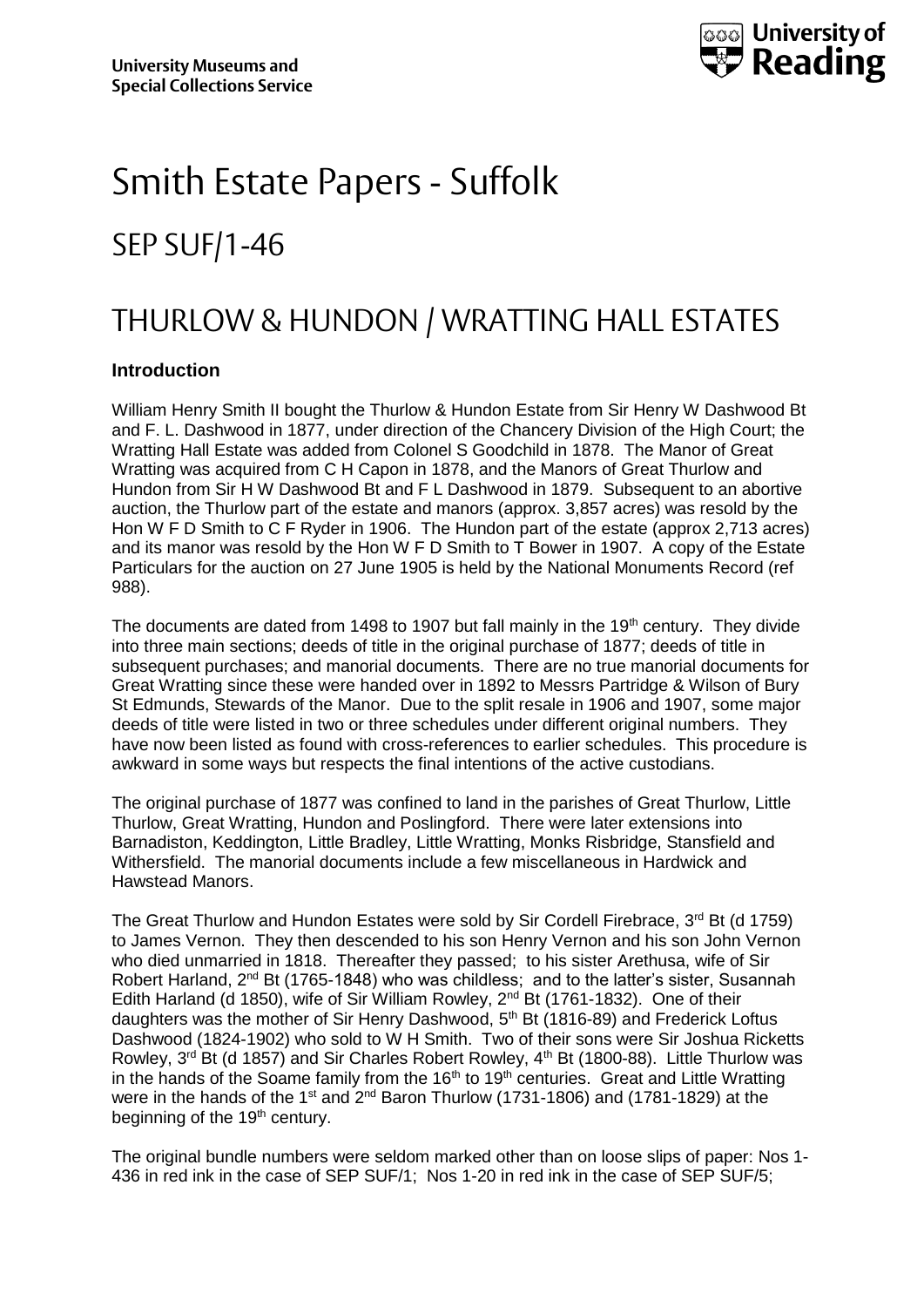

letters A-Z in green crayon in the case of SEP SUF/6-32; and letters AA-LL in blue crayon in the case of SEP SUF/33-43 (also SEP SUF/1 and SEP SUF/3 as a whole).

- **SEP SUF** Suffolk (Thurlow & Hundon / Wratting Hall) Estate Papers 1498-1907
- **SEP SUF1/1-** Great Thurlow **9** 1845-1874 Conditional surrenders
- **SEP SUF1/10-25** Great Thurlow 1845-1878 Absolute surrenders
- **SEP SUF1/26-34** Great Thurlow 1848-1877 Warrants of satisfaction
- **SEP SUF1/35-37** Great Thurlow 1826-1845 Admissions
- **SEP SUF1/38** Great Thurlow Friday, January 27, 1905 Synopsis of copyholders & copyholds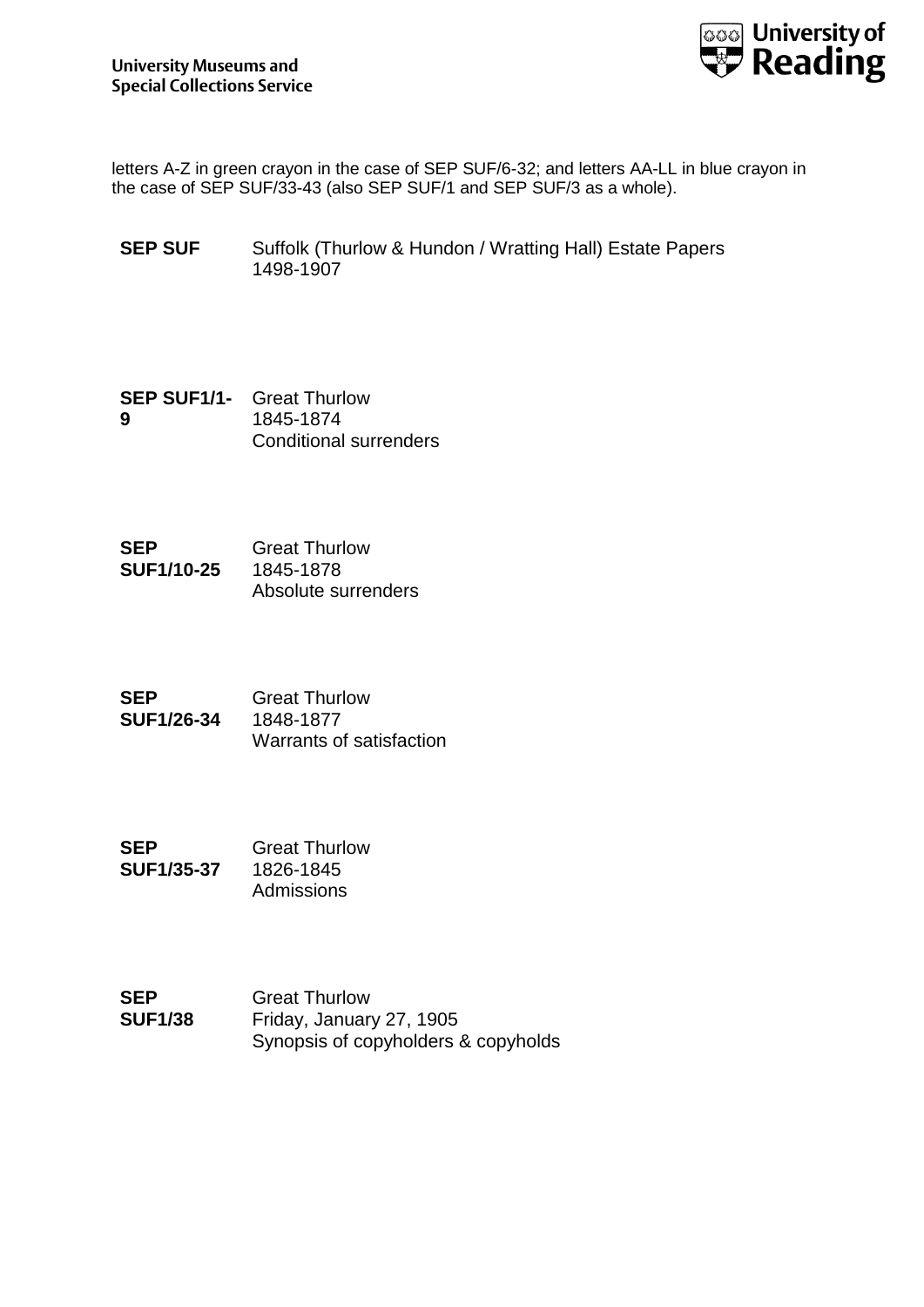

**SEP SUF1/39** Great Thurlow 1547-1708 Index to court rolls & books in these years

| SEP            | <b>Great Thurlow</b>                            |
|----------------|-------------------------------------------------|
| <b>SUF1/40</b> | 1603-1791                                       |
|                | Bundle of 48 old copy admissions & other papers |

| SEP            | <b>Great Thurlow</b> |
|----------------|----------------------|
| <b>SUF1/41</b> | 1595-1616            |
|                | Minute book          |

| SEP            | <b>Great Thurlow</b> |
|----------------|----------------------|
| <b>SUF1/42</b> | 1734-1740            |
|                | Minute book          |

| SEP            | <b>Great Thurlow</b> |
|----------------|----------------------|
| <b>SUF1/43</b> | 1744-1838            |
|                | Minute book          |

| SEP            | <b>Great Thurlow</b>    |
|----------------|-------------------------|
| <b>SUF1/44</b> | 1750-1795               |
|                | Bundle of 31 old papers |

| SEP            | <b>Great Thurlow</b>                                        |
|----------------|-------------------------------------------------------------|
| <b>SUF1/45</b> | 1547-1700                                                   |
|                | Bundle of court rolls: 1547-65, 1604-57, 1661-85, 1699-1700 |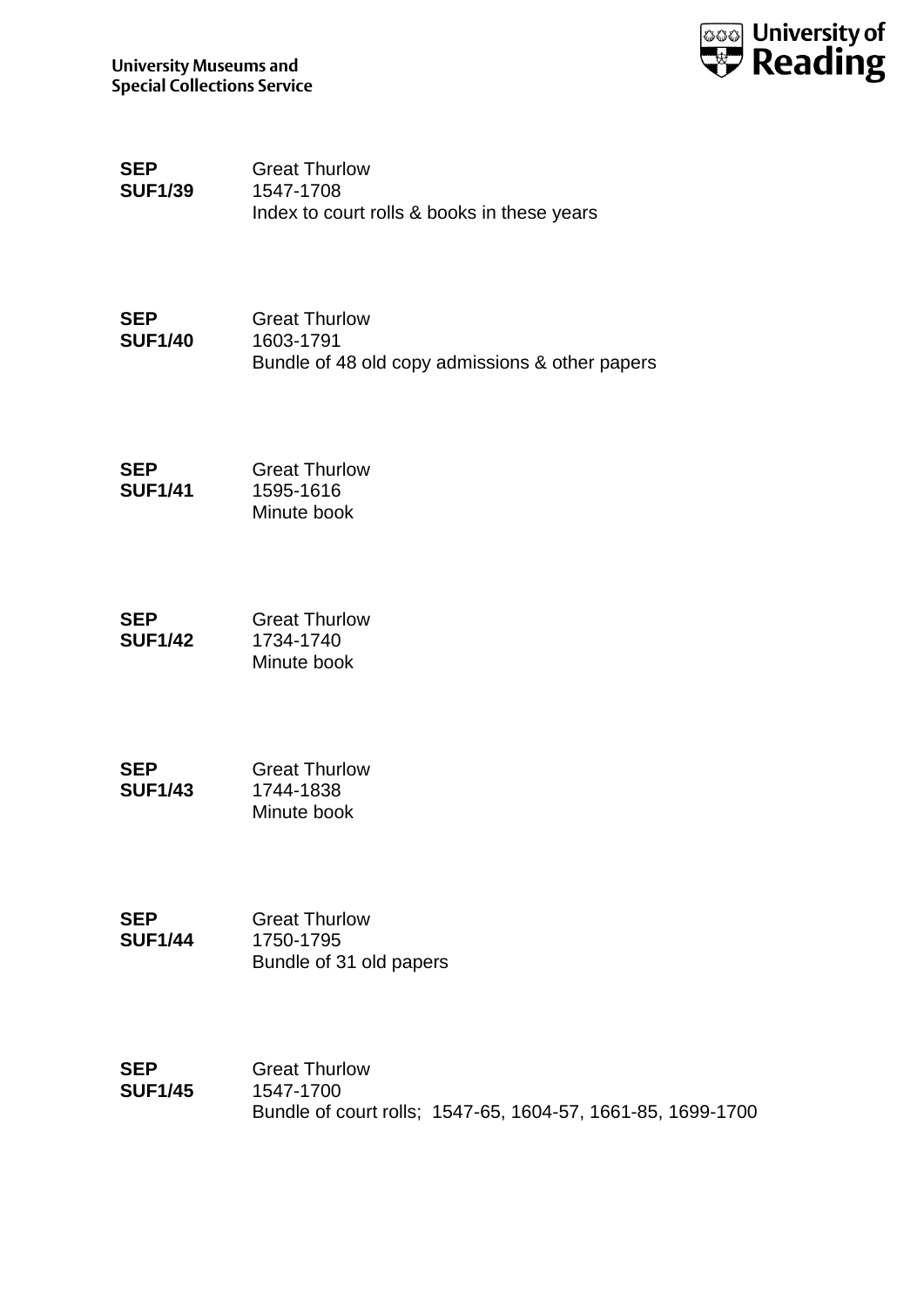

| SEP               | <b>Great Thurlow</b> |
|-------------------|----------------------|
| <b>SUF1/46-50</b> |                      |
|                   | (Handed over 1879)   |

| SEP            | <b>Great Thurlow</b> |
|----------------|----------------------|
| <b>SUF1/51</b> | 1668-1708            |
|                | Court book           |

| SEP            | <b>Great Thurlow</b> |
|----------------|----------------------|
| <b>SUF1/52</b> | 1711-1738            |
|                | Court book           |

| SEP               | <b>Great Thurlow</b>                      |
|-------------------|-------------------------------------------|
| <b>SUF1/53-54</b> | 1547 1839                                 |
|                   | Two bundles of 76 verdicts & other papers |

| SEP            | Hundon with Chilbourn                  |
|----------------|----------------------------------------|
| <b>SUF1/55</b> | 1670-1689                              |
|                | Bundle of verdicts of different courts |

**SEP SUF1/56** Hundon with Chilbourn 1704-1765 Bundle of verdicts of different courts

**SEP SUF1/57** Hundon with Chilbourn 1606-1628 Bundle of court rolls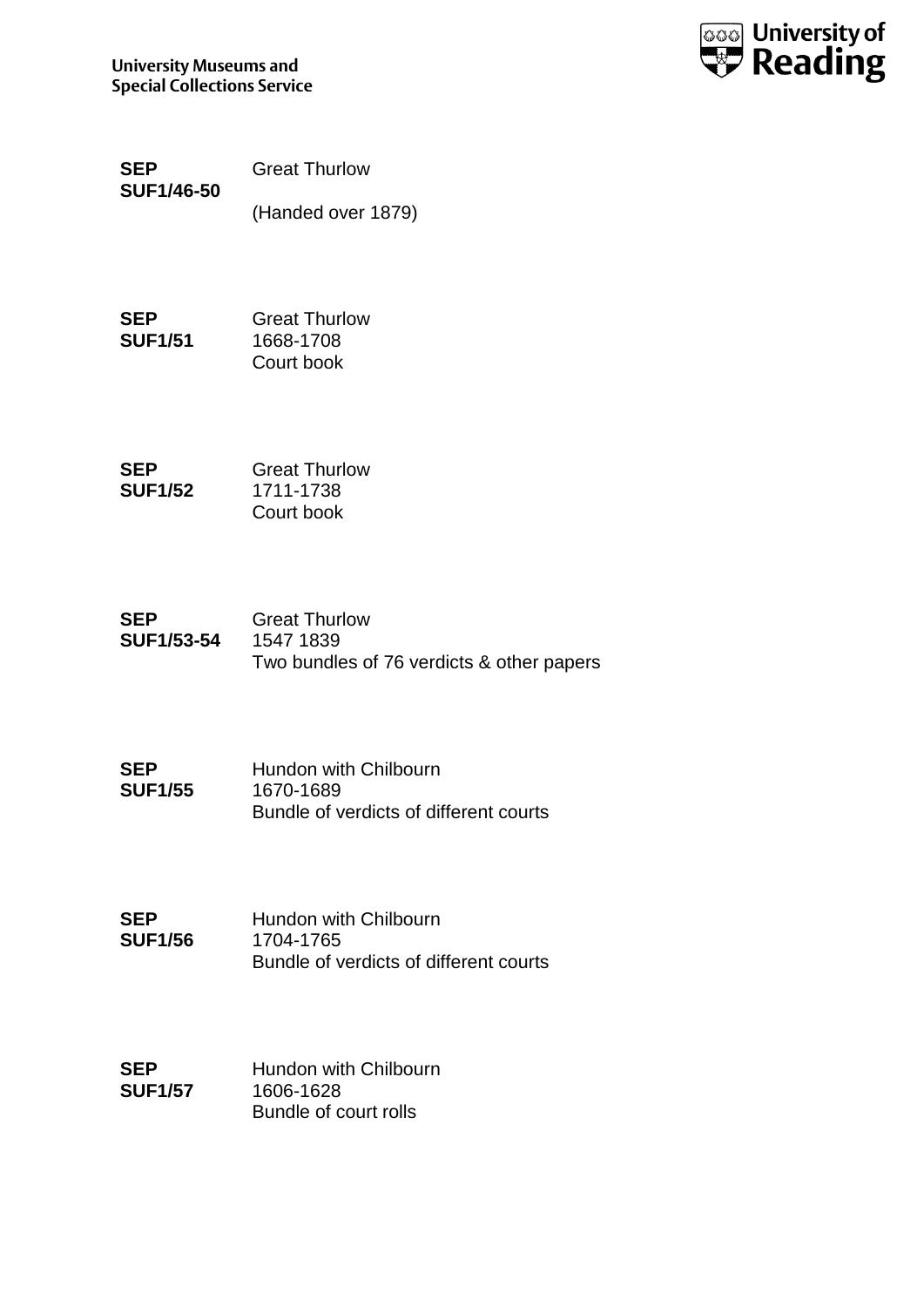

| SEP            | Hundon with Chilbourn |
|----------------|-----------------------|
| <b>SUF1/58</b> | 1629-1643             |
|                | Bundle of court rolls |

| SEP            | Hundon with Chilbourn |
|----------------|-----------------------|
| <b>SUF1/59</b> | 1645-1660             |
|                | Bundle of court rolls |

| SEP            | Hundon with Chilbourn |
|----------------|-----------------------|
| <b>SUF1/60</b> | 1660-1669             |
|                | Bundle of court rolls |

| SEP            | Hundon with Chilbourn |
|----------------|-----------------------|
| <b>SUF1/61</b> | 1670-1681             |
|                | Bundle of court rolls |

| SEP            | Hundon with Chilbourn |
|----------------|-----------------------|
| <b>SUF1/62</b> | 1681-1694             |
|                | Bundle of court rolls |

| SEP            | Hundon with Chilbourn |
|----------------|-----------------------|
| <b>SUF1/63</b> | 1694-1713             |
|                | Bundle of court rolls |

| SEP            | Hundon with Chilbourn |
|----------------|-----------------------|
| <b>SUF1/64</b> |                       |
|                | Bundle of court rolls |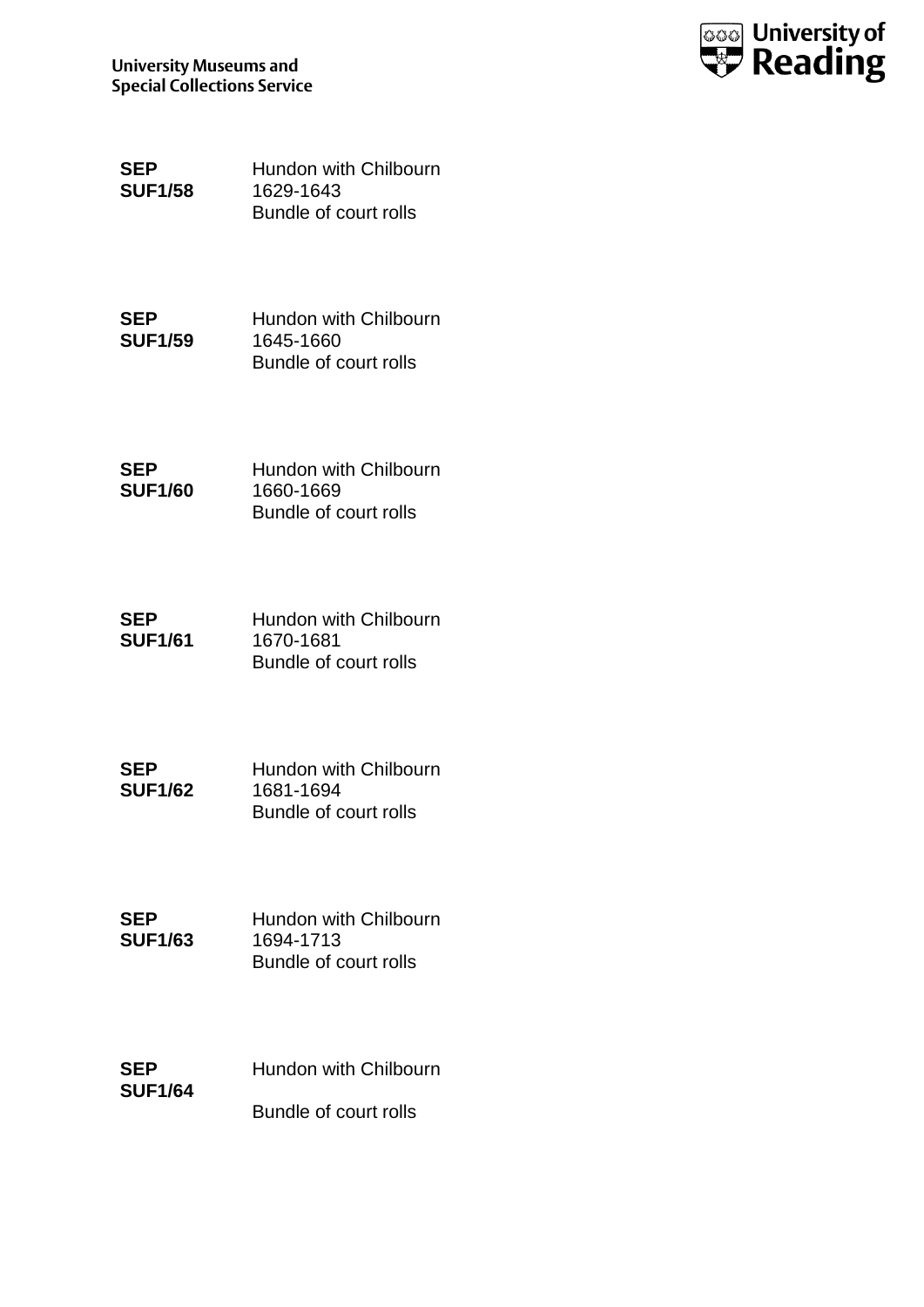

**SEP SUF1/65** Hundon with Chilbourn 1629-1707 Index

**SEP SUF1/66** Hundon with Chilbourn 1670-1713 Entry books A to C and index D

| <b>SEP</b>     | Hundon with Chilbourn                                        |
|----------------|--------------------------------------------------------------|
| <b>SUF1/67</b> | 1661-1794                                                    |
|                | Minute books E to H, J & K, (L & M to 1836 handed over 1879) |

| <b>SEP</b>     | Hundon with Chilbourn                     |
|----------------|-------------------------------------------|
| <b>SUF1/68</b> | 1629-1845                                 |
|                | Bundle of old verdicts, presentments etc. |

| SEP                   | Hundon with Chilbourn         |
|-----------------------|-------------------------------|
| SUF1/69-164 1767-1874 |                               |
|                       | <b>Conditional surrenders</b> |

| SEP              | Hundon with Chilbourn |
|------------------|-----------------------|
| <b>SUF1/165-</b> | 1767-1876             |
| 286              | Absolute surrenders   |

| SEP              | Hundon with Chilbourn    |
|------------------|--------------------------|
| <b>SUF1/287-</b> | 1817-1877                |
| 330              | Warrants of satisfaction |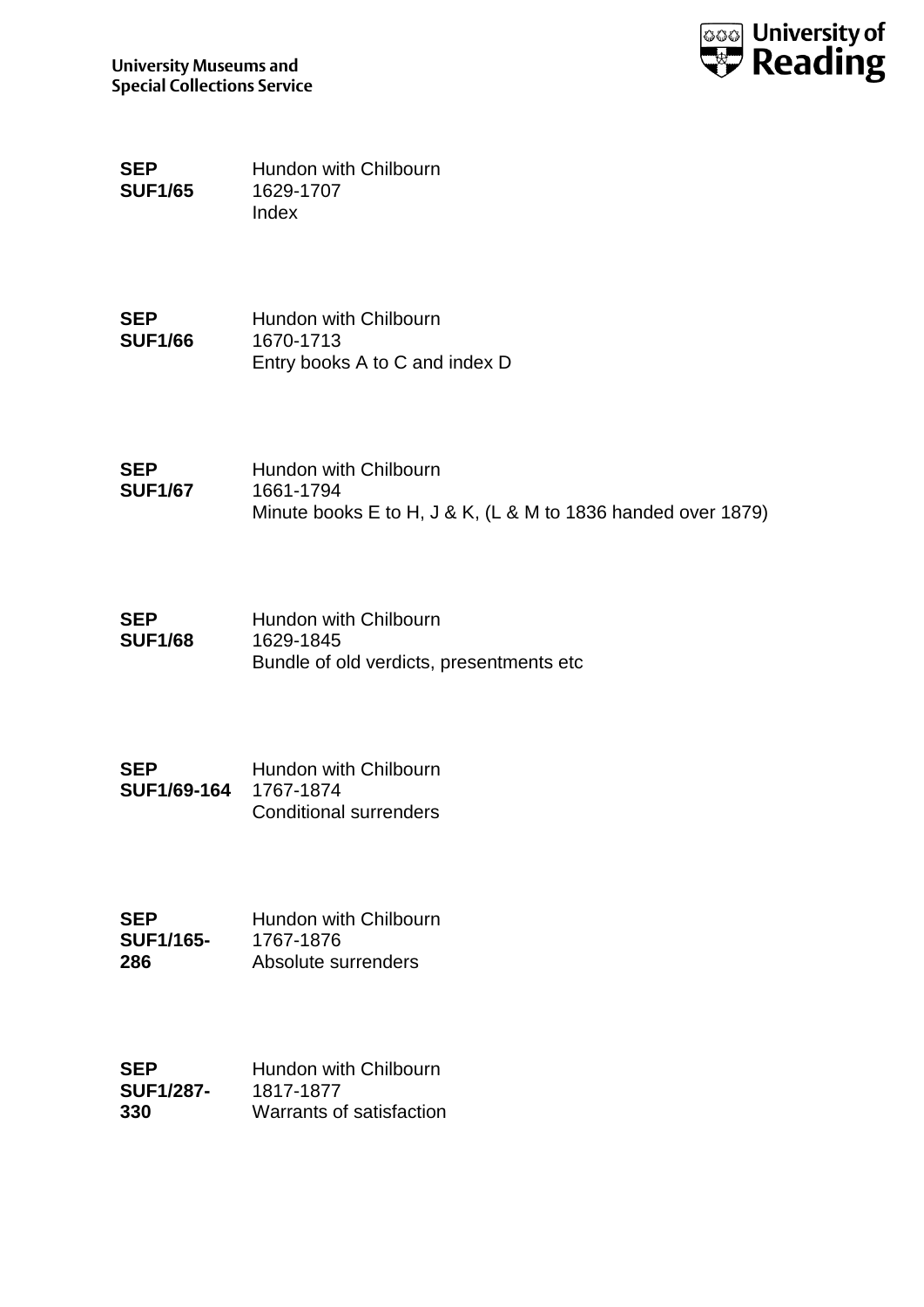

**SEP SUF1/331- 365** Hundon with Chilbourn 1742-1860 Admissions

**SEP SUF1/366** Hundon with Chilbourn Tuesday, January 10, 1905 Grant of waste to John Green

| <b>SEP</b>      | Hundon with Chilbourn                          |
|-----------------|------------------------------------------------|
| <b>SUF1/367</b> | Sunday, January 29, 1905                       |
|                 | Copy-deed poll, appointment by Viscount Forbes |

| <b>SEP</b>      | Hundon with Chilbourn                          |
|-----------------|------------------------------------------------|
| <b>SUF1/368</b> | Monday, January 30, 1905                       |
|                 | Copy-deed poll, appointment by Viscount Forbes |

| SEP             | Hundon with Chilbourn                          |
|-----------------|------------------------------------------------|
| <b>SUF1/369</b> | Tuesday, February 07, 1905                     |
|                 | Copy-deed poll, appointment by Viscount Forbes |

| <b>SEP</b>       | Hundon with Chilbourn |
|------------------|-----------------------|
| <b>SUF1/370-</b> |                       |
| 403              | (Handed over in 1884) |

| <b>SEP</b>       | Hundon with Chilbourn |
|------------------|-----------------------|
| <b>SUF1/404-</b> |                       |
| 419              | (Handed over in 1879) |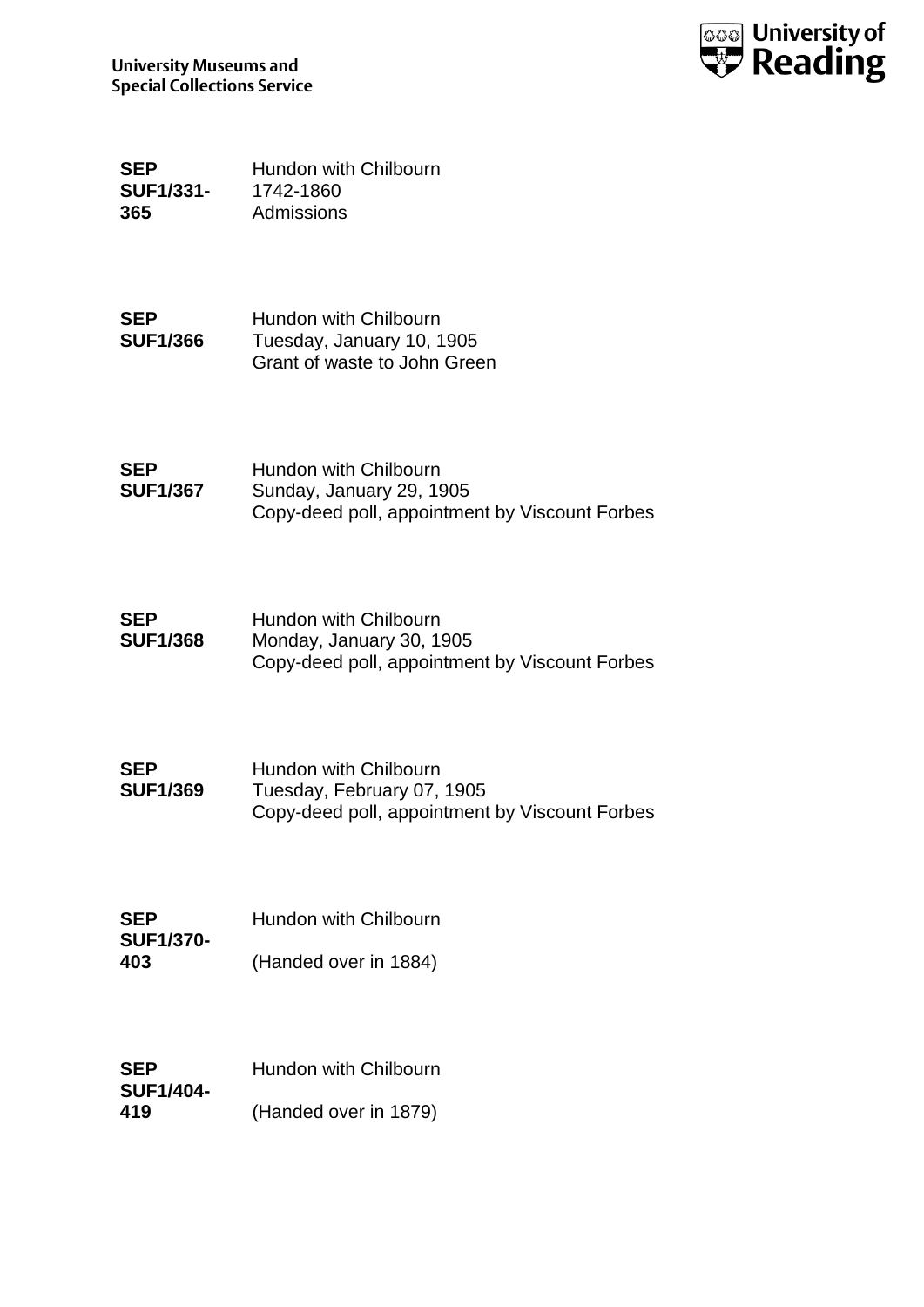

| SEP             | Hundon with Chilbourn |
|-----------------|-----------------------|
| <b>SUF1/420</b> | 1713-1734             |
|                 | Court book, indexed   |

| SEP             | Hundon with Chilbourn |
|-----------------|-----------------------|
| <b>SUF1/421</b> | 1731-1746             |
|                 | Court book, indexed   |

| SEP             | Hundon with Chilbourn |
|-----------------|-----------------------|
| <b>SUF1/422</b> | 1746-1757             |
|                 | Court book, indexed   |

| SEP             | Hundon with Chilbourn |
|-----------------|-----------------------|
| <b>SUF1/423</b> | 1758-1785             |
|                 | Court book, indexed   |

| <b>SEP</b>       | Hundon with Chilbourn |
|------------------|-----------------------|
| <b>SUF1/424-</b> |                       |
| 432              | (Handed over 1879)    |

| <b>SEP</b>       | Hundon with Chilbourn |
|------------------|-----------------------|
| <b>SUF1/433-</b> | Sunday, May 29, 1904  |
| 436              | Four plans            |

**SEP SUF 2** Great Wratting Manor 1654-1878-92 Schedule of documents, 1 Feb 1878, Nos 1-135 Note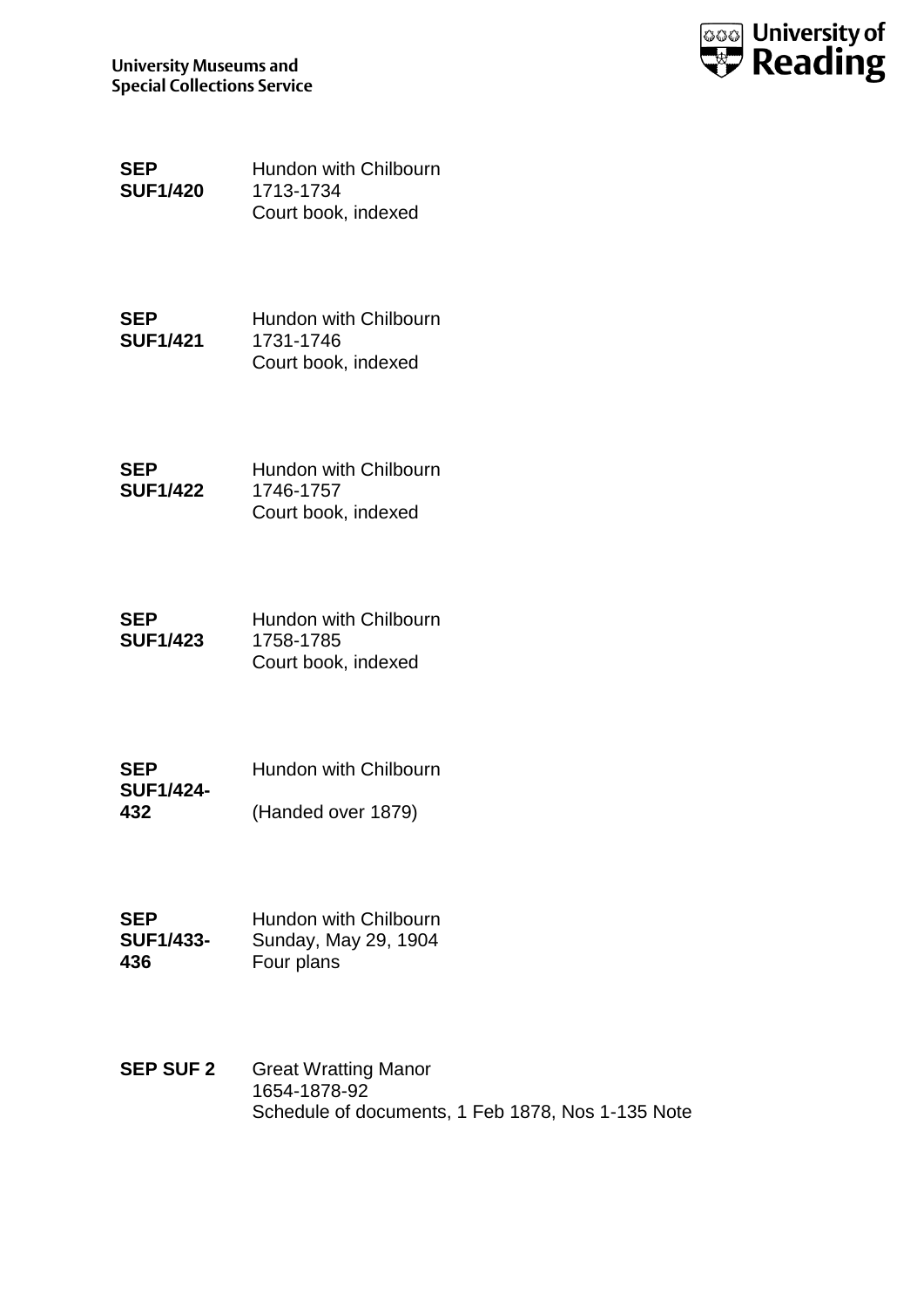

- **SEP SUF 3** Great Wratting Manor 1872-93
- **SEP SUF 3/1 Great Wratting Manor** Tuesday, February 14, 1905 Abstract of title (now SEP SUF/45/11)
- **SEP SUF 3/2** Great Wratting Manor Tuesday, February 14, 1905 Abstract of reconveyance
- **SEP SUF 3/3** Great Wratting Manor Tuesday, February 14, 1905 Abstract of reconveyance
- **SEP SUF 3/4** Great Wratting Manor Tuesday, February 14, 1905 Abstract of reconveyance
- **SEP SUF 3/5** Great Wratting Manor 25 Oct 1872 Succession account & receipt
- **SEP SUF 3/6** Great Wratting Manor Tuesday, February 14, 1905 Particulars & conditions of sale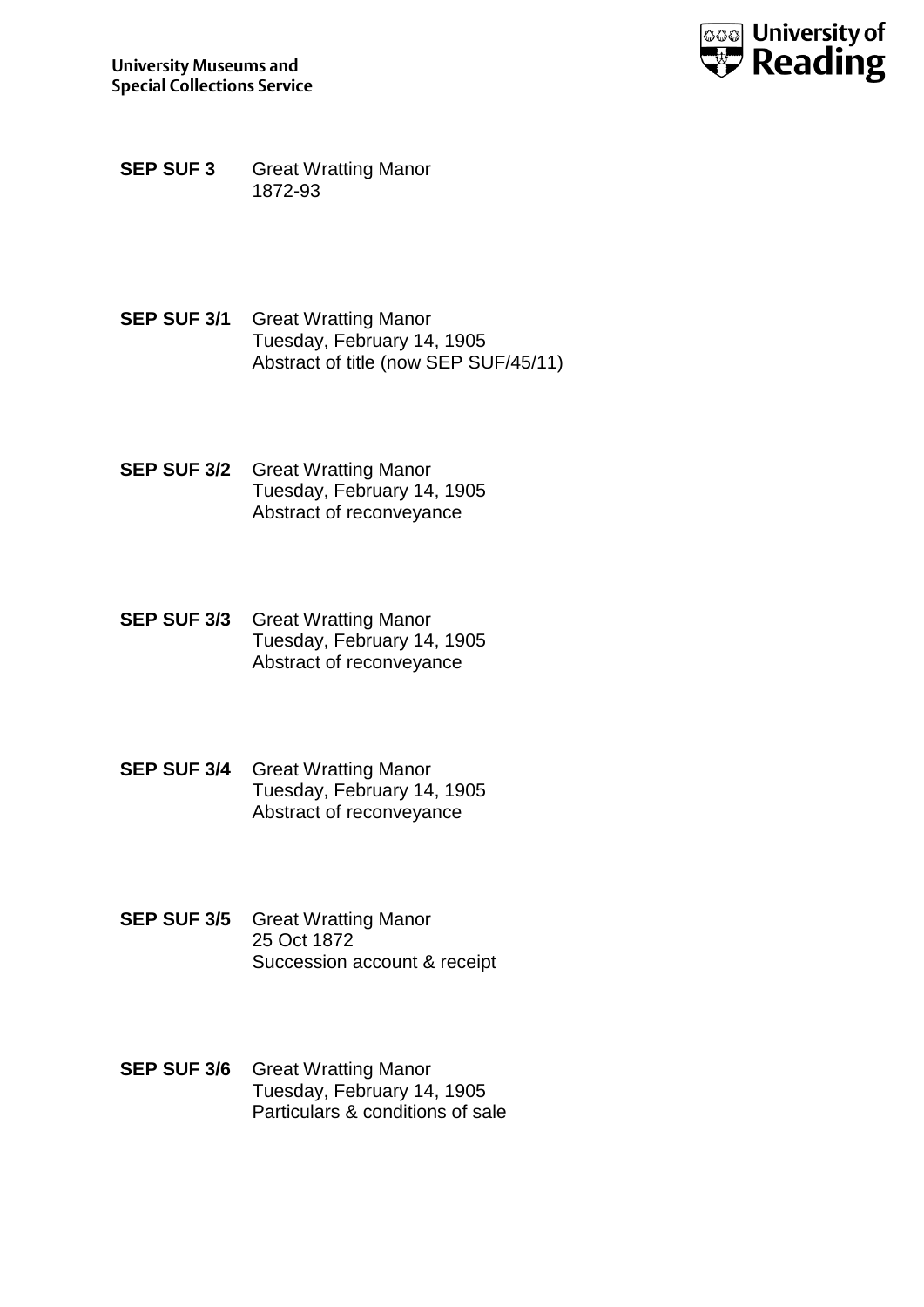

- **SEP SUF 3/7** Great Wratting Manor 4 Feb 1873 Conveyance, Lord Thurlow to C H Capon
- **SEP SUF 3/8** Great Wratting Manor 1 Feb 1878 Draft conveyance, C H Capon to W H Smith (receipt only)
- **SEP SUF 3/9** Great Wratting Manor 17 Jan 1893 Statutory declaration of C Capon (receipt only)
- **SEP SUF 3/10** Great Wratting Manor 22 Dec 1892 Schedule of documents
- **SEP SUF 4** Hardwick and Hawstead Manors; 1498-1616 Bundle of sundry papers marked 14
- **SEP SUF 5** Thurlow & Hundon Estate, Dashwood v Dashwood to W H Smith; Sunday, February 19, 1905 Schedule of deeds, 1878 (?)
- **SEP SUF 5/1** Old Vernon Estates & Allotments; 1812-25 Ten deeds & one endorsement (complete)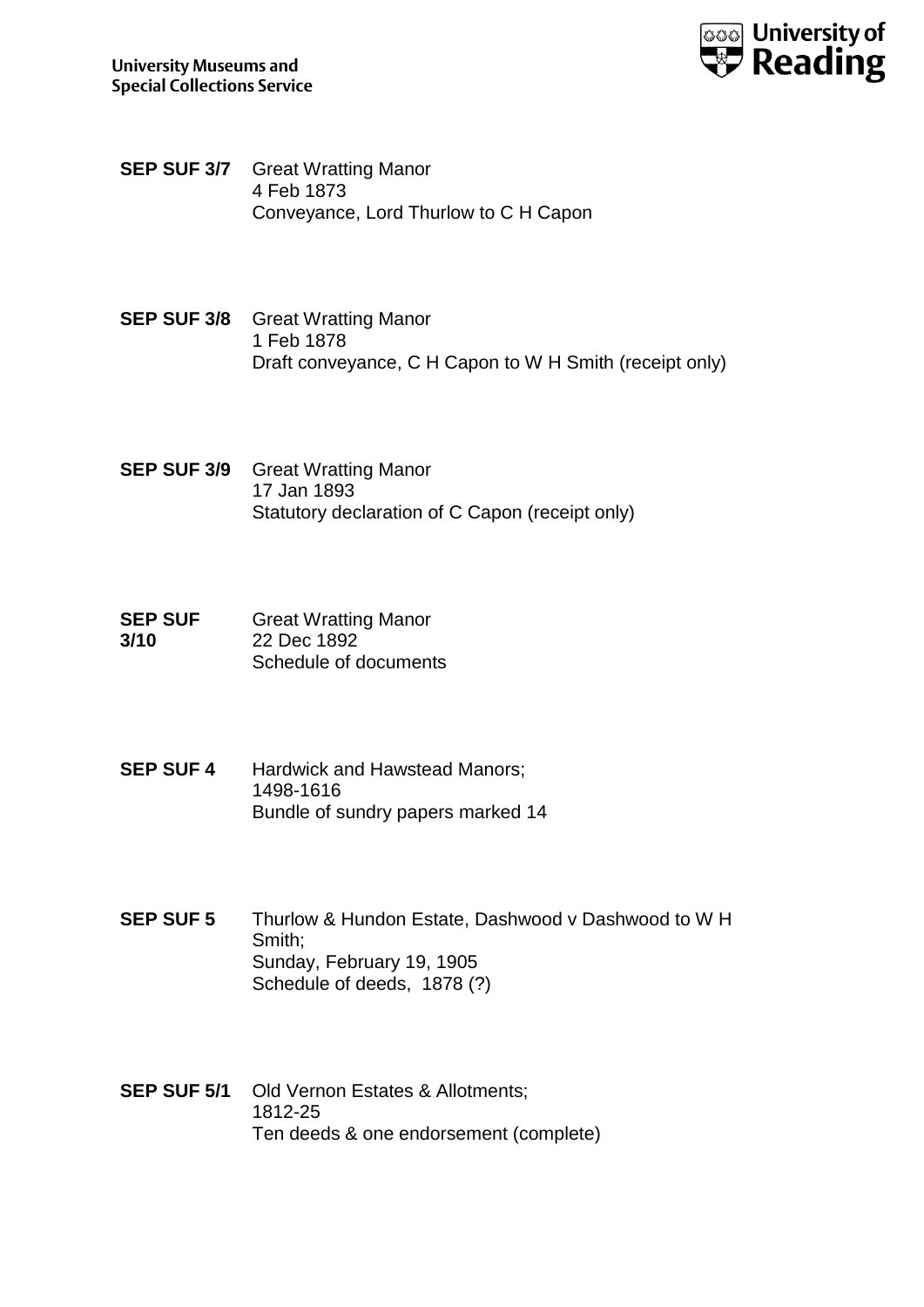

- **SEP SUF 5/2** Wadgett's Farm; 1785-1823 Twenty-two deeds (complete)
- **SEP SUF 5/3** Woodlands ex W D Gardner; 1811-23 Five deeds & one endorsement (complete)
- **SEP SUF 5/4** Cottage ex T Eagle; 1746-1817 Eight deeds (complete)
- **SEP SUF 5/5** Properties ex E Gardner, J Daniels & J A Fitch; 1717-1848 Twenty-four deeds & one annexure (complete)
- **SEP SUF 5/6** Property ex W Traylen; 1780-1864
- **SEP SUF 5/7** Property ex Lucy & Mary Traylen; 1879-1848 Twenty-three deeds & one duplicate (complete)
- **SEP SUF 5/8** Property ex J Talbot; 1843-54 Five deeds (complete)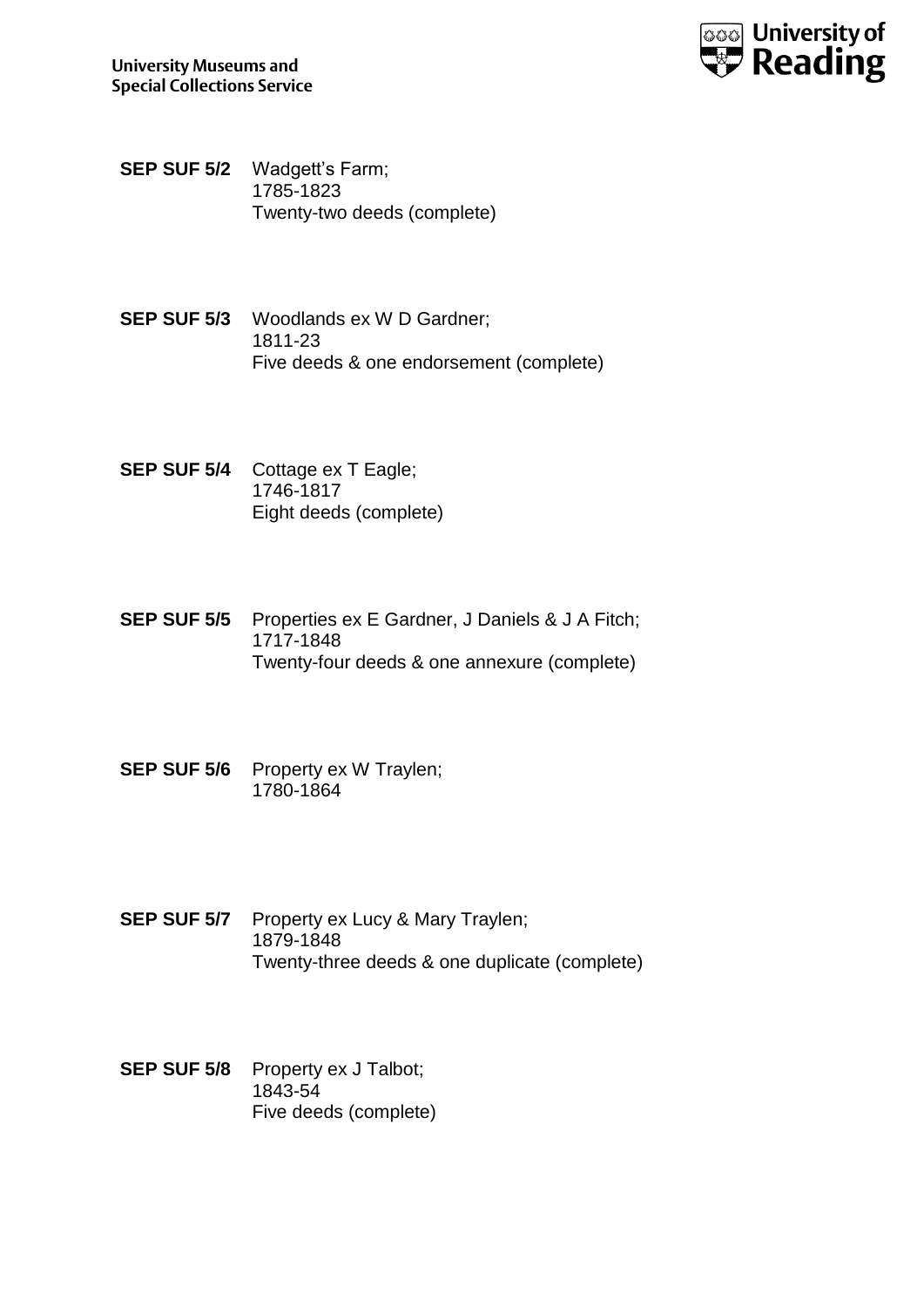

- **SEP SUF 5/9** Property ex A Traylen; 1846-63 Four deeds (complete)
- **SEP SUF 5/10** Property ex Mary E & S F Bridgman 1806-64 Nine deeds & two annexures (complete)

**SEP SUF 5/11** Property ex Rev W Wayman; 1825-54 Three deeds (complete)

**SEP SUF 5/12** As to Whole of Foregoing; 1865-77 Five deeds & five annexures. Three additional deeds & one annexure now at SEP SUF/45/46-48 & 51

**SEP SUF 5/13** Property ex J Stiff; 1870-71

- **SEP SUF 5/14** Property ex J Carsbought; 1650-1875 Fifteen deeds & annexures. Fifteen additional deeds now SEP SUF/45/34-45 & 50)
- **SEP SUF 5/15** Leases & Agreements; 1861-76 Nine deeds. Receipts only for additional two deeds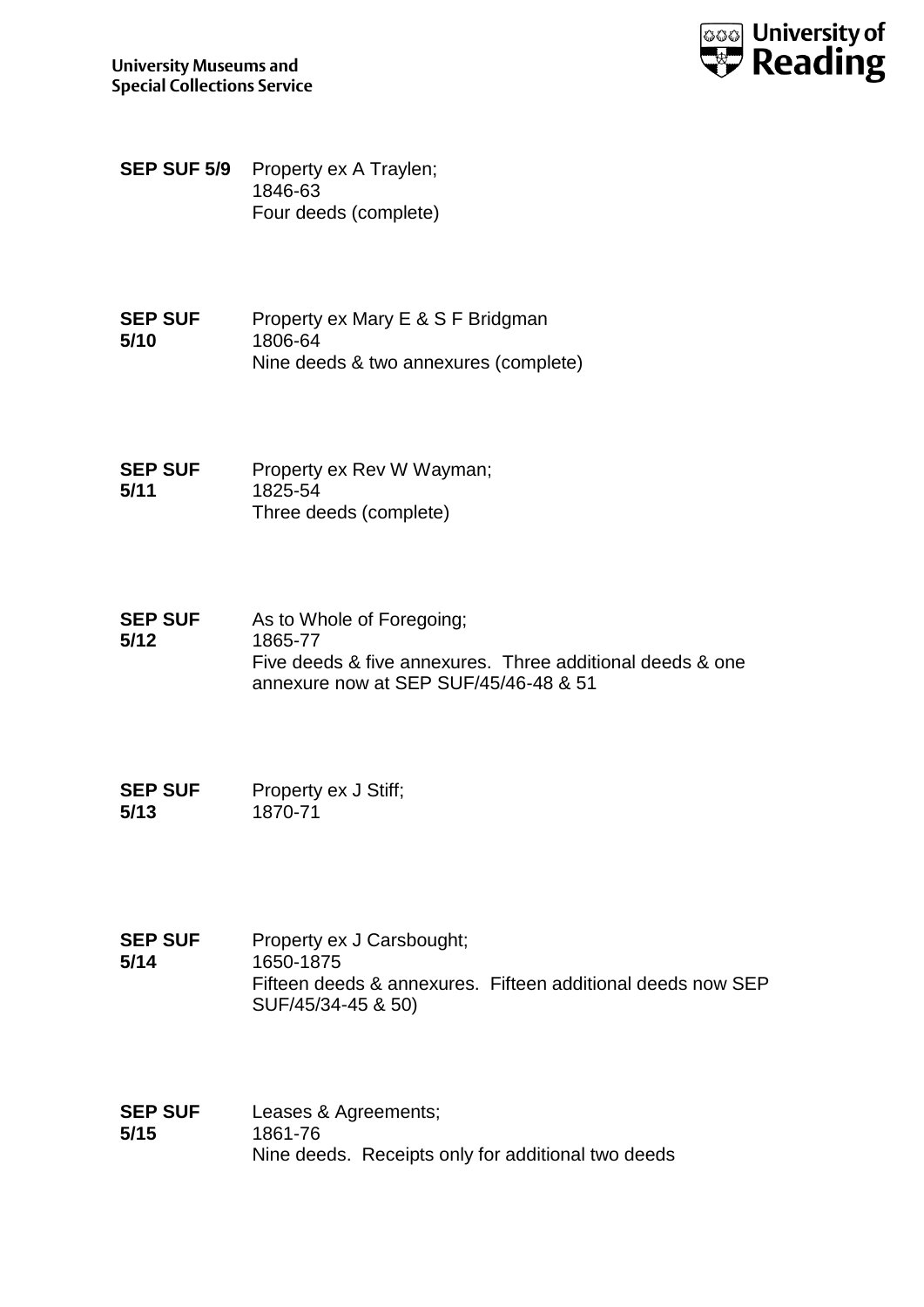

- **SEP SUF 5/16** Extracts from Tithe Apportionments & Land Tax Registry; 1841-63 Eight deeds (complete)
- **SEP SUF 5/17** Estate Plans; 1611, 1765, 1766 & 1855 Now SEP SUF/45/3
- **SEP SUF 5/18** As to the Whole Property; 1877-78
- **SEP SUF 5/19** Policies of Insurance; 1871-72 Five policies (complete)
- **SEP SUF 5/20** Further Documents; 1855-78 One certificate (7 Nov 1878). Others now SEP SUF/45/1-3
- **SEP SUF 6** Hundon, Hammond's Farm ex S Taylor; (A) 1701-1878 Schedule of deeds, 1878 (?), Nos 1-63 Nos 46-54 now SEP SUF/45/10. No 32 (SEP SUF/44/25) presumably handed over on resale
- **SEP SUF 7** Little Thurlow, Plot at Overgreen; (B) 1821-1901 Schedule of deeds, 1901 Three deeds. Receipt only for additional one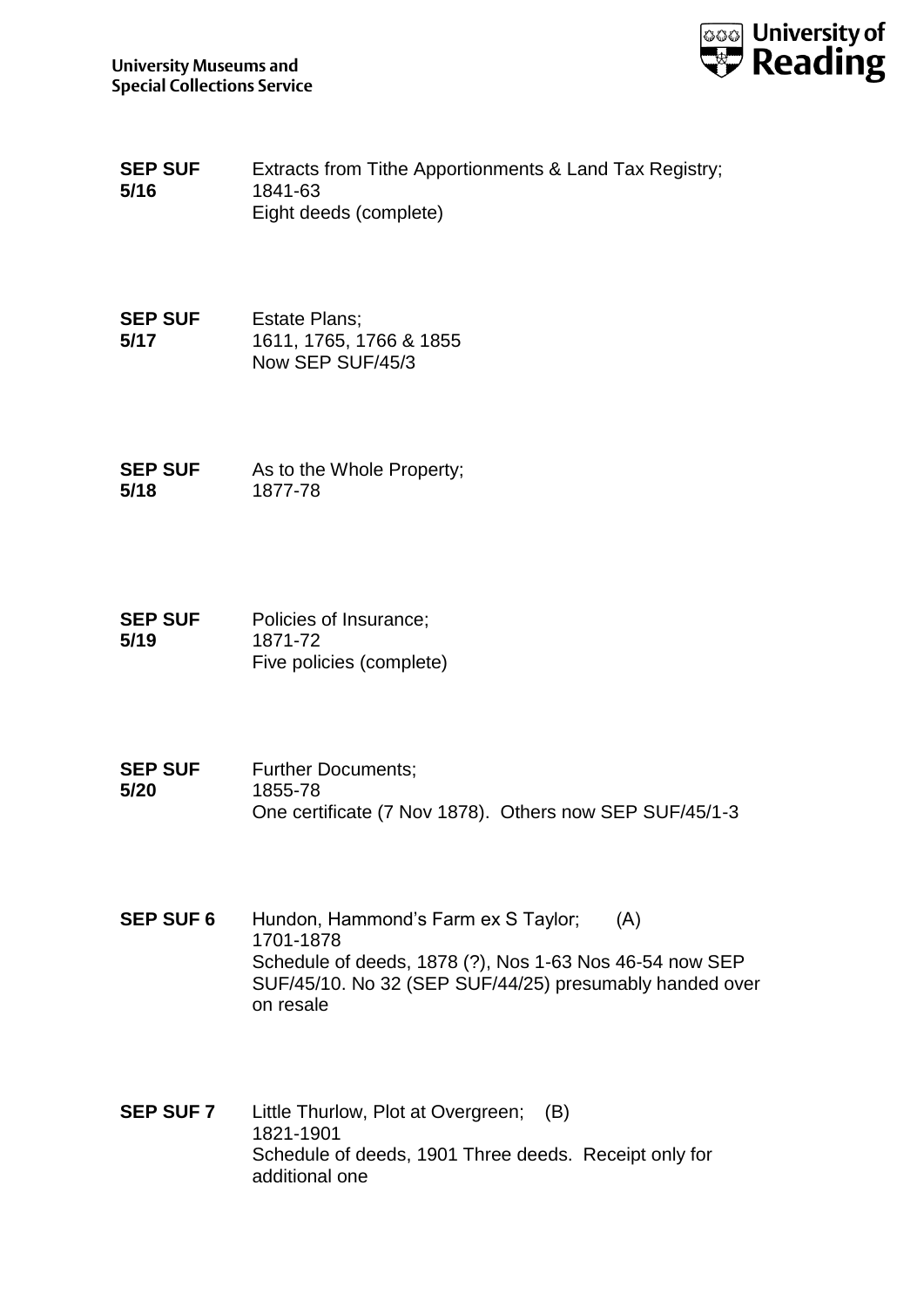

**SEP SUF 7a** Great Thurlow, School Site; (C) Friday, March 17, 1905 Now SEP SUF/44/24

- **SEP SUF 8** Little Thurlow, Two Cottages at Overgreen; (D) 1797-1900 Schedule of deeds, 1900
- **SEP SUF 9** Little Thurlow Glebe; (E) Saturday, March 04, 1905 Schedule of deeds, 6 Nov 1890, Nos 1-4 Receipt only for No 2
- **SEP SUF 10** Great & Little Thurlow, Land ex R W B Jenyns; (F) 1882-90 Schedule of deeds, 7 May 1890, Nos 1-15
- **SEP SUF 11** Little Bradley & Little Thurlow, Foster's Exchange (G)

Schedule of deeds Receipts only for the four deeds

- **SEP SUF 12** Great Wratting & Barnardiston, Cottage & Fields ex Frost's Trustees (H) 1845-96 Schedule of deeds, Oct 1896 Five deeds. Receipt only for additional one
- **SEP SUF 13** Barnardiston etc, Enfranchisement of Lands etc (I)

Receipts only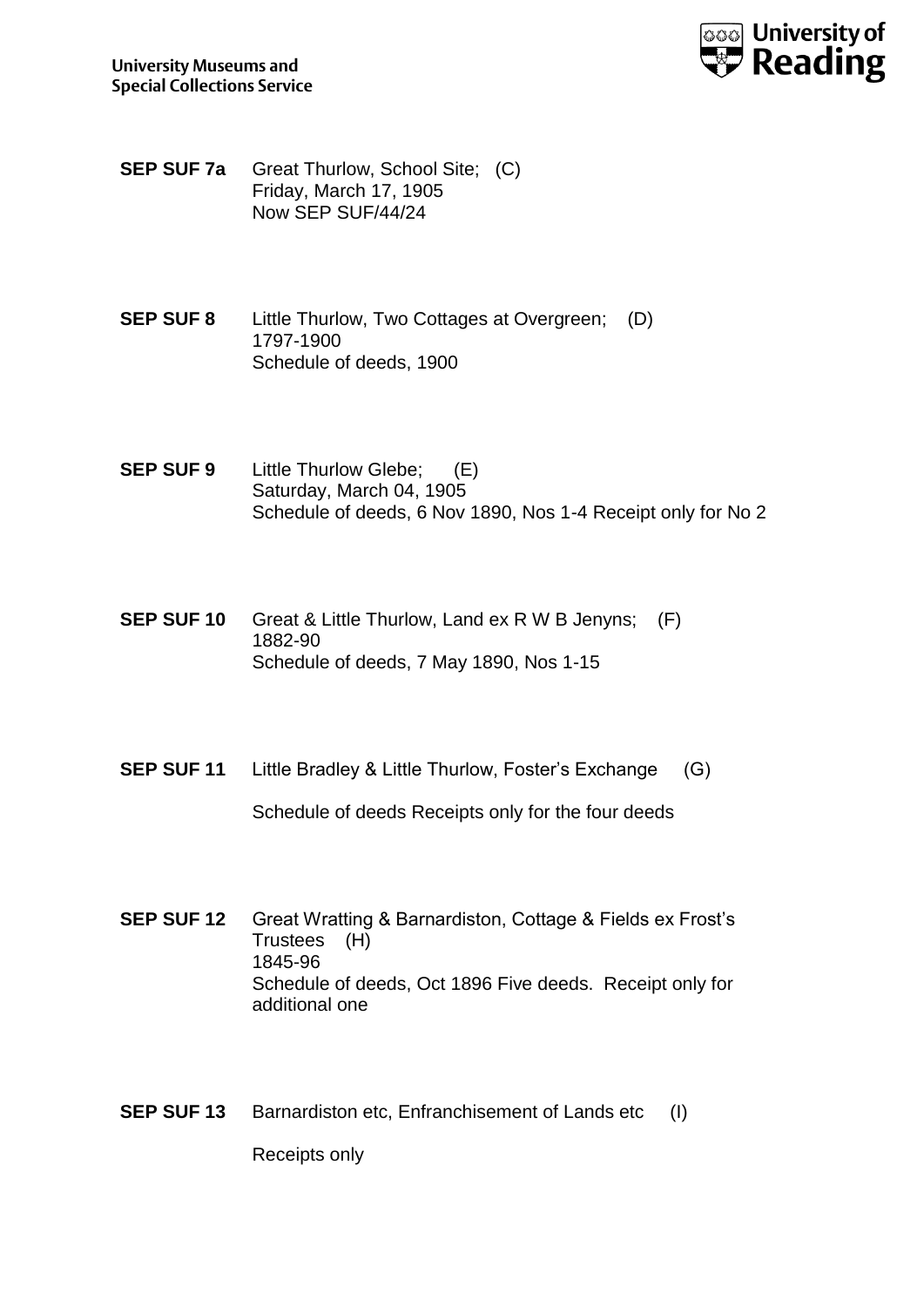

- **SEP SUF 14** Poslingford & Stansfield, Land ex Webb; (J) 1875-96 Schedule of deeds, 9 Sep 1896
- **SEP SUF 15** Poslingford & Stansfield, Exchange with J Tabor; (J) Saturday, March 11, 1905 Schedule of deeds, 1897
- **SEP SUF 16** Great Thurlow, Cottages ex R Brand; (K) 1841-80 Schedule of deeds, 1880 Five deeds. Receipt for additional two (one now SEP SUF/45/7)
- **SEP SUF 17** Great Thurlow, Blunt's Hall ex G Rooper (L) Monday, March 13, 1905 One deed now SEP SUF/45/17. Receipts only for additional two
- **SEP SUF 18** Ganwick Wash & Brook Farms ex C E C Ware; (M) 1862-1899 Schedule of deeds, 18 Jan 1892, Nos 1-18 Nos 16 & 18 now SEP SUF/44/103 & 41. Receipts only for Nos 7, 8 & 17
- **SEP SUF 19** Great Thurlow Windmill ex H Pearl; (N) 1808-78 Schedule of deeds, 1878 (?), Nos 1-24
- **SEP SUF 20** Great Thurlow, Shop & Premises ex T Gaze; (O) 1826-79 Schedule of deeds, 1879 (?), Nos 1-18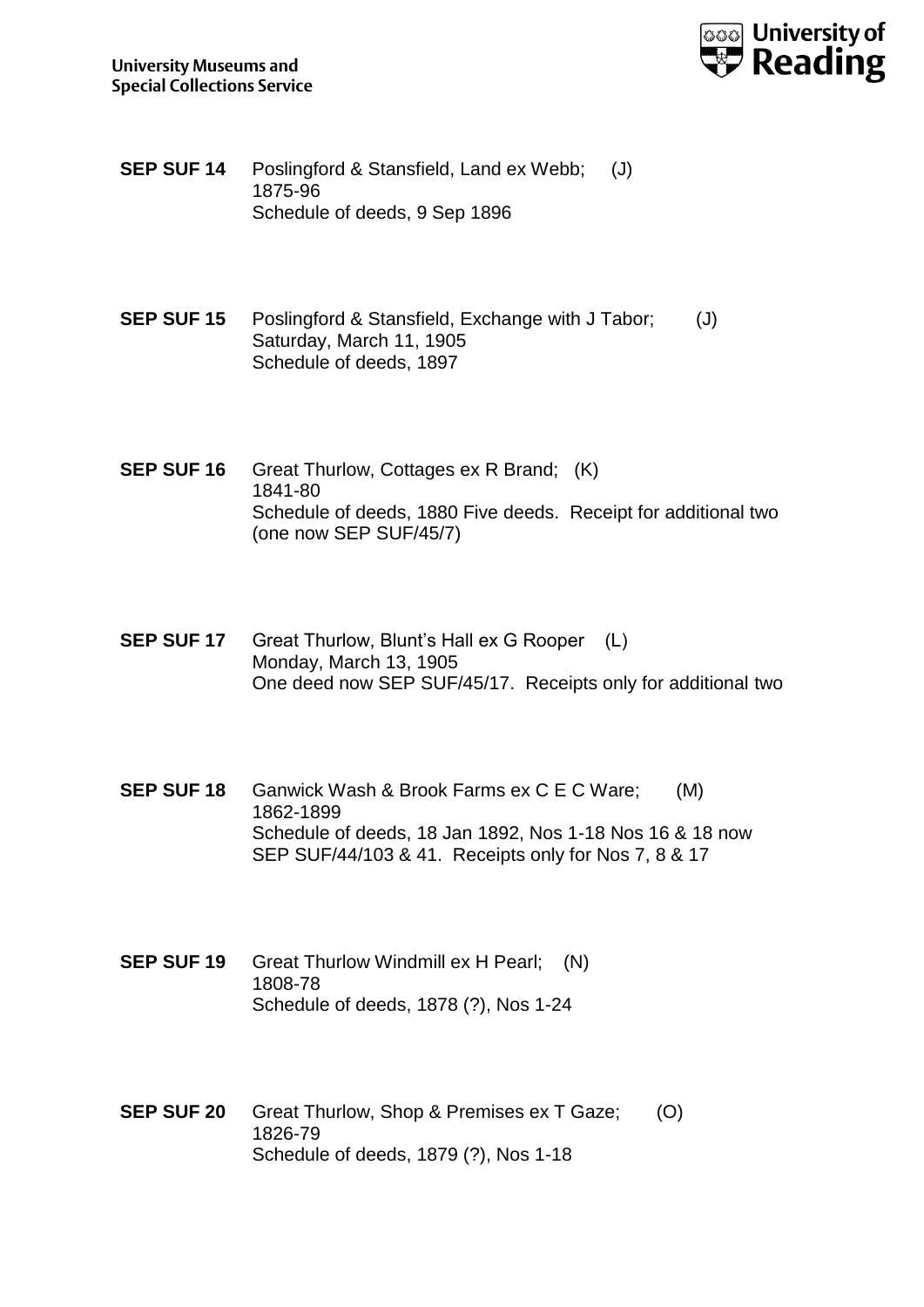

- **SEP SUF 21** Great Thurlow, Mrs Palmer's Cottages; (P) 1740-1881 Schedule of deeds, 1881
- **SEP SUF 22** Little Thurlow, Cottages ex Webb; (Q) Schedule of deeds, 21 Feb 1891, Nos 1-15 1820-90 Receipt only for No 6
- **SEP SUF 23** Great Wratting, Two Cottages ex Boreham's Trustees; (R) 1722-1890 Schedule of deeds, 7 May 1890, Nos 1-11 No 8 now SEP SUF/45/16. Receipt only for No 10 24
- **SEP SUF 25** Great Thurlow, Four Cottages ex Miss L A Turner; (T) Monday, February 20, 1905 Schedule of deeds, 1878 (?), Nos 1-13
- **SEP SUF 26** Thurlow Manor Rent Charge; (U) 1589-1883 Schedule of deeds, 1883 Sixteen deeds. Additional one now SEP SUF/45/9

**SEP SUF 27** Poslingford Exchange; (V) 1893-94 Schedule of deeds, 6 Apr 1894 One deed. Additional one now SEP SUF/45/32. Receipt only for additional one (once SEP SUF/44/58)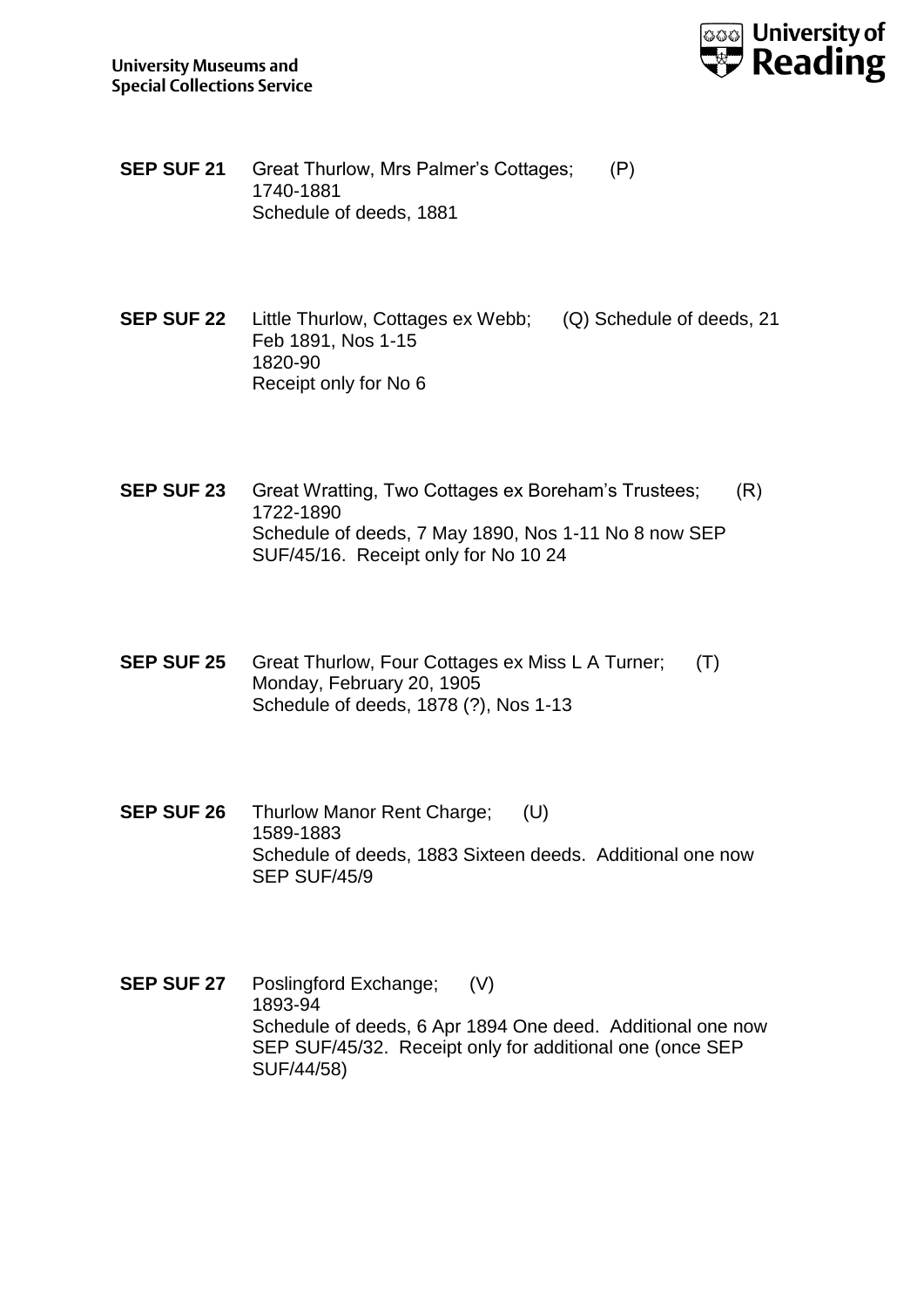

- **SEP SUF 28** Chipley Abbey Farm (W) 1693-1878 Receipt only (once SEP SUF/44/27)
- **SEP SUF 29** Sowley Green Farm ex W E Crowfoot; (X)

Schedule of deeds, 1878 (?), Nos 1-57 Receipt only for No 45

- **SEP SUF 30** Great Thurlow, Plot ex Eagle's Trustees; (Y) 1834-82 Two deeds. Receipt only for additional one. One additional now SEP SUF/45/31 Schedule of deeds, 1882 (?)
- **SEP SUF 31** Great Wratting, Rook Tree Farm etc; (Z ?) 1764-1878 Schedule of deeds, 17 Jun 1878, Nos 1-59
- **SEP SUF 32** Great Wratting, Rook Tree Fee Farm; (Z) Now Friday, February 24, 1905 SEP SUF/45/15
- **SEP SUF 33** Great Wratting, Hnouse & Shop (Smoothey's); (AA) Schedule of deeds, 18 Oct 1892 Seven deeds; Additional two deeds missing 1859-1895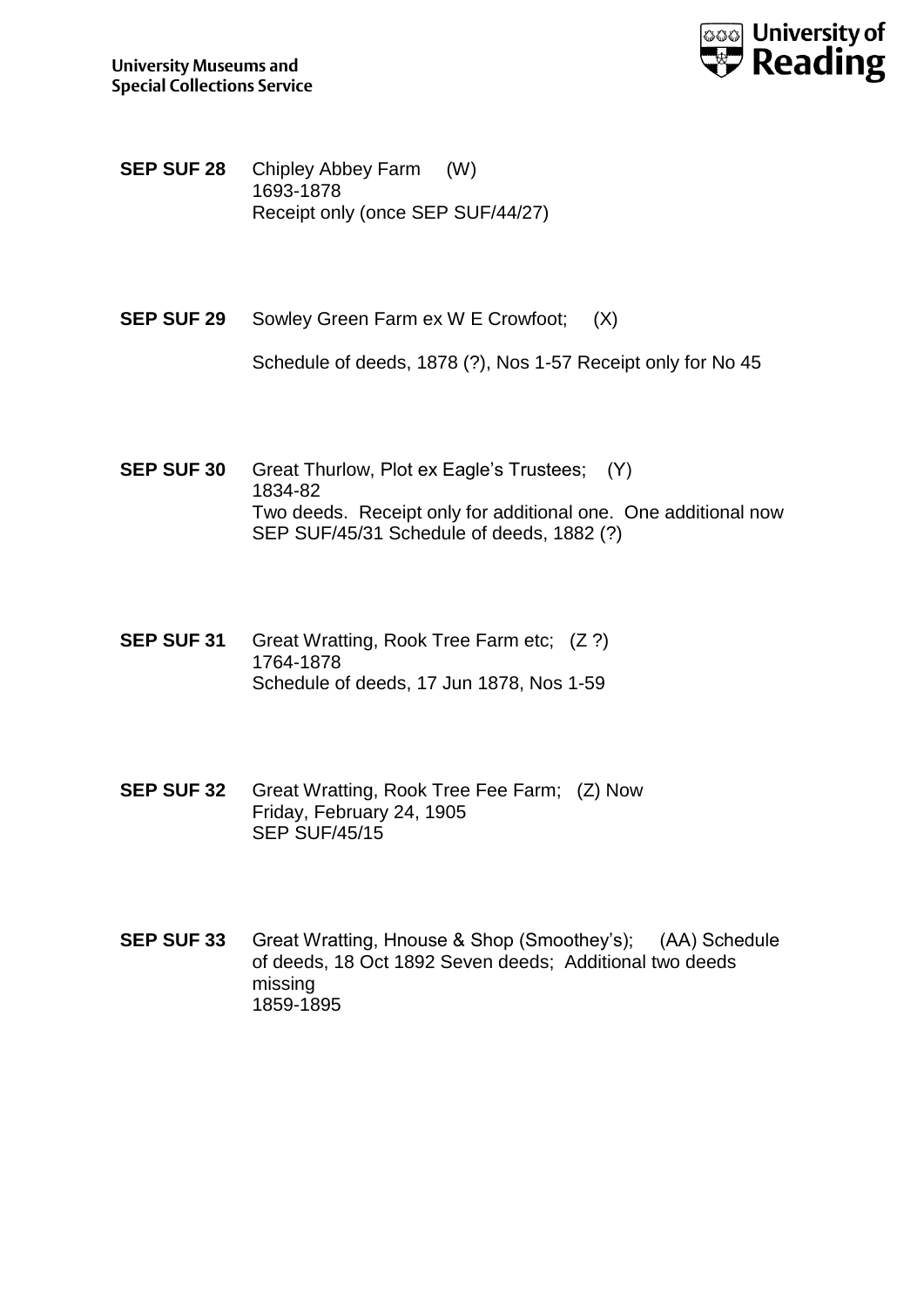

- **SEP SUF 34** Great Wratting, Three Cottages (Smoothey's); (AA) 1873-1895 Schedule of deeds, 18 Oct 1892 Two now SEP SUF/45/19 & SEP SUF/44/72; others missing
- **SEP SUF 35** Wratting Wash Farm; (BB) 1815-1895 Schedule of deeds, 2 Feb 1893, Nos 1-26
- **SEP SUF 36** Barnardiston House Farm; (CC) 1792-1895 Schedule of deeds, 5 Dec 1893, Nos 1-97 No 95 now SEP SUF/44/57. Nos 1, 15, 17-22, 24-25, 27-32, 57, 59, 77, 84, 89- 91, 93-94, 96-97 missing
- **SEP SUF 37** Wratting Hall Estate; (DD) 1687-1878 Schedule of deeds, 29 Jun 1878, Nos 1-110 & a-x No 107 now SEP SUF/44/106, No 109 now SEP SUF/45/13, b-d now SEP SUF/45/14 Nos 29-40, 42-54, 89-90, 94, 108 & 110 missing
- **SEP SUF 38** Wratting Hall Estate Mortgage; (EE) 1787-1883 Schedule of deeds, Jun 1883. Eight deeds. Three additional deeds now SEP SUF/44/74-76. One additional deed missing
- **SEP SUF 39** Great Wratting, Two Cottages; (FF) 1869-1900 Schedule of deeds, 1900 (?) Two deeds. One additional now SEP SUF/45/18. Receipt only for additional one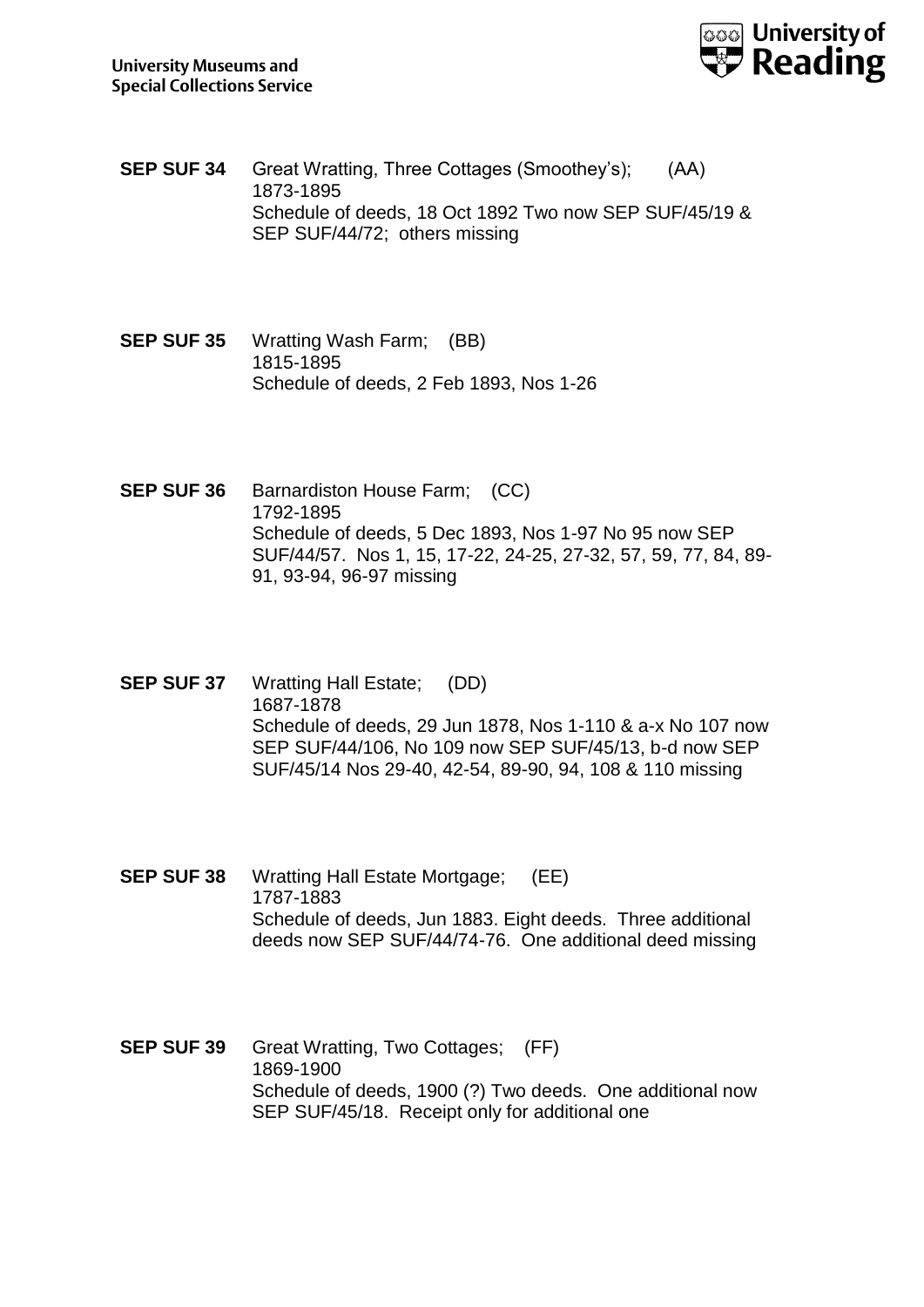

**SEP SUF 39a** Great Wratting Manor; (GG) Now SEP SUF/3 1872-93

- **SEP SUF 40** Keddington Leys Farm; (HH) 1799-1878 Schedule of deeds, 1878 (?), Nos 1-35 No 21 now SEP SUF/45/20. Receipts only for Nos 15-16, 18
- **SEP SUF 41** Keddington Mills; (II) 1895-97 Schedule of deeds, 1897, Nos 1-12 Nos 3-4, 6-9 now SEP SUF/45/23, 21 & 24. Receipts only for Nos 1, 5 & 10
- **SEP SUF 42** Barnardiston, Plot ex W Mayes, (JJ) Saturday, March 18, 1905 Receipts only. One now SEP SUF/44/114
- **SEP SUF 43** Exchange with Cadges' Charity; (KK) Saturday, March 11, 1905 Schedule of deeds, 23 Dec 1897 One deed. additional one now SEP SUF/44/65. Receipt only for one more
- **SEP SUF 43a** Great Thurlow and Hundon with Chilbourn Manors (LL) 1547-1879 Now SEP SUF/1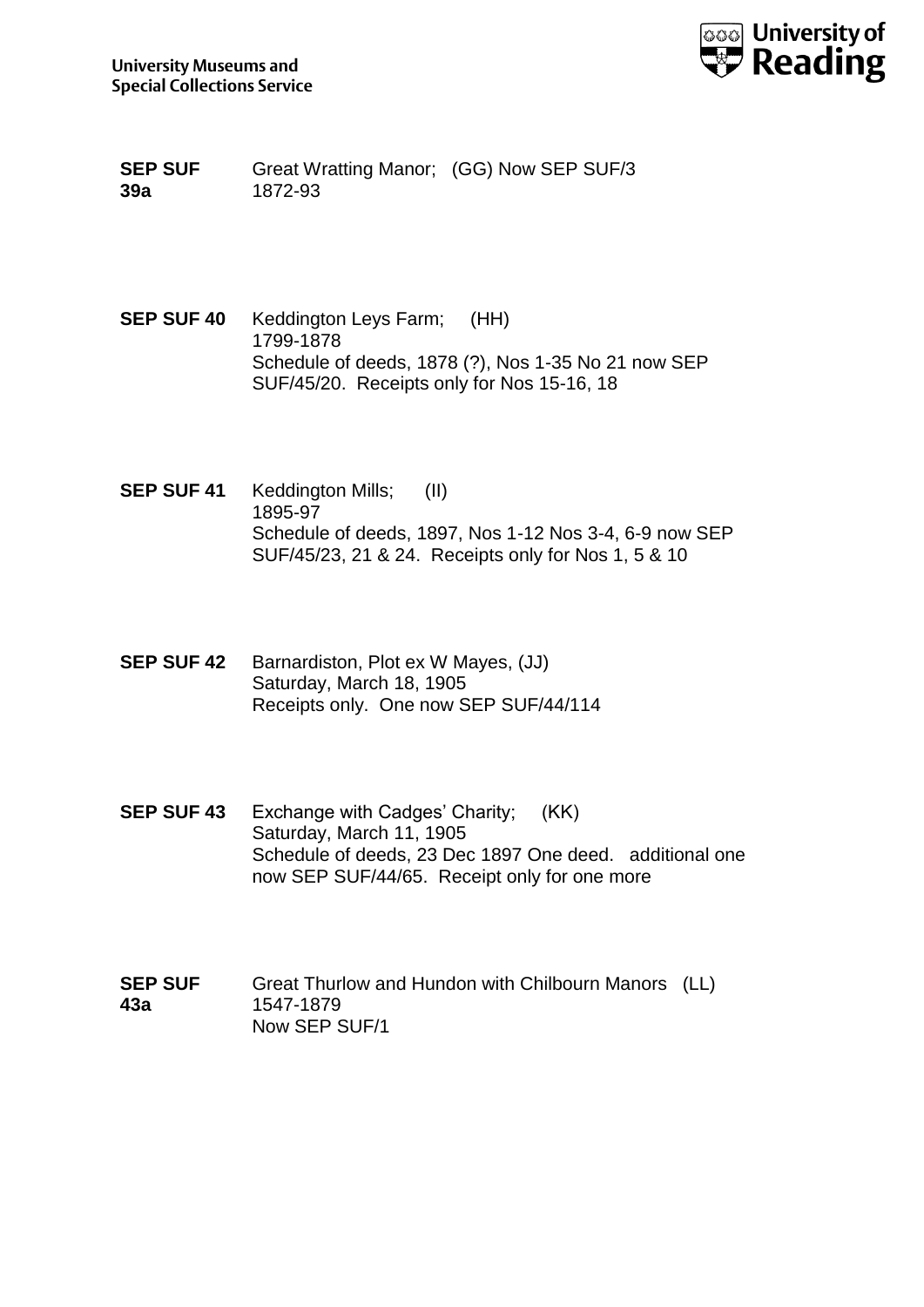

- **SEP SUF 44** Great Thurlow & Hundon Estates, Extracted Deeds; mainly 19th C Schedule of deeds, 1906, Nos 1-124 with gaps in sequence All of 1st section relisted in SEP SUF/45 (where lodged) except Nos 4, 9, 25, 27, 58, 60 & 61 which are missing.
- **SEP SUF 45** Hundon Estate, Extracted Deeds; mainly 19th C Schedule of deeds, 1907, Nos 1-55, Nos 1-31 were also listed under other original numbers in SEP SUF/44, No 28 which is three bundles now SEP SUF/36/33-91,
- **SEP SUF 46** Miscellaneous Documents; 1871-1907
- **SEP SUF 46/1** Lease, Harlicky Farm, Trustees of Lady Harland to M J Pearl 14 Oct 1871
- **SEP SUF 46/2** Counterpart lease of shooting, W H Smith to Miss C & F Pearl 3 Jan 1878
- **SEP SUF 46/3** Receipts from Bircham & Co on sale of Thurlow Estate 1905 – 1906
- **SEP SUF 46/4** Receipts from Bircham & Co on sale of Thurlow Estate (5ff) Tuesday, March 21, 1905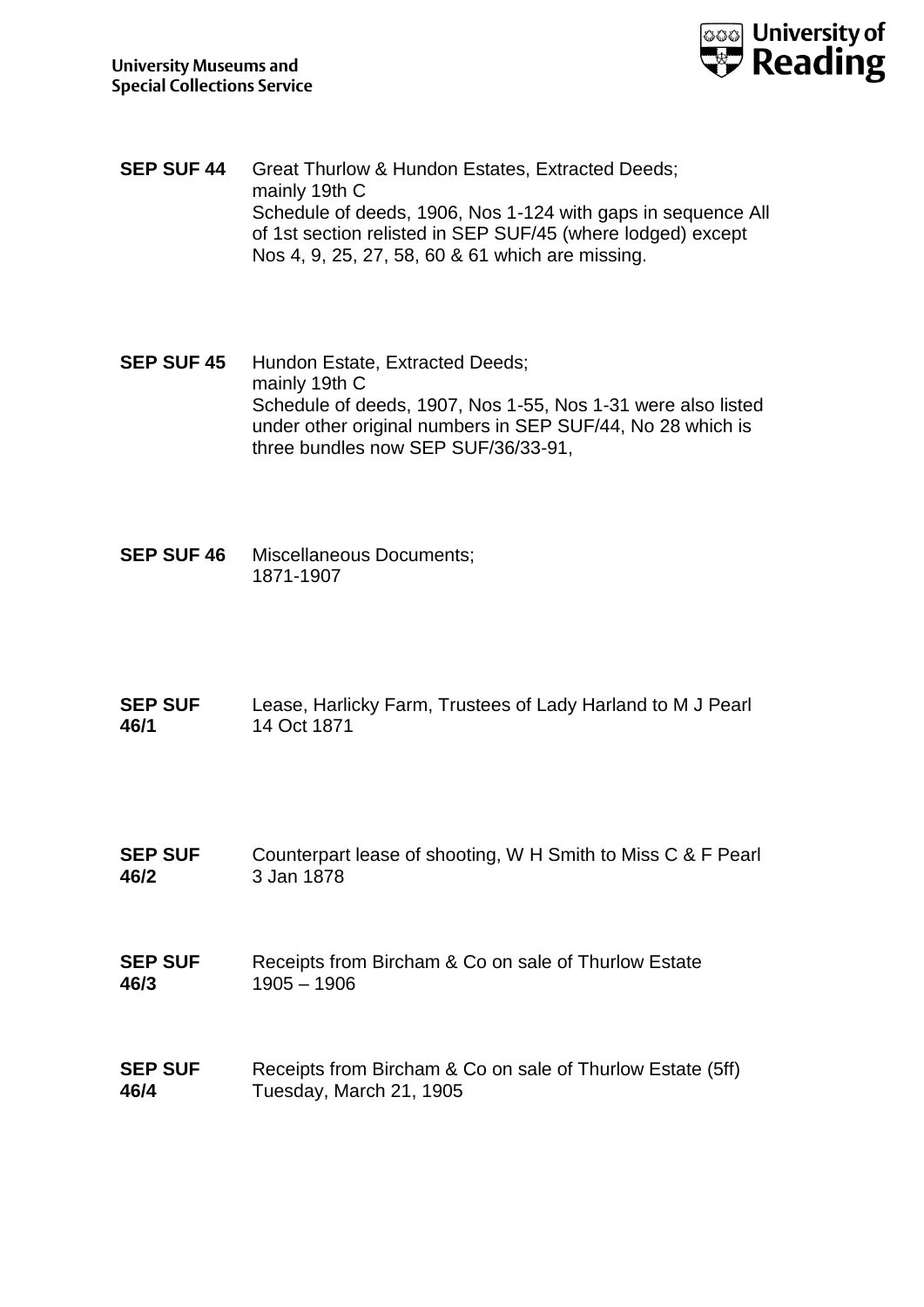

## Smith Estate Papers – Miscellaneous Properties

## SEP VAR/1-10

### MIDDLESEX, OXFORDSHIRE AND SOMERSET

### **Introduction**

Most of these deeds concern two blocks of properties in Knightsbridge and north of the Strand. It is unclear when the former was acquired, presumably as an investment. The latter was bought in 1890 when the head office of W.H. Smith & Son was at 186 Strand and the William Henry Smith II was a member of parliament for the Strand Division. It lay on land now occupied by the London School of Economics whose configuration later changed with the building of Kingsway. The head office of the firm from 1920 to 1976 was on adjoining land eastwards, a plot occupied by King's College Hospital from 1840 to 1913. The hospital has been supported by the Smith family from its foundation onwards, and the Hon W F D Smith gave the site of the present hospital at Denmark Hill whose foundation-stone was laid in 1909.

The Stanwell lease relates to people who were interested in the Buckinghamshire properties. The Wembdon conveyance and receipt were originally listed with the deeds of the Silverton & Rewe Estate in Devon. No particular explanation can be offered about the Hampstead and Henley entries.

For the sake of simplicity, properties in London have been placed under Middlesex, irrespective of date.

- **SEP VAR** Estate Papers for miscellaneous properties in Middlesex, Oxfordshire and Somerset 1735-1946
- **SEP VAR 1** No 26 Princes Gate, Knightsbridge: 1857-1936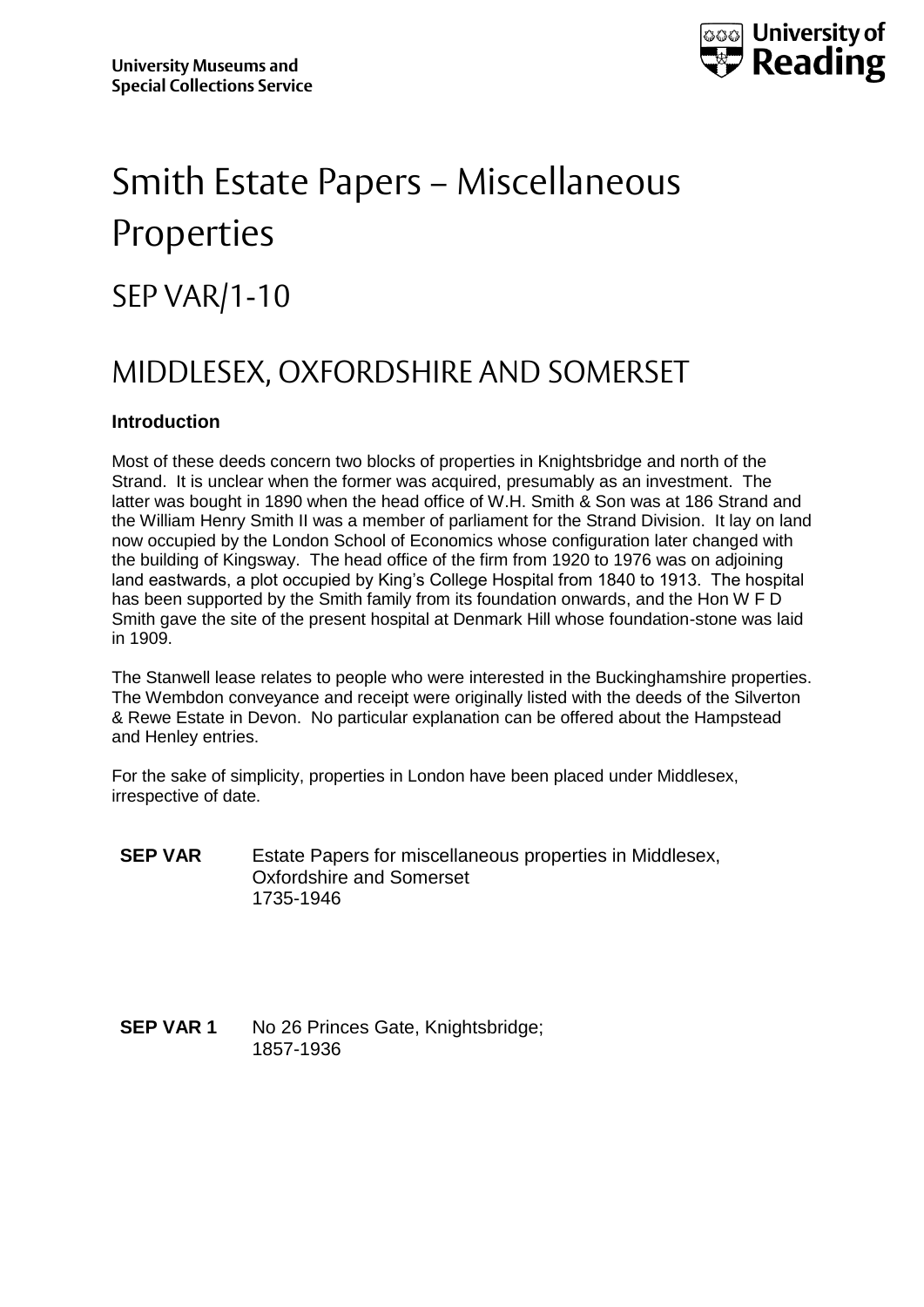

- **SEP VAR 1/1** Lease, J P Kennard & E Cardale to C J Freake 27 Mar 1857
- **SEP VAR 1/2** Mortgage security, C J Freake to Sir R D King & others 17 Oct 1857
- **SEP VAR 1/3** Assignment, C J Freake to C Seely 24 Dec 1862
- **SEP VAR 1/4** Purchase option, 3rd Viscount Hambleden to Dame M E Walters Tuesday, August 14, 1934
- **SEP VAR 1/5** Official certificate of search Monday, October 12, 1936
- **SEP VAR 1/6** Surrender, Dame M E Walters to 3rd Viscount Hambleden Thursday, October 15, 1936
- **SEP VAR 1/7** Acknowledgement of right to produce probate Thursday, October 15, 1936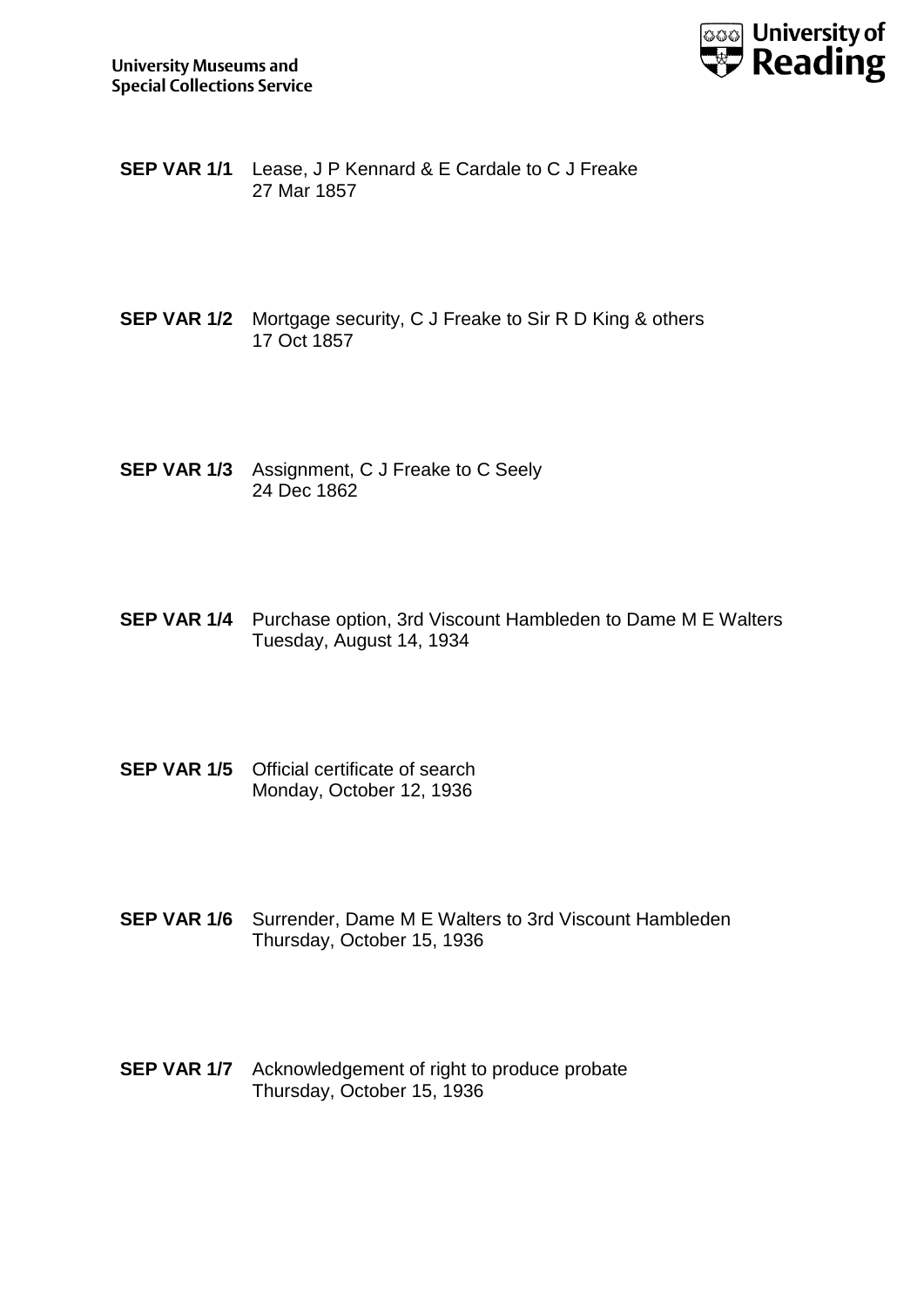

- **SEP VAR 1/8** Acknowledgement of right to produce documents Thursday, October 15, 1936
- **SEP VAR 1/9** Undertaking on behalf of Iranian Minister Thursday, October 15, 1936
- **SEP VAR 1/10** Receipt for documents Thursday, October 15, 1936
- **SEP VAR 2** No 27 Princes Gate, Knightsbridge; 1857-1933
- **SEP VAR 2/1** Lease, J P Kennard & E Cardale to C J Freake 27 Mar 1857
- **SEP VAR 2/2** Counterpart lease, J P Kennard & E Cardale to C J Freake 27 Mar 1857
- **SEP VAR 2/3** Mortgage security, C J Freake to Sir R D King & others 17 Oct 1857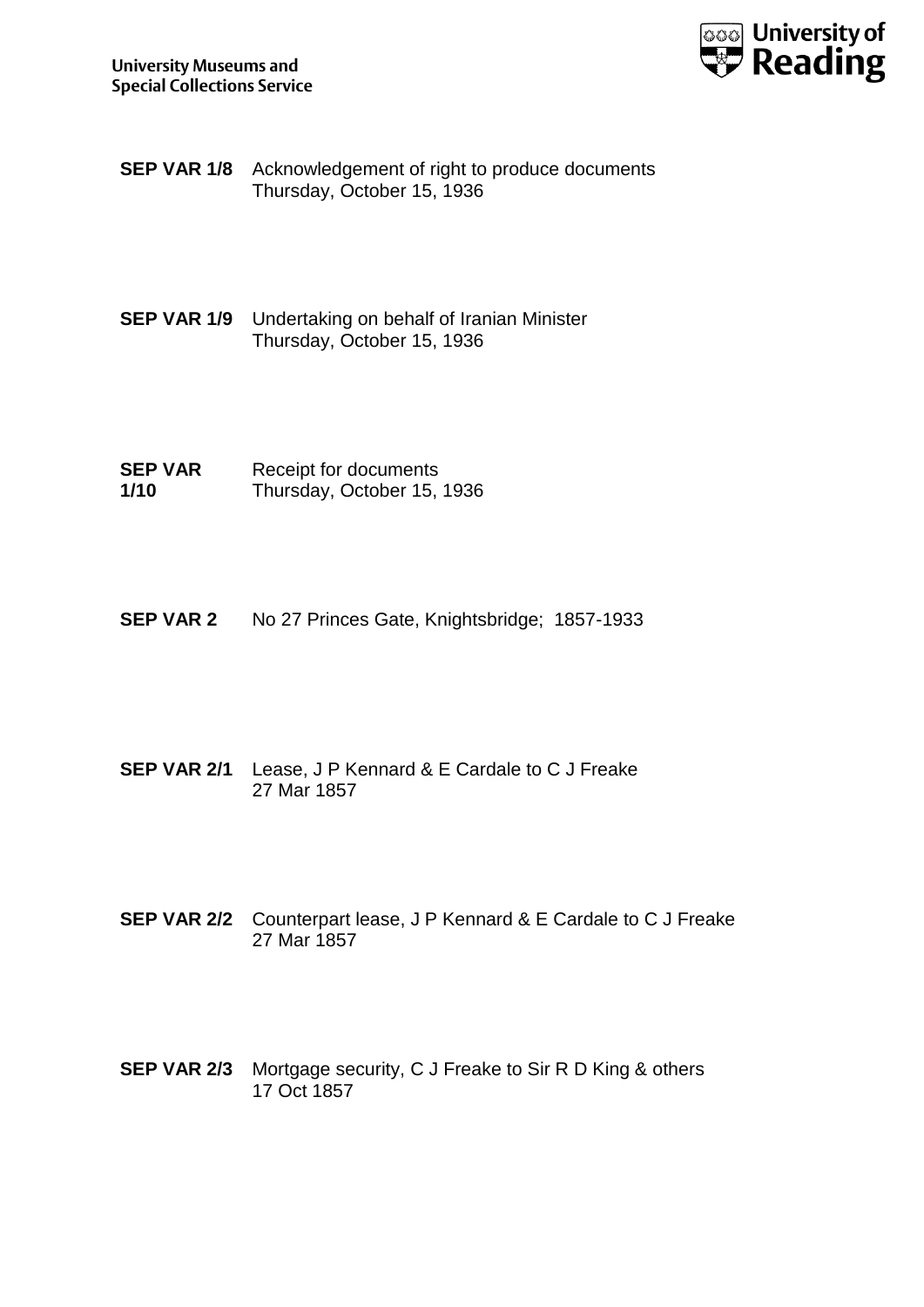

- **SEP VAR 2/4** Assignment, Sir R D King to Sir H B Hoghton 5 Apr 1858
- **SEP VAR 2/5** Statutory declaration of Mrs E A Yerburgh Saturday, October 29, 1927
- **SEP VAR 2/6** Assignment, rep. of R G C Yerburgh to Messrs P H & C W Wise Thursday, November 10, 1927
- **SEP VAR 2/7** Assignment , Messrs P H & C W Wise to Sir W D Mitchell Cotts Monday, January 02, 1928
- **SEP VAR 2/8** Assignment , Sir W D Mitchell Cotts to S J Cannicott Thursday, November 01, 1928
- **SEP VAR 2/9** Assignment , S J Cannicott to Mrs G McM Cannicott Wednesday, February 12, 1930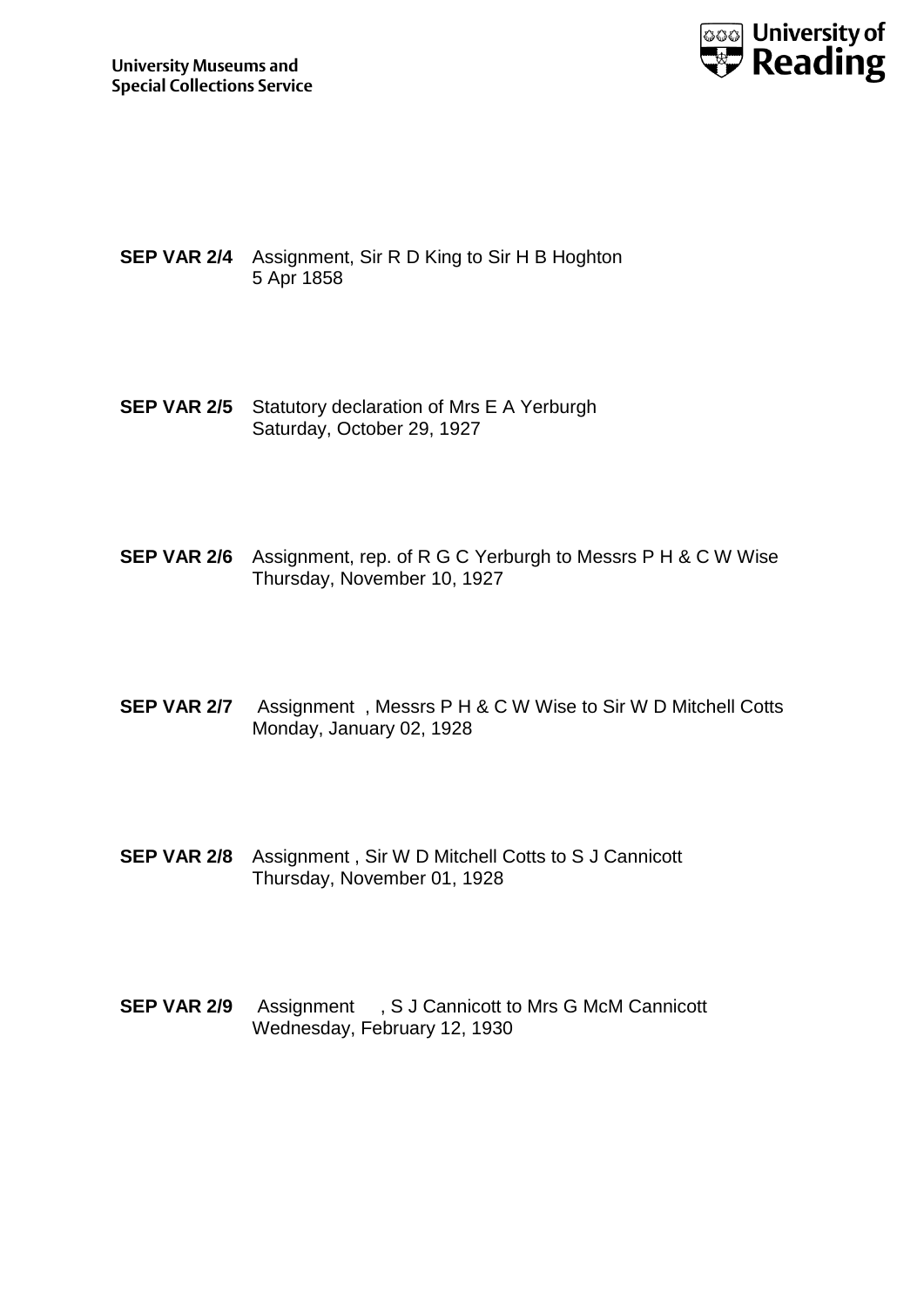

- **SEP VAR 2/10** Statutory declaration of S J Cannicott Monday, May 08, 1933
- **SEP VAR 2/11** Assignment, Mrs G McM Cannicott to Mrs D G Anderson Thursday, May 11, 1933
- **SEP VAR 2/12** Six official certificates of search 1928 & 1933
- **SEP VAR 2/13** Surrender, Mrs D G Anderson to 3rd Viscount Hambleden Monday, October 09, 1933
- **SEP VAR 2/14** Receipt for documents Monday, October 09, 1933
- **SEP VAR 3** No 28 Princes Gate, Knightsbridge; 1857-1928
- **SEP VAR 3/1** Lease, J P Kennard & E Cardale to C J Freake 27 Mar 1857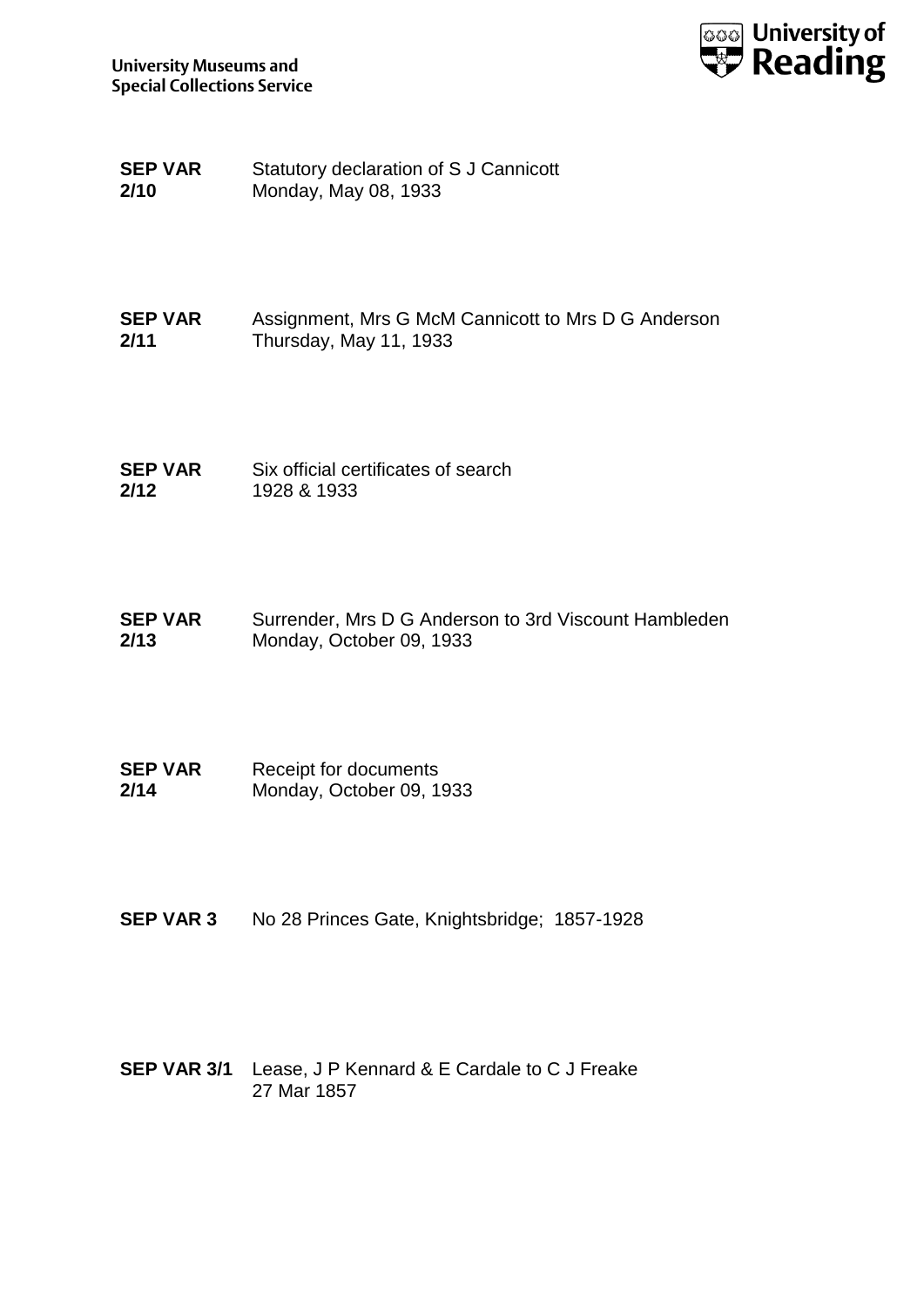

- **SEP VAR 3/2** Counterpart lease, J P Kennard & E Cardale to C J Freake 27 Mar 1857
- **SEP VAR 3/3** Mortgage security, C J Freake to Sir R D King & others 17 Oct 1857
- **SEP VAR 3/4** Assignment, Sir R D King & others to Earl Grosvenor 4 Jan 1860
- **SEP VAR 3/5** Assignment, Earl Grosvenor to C Ramsden 11 Apr 1867
- **SEP VAR 3/6** Assignment, Marquess of Westminster to O H Smith 1 Mar 1870
- **SEP VAR 3/7** Assignment, T V Smith to J Staniforth 11 May 1882
- **SEP VAR 3/8** Mortgage, J Staniforth to Col C de Morel 12 May 1882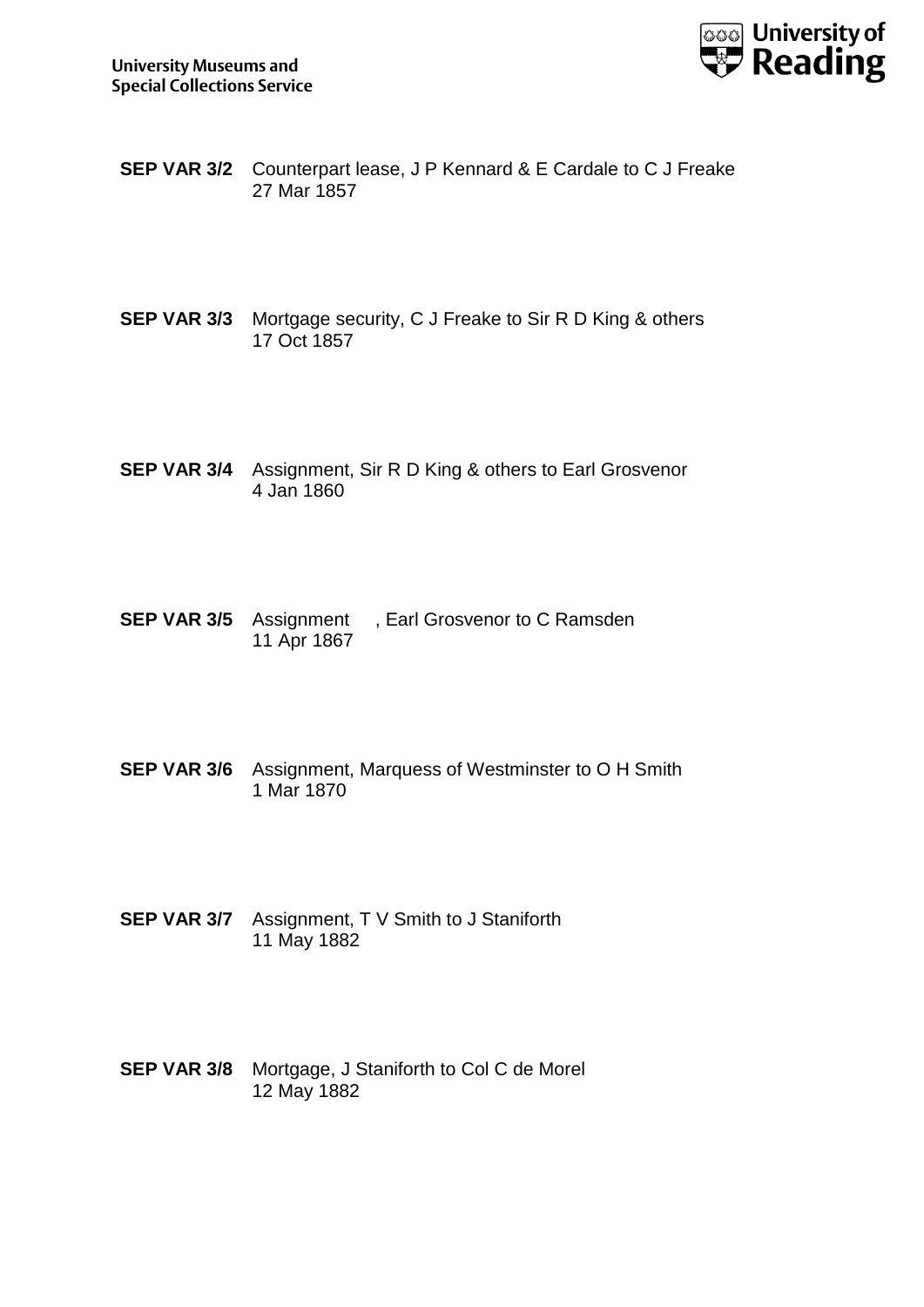

**SEP VAR 3/9** Mortgage, J Staniforth to M Biddulph 12 May 1882

**SEP VAR 3/10** Mortgage, J Staniforth to J Morris 3 Jan 1884

**SEP VAR 3/11** Assignment, J Staniforth to G Hanbury 20 Aug 1892

**SEP VAR 3/12** Assignment, Col L H Hanbury to A E Barton Friday, October 17, 1919

**SEP VAR 3/13** Assignment , A E Barton to Sir C Cayzer Friday, March 11, 1921

**SEP VAR 3/14** Assignment , L H Hanbury to Sir C Cayzer Thursday, April 14, 1921

**SEP VAR 3/15** Assignment , Sir C Cayzer to Mrs M H Wills Wednesday, December 07, 1927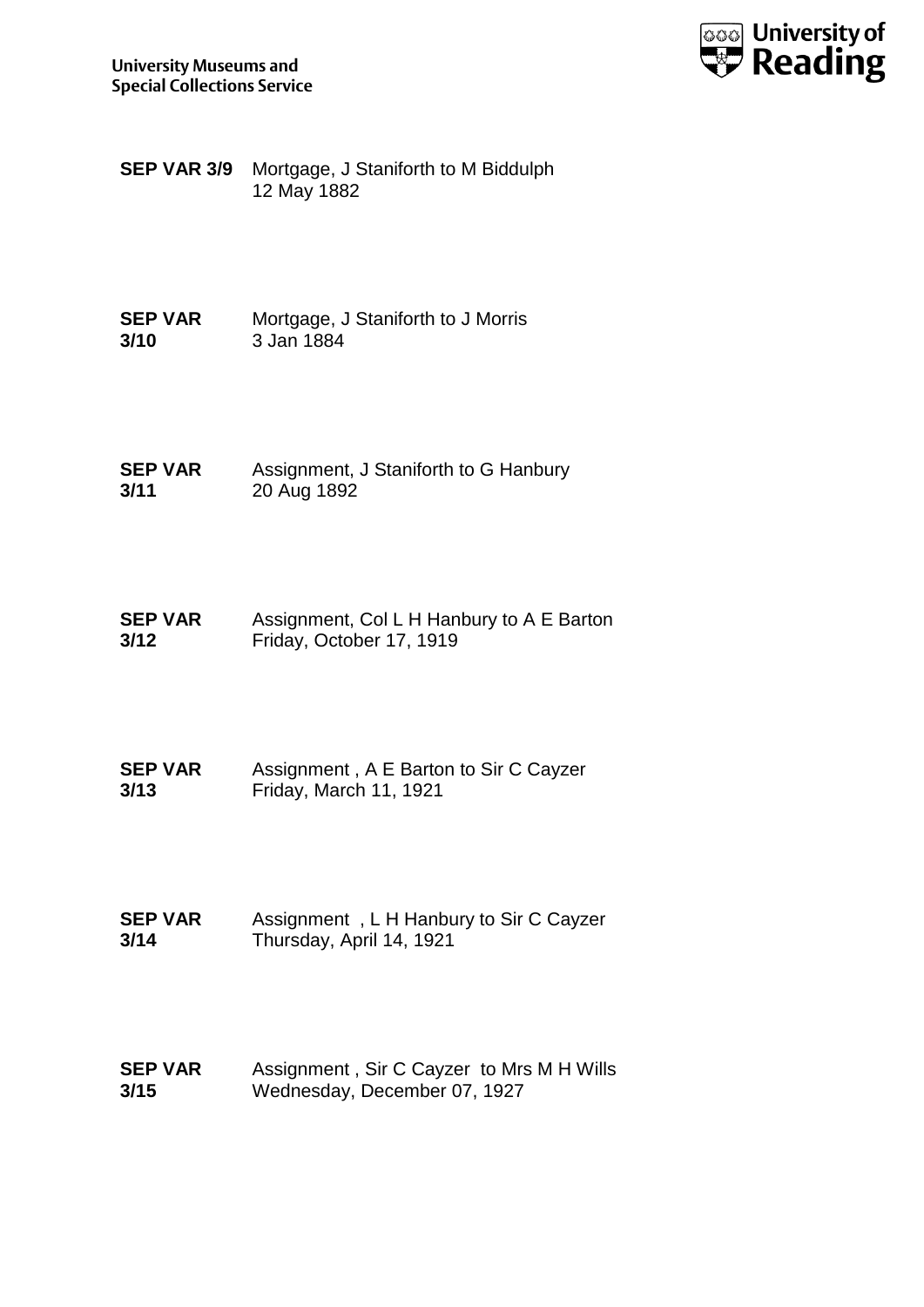

**SEP VAR 3/16** Surrender, Mrs M H Wills to 3rd Viscount Hambleden Monday, April 02, 1928

**SEP VAR 4** No 30 Princes Gate, Knightsbnridge; 1857-1924

- **SEP VAR 4/1** Lease, J P Kennard & E Cardale to C J Freake 27 Mar 1857
- **SEP VAR 4/2** Counterpart lease, -ditto-27 Mar 1857
- **SEP VAR 4/3** Mortgage, C J Freake to Sir R D King & others 17 Oct 1857
- **SEP VAR 4/4** Assignment, C J Freake to Earl of Ducie 15 Mar 1858
- **SEP VAR 4/5** Mortgage, Earl of Ducie to J H Langston 16 Mar 1858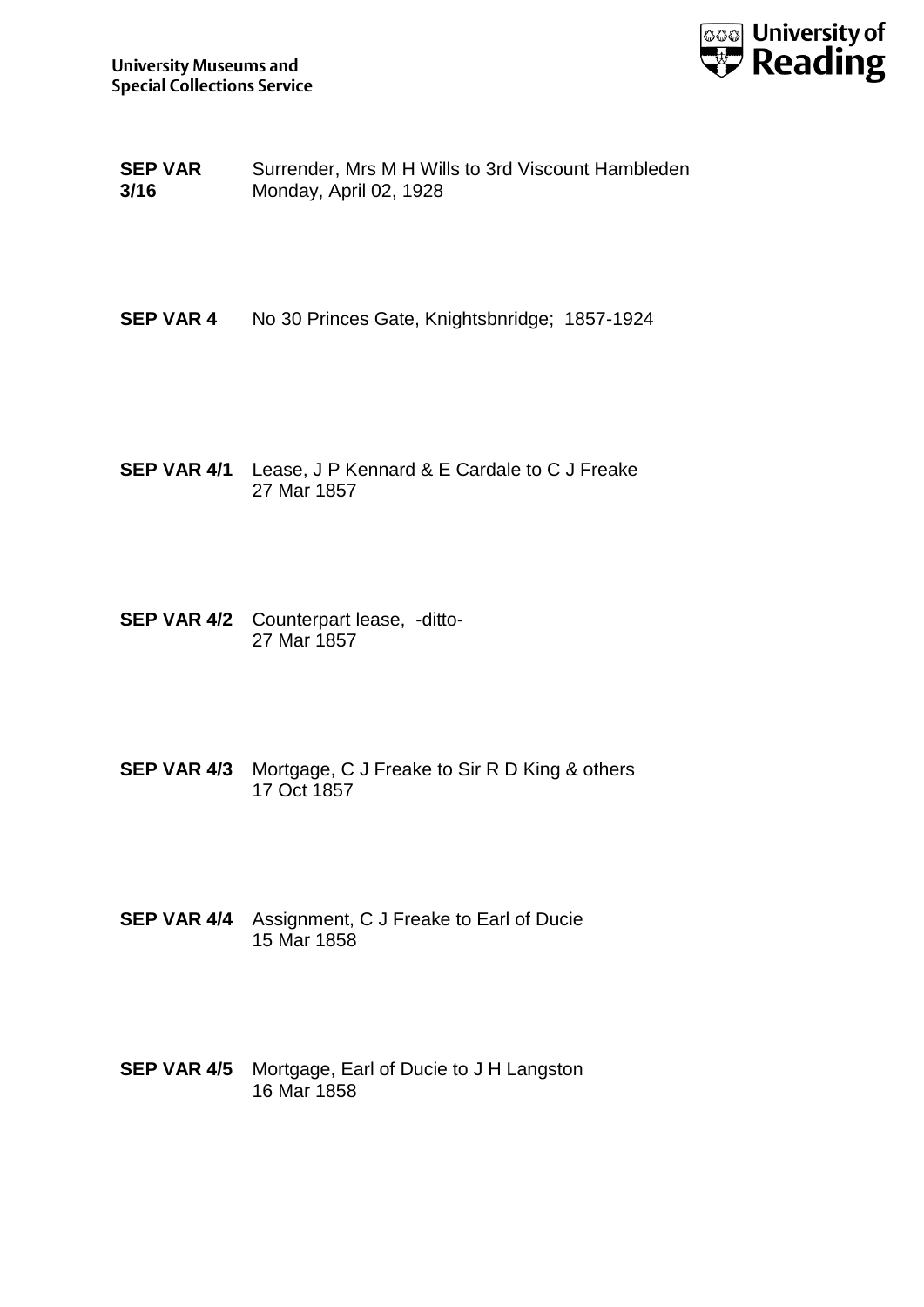

- **SEP VAR 4/6** Mortgage , Earl of Ducie to J Wormald 26 Jun 1862
- **SEP VAR 4/7** Assignment, Earl of Ducie to H Huth 4 Feb 1864
- **SEP VAR 4/8** Assignment, H Huth to J F Donner 24 Dec 1890
- **SEP VAR 4/9** Assignment, J F Donner to Sir C Seely Friday, November 25, 1904
- **SEP VAR 4/10** Surrender, Miss V Glaskie to 2nd Viscount Hambleden Wednesday, October 15, 1924
- **SEP VAR 5** Nos 26-44 Princes Gate, Knightsbridge; 1858-1951
- **SEP VAR 5/1** Resolution on C J Freak's mortgage repayments (Nos 26-31) 13 Mar 1858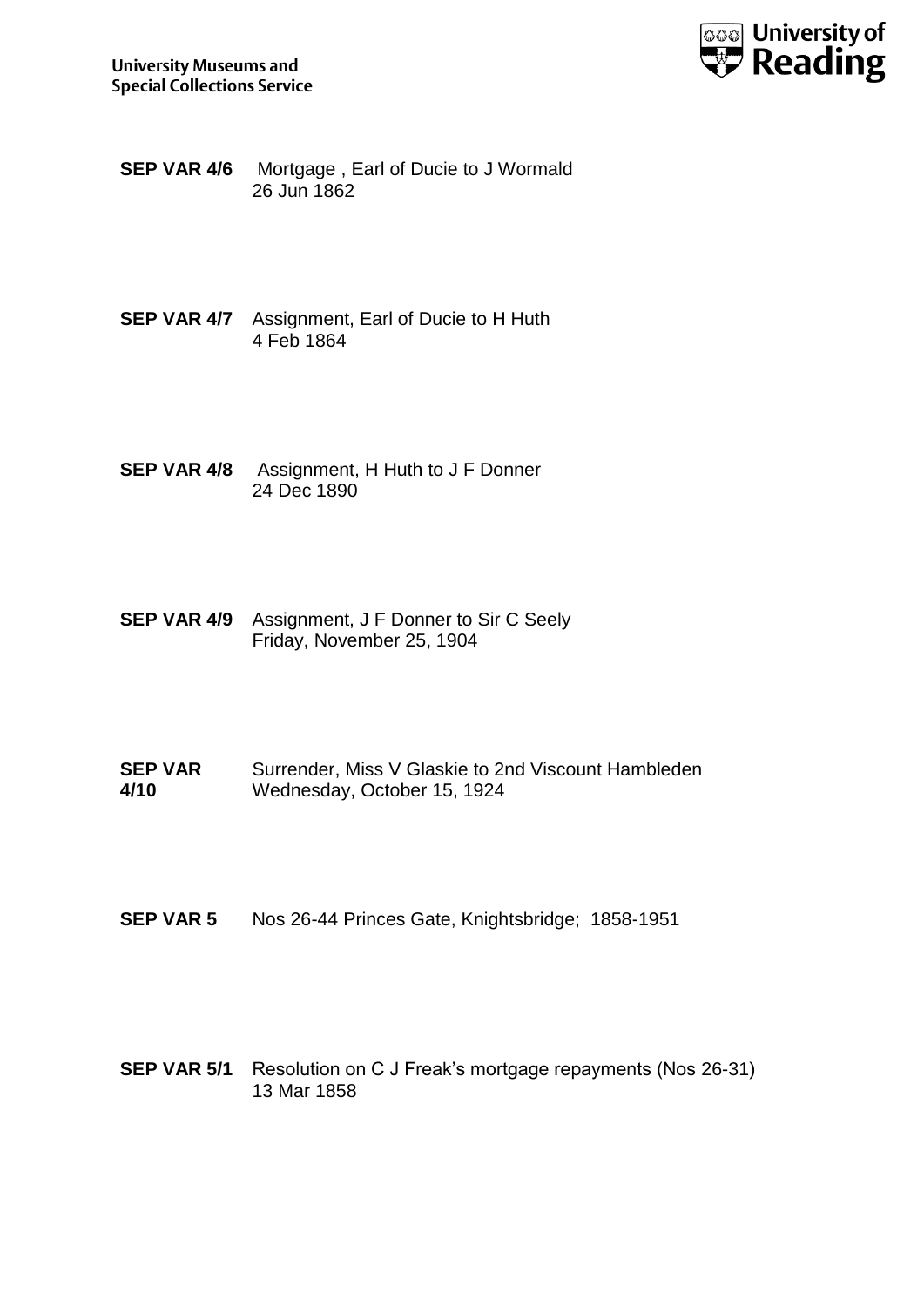

- **SEP VAR 5/2** Auction particulars (ex another source) (Nos 29 & 32-44) 4 Apr 1851
- **SEP VAR 6** Clare Market, St Clement Danes; 1816-95
- **SEP VAR 6/1** Release, Duke of Newcastle to J B Haynes 21 Jun 1816
- **SEP VAR 6/2** Copy-will of J B Haynes (d.1845) 30 Jul 1890
- **SEP VAR 6/3** Lease, E Silva & another to A Worpell (Nos 8-10) 15 Dec 1880
- **SEP VAR 6/4** Lease, E Silva & another to A Worpell (Nos 8-10) 15 Dec 1880 (surrendered 11 May 1891)
- **SEP VAR 6/5** Lease, T A Roberts to J Hill (No 12) (2) 21 Jul 1886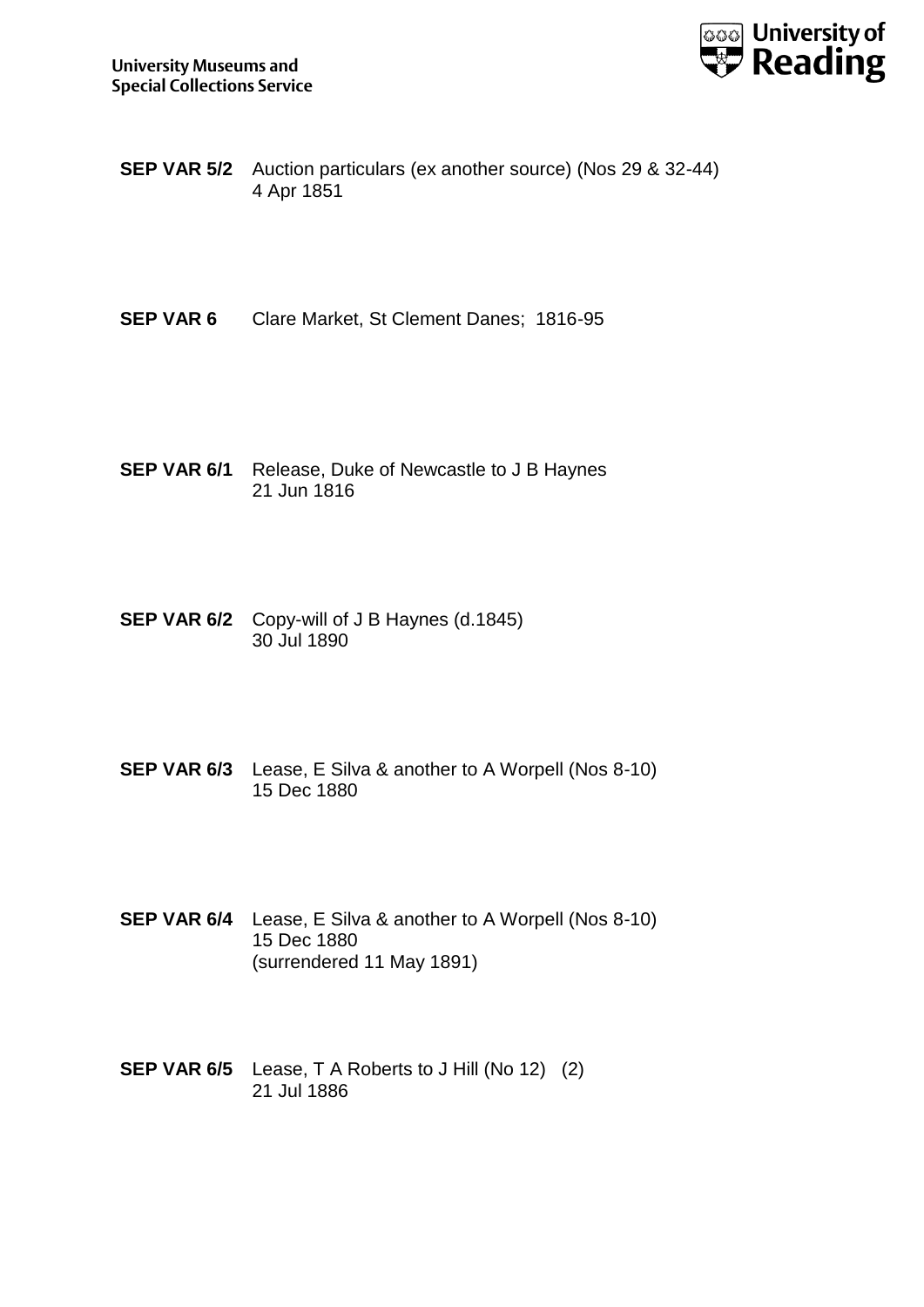

- **SEP VAR 6/6** Lease, T A Roberts to T W Burridge (No 13) (2) 12 Mar 1887
- **SEP VAR 6/7** Licence to assign (Nos 8-10) 25 Mar 1889
- **SEP VAR 6/8** Conveyance, Mrs E A Harbert to F G Littlewood (Nos 8-10) 25 Mar 1889
- **SEP VAR 6/9** Declaration of M N Inman (re purchase by W H Smith) 16 Jun 1890
- **SEP VAR 6/10** Certified death certificates of J B Haynes & E Barton) 28 Jun 1890
- **SEP VAR 6/11** Memo of search 8 Aug 1890
- **SEP VAR 6/12** Central Office search certificate 13 Aug 1890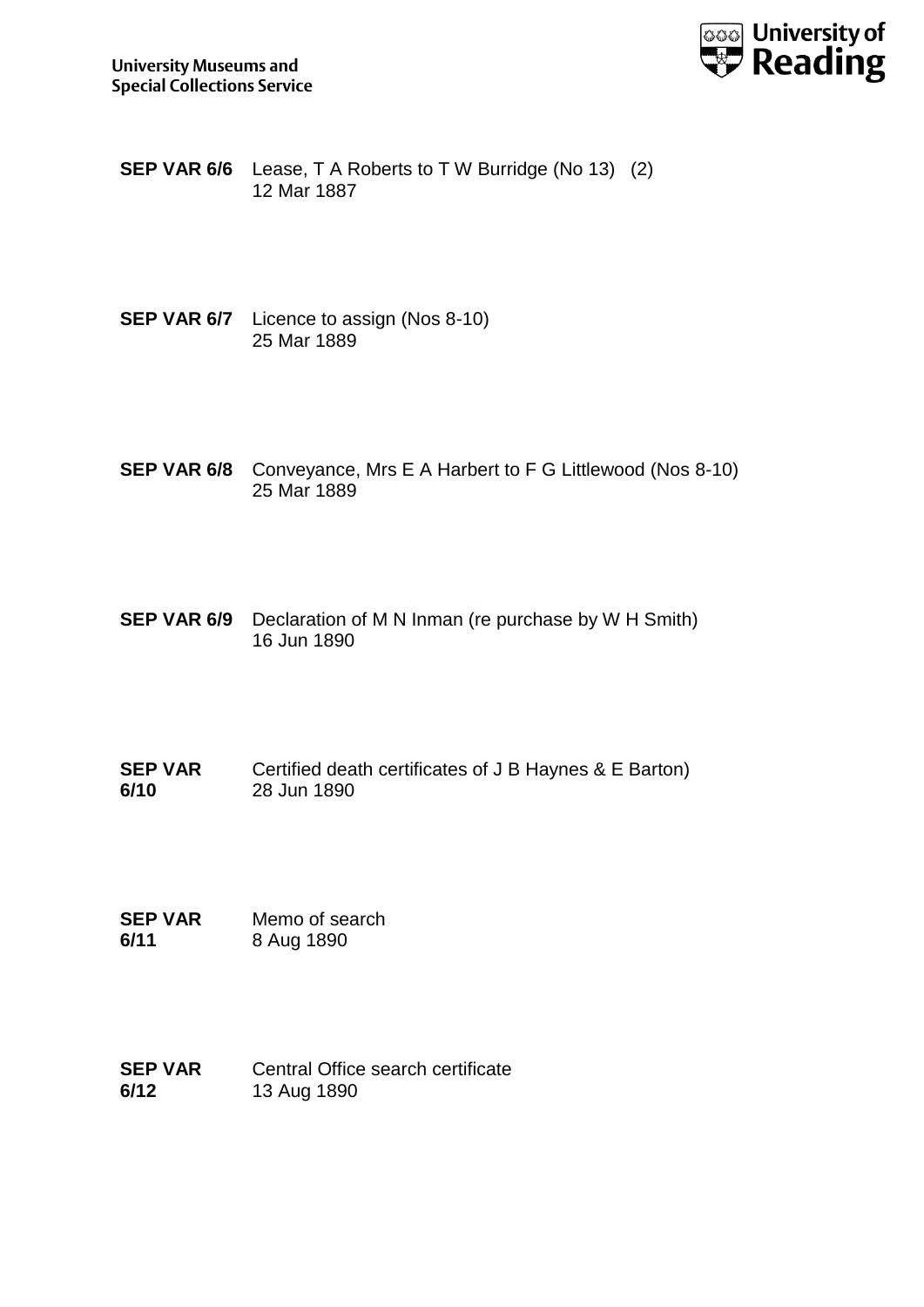

**SEP VAR 6/13** Certificate of payment 19 Aug 1890

**SEP VAR 6/14** Certified marriage certificates of J Barton with E Higgon 3 Oct 1890

- **SEP VAR 6/15** Agreement to surrender (Gilbert Street) 1 Dec 1890
- **SEP VAR 6/16** Conveyance, R Hodkinson & others to M N Inman 31 Dec 1890
- **SEP VAR 6/17** Agreement re advertising, M N Inman to W Hill & Co 6 Feb 1891
- **SEP VAR 6/18** Agreement to surrender, J Hill to M N Inman (No 12) 20 Feb 1891
- **SEP VAR 6/19** Agreement to surrender, T W Burridge to M N Inman (No 13) 20 Feb 1891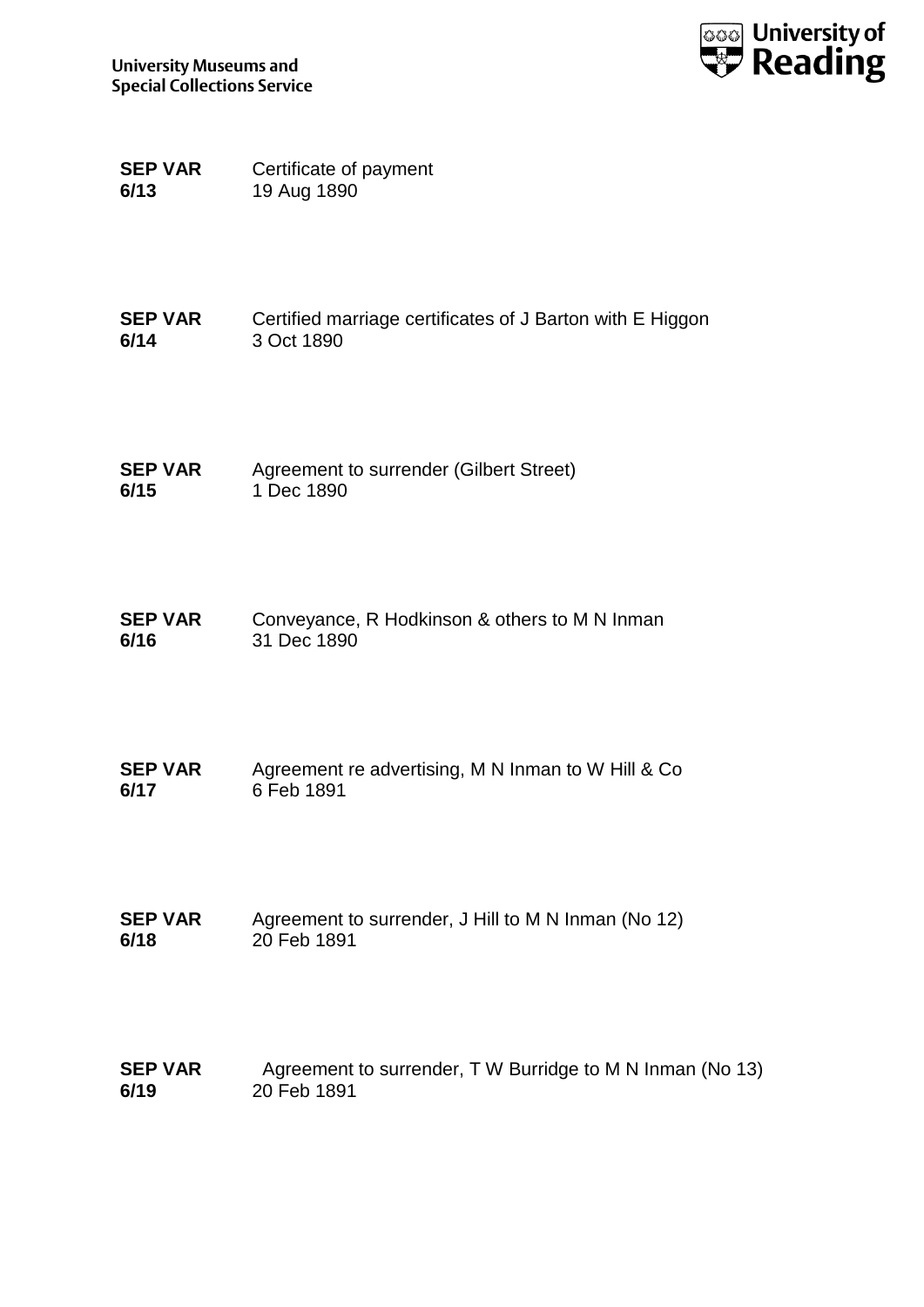

| <b>SEP VAR</b> | Contract for sale, F G Littlewood to M N Inman (Nos 8-10) |
|----------------|-----------------------------------------------------------|
| 6/20           | 16 Apr 1891                                               |

- **SEP VAR 6/21** Conveyance, M N Inman to W H Smith 16 Jul 1891
- **SEP VAR 6/22** Contract for redemption of Land Tax (Executors of W H Smith) 3 Mar 1892
- **SEP VAR 6/23** Release, Executors of W H Smith to Hon W F D Smith 4 Jul 1894
- **SEP VAR 6/24** Improvement agreement, Hon W F D Smith & Board of Works 17 Oct 1894
- **SEP VAR 6/25** Office copy, order to stop up the Colonnade in Clare Market 7 Jan 1895
- **SEP VAR 6/26** Office copy, order to stop up the passage in Clare Market 7 Jan 1895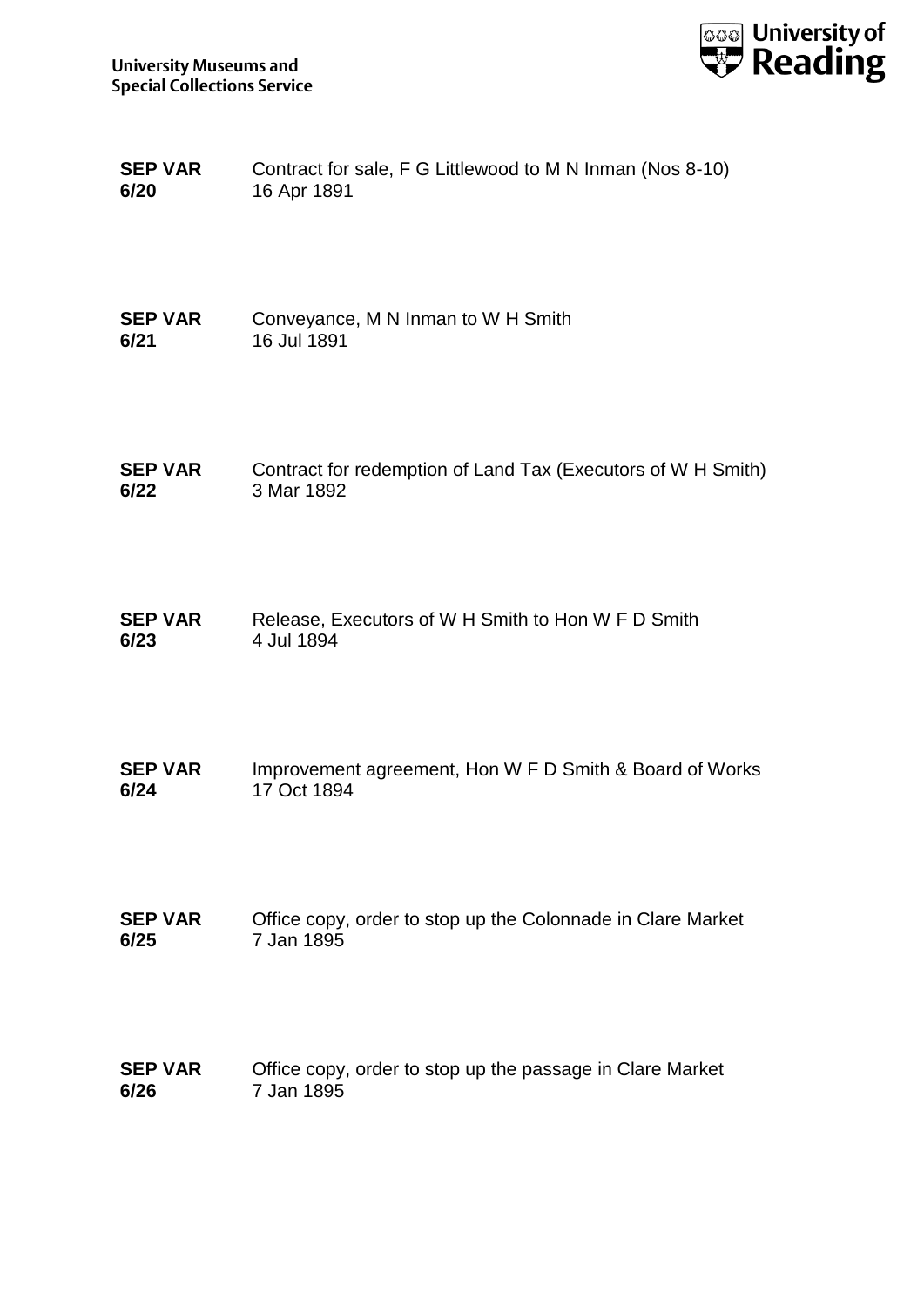

**SEP VAR 6/27** Agreement varying 24 above. 16 Dec 1895

**SEP VAR 6/-** (Clare Market, Sheffield St & Gilbert St) **2**

**SEP VAR 6/-** (Clare Market, Sheffield St & Gilbert St) **3**

**SEP VAR 7** Hampstead, Priory Court Mansions; Wednesday, March 15, 1905

- **SEP VAR 7/1** Copy-mortgage, E Bullock & others to E Holly & others Friday, November 29, 1901
- **SEP VAR 8** Stanwell Friday, September 30, 1904
- **SEP VAR 8/1** Lease, Miss H M Herring to W Revely & M Kenrick 10 Feb 1735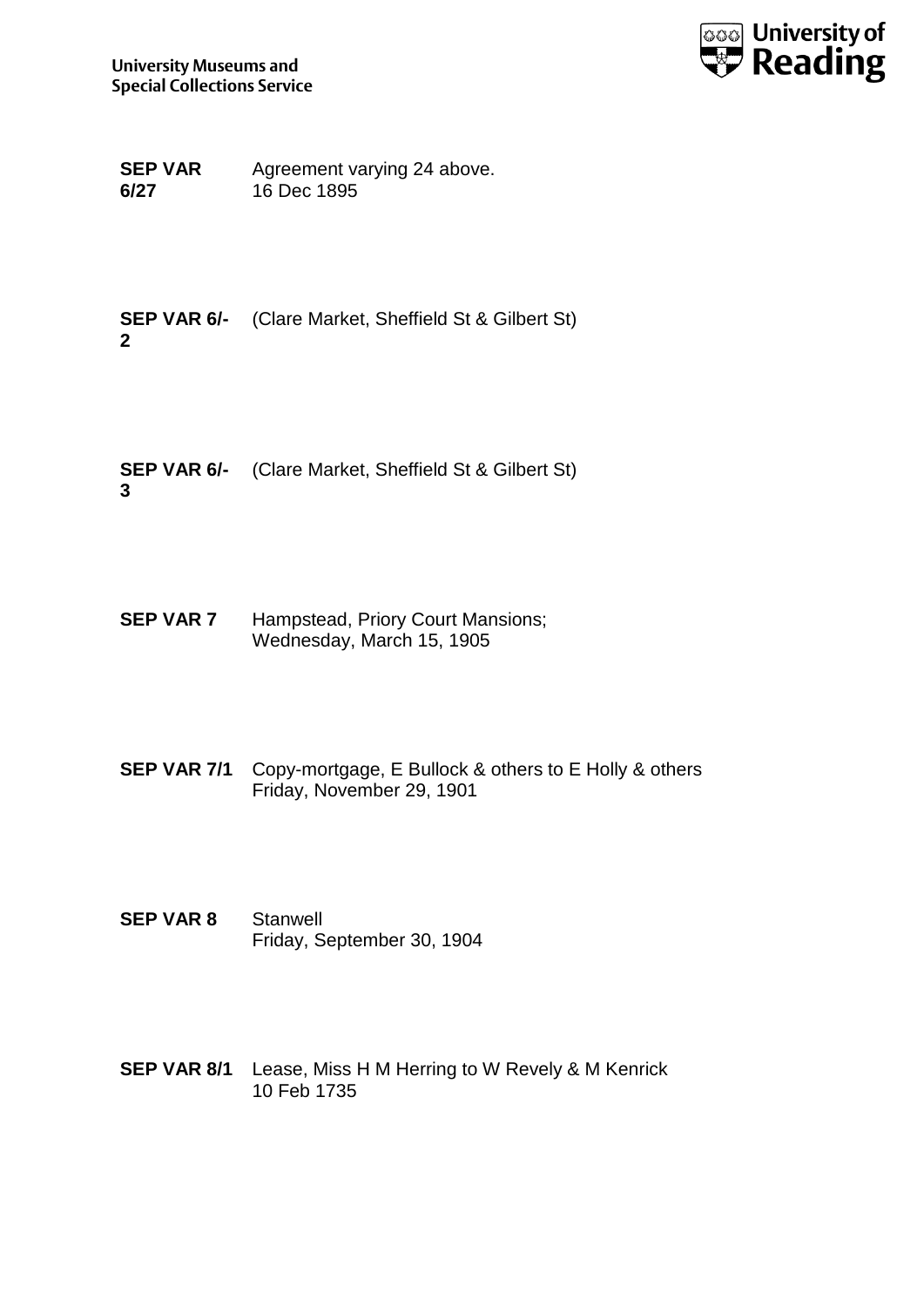

- **SEP VAR 9** Henley, Underwood House; 1890-91
- **SEP VAR 9/1** Schedule of deeds, Nos 1-3 (No 3 is SEP VAR/9/2-4) 19 Jul 1891
- **SEP VAR 9/2** Site plan, new stables & cottage Apr 1890
- **SEP VAR 9/3** Drawing no 1, Site plan, new stables & cottage Apr 1890
- **SEP VAR 9/4** Drawing no 2, Site plan, new stables & cottage Apr 1890
- **SEP VAR 10** Wembdon, Impropriate Tithe rent Charge; (G) Thursday, February 23, 1905
- **SEP VAR 10/1** Conveyance, F Pitts to W H Smith 29 Jan 1881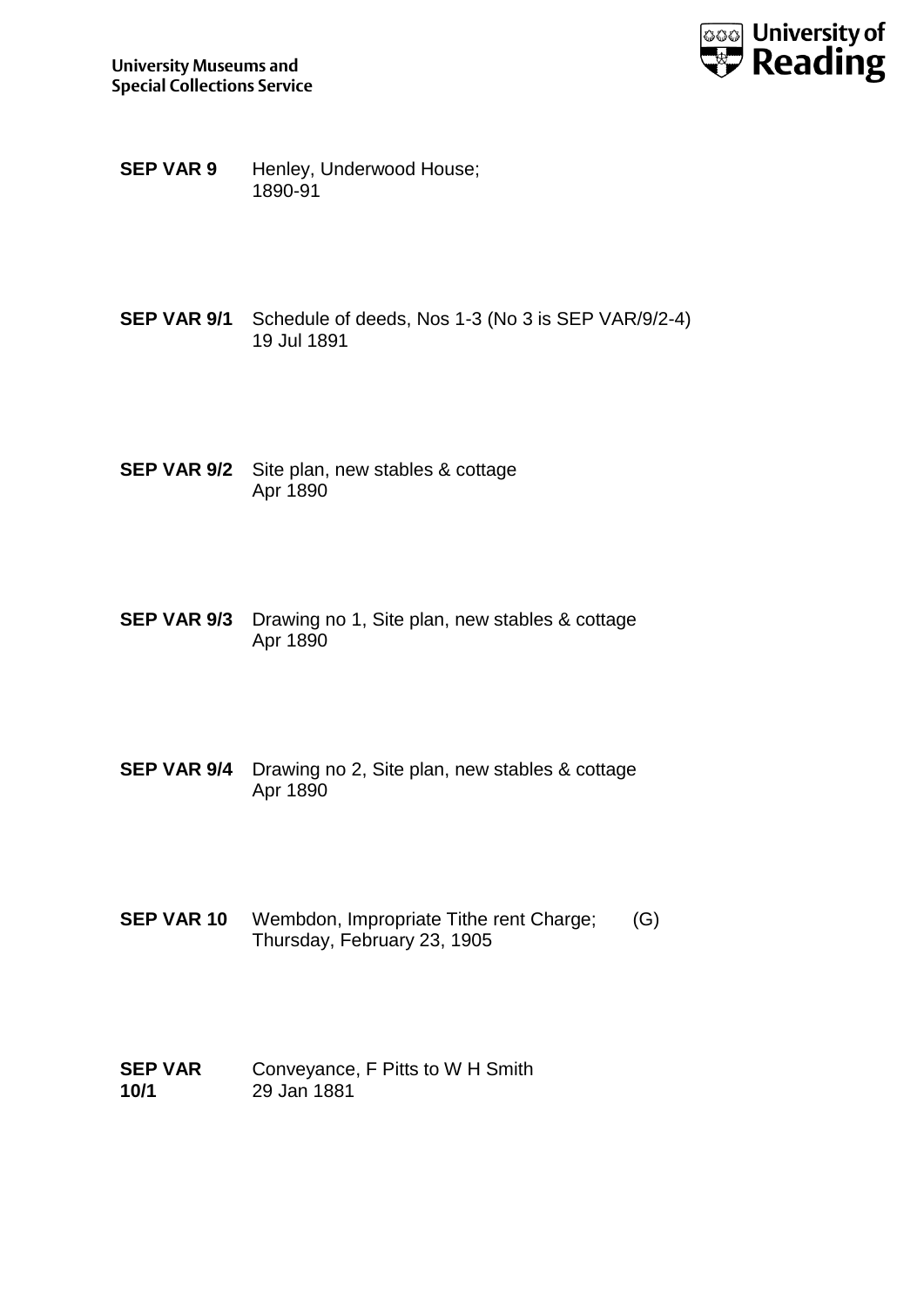

**SEP VAR 10/2** Receipt for law costs 31 JN 1881

- **SEP VAR 11** Nos 36-44 Princes Gate, Knightsbridge; 1856-1929
- **SEP VAR 11/1** Folder copy-conveyance to J P Kennard 26 Feb 1856 (+ valuation, 8 Apr 1914 & memo re ground rents, 1928 or later)
- **SEP VAR 11/2** Schedule and 32 copy-deed/exchange of letters 1857-1929 No 31 Belgrave Square, Knightsbridge; 1945-46
- **SEP VAR 12** No 31 Belgrave Square, Knightsbridge; 1945-46
- **SEP VAR 12/1** Conditional Licence, Duke of Westminster to 3rd Viscount Hambleden (+ particulars of 31 Jan 1945) Tuesday, July 23, 1946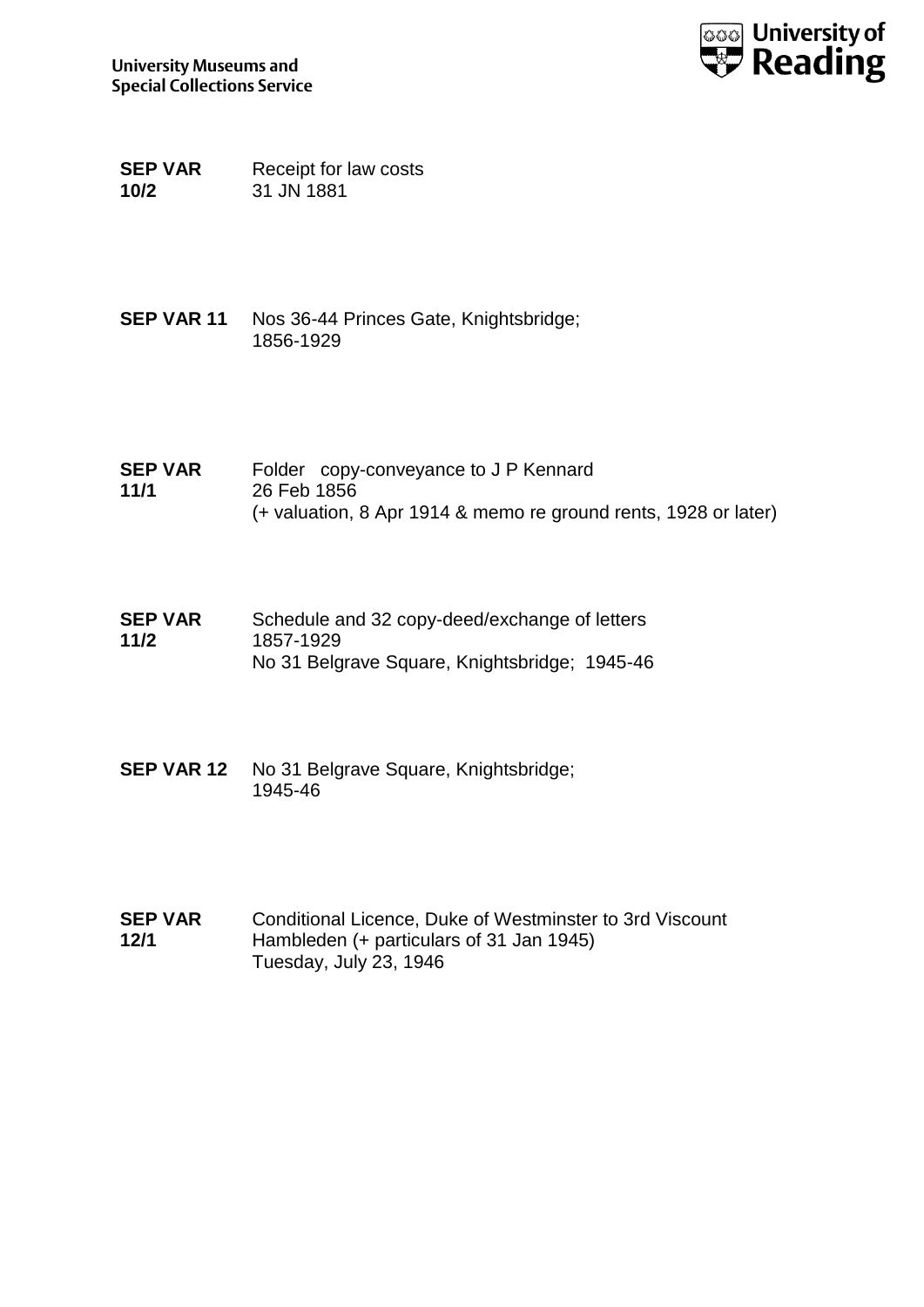

# Smith Estate Papers – Settled Estates SEP XCT/1-196

#### **Introduction**

William Henry Smithy II left his real estates in strict settlement. The initial trustees were W. Lethbridge (partner), Sir J. Danvers (brother-in-law) and G. Cubitt (Baron Ashcombe, 1892). Thereafter the Hon W F D Smith appointed C. H. St.J. Hornby (partner) to replace W. Lethbridge on his death in 1901, and W. Brinton (cousin) to replace Sir J. Danvers on his death in 1902. R. B. D. Acland took W. Brinton's place in 1904 and acted until his death on 18 February 1924; he was a barrister, knighted in 1914 and an older brother of A. D. Acland (partner and brother-in-law).

The papers in this series are, in the main, the correspondence of R. B. D. Acland during his trusteeship. The source is different from the other series in this accumulation, but they have been placed together since they are germane.

The probate value of the Settled Estates was £239,623 in 1928 and £154,806 in 1948.

- **SEP XCT** Papers relating to W.H. Smith's settled estates 1888-1949
- **SEP XCT 1** Copy-will & codicils, the Rt Hon W H Smith; 14 Dec 1888 - 6 Jan 1890 This is a foliated and indexed book also including: copy-deeds appointing new trustees; 6 Aug 1901 & 22 Oct 1904; trustees' account; 4 Aug 1894 - 31 May 1901; list of enfranchisements; Oct 1891 ; list of properties purchased or exchanged; Oct 1891 - Dec 1901; list of properties sold or exchanged; Oct 1891 - Feb 1900

| SEP XCT 1- | Trustee papers |
|------------|----------------|
| 196        | 1888-1949      |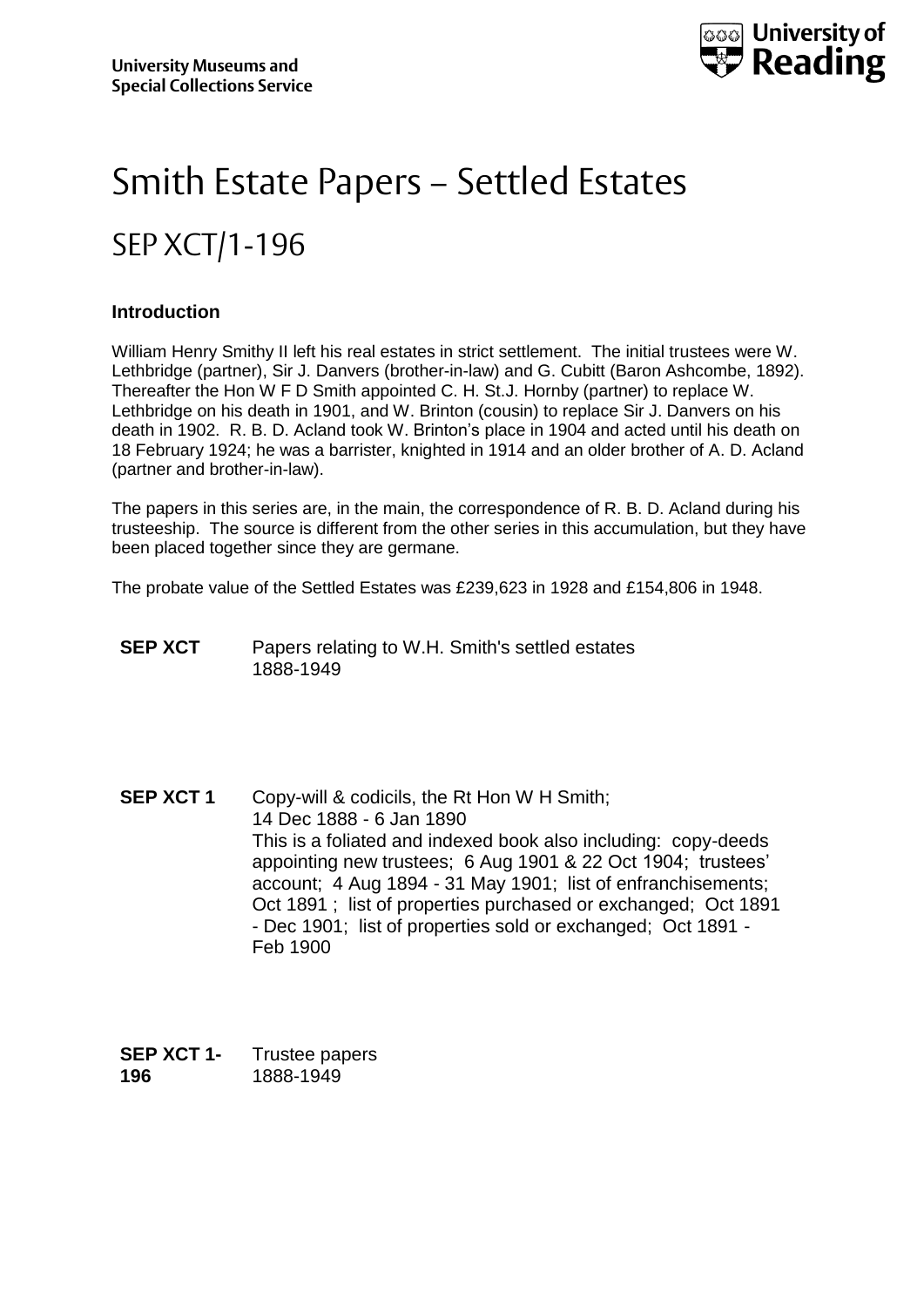

**SEP XCT 2- 194** Correspondence with (Sir) R B D Acland KC; 29 Jul 1904 - 7 Nov 1923

#### **SEP XCT 195** Epitome of will of 14 Dec 1888; Bircham & Co, 1905 1888-1905

**SEP XCT 196** Probate - copy of will with memorandum re conveyances dated 18 March 1949 (see SEP BER/10/7); added ex Bircham & Co 14 Dec 1888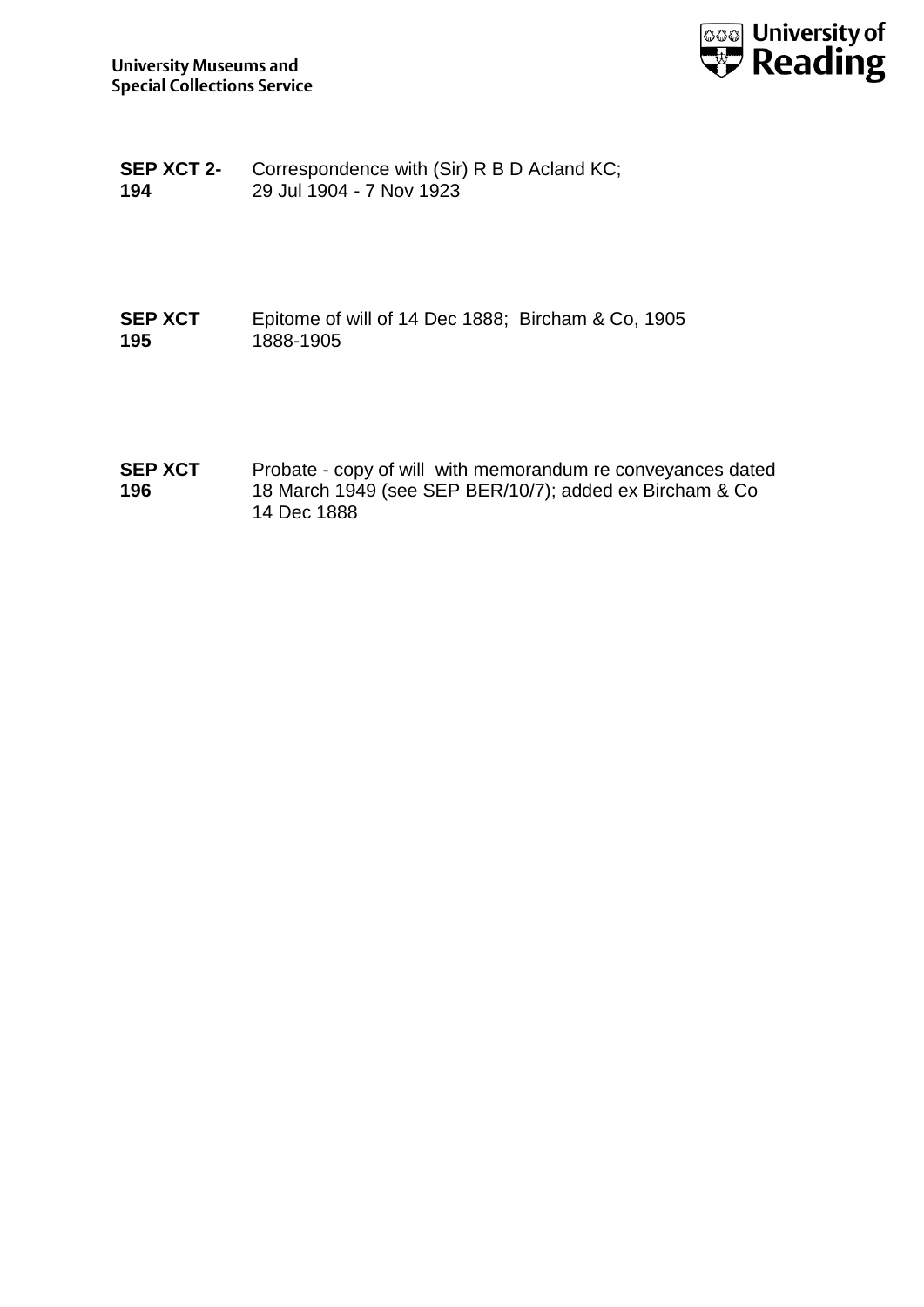

## Smith Estate Papers – Additions

#### SEP SA/1-43

### ADDITIONS 1993 SA/1-20 (Brought from The Manor House, Hambleden on 19 August 1993)

| SEP SA/1/BER/11        | Rent Book; 1693-1739 (mainly for Berks but also<br>Bucks, Kent, Middlesex & Oxon, ie possibly Clayton<br>estates, inc. loose Greenlands' Particulars, nd & 1662,<br>possibly at time of Clayton purchase; also loose<br>accounts for Goodman Butler, 1704-10 & letter re<br>Thames Riparian Rights, 1901). The cover of this book<br>is marked Ewelme, and the sheets at the other end<br>used as a Court Book for Ewelme, 33 Eliz-43 Jac. |
|------------------------|--------------------------------------------------------------------------------------------------------------------------------------------------------------------------------------------------------------------------------------------------------------------------------------------------------------------------------------------------------------------------------------------------------------------------------------------|
| <b>SEP SA/2/BUC/30</b> | Court Roll for Hambleden; 23 Oct 1721 (+ letter, 30<br>Sep 1927)                                                                                                                                                                                                                                                                                                                                                                           |
| <b>SEP SA/3/BUC/31</b> | Schedule of 152 Cottages: Greenlands Estate; 24 Nov<br>1942 (6pp)                                                                                                                                                                                                                                                                                                                                                                          |
| <b>SEP SA/4/BUC/32</b> | Presentation List from Hambleden Staff/Tenants:<br>coming-of-age of 4 <sup>th</sup> Viscount Hambleden; 2 Apr 1951<br>(Boxed with SEP HER/3-9)                                                                                                                                                                                                                                                                                             |
| <b>SEP SA/5/BUC/33</b> | Plan: Manor House, Hambleden, Extension; 14 Mar<br>1960                                                                                                                                                                                                                                                                                                                                                                                    |
| <b>SEP SA/6/DEV/30</b> | Moretonhampstead Cottage Hospital; 1901-28                                                                                                                                                                                                                                                                                                                                                                                                 |
|                        | Deed of Gift; 12 Feb 1901<br>1<br>$\overline{2}$<br>Deed of Appointment of Trustees; 6 May 1901<br>3<br>Deed of Appointment of new Trustees; 9 Oct<br>1928<br>$\overline{4}$<br>Rules; nd                                                                                                                                                                                                                                                  |
| <b>SEP SA/7/DEV/31</b> | Inventory: Furniture/Sundries for Manor House, North<br>Bovey; 1905-09                                                                                                                                                                                                                                                                                                                                                                     |
|                        |                                                                                                                                                                                                                                                                                                                                                                                                                                            |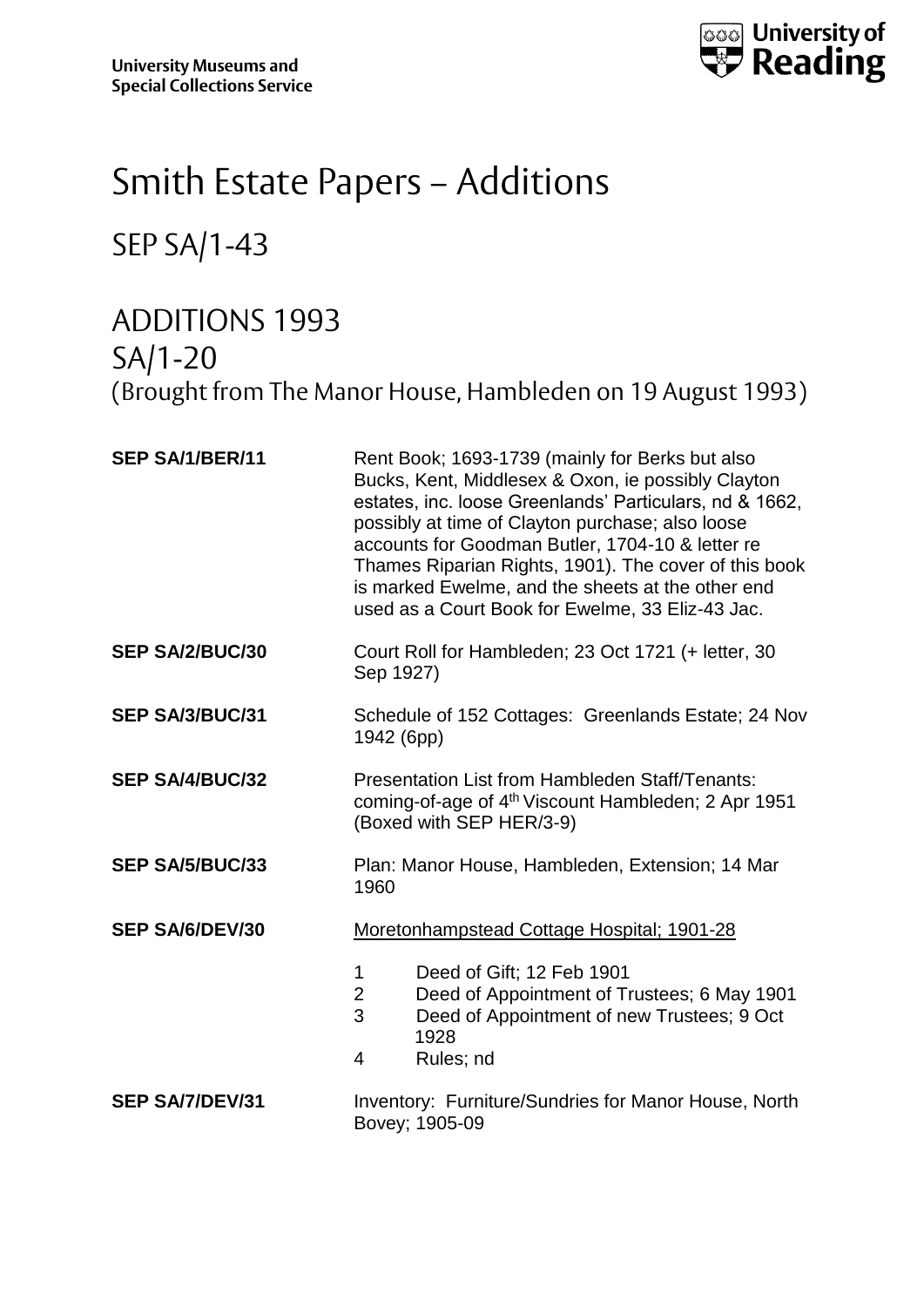

| SEP SA/8/HER/35          | Sale particulars: Cecil Lodge Estate; for auction 28 Jul<br>1871 (Boxed with SEP HER/3-9)                            |
|--------------------------|----------------------------------------------------------------------------------------------------------------------|
| SEP SA/9/SUF/47          | Correspondence re Family Grave in Great Thurlow<br>Churchyard; 1890                                                  |
| <b>SEP SA/10/XCT/197</b> | Copy-Will & Codicils: Rt Hon. W H Smith; 1888-90 (as<br>SEP XCT/1 + rubric)                                          |
| <b>SEP SA/11/XCT/198</b> | Estate & Succession Duty Receipts re above +<br>Schedule A; 8 Mar 1894                                               |
| <b>SEP SA/12/XCT/199</b> | Inventories A-G re: Release re: above; 5 Jul 1894                                                                    |
| <b>SEP SA/13/XCT/200</b> | Copy-Will & Codicils: 1 <sup>st</sup> Viscountess Hambleden;<br>1902-03                                              |
| <b>SEP SA/14/XCT/201</b> | Copy-Will & Codicil: Miss Martha Hills; 1915-17                                                                      |
| <b>SEP SA/15/XCT/202</b> | Inventory re cl.11 of Will of 3rd Viscount Hambleden;<br>Oct 1949                                                    |
| <b>SEP SA/16/XCT/203</b> | Schedule re cl.9 of Will of 3rd Viscount Hambleden;<br>1951                                                          |
| SEP SA/17/XCT/204        | Inventory of Plate of Hon W F D Smith by Garrard &<br>Co; 1895 (+ list of plate sent to Garrard & Co in Dec<br>1891) |
| <b>SEP SA/18/XCT/205</b> | Inventory of Pictures of Hon W F D Smith by Christie,<br>Manson & Woods 1906                                         |
| <b>SEP SA/19/XCT/206</b> | Summary & Analysis of financial position of children of<br>3rd Viscount Hambleden; 30 Nov 1949                       |
| <b>SEP SA/20/XCT/207</b> | Summary of financial position of children of 3rd Viscount<br>Hambleden $(4th$ ed.); 10 Sep 1955                      |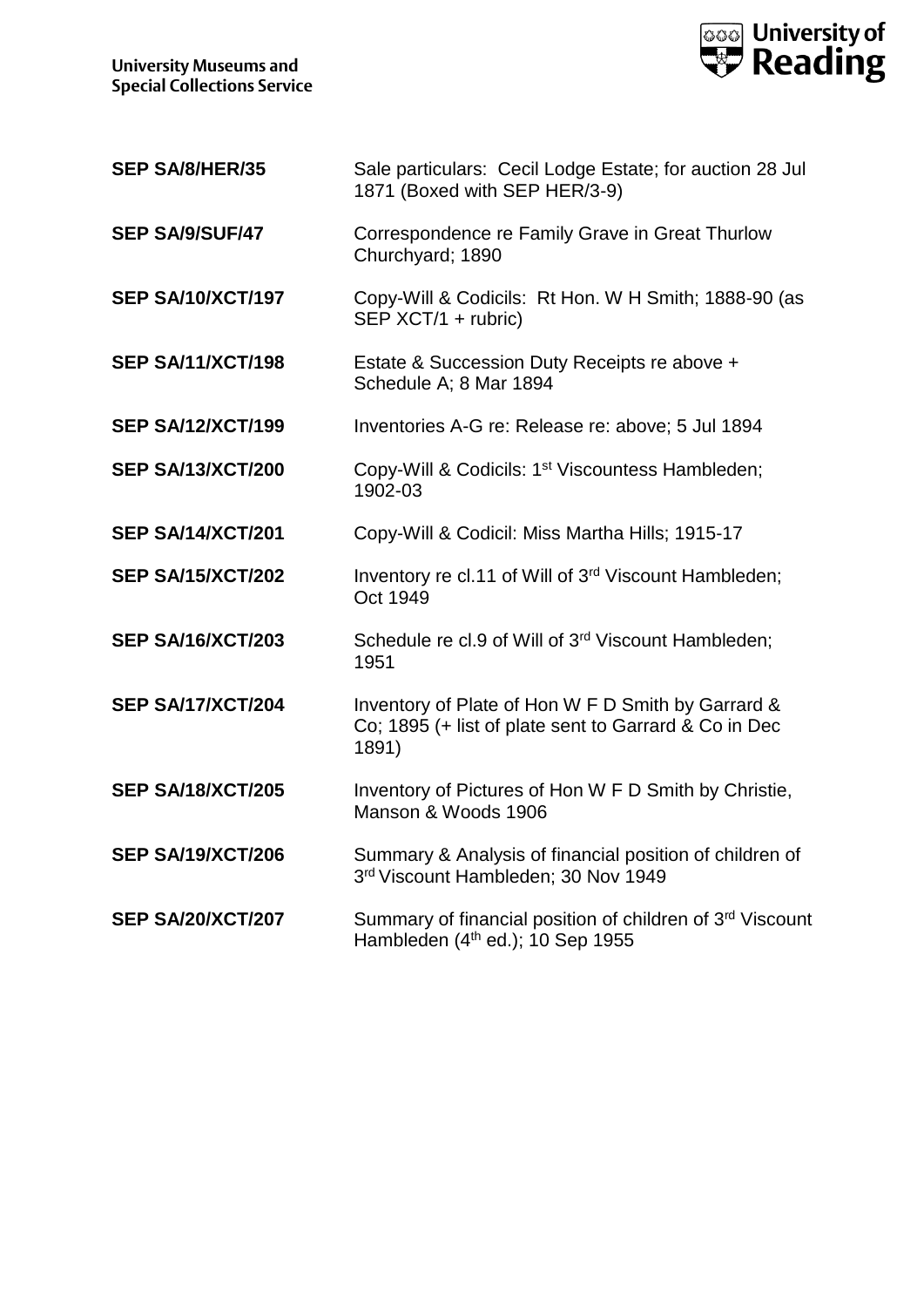

#### ADDITIONS 1997 SA/21-43 (Brought from Company Secretary of W H Smith Ltd in 1996)

Papers of Honourable Daniel J. Smith and Estate of 3<sup>rd</sup> Viscount Hambleden Dates: 1932-1955

| <b>SEP SA/21/XCT/208</b> | Copy-Will: 3rd Viscount Hambleden; 15 Mar 1932<br>(16pp)                                                                                                                                                         |
|--------------------------|------------------------------------------------------------------------------------------------------------------------------------------------------------------------------------------------------------------|
| <b>SEP SA/22/XCT/209</b> | Copy-Codicil to above; 26 Jul 1932 (2pp)                                                                                                                                                                         |
| <b>SEP SA/23/XCT/210</b> | Copy-Codicil to above; 17 Dec 1936                                                                                                                                                                               |
| <b>SEP SA/24/XCT/211</b> | Copy-Will: 3rd Viscount Hambleden; 6 Jun 1946 (10pp)                                                                                                                                                             |
| <b>SEP SA/25/XCT/212</b> | Envelope: Interim Rpt on Financial Affairs of 3rd<br>Viscount Hambleden; Feb 1847 etc under cover of<br>Bircham & Co letter of 30 Jan 1948 (env. noted by DJS<br>on 21 Jul 1948 as not put into effect) (12+ ff) |
| <b>SEP SA/26/XCT/213</b> | Folder: Letters/Memos mainly to/from Bircham & Co;<br>31 Mar-15 Sep 1948 (91ff)                                                                                                                                  |
| <b>SEP SA/27/XCT/214</b> | Folder: Letters/Memos mainly to/from Bircham & Co;<br>29 Jul-14 Nov 1949(22ff)<br>(a)<br>9 Mar-10 Jul 1950(12ff)<br>(b)<br>(c) 10 Jan-6 Dec 1951(35ff)<br>15 Apr 1954- 2 Feb 1955 (35ff)<br>(d)                  |
| <b>SEP SA/28/XCT/215</b> | P/folio: Progress Reports No 1-24 (lacks Nos 13, 14)<br>from Bircham & Co; Apr 1948-Mar 1950 (1-22)                                                                                                              |
| <b>SEP SA/29/XCT/216</b> | Balance Sheets & Accounts: Estate of 3rd Viscount<br>Hambleden; 31 Mar 1949, 1952, 1954, 1955 (1-4)                                                                                                              |
| <b>SEP SA/30/XCT/217</b> | Balance Sheets & Accounts: Marriage Settlement of<br>3rd Viscount Hambleden; 31 Mar 1949, 1950, 2 Apr<br>1951 (1-3)                                                                                              |
| <b>SEP SA/31/XCT/218</b> | Balance Sheets & Accounts: Trustees of 2 <sup>nd</sup> Viscount<br>Hambleden; 30 Jun 1950                                                                                                                        |
| <b>SEP SA/32/XCT/219</b> | Memo (Bircham & Co): Marriage/Jointure/Portions<br>Settlements; 27 Jun 1949 (9pp)                                                                                                                                |